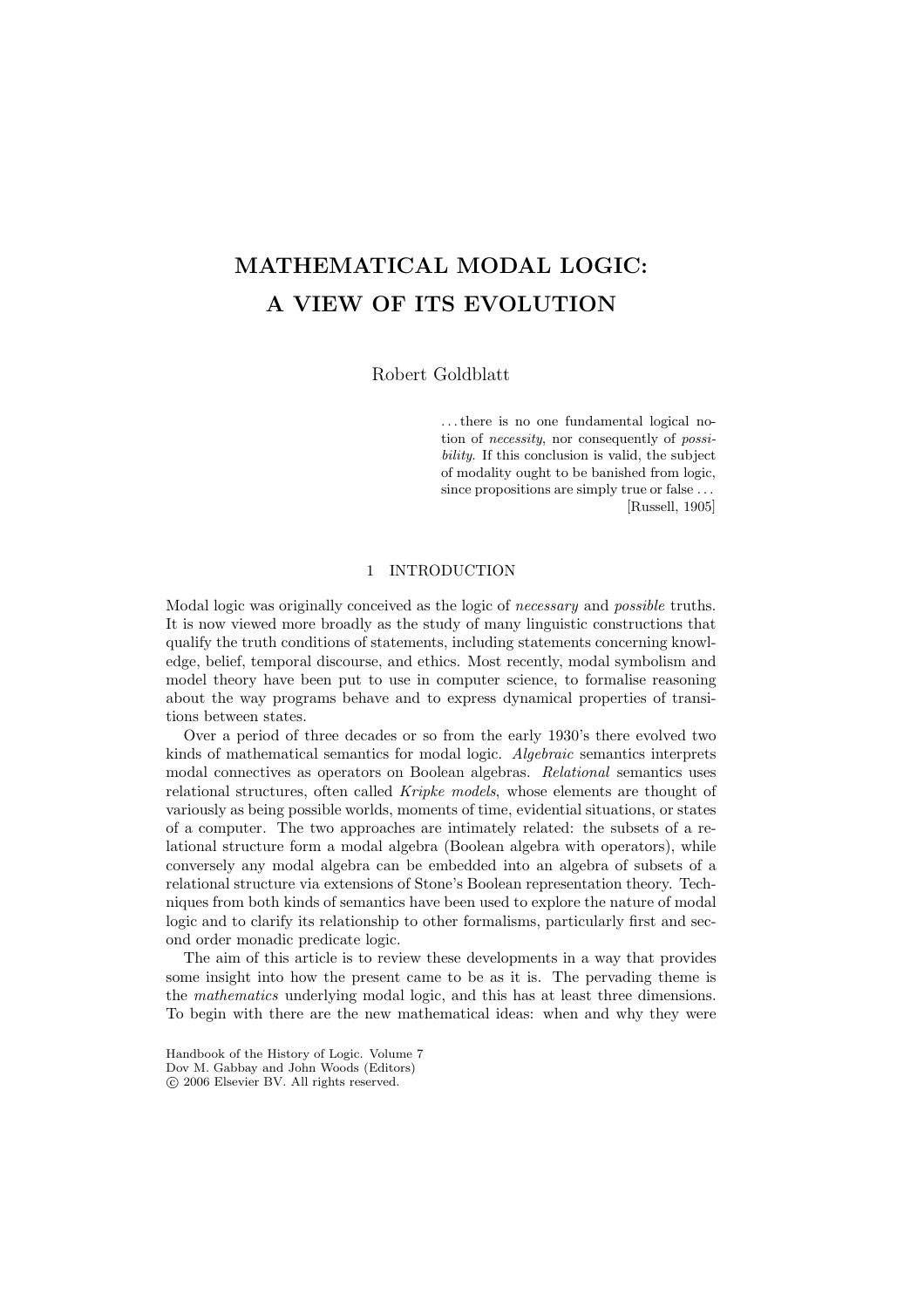introduced, and how they interacted and evolved. Then there is the use of methods and results from other areas of mathematical logic, algebra and topology in the analysis of modal systems. Finally, there is the application of modal syntax and semantics to study notions of mathematical and computational interest.

There has been some mild controversy about priorities in the origin of relational model theory, and space is devoted to this issue in section 4. An attempt is made to record in one place a sufficiently full account of what was said and done by early contributors to allow readers to make their own assessment (although the author does give his).

Despite its length, the article does not purport to give an encyclopaedic coverage of the field. For instance, there is much about temporal logic (see [Gabbay *et al.*, 1994) and logics of knowledge (see Fagin *et al.*, 1995) that is not reported here, while the surface of modal *predicate* logic is barely scratched, and proof theory is not discussed at all. I have not attempted to survey the work of the present younger generation of modal logicians (see [Chagrov and Zakharyaschev, 1997], [Kracht, 1999], and [Marx and Venema, 1997], for example). There has been little by way of historical review of work on intensional semantics over the last century, and no doubt there remains room for more.

Several people have provided information, comments and corrections, both historical and editorial. For such assistance I am grateful to Wim Blok, Max Cresswell, John Dawson, Allen Emerson, Saul Kripke, Neil Leslie, Ed Mares, Robin Milner, Hiroakira Ono, Amir Pnueli, Lawrence Pedersen, Vaughan Pratt, Colin Stirling and Paul van Ulsen.

This article originally appeared as [Goldblatt, 2003c]. As well as corrections and minor adjustments, there are two significant additions to this version. The last part of section 6.6 has been rewritten in the light of the discovery in 2003 of a solution of what was described in the first version as a "perplexing open question". This was the question of whether a logic validated by its canonical frame must be characterised by a first-order definable class of frames. Also, a new section 7.7 has been added to describe recent work in theoretical computer science on modal logics for "coalgebras".

#### 2 BEGINNINGS

# *2.1 What is a Modality?*

Modal logic began with Aristotle's analysis of statements containing the words "necessary" and "possible".<sup>1</sup> These are but two of a wide range of *modal connec*tives, or modalities that are abundant in natural and technical languages. Briefly, a modality is any word or phrase that can be applied to a given statement S to create a new statement that makes an assertion about the mode of truth of  $S$ :

<sup>&</sup>lt;sup>1</sup>For the early history of modal logic, including the work of Greek and medieval scholars, see [Bochenski, 1961] and [Kneale and Kneale, 1962]. The Historical Introduction to [Lemmon and Scott, 1966] gives a brief but informative sketch.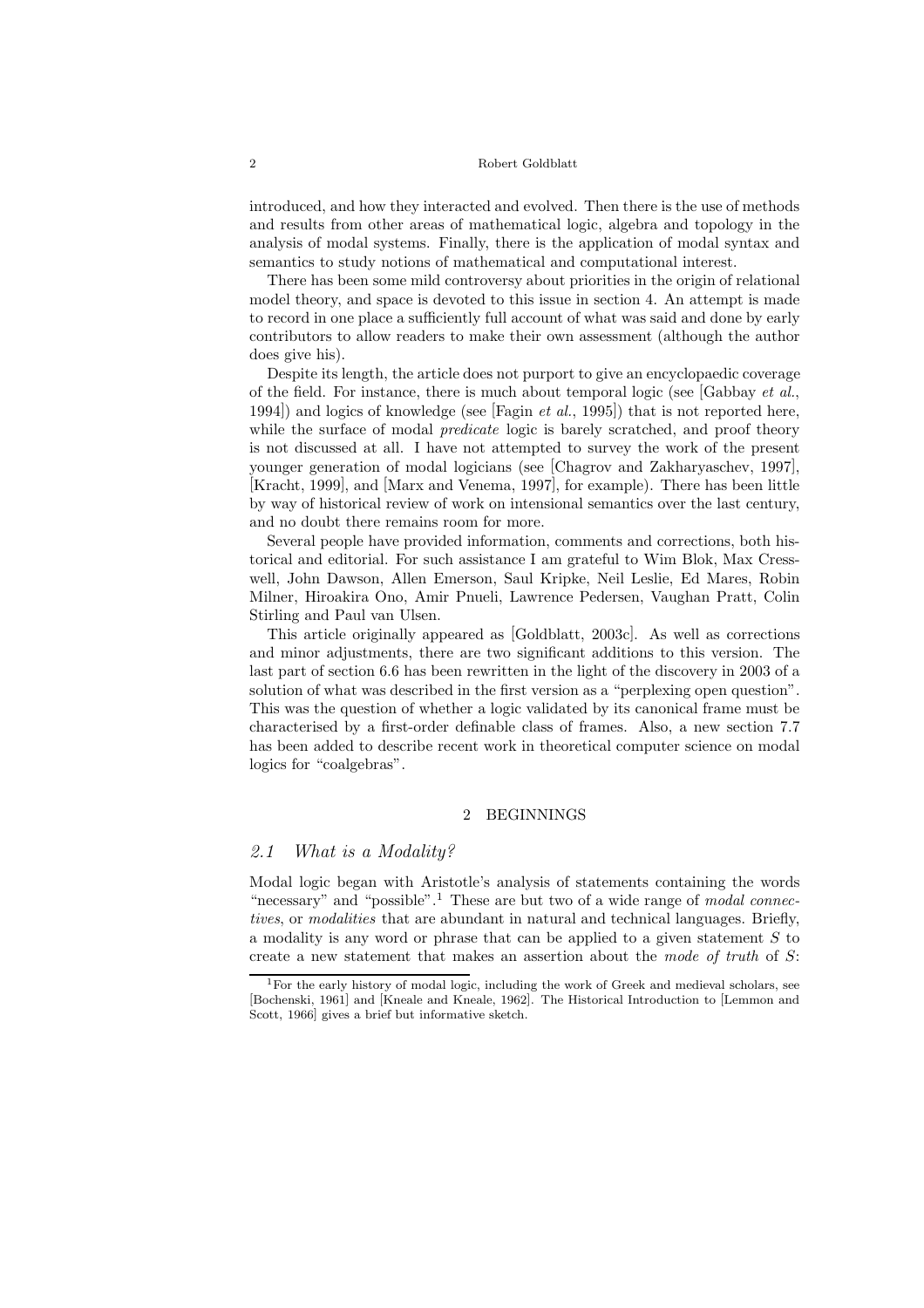about when, where or how  $S$  is true, or about the circumstances under which  $S$ may be true. Here are some examples, grouped according to the subject they are naturally associated with

| tense logic:     | henceforth, eventually, hitherto, previously, now,      |
|------------------|---------------------------------------------------------|
|                  | tomorrow, yesterday, since, until, inevitably, finally, |
|                  | ultimately, endlessly, it will have been, it is being   |
| deontic logic:   | it is obligatory/forbidden/permitted/unlawful that      |
| epistemic logic: | it is known to X that, it is common knowledge that      |
| doxastic logic:  | it is believed that                                     |
| dynamic logic:   | after the program/computation/action finishes,          |
|                  | the program enables, throughout the computation         |
| geometric logic: | it is locally the case that                             |
| metalogic:       | it is valid/satisfiable/provable/consistent that        |

The key to understanding the *relational* modal semantics is that many modalities come in dual pairs, with one of the pair having an interpretation as a universal quantifier ("in all...") and the other as an existential quantifier ("in some..."). This is illustrated by the following interpretations, the first being famously attributed to Leibniz (see section 4).

| necessarily                | in all possible worlds                     |
|----------------------------|--------------------------------------------|
| possibly                   | in some possible world                     |
| henceforth                 | at all future times                        |
| eventually                 | at some future time.                       |
| it is valid that           | in all models                              |
| it is satisfiable that     | in some model                              |
| after the program finishes | after all terminating executions           |
| the program enables        | there is a terminating execution such that |

It is now common to use the symbol  $\Box$  for a modality of universal character, and  $\diamond$  for its existential dual. In systems based on classical truth-functional logic,  $\Box$ is equivalent to  $\neg \Diamond \neg$ , and  $\Diamond$  to  $\neg \Box \neg$ , where  $\neg$  is the negation connective. Thus "necessarily" means "not possibly not", "eventually" means "not henceforth not", a statement is valid when its negation is not satisfiable, etc.

#### Notation

Rather than trying to accommodate all the notations used for truth-functional connectives by different authors over the years, we will fix on the symbols  $\wedge$ ,  $\vee$ ,  $\neg$ ,  $\rightarrow$  and  $\leftrightarrow$  for conjunction, disjunction, negation, (material) implication, and (material) equivalence. The symbol ⊤ is used for a constant true formula, equivalent to any tautology, while  $\bot$  is a constant false formula, equivalent to  $\neg$ T. We also use  $\top$  and  $\bot$  as symbols for truth values.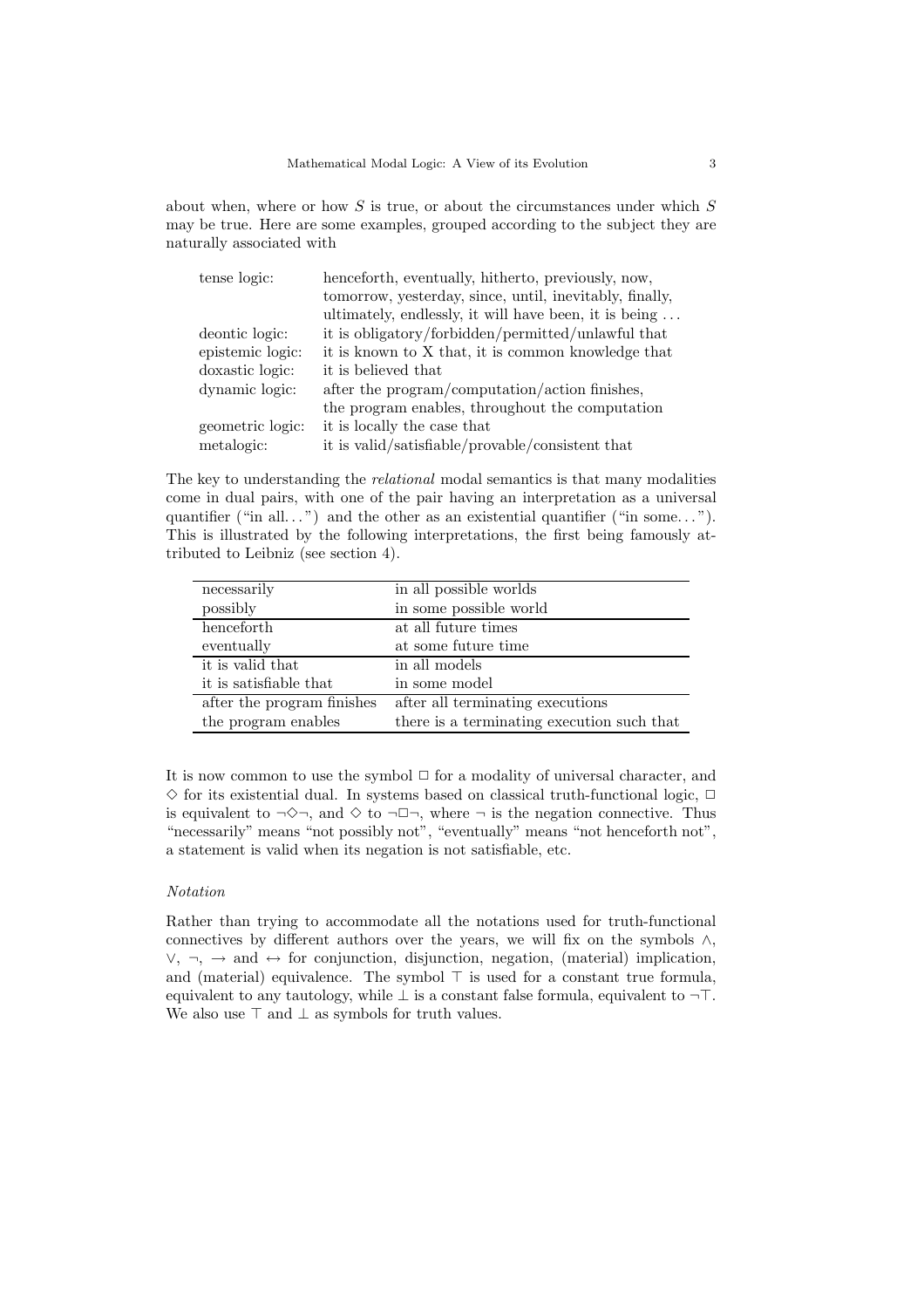The standard syntax for propositional modal logic is based on a countably infinite list  $p_0, p_1, \ldots$  of propositional variables, for which we typically use the letters  $p, q, r$ . Formulas are generated from these variables by means of the above connectives and the symbols  $\Box$  and  $\diamond$ . There are of course a number of options about which of these to take as primitive symbols, and which to define in terms of primitives. When describing the work of different authors we will sometimes use their original symbols for modalities, such as  $M$  for possibly,  $L$  or  $N$  for necessarily, and other conventions for deontic and tense logics.

The symbol  $\Box^n$  stands for a sequence  $\Box \Box \cdots \Box$  of n copies of  $\Box$ , and likewise  $\Diamond^n$  for  $\diamond \Diamond \cdots \diamond (n \text{ times}).$ 

A systematic notation will also be employed for Boolean algebras: the symbols  $+$ ,  $\cdot$ , – denote the operations of sum (join), product (meet), and complement in a Boolean algebra, and 0 and 1 are the greatest and least elements under the ordering  $\leq$  given by  $x \leq y$  iff  $x \cdot y = x$ . The supremum (sum) and infimum (product) of a set X of elements will be denoted  $\sum X$  and  $\prod X$  (when they exist).

# *2.2 MacColl's Iterated Modalities*

The first substantial algebraic analysis of modalised statements was carried out by Hugh MacColl, in a series of papers that appeared in Mind between 1880 and 1906 under the title *Symbolical Reasoning*,<sup>2</sup> as well as in other papers and his book of [1906]. MacColl symbolised the conjunction of two statements  $a$  and  $b$  by their concatenation ab, used  $a+b$  for their disjunction, and wrote  $a:b$  for the statement "a implies  $b$ ", which he said could be read "if a is true, then  $b$  must be true", or "whenever a is true, b is also true". The equation  $a = b$  was used for the assertion that a and b are equivalent, meaning that each implies the other. Thus  $a = b$  is itself equivalent to the "compound implication"  $(a:b)(b:a)$ , an observation that was rendered symbolically by the equation  $(a = b) = (a : b)(b : a)$ .

MacColl wrote  $a'$  for the "denial" or "negative" of statement  $a$ , and stated that  $(a'+b)'$  is equivalent to ab'. However, while  $a'+b$  is a "necessary consequence" of  $a:b$  (written  $(a:b): a'+b$ ), he argued that the two formulas are not equivalent because their denials are not equivalent, claiming that the denial of  $a : b$  "only asserts the *possibility* of the combination  $ab'$ , while the denial of  $a' + b$  "asserts" the *certainty* of the same combination".<sup>3</sup>

Boole had written  $a = 1$  and  $a = 0$  for "a is true" and "a is false", giving a temporal reading of these as always true and always false respectively [Boole, 1854, ch. XI]. MacColl invoked the letters  $\epsilon$  and  $\eta$  to stand for certainty and impossibility, initially describing them as replacements for 1 and 0, and then introduced a third letter  $\theta$  to denote a statement that was neither certain nor impossible, and hence

 $2A$  listing of these papers is given in the Bibliography of [Lewis, 1918] and on p. 132 of Church's bibliography in volume 1 of *The Journal of Symbolic Logic*. A comprehensive bibliography of MacColl's works is given in [Astroh and Klüwer, 1998].

<sup>&</sup>lt;sup>3</sup>This appears to conflict with his earlier claim that the denial of  $a' + b$  is equivalent to  $ab'$ . "Actuality" may be a better word than "certainty" to express what he meant here (see [MacColl, 1880, p. 54].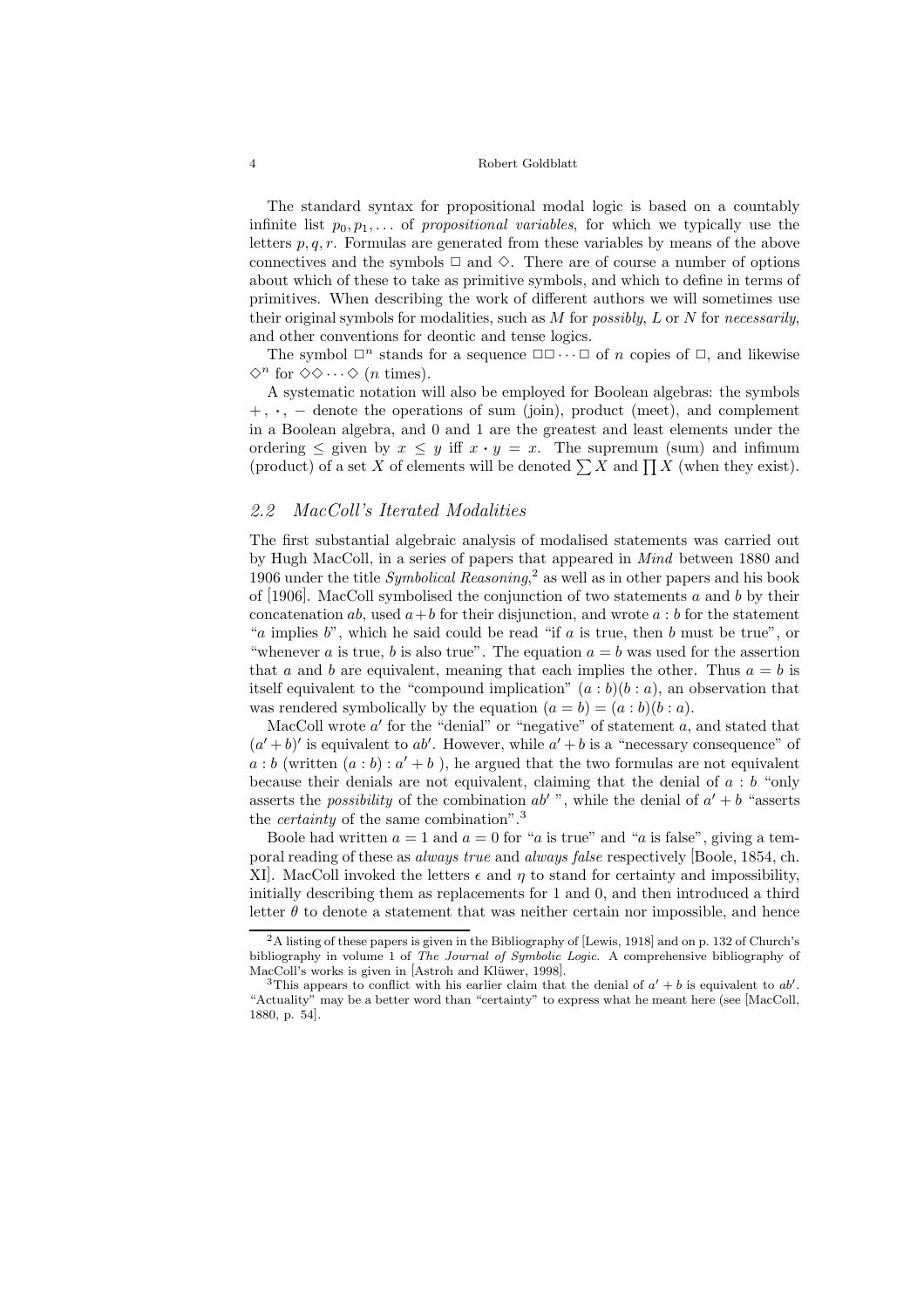was "a *variable* (neither always true nor always false)". He wrote the equations  $(a = \epsilon)$ ,  $(b = \eta)$  and  $(c = \theta)$  to express that a is a certainty, b is an impossibility, and c is a variable. Then he changed these to the symbols  $a^{\epsilon}$ ,  $b^{\eta}$ ,  $c^{\theta}$ , and went on to write  $a^{\tau}$  for "a is true" and  $a^{\iota}$  for "a is false", noting that a true statement is "not necessarily a certainty" and a false one is "not necessarily impossible". In these terms he stated that  $a:b$  is equivalent both to  $(a.b')^{\eta}$  ("it is impossible that a and not b") and to  $(a'+b)^{\epsilon}$  ("it is certain that either not a or b").

Once the step to this superscript notation had been taken, it was evident that it could be repeated, giving an easy notation for iterations of modalities. MacColl gave the example of  $A^{\eta\iota\epsilon\epsilon}$  as "it is certain that it is certain that it is false that it is impossible that  $A$ ", abbreviated this to "it is certain that  $a$  is certainly possible", and observed that

Probably no reader—at least no English reader, born and brought up in England—can go through the full unabbreviated translation of this symbolic statement  $A^{\eta\iota\epsilon\epsilon}$  into ordinary speech without being forcibly reminded of a certain nursery composition, whose ever-increasing accumulation of thats affords such pleasure to the infantile mind; I allude, of course, to "The House that Jack Built". But trivial matters in appearance often supply excellent illustrations of important general principles.<sup>4</sup>

There has been a recent revival of interest in MacColl, with a special issue of the Nordic Journal of Philosophical Logic<sup>5</sup> devoted to studies of his work. In particular the article [Read, 1998] analyses the principles of modal algebra proposed by MacColl and argues that together they correspond to the modal logic T, later developed by Feys and von Wright, that is described at the end of section 2.4 below.

### *2.3 The Lewis Systems*

MacColl's papers are similar in style to earlier nineteenth century logicians. They give a descriptive account of the meanings and properties of logical operations but, in contrast to contemporary expectations, provide neither a formal definition of the class of formulas dealt with nor an axiomatisation of operations in the sense of a rigorous deduction of theorems from a given set of principles (axioms) by means of explicitly stated rules of inference. The first truly modern formal axiom systems for modal logic are due to C. I. Lewis, who defined five different ones, S1–S5, in Appendix II of the book *Symbolic Logic* [1932] that he wrote with C. H. Langford. Lewis had begun in [1912, p. 522] with a concern that

the expositors of the algebra of logic have not always taken pains to indicate that there is a difference between the algebraic and ordinary meanings of implication.

http://www.hf.uio.no/filosofi/njpl/vol3no1/index.html.

<sup>4</sup>*Mind* (New Series), vol. 9, 1900, p. 75.

<sup>5</sup>Volume 3, number 1, December 1998, available at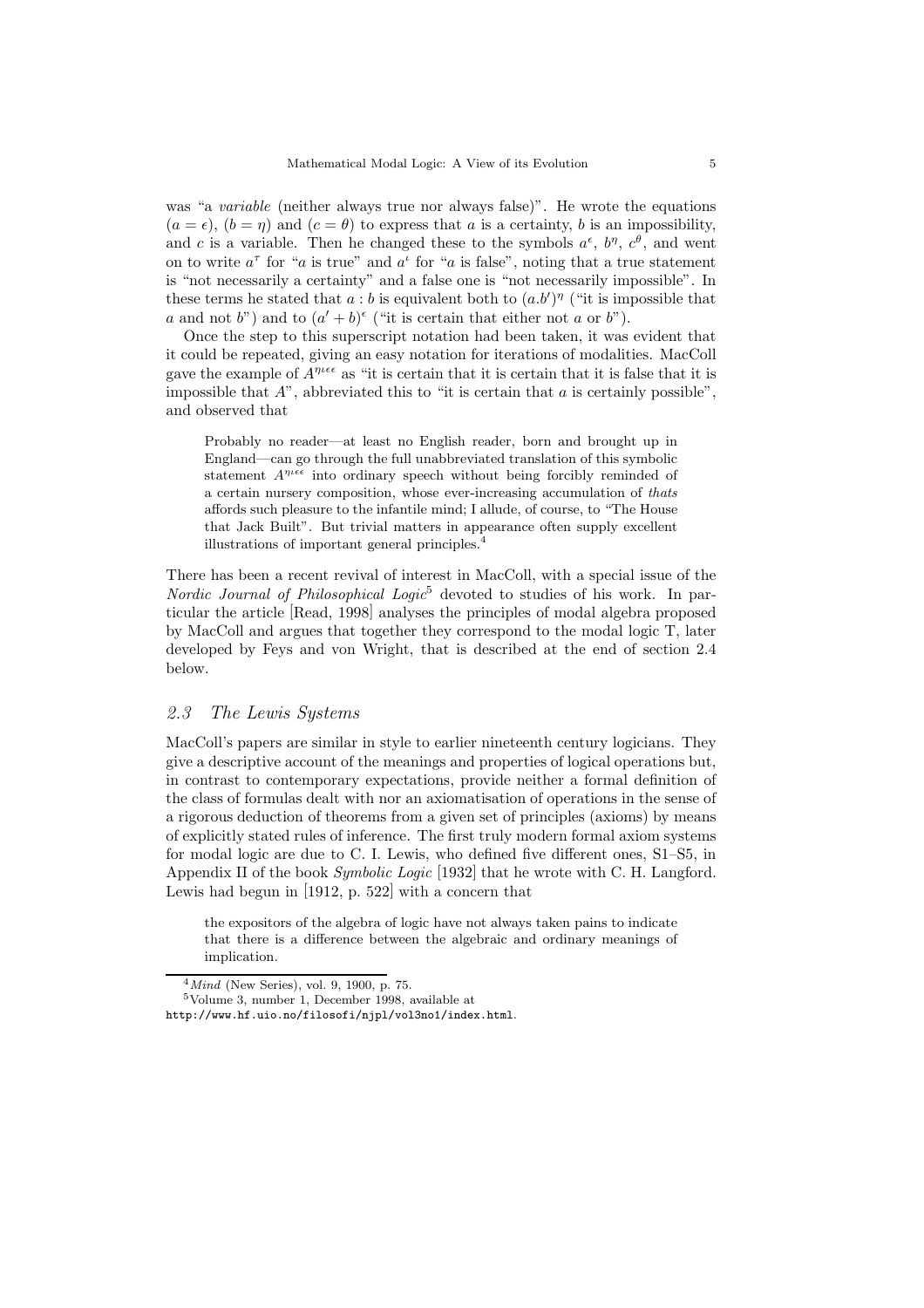He observed that the algebraic meaning, as used in the Principia Mathematica of Russell and Whitehead, leads to the "startling theorems" that a false proposition implies any proposition, and a true proposition is implied by any proposition. These so-called paradoxes of material implication take the symbolic forms

$$
\neg \alpha \to (\alpha \to \beta)
$$

$$
\alpha \to (\beta \to \alpha).
$$

For Lewis the ordinary meaning of " $\alpha$  implies  $\beta$ " is that  $\beta$  can be validly inferred<sup>6</sup> from  $\alpha$ , or is *deducible*<sup>7</sup> from  $\alpha$ , an interpretation that he considered was not subject to these paradoxes. Taking " $\alpha$  implies  $\beta$ " as synonymous with "either not- $\alpha$  or  $\beta$ ", he distinguished *extensional* and *intensional* meanings of disjunction, providing two meanings for "implies". Extensional disjunction is the usual truthfunctional "or", which gives the material (algebraic) implication synonymous with "it is false that  $\alpha$  is true and  $\beta$  is false". Intensional disjunction

is such that at least one of the disjoined propositions is "necessarily" true.<sup>8</sup>

That reading gives Lewis' "ordinary" implication, which he also dubbed "strict", meaning that "it is *impossible* (or *logically inconceivable*<sup>9</sup>) that  $\alpha$  is true and  $\beta$  is false".

The system of Lewis's book A Survey of Symbolic Logic [1918] used a primitive impossibility operator to define strict implication. This later became the system S3 of [Lewis and Langford, 1932], which introduced instead the symbol  $\diamond$  for possibility, but Lewis decided that he wished S2 to be regarded as the correct system for strict implication. The systems were defined with negation, conjunction, and possibility as their primitive connectives, but he made no use of a symbol for the dual combination  $\neg \Diamond \neg$ .<sup>10</sup> For strict implication the symbol  $\neg 3$  was used, with  $\alpha \rightarrow 3\beta$  being a definitional abbreviation for  $\neg \Diamond(\alpha \land \neg \beta)$ . Strict equivalence  $(\alpha = \beta)$  was defined as  $(\alpha \rightarrow \beta) \wedge (\beta \rightarrow \alpha)$ .

Here now are definitions of S1–S5 in Lewis's style, presented both to facilitate discussion of later developments and to convey some of the character of his

<sup>6</sup>[Lewis, 1912, p. 527]

 $7$ [Lewis and Langford, 1932, p. 122]

<sup>8</sup>[Lewis, 1912, p. 523]

 $9$ [Lewis and Langford, 1932, p. 161]

<sup>&</sup>lt;sup>10</sup>The dual symbol  $\Box$  was later devised by F. B. Fitch and first appeared in print in 1946 in a paper of R. Barcan. See footnote 425 of [Hughes and Cresswell, 1968, fn. 425].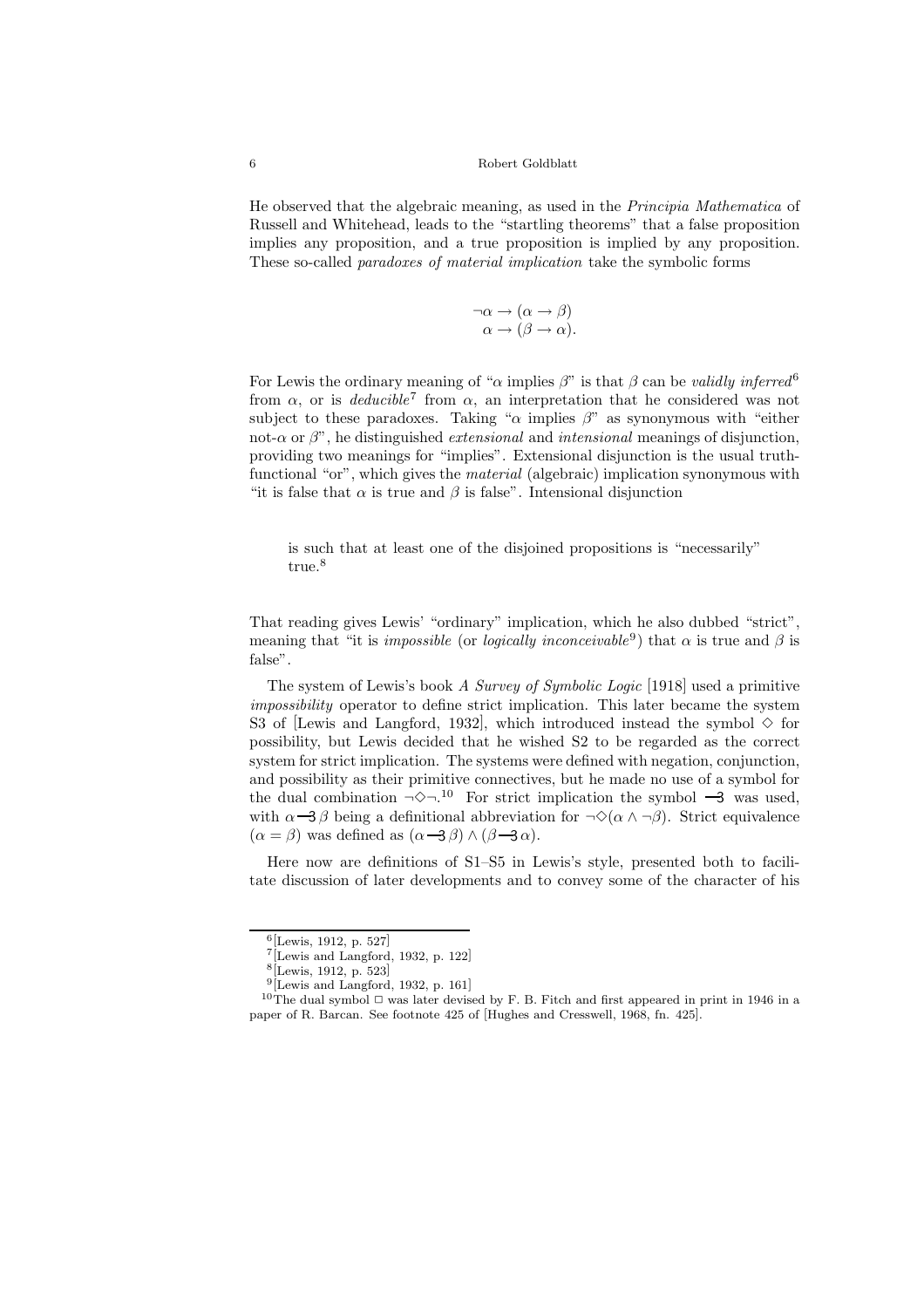approach. System S1 has the  $axioms<sup>11</sup>$ 

$$
(p \land q) \rightarrow (q \land p)
$$
  
\n
$$
(p \land q) \rightarrow 3p
$$
  
\n
$$
p \rightarrow 3(p \land p)
$$
  
\n
$$
((p \land q) \land r) \rightarrow 3(p \land (q \land r))
$$
  
\n
$$
((p \rightarrow 3q) \land (q \rightarrow 3r)) \rightarrow 3(p \rightarrow 3r)
$$
  
\n
$$
(p \land (p \rightarrow 3q)) \rightarrow 3q,
$$

where  $p, q, r$  are propositional variables, and the following rules of inference.

- Uniform substitution of formulas for propositional variables.
- Substitution of strict equivalents: from  $(\alpha = \beta)$  and  $\gamma$  infer any formula obtained from  $\gamma$  by substituting  $\beta$  for some occurrence(s) of  $\alpha$ .
- Adjunction: from  $\alpha$  and  $\beta$  infer  $\alpha \wedge \beta$ .
- Strict detachment: from  $\alpha$  and  $\alpha \rightarrow 3 \beta$  infer  $\beta$ .<sup>12</sup>

System S2 is obtained by adding the axiom  $\Diamond (p \land q) \rightarrow \Diamond p$  to the basis for S1. S3 is S1 plus the axiom  $(p-3q)-3(\neg \Diamond q-3 \neg \Diamond p)$ . S4 is S1 plus  $\Diamond \Diamond p-3 \Diamond p$ , or equivalently  $\Box p \rightarrow \Box \Box p$ . S5 is S1 plus  $\Diamond p \rightarrow \Box \Diamond p$ .

The axioms for S4 and S5 were first proposed for consideration as further postulates in a paper of Oskar Becker [1930]. His motivation was to find axioms that reduced the number of logically non-equivalent combinations that could be formed from the connectives "not" and "impossible". He also considered the formula  $p \rightarrow 3 \rightarrow \Diamond \rightarrow \Diamond p$ , and called it the "Brouwersche axiom". The connection with Brouwer is remote: if "not" is translated to "impossible"  $(\neg \Diamond)$ , and "implies" to its strict version, then the intuitionistically acceptable principle  $p \rightarrow \neg\neg p$  becomes the Brouwersche axiom.

# *2.4 G¨odel on Provability as a Modality*

Gödel in [1931] reviewed Becker's 1930 article. In reference to Becker's discussion of connections between modal logic and intuitionistic logic he wrote

It seems doubtful, however, that the steps here taken to deal with this problem on a formal plane will lead to success.

He subsequently took up this problem himself with great success, and at the same time simplified the way that modal logics are presented. The Lewis systems contain all truth-functional tautologies as theorems, but it requires an extensive analysis

<sup>&</sup>lt;sup>11</sup>Originally  $p \rightarrow \neg p$  was included as an axiom, but this was shown to be redundant by McKinsey in 1934.

 $12$  Lewis used the name "Inference" for the rule of strict detachment. He also used "assert" rather than "infer" in these rules.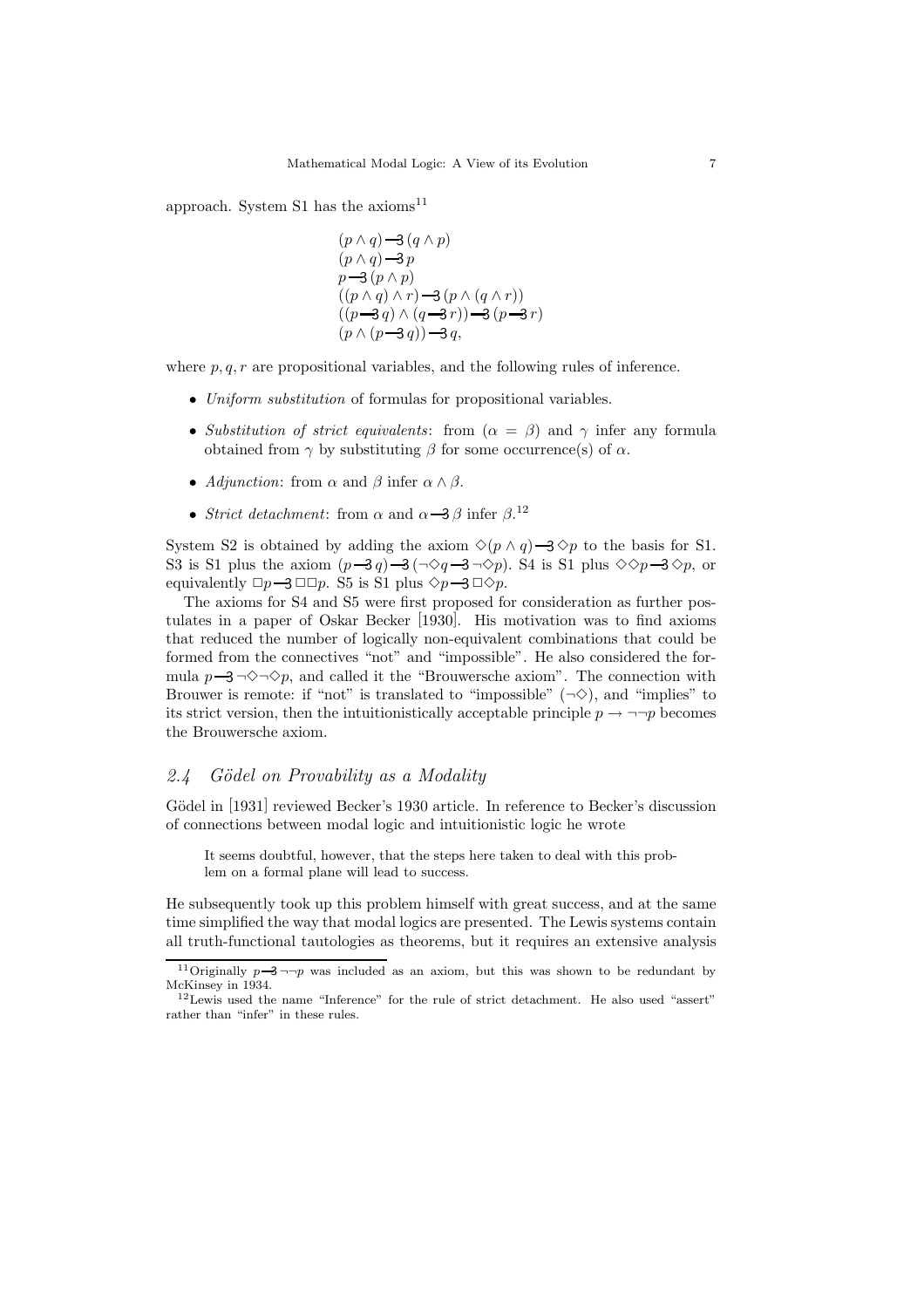to demonstrate this.<sup>13</sup> Such effort would be unnecessary if the systems were defined by directly extending a basis for the standard propositional calculus. That approach was first used in the note "An interpretation of the intuitionistic propositional calculus" [Gödel, 1933], published in the proceedings of Karl Menger's mathematical colloquium at the University of Vienna for 1931–1932. Gödel formalised assertions of *provability* by a propositional connective  $B$  (from "beweisbar"), reading  $B\alpha$  as " $\alpha$  is provable". He defined a system which has, in addition to the axioms and rules of ordinary propositional calculus, the axioms

$$
Bp \to p,
$$
  
\n
$$
Bp \to (B(p \to q) \to Bq),
$$
  
\n
$$
Bp \to BBp,
$$

and the inference rule: from  $\alpha$  infer  $B\alpha$ . He stated that this system is equivalent to Lewis' S4 when  $B\alpha$  is translated as  $\Box \alpha$ .<sup>14</sup> Then he gave the following two translations of propositional formulas

$$
\begin{array}{c|c}\np \\
\hline\n\alpha \\
\alpha \to \beta \\
\alpha \lor \beta \\
\alpha \land \beta\n\end{array}\n\qquad\n\begin{array}{c}\np \\
\hline\n\rightarrow B\alpha \\
B\alpha \to B\beta \\
\hline\n\alpha \land \beta\n\end{array}\n\qquad\n\begin{array}{c}\np \\
\hline\n\alpha \\
\hline\n\alpha \to \beta \\
\alpha \lor \beta \\
\hline\n\alpha \land \beta\n\end{array}\n\qquad\n\begin{array}{c}\np \\
B\neg B\alpha \\
B\alpha \to B\beta \\
\hline\n\alpha \lor B\beta \\
\hline\n\alpha \land \beta\n\end{array}
$$

and asserted that in each case the translation of any theorem of Heyting's intuitionistic propositional calculus <sup>15</sup> is derivable in his system, adding that "presumably" the converse is true as well. He also asserted that the translation of  $p \vee \neg p$  is not derivable, and that a formula of the form  $B\alpha \vee B\beta$  is derivable only when one of  $B\alpha$  and  $B\beta$  is derivable. Proofs of these claims first appeared in [McKinsey and Tarski, 1948], as is discussed further in section 3.2.

Those familiar with later developments will recognise the pregnancy of this brief note of scarcely more than a page. Its translations provided an important connection between intuitionistic and modal logic that contributed to the development both of topological interpretations and of Kripke semantics for intuitionistic logic. Its ideas also formed the precursor to the substantial branch of modal logic concerned with the modality "it is provable in Peano arithmetic that". We will return to these matters below (see  $\S 3.2, 7.5, 7.6$ ).

It is now standard practice to present modal logics in the axiomatic style of Gödel. The notion of a logic refers to any set  $\Lambda$  of formulas that includes all truth-functional tautologies and is closed under the rules of uniform substitution for variables and detachment for material implication. The formulas belonging to Λ are the Λ-theorems, and are also said to be Λ-provable. A logic is called normal

 $13$ See [Hughes and Cresswell, 1968, pp. 218–223]

<sup>&</sup>lt;sup>14</sup>More precisely, he stated that it is equivalent to Lewis's System of Strict Implication supplemented by Becker's axiom  $\Box p \rightarrow 3 \Box \Box p$ . It is unlikely that he was aware of the name "S4" at that time.

<sup>15</sup>Heyting published this calculus in 1930.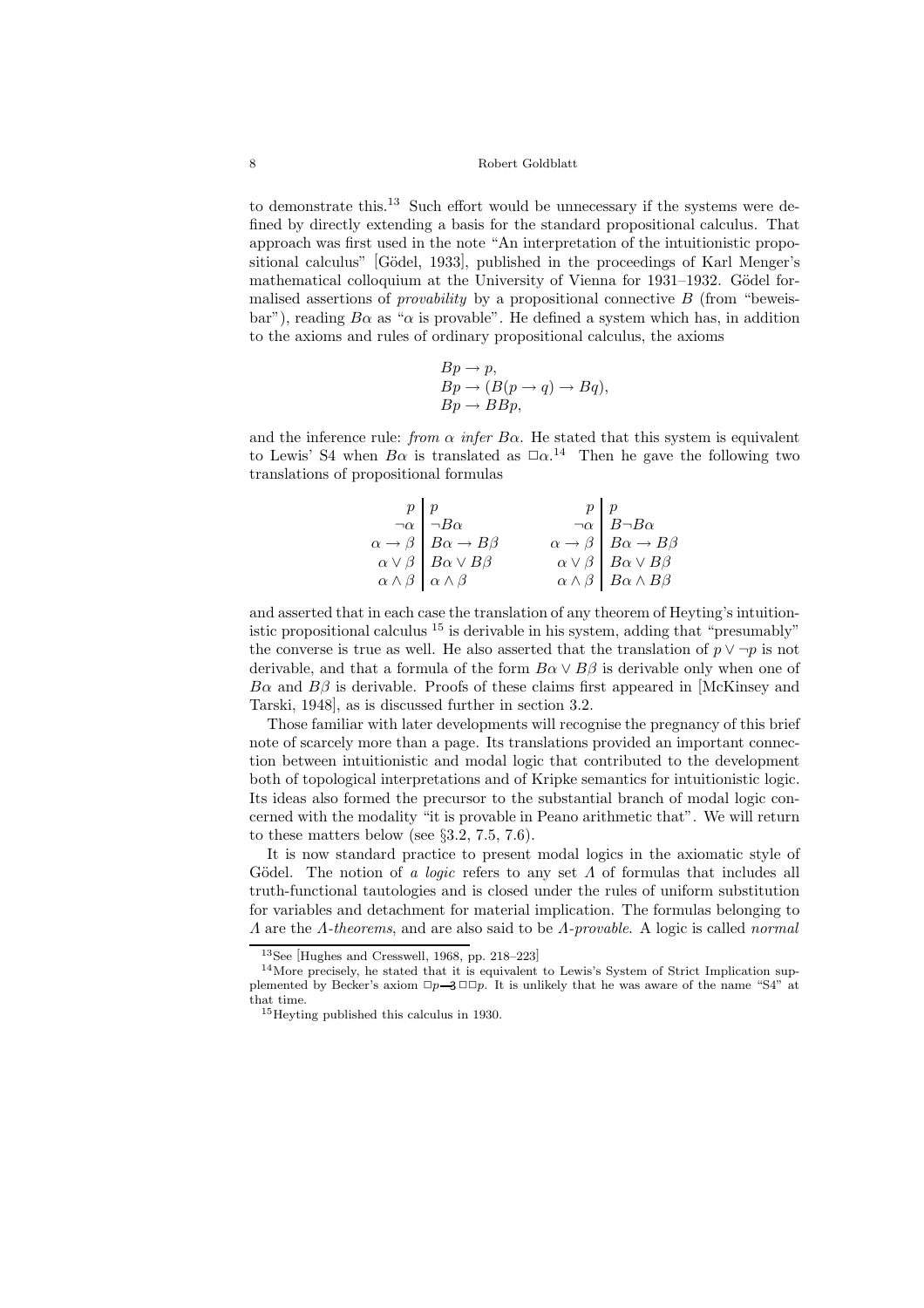if it includes Gödel's second axiom, which is usually presented (with  $\Box$  in place of  $B$ ) as

$$
\Box(p \to q) \to (\Box p \to \Box q),
$$

and has the rule of *Necessitation*: from  $\alpha$  infer  $\Box \alpha$ . S5 can be defined as the normal logic obtained by adding the axiom  $p \to \Box \Diamond p$  to Gödel's axiomatisation of S4. Following [Becker, 1930],  $p \to \Box \Diamond p$  is called the *Brouwerian* axiom. The smallest normal logic is commonly called K, in honour of Kripke. The normal logic obtained by adding the first Gödel axiom  $\Box p \rightarrow p$  to K is known as T. That system was first defined by  $F\text{eys}^{16}$  in 1937 by dropping Gödel's third axiom from S4. T is equivalent to the system M of [von Wright, 1951]. The *Brouwerian System* B is the normal logic obtained by adding the Brouwerian axiom to T.

The first formulation of the *non-normal* systems S1–S3 in the Gödel style was made in Lemmon, 1957, which also introduced a series of systems  $E1-E5$  designed to be "epistemic" counterparts to S1–S5. These systems have no theorems of the form  $\Box \alpha$ , and in place of Necessitation they have the rule from  $\alpha \to \beta$  infer  $\Box \alpha \to \alpha$  $\Box \beta$ . Lemmon suggests that they capture the reading of  $\Box$  as "it is scientifically but not logically necessary that".

# 3 MODAL ALGEBRAS

Modern propositional logic began as algebra, in the thought of Boole. We have seen that the same was true for modern modal logic, in the thought of MacColl. By the time that the Lewis systems appeared, algebra was well-established as a postulational science, and the study of the very notion of an abstract algebra was being pursued [Birkhoff, 1933; Birkhoff, 1935]. Over the next few years, algebraic techniques were applied to the study of modal systems, using modal algebras: Boolean algebras with an additional operation to interpret  $\diamond$ . During the same period, representation theories for various lattices with operators were developed, beginning with the Stone representation of Boolean algebras [1936], and these were to have a significant impact on semantical studies of modal logic.

# *3.1 McKinsey and the Finite Model Property*

J. C. C. McKinsey in [1941] showed that there is an algorithm for deciding whether any given formula is a theorem of S2, and likewise for S4. His method was to show that if a formula is not a theorem of the logic, then it is falsified by some finite model which satisfies the logic. This property was dubbed the *finite model* property by Ronald Harrop [1958], who proved the general result that any finitely axiomatisable propositional logic  $\Lambda$  with the finite model property is decidable. The gist of Harrop's argument was that finite axiomatisability guarantees that  $\Lambda$ is effectively enumerable, while the two properties together guarantee the same for the complement of  $\Lambda$ . By enumerating the finite models and the formulas, and at

 $16$  Who called it "t".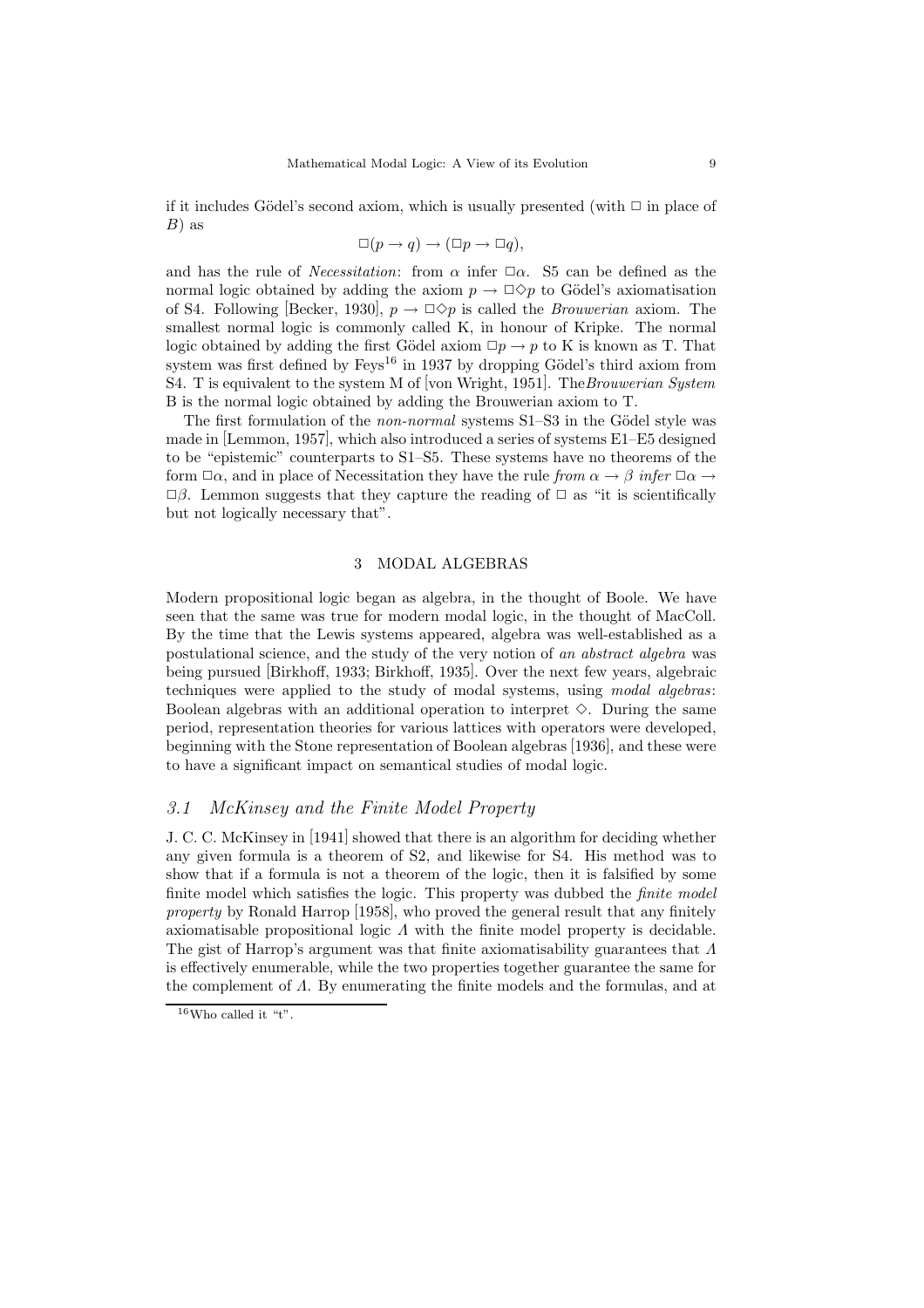the same time systematically testing formulas for satisfaction by these models, a list can be effectively generated of those formulas that are falsifed by some finite model which satisfies the axioms of  $\Lambda$ . By the finite model property this is just a listing of all the non-theorems of Λ.

McKinsey actually showed something stronger: the size of a falsifying model for a non-theorem  $\alpha$  is bounded above by a number that depends computably on the size of  $\alpha$ . Thus to decide if  $\alpha$  is a theorem it suffices to generate all finite models up to a prescribed bound. However this did not yield a feasible algorithm: the proof for S2 gave an upper bound of  $2^{2^{n+1}}$ , doubly exponential in the number n of subformulas of  $\alpha$ .

McKinsey's construction is worth outlining, since it was an important innovation that has been adapted numerous times to other propositional logics (as he suggested it might be), and has been generalised to other contexts, as we shall see. He used models of the form  $(K, D, -, *, \cdot)$ , called matrices, where  $-, *,$ . are operations on a set K for evaluating the connectives  $\neg$ ,  $\diamond$ , and  $\wedge$ , while D is a set of *designated* elements of K. A formula  $\alpha$  is *satisfied* by such a matrix if every assignment of elements of K to the variables of  $\alpha$  results in  $\alpha$  being evaluated to a member of the subset D. These structures abstract from the tables of values, with designated elements, used to define propositional logics and prove the independence of axioms. Their use as a general method for constructing logical systems is due to Alfred Tarski.<sup>17</sup>

A logic is characterised by a matrix if the matrix satisfies the theorems of the logic and no other formulas. Structures of this kind had been developed for S2 by E. V. Huntington [1937], who gave the concrete example of K being the class of "propositions" and  $D$  the subclass of those that are "asserted" or "demonstrable", describing this subclass as "corresponding roughly to the Frege assertion sign".

A matrix is normal if

$$
x, y \in D
$$
 implies  $x \cdot y \in D$ ,  
\n $x, (x \Rightarrow y) \in D$  implies  $y \in D$ ,  
\n $(x \Leftrightarrow y) \in D$  implies  $x = y$ ,

where  $(x \Rightarrow y) = -*(x \cdot y)$  and  $(x \Leftrightarrow y) = (x \Rightarrow y) \cdot (y \Rightarrow x)$  are the operations interpreting strict implication and strict equivalence in  $K$ . These closure conditions on D are intended to correspond to Lewis' deduction rules of adjunction, strict detachment, and substitution of strict equivalents. In a normal S2-matrix,  $(K, -, \cdot)$  is a Boolean algebra in which D is a filter. Hence the greatest element 1 is always designated. McKinsey showed that there exists an infinite<sup>18</sup> normal matrix that characterises S2, using what he described as an unpublished method due to Lindenbaum that was explained to him by Tarski and which applies to any propositional calculus that has the rule of uniform substitution for variables. Taking  $(K, -, *, \cdot)$  as the algebra of formulas, with  $-\alpha = \neg \alpha, *a = \Diamond \alpha$ 

<sup>&</sup>lt;sup>17</sup>The historical origins of the "matrix method" are described in [Lukasiewicz and Tarski, 1930]. See footnotes on pages 40 and 43 of the English translation of this article in [Tarski, 1956].

<sup>18</sup>Dugundji [1940] had proved that none of S1–S5 has a *finite* characteristic matrix.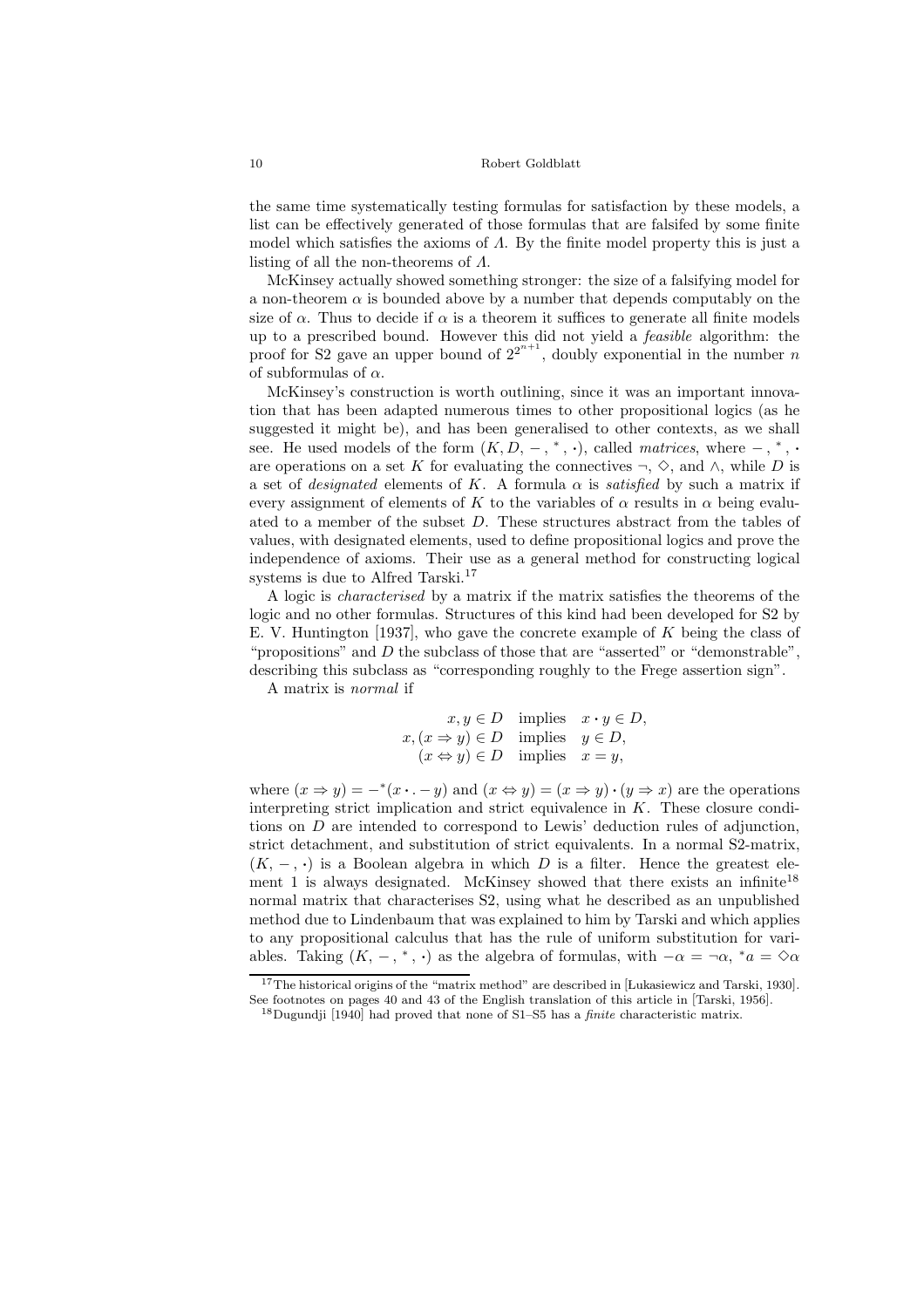and  $\alpha \cdot \beta = \alpha \wedge \beta$ , and with D as the set of S2-theorems, gives a characteristic  $S2$ -matrix which satisfies all but the last normality condition on  $D$ . Since that condition is needed to make the matrix into a Boolean algebra, it is imposed by identifying formulas  $\alpha, \beta$  whenever  $(\alpha \Leftrightarrow \beta) \in D$ . The resulting quotient matrix is the one desired, and is what is now widely known as the Lindenbaum algebra of the logic. Its designated elements are the equivalence classes of the theorems.

Now if  $\alpha$  is a formula that not an S2-theorem, then there is some evaluation in this Lindenbaum algebra that fails to satisfy  $\alpha$ . Let  $x_1, \ldots, x_n$  be the values of all the subformulas of  $\alpha$  in this evaluation, and let  $K_1$  be the Boolean subalgebra generated by the  $n + 1$  elements  $x_1, \ldots, x_n, {}^*0$ . Then  $K_1$  has at most  $2^{2^{n+1}}$ members. Define an element of  $K_1$  to be designated iff it was designated in the ambient Lindenbaum algebra. McKinsey showed how to define an operation <sup>∗</sup> <sup>1</sup> on  $K_1$  such that  $*_1 x = *x$  whenever x and  $*_x x$  are both in  $K_1$ :

$$
x_1 x = \prod \{^* y \in K_1 : x \le y \in K_1 \}.
$$

The upshot was to turn  $K_1$  into a finite S2-matrix in which the original falsifying evaluation of  $\alpha$  can be reproduced.

This same construction shows that S4 has the finite model property, with the minor simplification that the element <sup>∗</sup>0 does not have to be worried about, since \* $0 = 0$  in any normal S4-matrix (so the computable upper bound becomes  $2^{2^n}$ ). The Lindenbaum algebra for S4 has only its greatest element designated, i.e. D={1}, because  $(\alpha \rightarrow \beta) \wedge (\beta \rightarrow \alpha)$  is an S4-theorem whenever  $\alpha$  and  $\beta$  are, putting all theorems into the same equivalence class. This is a fact that applies to any logic that has the rule of Necessitation, and it allows algebraic models for normal logics to be confined to those that just designate 1.

# *3.2 Topology for S4*

Topological interpretations of modalities were given in a paper of Tang Tsao-Chen [1938], which proposed that "the algebraic postulates for the Lewis calculus of strict implication" be the axioms for a Boolean algebra with an additional operation  $x^{\infty}$  having  $x^{\infty} \cdot x = x^{\infty}$  and  $(x \cdot y)^{\infty} = x^{\infty} \cdot y^{\infty}$ . The symbol  $\diamond$  was used for the dual operation  $\Diamond x = -(-x)^\infty$ . The notation  $\vdash x$  was defined to mean that  $1^{\infty} \leq x$ , and it was shown that  $\vdash x$  holds whenever x is any evaluation of a theorem of S2. In effect this says that putting  $D = \{x : 1^\infty \le x\}$  turns one of these algebras into an S2-matrix. In fact if  $1^{\infty} = 1$ , or equivalently  $\diamond 0 = 0$ , it also satisfies S4. But S4 was not mentioned in this paper.

A "geometric" meaning was proposed for the new operations by taking  $x^{\infty}$  to be the interior of a subset x of the Euclidean plane, in which case  $\Diamond x$  is the topological *closure* of  $x$ , i.e. the smallest closed superset of  $x$ . If the greatest element 1 of the algebra is the whole plane, or any open set, then in that case  $1^{\infty} = 1$ , but it is evident that Tang did not intend this, since the paper has a footnote explaining that another geometric meaning of  $x^{\infty}$  can be obtained by letting  $1^{\infty}$  be some subset of the plane, possibly even a one-element subset, and defining  $x^{\infty}$  to be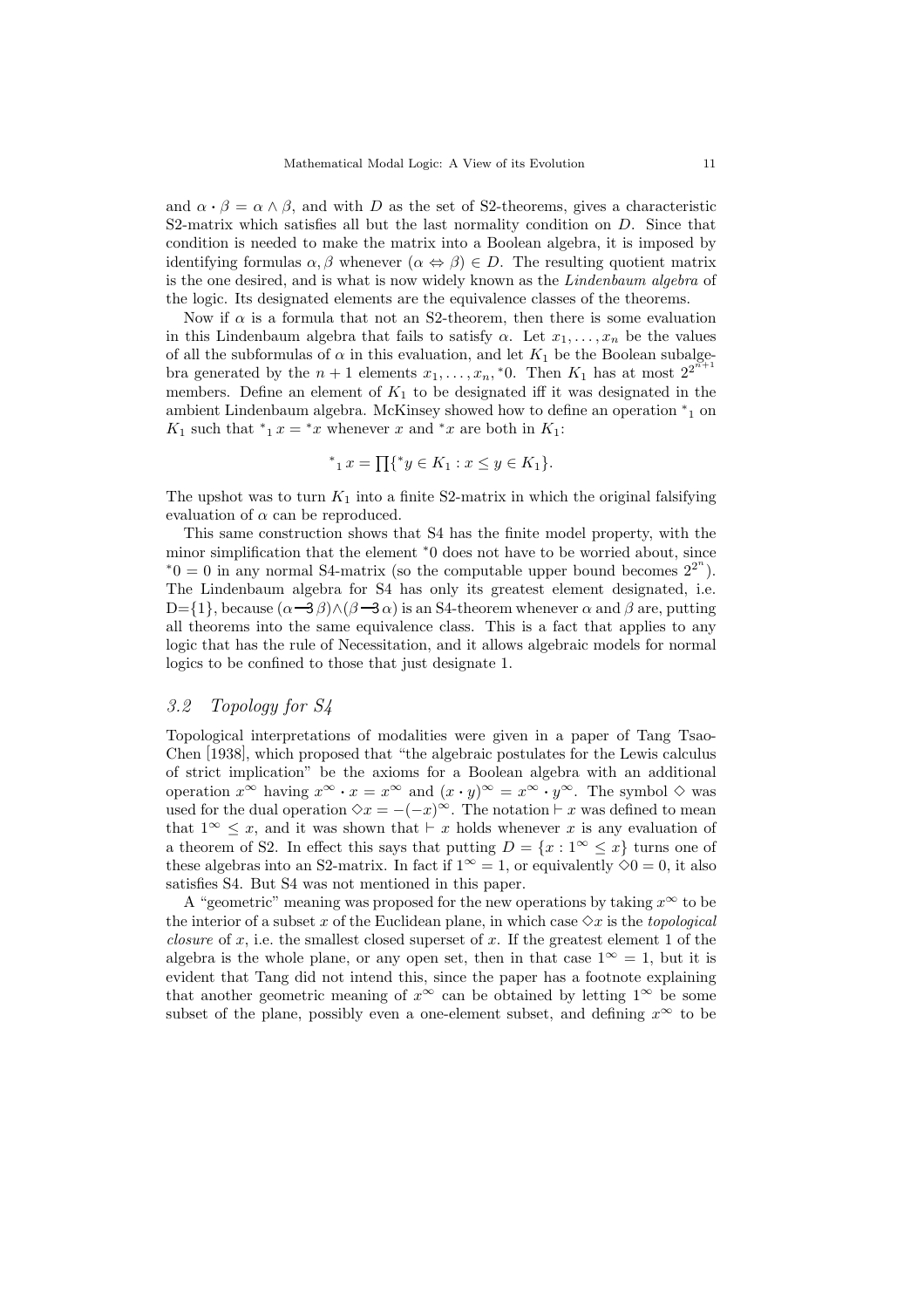$x \cdot 1^\infty$ . (This construction could be carried out in any Boolean algebra by fixing  $1^{\infty}$  arbitrarily.) It appears then that the best way to understand Tang's first geometric meaning is that the ambient Boolean algebra should be the powerset algebra  $\mathcal{P}(S)$  of all subsets of some subset S of the Euclidean plane, with "interior" and "closure" being taken in the subspace topology on S.

Now a well-known method, due to Kuratowski, for defining a topology on an arbitrary set S is to give a *closure operation*  $X \mapsto \mathbb{C}X$  on subsets X of S, i.e. an operation satisfying  $C\emptyset = \emptyset$ ,  $C(X \cup Y) = CX \cup CY$  and  $X \subseteq CX = CCX$ . Then a set X is *closed* iff  $\mathbb{C}X = X$ , and *open* iff its complement in S is closed. Any topological space can be presented in this way, with  $\mathsf{C}X$  being the topological closure of X.

McKinsey and Tarski in [1944] undertook an abstract algebraic study of closure operations by defining a closure algebra to be any Boolean algebra with a unary operation C satisfying Kuratowski's axioms. The operation <sup>∗</sup> on an S4-matrix satisfies these axioms, and McKinsey had shown in his work [1941] on S4 that any finite normal S4-matrix can be represented as the closure algebra of all subsets of some topological space, using the representation of a finite Boolean algebra as the powerset algebra of its set of atoms. McKinsey and Tarski now extended this representation to arbitrary closure algebras. Combining the Stone representation of Boolean algebras with the idea of the <sup>∗</sup> <sup>1</sup>-operation from McKinsey's finite model construction they showed that any closure algebra is isomorphic to a subalgebra of the closure algebra of subsets of some topological space. They gave a deep algebraic analysis of the class of closure algebras, including such results as the following.

- 1. The closure algebra of any zero-dimensional dense-in-itself subspace of a Euclidean space (e.g. Cantor's discontinuum or the space of points with rational coordinates) includes isomorphic copies of all finite closure algebras as subalgebras.
- 2. Every finite closure algebra is isomorphic embeddable into the closure algebra of subsets of some open subset of Euclidean space.
- 3. An equation that is satisfied by the closure algebra of any Euclidean space is satisfied by every closure algebra.
- 4. An equation that is satisfied by all finite closure algebras is satisfied by every closure algebra (this is an analogue of McKinsey's finite model property for S4).
- 5. If an equation of the form  $C\sigma \cdot C\tau = 0$  is satisfied by all closure algebras, then so is one of the equations  $\sigma = 0$  and  $\tau = 0$ .

The proof of result (5) involved taking the direct product of two closure algebras that each reject one of the equations  $\sigma = 0$  and  $\tau = 0$ , and then embedding this direct product into another closure algebra that is *well-connected*, meaning that if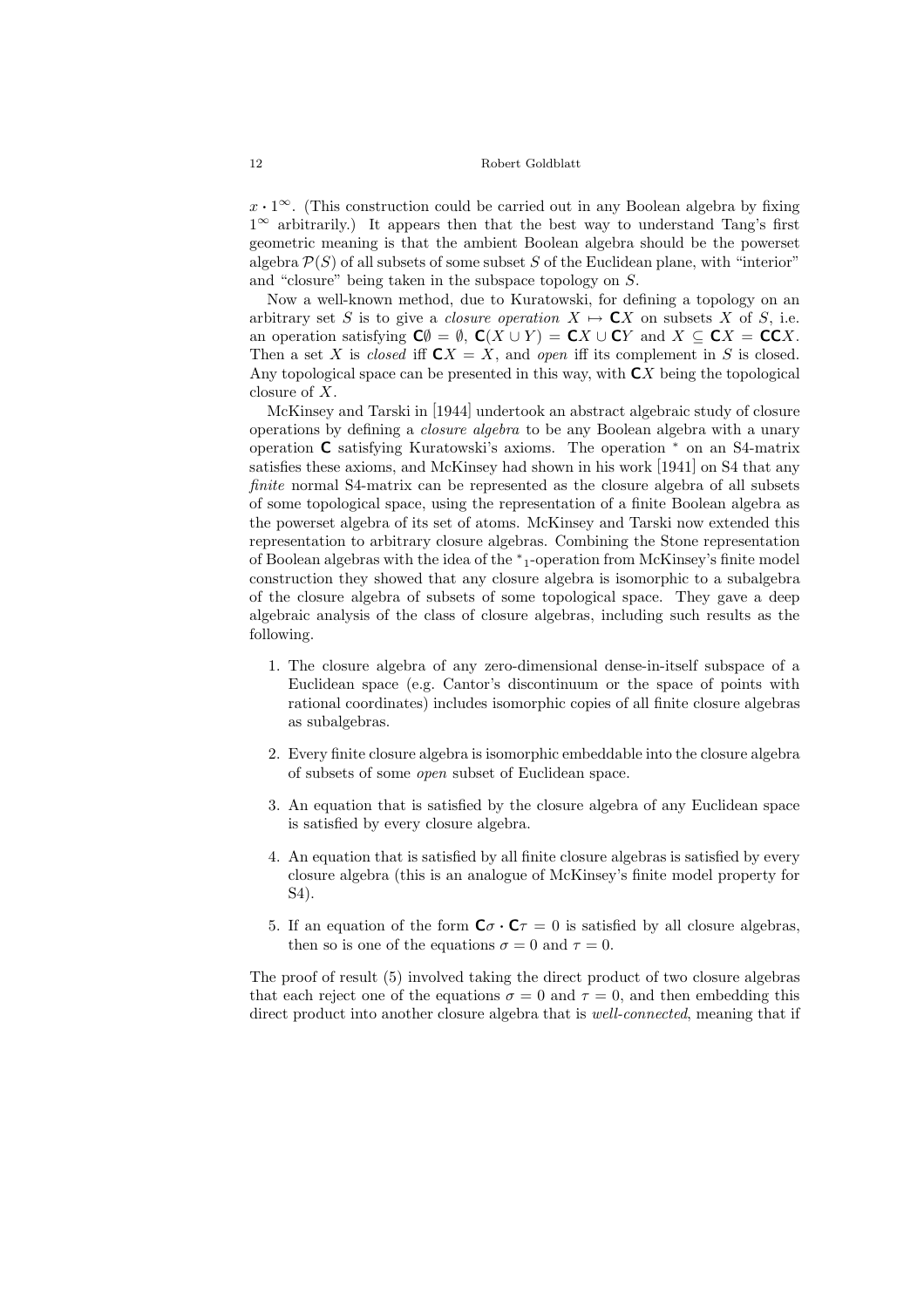x and y are non-zero elements, then  $\mathbf{C}x \cdot \mathbf{C}y \neq 0$ . The result itself is equivalent to the assertion that if the equation  $I\sigma + I\tau = 1$  is satisfied by all closure algebras, then so is one of the equations  $\sigma = 1$  and  $\tau = 1$ , where  $\mathbf{I} = -\mathbf{C}$  is the abstract interior operator dual to **C**. This is an algebraic version of one of the facts about S4 stated in [Gödel, 1933] (see later in this section).

In a sequel article [1946], McKinsey and Tarski studied the algebra of closed (i.e.  $\mathbf{C}x = x$ ) elements of a closure algebra. These form a sublattice with operations  $x - y$  seements of a closure algebra. These form a subfacture with operations  $x - y = C(x - y)$  and  $\ominus x = 1 - x = C - x$ . An axiomatisation of these algebras was given in the form of an equational definition of certain Brouwerian algebras of the type  $(K, +, \cdot, \div, 1)$ , and a proof that every Brouwerian algebra is isomorphic to a subalgebra of the Brouwerian algebra of closed sets of some topological space. Results were proven for Brouwerian algebras that are analogous to results  $(1)$ – $(5)$ above for closure algebras, with the analogue of (5) being:

1. If the equation  $\sigma \cdot \tau = 0$  is satisfied by all Brouwerian algebras, then so is one of the equations  $\sigma = 0$  and  $\tau = 0$ .

Brouwerian algebras are so named because they provide models of the intuitionistic propositional calculus IPC. This works in a way that is dual to the method that has been described for evaluating modal formulas, in that 0 is the unique designated element;  $\wedge$  is interpreted as the lattice sum/join operation +;  $\vee$  is interpreted as lattice product/meet  $\cdot$ ;  $\rightarrow$  is interpreted as the operation  $\div$  defined by  $x \div y = y \div x$ ; and  $\neg$  is interpreted as the unary operation  $x \div 1 = \bigcirc x$ .

The algebra of *open* (i.e.  $|x = x|$ ) elements of a closure algebra also form a sublattice that is a model of intuitionistic logic. It relates more naturally to the Boolean semantics in that 1 is designated and  $\land$  and  $\lor$  are interpreted as  $\cdot$  and +. Implication is interpreted by the operation  $x \Rightarrow y = 1(-x + y) = -C(x \cdot -y)$ and negation by  $-x = x \Rightarrow 0 = 1-x$ . This topological interpretation had been developed in the mid-1930's by Tarski [1938] and Marshall Stone [1937–1938] who independently observed that the lattice  $\mathcal{O}(S)$  of open subsets of a topological space  $S$  is a model of IPC under the operations just described. Tarski took this further to identify a large class of spaces, including all Euclidean spaces, for which  $\mathcal{O}(S)$ exactly characterises IPC.

The abstract algebras  $(K, +, \cdot, \Rightarrow, 0)$  that can be isomorphically embedded into ones of the type  $\mathcal{O}(S)$  form an equationally defined class. They are commonly known as *Heyting algebras*, or *pseudo-Boolean algebras*. The relationship between Brouwerian and Heyting algebras as models is further clarified by the description of Kripke's semantics for IPC given in section 7.6.

McKinsey and Tarski applied their work on the algebra of topology to S4 and intuitionistic logic in their paper [1948], which uses closure algebras with just one designated to model S4, and Brouwerian algebras in the manner just explained to model Heyting's calculus. Using various of the results  $(1)$ – $(4)$  above, it follows that S4 is characterised by the class of (finite) closure algebras, as well as the closure algebra of any Euclidean space, or of any zero-dimensional dense-in-itself subspace of Euclidean space. Hence in view of result  $(5)$ , the claim of  $[Gödel,$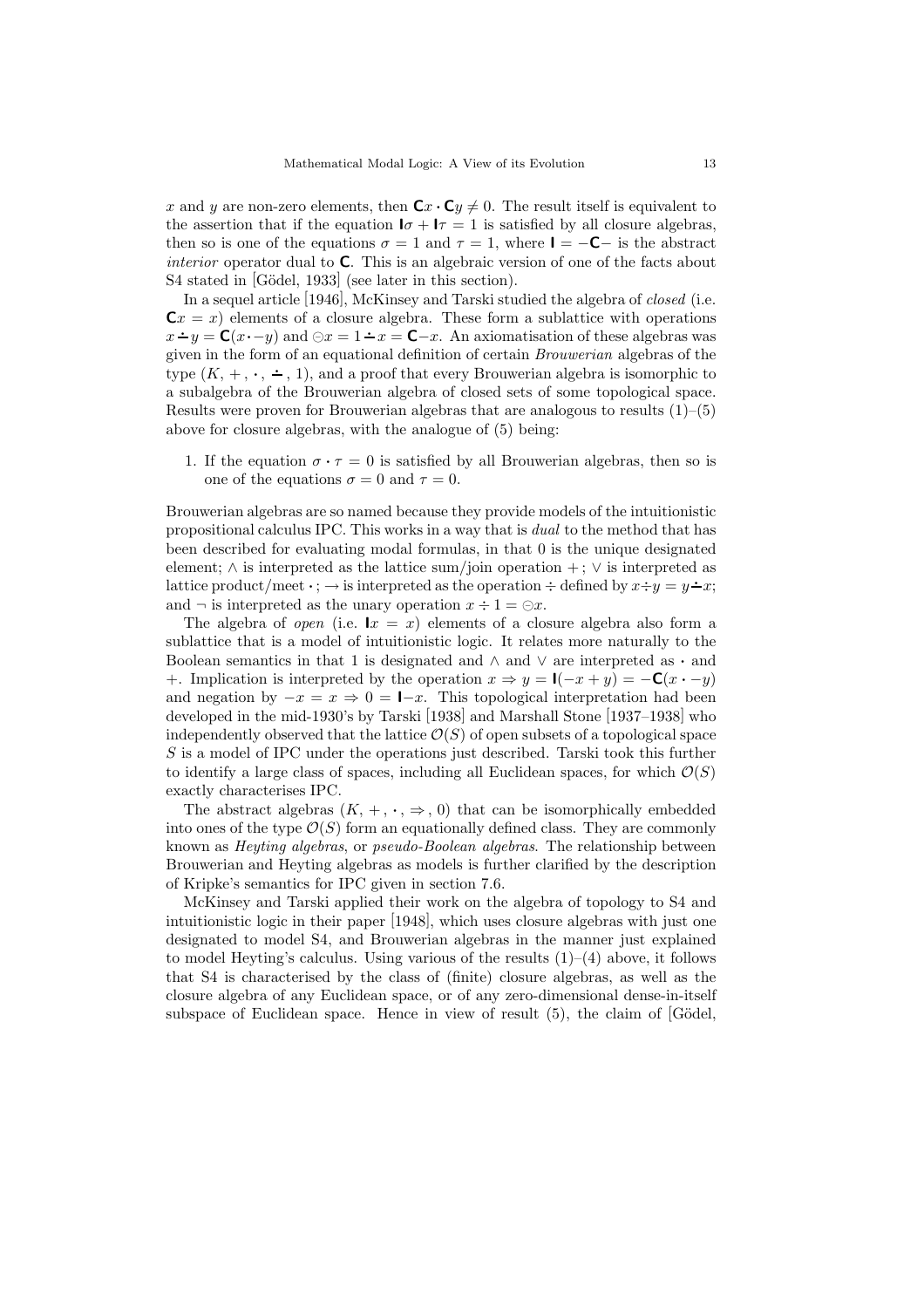1933] follows: if  $\Box \alpha \lor \Box \beta$  is an S4-theorem, then so is one of  $\alpha$  and  $\beta$ , therefore so is one of  $\Box \alpha$  and  $\Box \beta$  by the rule of Necessitation. Similarly, result (6) gives a proof of the *disjunction property* for IPC: if  $\alpha \vee \beta$  is a theorem, then so is one of  $\alpha$ and  $\beta$ . The final section of the paper uses the relationships between Brouwerian and closure algebras to verify the correctness of the two translations of IPC into S4 conjectured in Godël's paper, and introduced a new one:

$$
\begin{array}{c}\np \\
\hline\n\alpha \\
\alpha \to \beta \\
\alpha \lor \beta \\
\alpha \land \beta\n\end{array} \begin{bmatrix}\n\Box p \\
\Box \neg \alpha \\
\Box(\alpha \to \beta) \\
\alpha \lor \beta \\
\alpha \land \beta\n\end{bmatrix} \quad \text{(i.e. } \alpha \to \beta)
$$

It is this translation that inspired Kripke [1965a] to derive his semantics for intuitionistic logic from his model theory for S4 (see section 7.6).

Another significant result of the 1948 paper is that S5 is characterised by the class of all closure algebras in which each closed element is also open. Structures of this kind were later dubbed monadic algebras by Halmos in his study of the algebraic properties of quantifiers [Halmos, 1962]. The connection is natural: the modalities  $\Box$  and  $\diamond$  have the same formal properties in S5 as do the quantifiers ∀ and ∃ in classical logic. The polyadic algebras of Halmos and the cylindric algebras of Tarski and his co-researchers [Henkin et al., 1971] have a family of pairwise commuting closure operators for which each closed element is open.

Any Boolean algebra can be made into a monadic algebra by defining  $C = 0$ and otherwise  $\mathbf{C}x = 1$ . These are the simple<sup>19</sup> monadic algebras. Let  $\mathfrak{A}_n$  be the simple monadic algebra defined on the finite Boolean algebra with  $n$  atoms, viewed as a matrix with only 1 designated. Then S5 is characterised by the set of all these  $\mathfrak{A}_n$ 's. This was shown by Schiller Joe Scroggs in his [1951], written as a Masters thesis under McKinsey's direction, whose analysis established that every finite monadic algebra is a direct product of  $\mathfrak{A}_n$ 's. Scroggs used this to prove that each proper extension of S5 is equal to the logic characterised by some  $\mathfrak{A}_n$ , and so has a finite characteristic matrix. By "extension" here is meant any logic that includes all S5-theorems and is closed under the rules of uniform substitution for variables and detachment for material implication. Scroggs was able to show from this characterisation that any such extension of S5 is closed under the Necessitation rule as well, and so is a normal logic.

Another notable paper on S5 algebras from this era is [Davis, 1954], based on a 1950 doctoral thesis supervised by Garrett Birkhoff. This describes the correspondence between equivalence relations on a set and S5 operations on its powerset Boolean algebra; a correspondence between algebras with two S5 operations and the projective algebras of Everett and Ulam [1946]; and the use of several S5 operators to provide a Boolean model of features of first-order logic.

<sup>19</sup>In the technical algebraic sense of having no non-trivial congruences.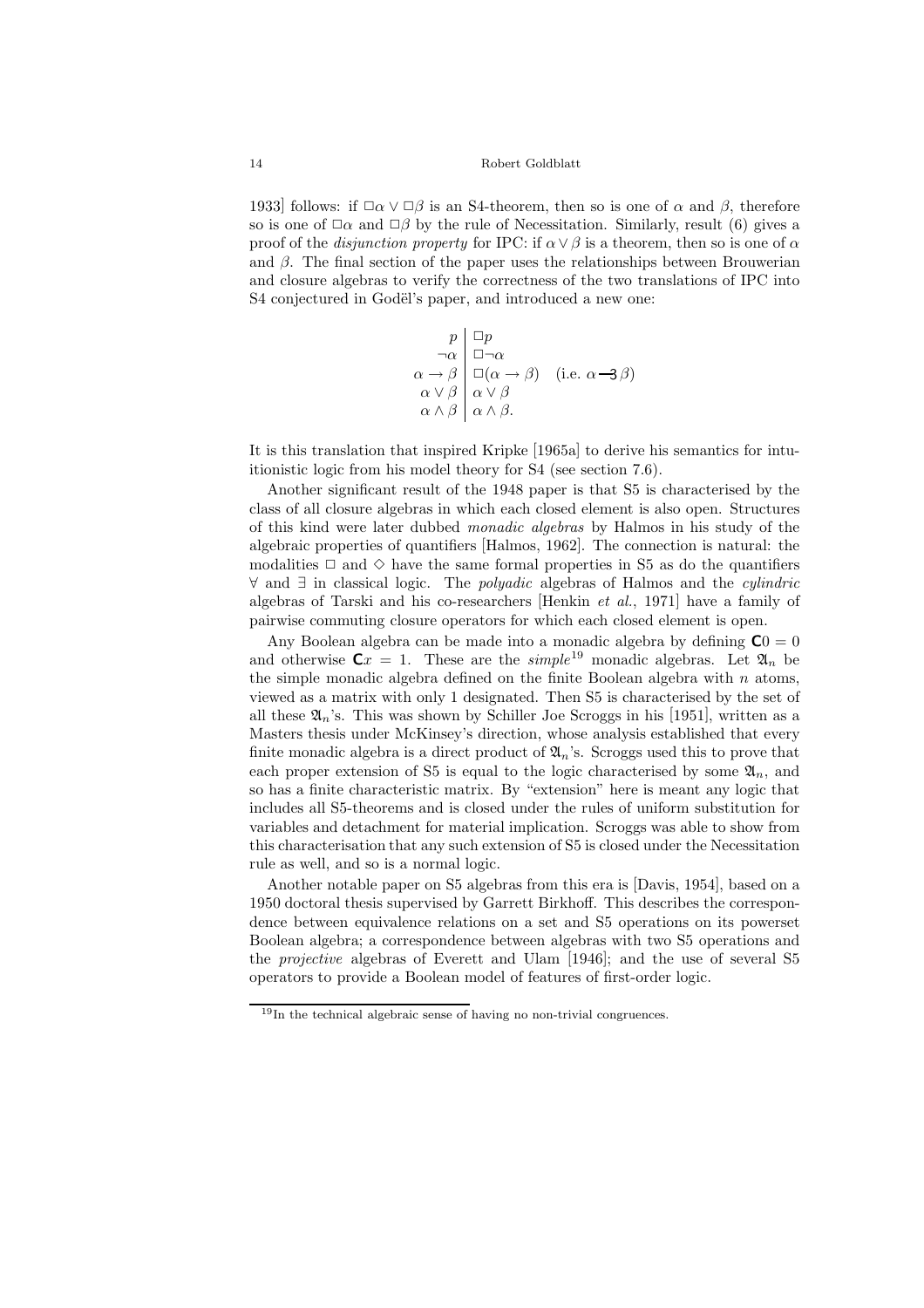### *3.3 BAO's: The Theory of J´onsson and Tarski*

The notion of a *Boolean algebra with operators* (BAO) was introduced by Jónsson and Tarski in their abstract [1948], with the details of their announced results being presented in [1951]. That work contains representations of algebras that could immediately have been applied to give new characterisations of modal systems. But the paper was overlooked by modal logicians, who were still publishing rediscoveries of some of its results fifteen years later.

A unary function  $f$  on a Boolean algebra is an *operator* if it is additive, i.e.  $f(x + y) = f(x) + f(y)$ . f is completely additive if  $f(\sum X) = \sum f(X)$  whenever  $\sum X$  exists, and is *normal* if  $f(0) = 0$ . A function of more than one argument is an operator/is completely additive/is normal when it is has the corresponding property separately in each argument. A BAO is an algebra  $\mathfrak{A} = (\mathfrak{B}, f_i : i \in I)$ , where the  $f_i$ 's are all operators on the Boolean algebra  $\mathfrak{B}$ .

The Extension Theorem of Jónsson and Tarski showed that any BAO  $\mathfrak A$  can be embedded isomorphically into a complete and atomic BAO  $\mathfrak{A}^{\sigma}$  which they called a perfect extension of A. The construction built on Stone's embedding of a Boolean algebra  $\mathfrak B$  into a complete and atomic one  $\mathfrak B^{\sigma}$ , with each operator  $f_i$  of  $\mathfrak A$  being extended to an operator  $f_i^{\sigma}$  on  $\mathfrak{B}^{\sigma}$  that is *completely* additive, and is normal if  $f_i$ is normal. The notion of perfect extension was defined by three properties that determine  $\mathfrak{A}^{\sigma}$  uniquely up to a unique isomorphism over  $\mathfrak{A}$  and give an algebraic characterisation of the structures that arise from Stone's topological representation theory. These properties can be stated as follows.

- (i) For any distinct atoms  $x, y$  of  $\mathfrak{A}^{\sigma}$  there exists an element a of  $\mathfrak{A}$  with  $x \leq a$ and  $y \leq -a$ .
- (ii) If a subset X of  $\mathfrak{A}$  has  $\sum X = 1$  in  $\mathfrak{A}^{\sigma}$ , then some finite subset  $X_0$  of X has  $\sum X_0 = 1.$
- (iii)  $f_i^{\sigma}(x) = \prod\{f_i(y) : x \leq y \in \mathfrak{A}^n\}$  when  $f_i$  is *n*-ary and the terms of the  $n$ -tuple x are atoms or 0.

Property (i) corresponds to the Hausdorff separation property of the Stone space of B, while (ii) is an algebraic formulation of the compactness of that space. The meaning of (iii) will be explained below.

Jónsson and Tarski showed that any equation satisfied by  $\mathfrak A$  will also be satisfied by  $\mathfrak{A}^{\sigma}$  if it does not involve Boolean complementation (i.e. refers only to  $+, \cdot, 0, 1$ ) and the operators  $f_i$ ). More generally, perfect extensions were shown to preserve any implication of the form  $(t = 0 \rightarrow u = v)$  whose terms  $t, u, v$  do not involve complementation. They then established a fundamental representation of normal n-ary operators in terms of  $n+1$ -ary relations. This was based on a bijective correspondence between normal *completely* additive *n*-ary operators  $f$  on a powerset Boolean algebra  $P(S)$  and  $n+1$ -ary relations  $R_f \subseteq S^{n+1}$ . Here

$$
R_f(x_0,...,x_{n-1},y)
$$
 iff  $y \in f(\lbrace x_0 \rbrace,...,\lbrace x_{n-1} \rbrace)$ .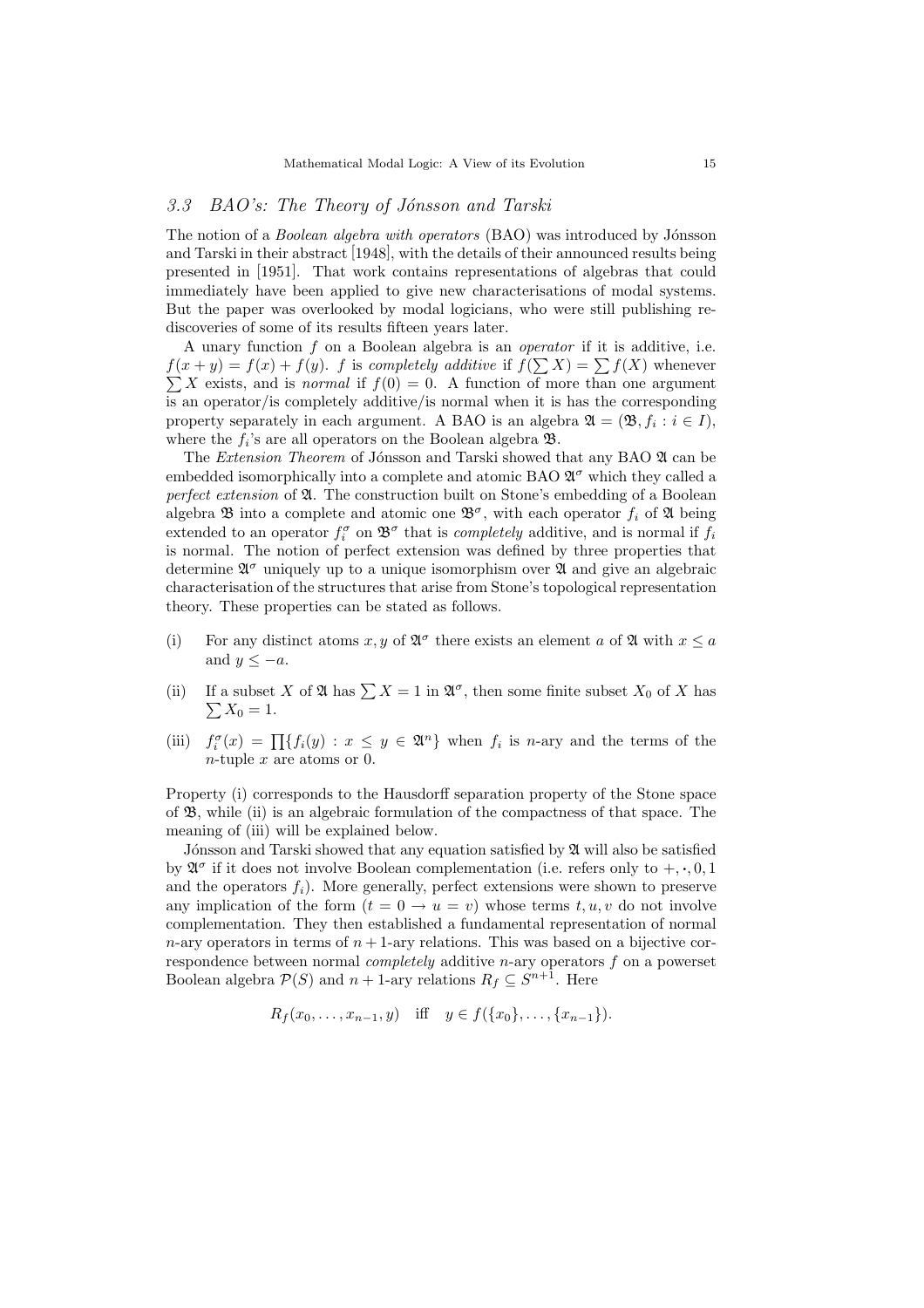Under this bijection an arbitrary  $R \subseteq S^{n+1}$  corresponds to the *n*-ary operator  $f_R$ on  $\mathcal{P}(S)$ , where

$$
y \in f_R(X_0, \ldots, X_{n-1})
$$
 iff  $R(x_0, \ldots, x_{n-1}, y)$  for some elements  $x_i \in X_i$ .

Thus any relational structure  $\mathfrak{S} = (S, R_i : i \in I)$  whatsoever gives rise to the complete atomic BAO

$$
\mathsf{Cm}\,\mathfrak{S}=(\mathcal{P}(S),f_{R_i}:i\in I)
$$

of all subsets of S with the completely additive normal operators  $f_{R_i}$ . Conversely, any complete and atomic BAO whose operators are normal and completely additive was shown to be isomorphic to  $\mathsf{Cm}\mathfrak{S}$  for some structure  $\mathfrak{S}$  [1951, theorem 3.9]. This representation is relevant to an understanding of the incompleteness phenomenon to be discussed later in section 6.1. When applied to the perfect extension  $\mathfrak{A}^{\sigma}$  of a BAO A, it can be seen as defining a relational structure on the Stone space of  $\mathfrak{A}$ . This is now known as the *canonical structure* of  $\mathfrak{A}$ , denoted  $\mathbb{C}$ st  $\mathfrak{A}$ , and its role will be explained further in section 6.5. The above property (iii) expresses the fact that in  $\mathbb{C}$ st $\mathfrak{A}$ , if R is the relation corresponding to some n-ary operator  $f_i^{\sigma}$ , then for each point  $y$  the set

$$
\{\langle x_0,\ldots,x_{n-1}\rangle:R(x_0,\ldots,x_{n-1},y)\}
$$

is closed in the n-fold product of the Stone space topology.

 $\mathsf{CmS}$  is the complex algebra of  $\mathfrak{S}$ , and any subalgebra of  $\mathsf{CmS}$  is a complex algebra. This terminology derives from an old usage of the word "complex" introduced into group theory by Frobenius in the (pre-set-theoretic) 1880's to mean a collection of elements in a group. The binary product

$$
HK = \{ hk : h \in H \text{ and } k \in K \}
$$

of subsets (complexes)  $H, K$  of a group G is precisely the operator  $f_R$  on  $\mathcal{P}(G)$ corresponding to the *ternary* graph  $R = \{(h, k, hk) : h, k \in G\}$  of the group operation.

Combining the Extension Theorem with the representation of a complete atomic algebra (like  $\mathfrak{A}^{\sigma}$ ) as one of the form  $\mathsf{Cm}\mathfrak{S}$ , Jónsson and Tarski established that

every BAO with normal operators is isomorphic to a subalgebra of the complex algebra of a relational structure.

The case  $n = 1$  of this analysis of operators is highly germane to modal logic: the algebraic semantics discussed so far has been based on interpreting  $\Diamond$  as an  $o$  operator on a Boolean algebra, and a normal one in the case of  $S4$  and  $S5$ . Jónsson and Tarski observed that basic properties of a binary relation  $R \subseteq S^2$  correspond to simple equational properties of the operator  $f_R$ . Thus R is reflexive iff the BAO ( $\mathcal{P}(S)$ ,  $f_R$ ) satisfies  $x \leq fx$ , and transitive iff it satisfies  $ffx \leq x$ . Hence  $\mathsf{Cm}(S,R)$  is a closure algebra iff R is reflexive and transitive, i.e. a quasi-ordering. Since these conditions  $x \leq fx$  and  $ffx \leq x$  are preserved by perfect extensions, it followed [1951, Theorem 3.14] that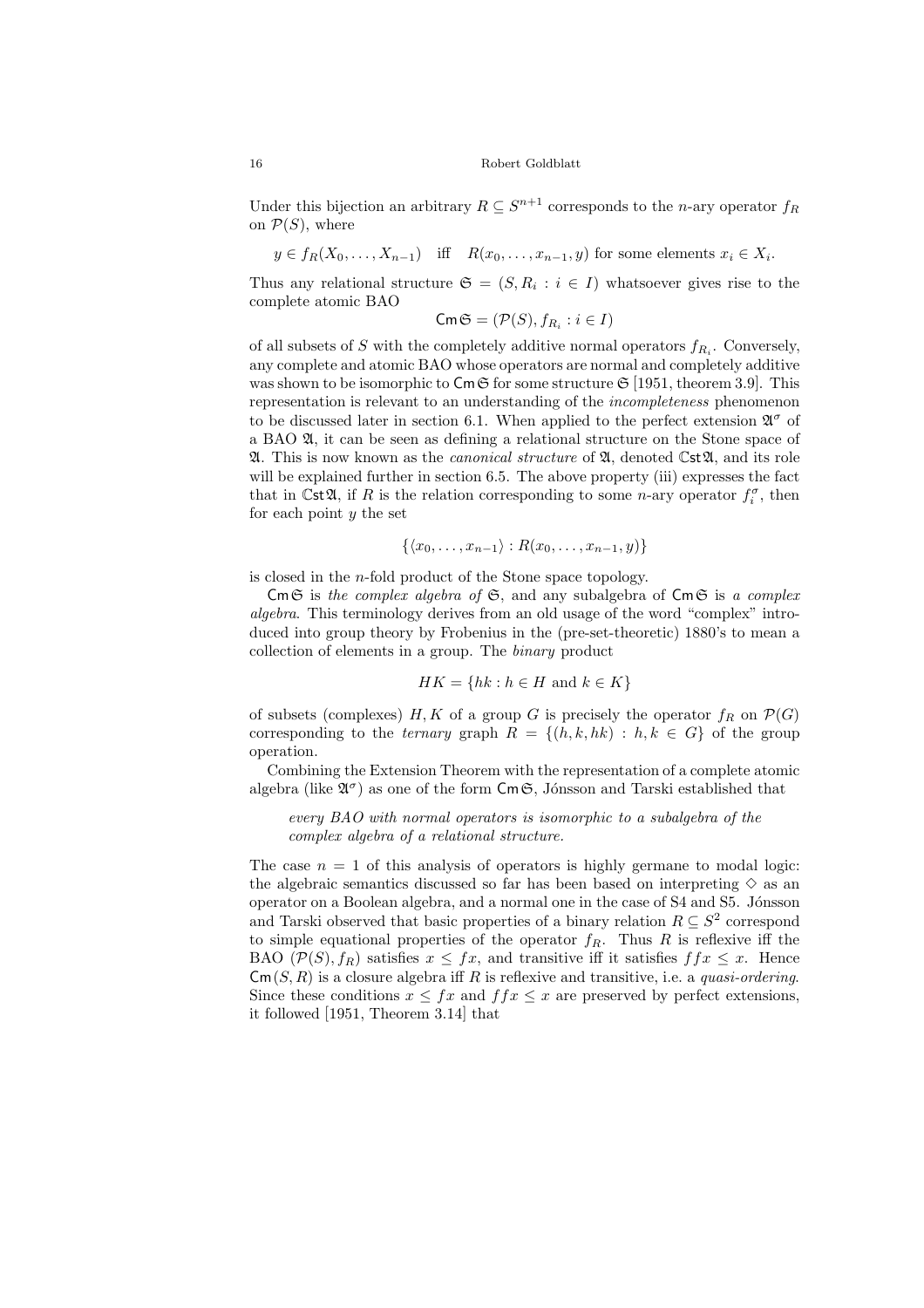every closure algebra is isomorphic to a subalgebra of the complex algebra of a quasi-ordered set.

This result, along with the Extension Theorem and the representation of a normal BAO as a complex algebra, were all stated in the abstract [1948].

A number of other properties of R were discussed in [1951], including symmetry. This was shown to be characterised by self-conjugacy of  $f_R$ , meaning that  $\mathsf{Cm}(S, R)$  satisfies the condition  $f(x) \cdot y = 0$  iff  $x \cdot f(y) = 0$ , which can be expressed equationally, for example by  $f0 = 0$  and  $fx \cdot y \leq f(x \cdot fy)$ . The characterisation was used to give a representation of certain two-dimensional cylindric algebras as complex algebras over a pair of equivalence relations. Self-conjugacy of an operator is also equivalent to the equation  $x \cdot f - fx = 0$ , corresponding to the Brouwerian modal axiom  $p \to \Box \Diamond p$ . In closure algebras this is equivalent to every closed element being open: a self-conjugate closure algebra is the same thing as a monadic algebra.

As already mentioned, this study of BAO's was later overlooked. [Dummett and Lemmon, 1959] makes extensive use of complex algebras over quasi-orderings in studying extensions of S4, but makes no mention of the Jónsson–Tarski article, taking its lead instead from the McKinsey–Tarski papers and a construction in [Birkhoff, 1948] that gives a correspondence between partial orderings (i.e. antisymmetric quasi-orderings) and closure operations of certain topologies on a set. The same omission occurs in [Lemmon, 1966b], which re-proves the representation of a unary operator on a Boolean algebra as a complex algebra over a binary relation, although it does extend the result by allowing the operator to be non-normal (see section 5.1).

# *3.4 Could Tarski Have Invented Kripke Semantics?*

A question like this can only remain a matter of speculation. But it is not just idle speculation, given that Tarski had worked on modal logic during the same period, and given his pioneering role in the development of model theory, including the formalisation of the notions of truth and satisfaction in relational structures.

The Jónsson–Tarski work on closure algebras applies directly to the McKinsey– Tarski results on modal logic to show that S4 is characterised by the class of complex algebras of quasi-orderings. It can also be applied to show that S5 is characterised by the class of complex algebras of equivalence relations. Now the complex algebra of an equivalence relation  $R$  is a subdirect product of the complex algebras of the equivalence classes of  $R$ , each of which is a set on which  $R$ is universal. Moreover, the complex algebra of a universal relation is a *simple* monadic algebra. These observations could have been used to give a more accessible approach to the structural analysis of S5-algebras that appears in [Scroggs, 1951].

But the Jónsson–Tarski paper makes no mention of modal logic at all. Jónsson [1993] has explained that their theory evolved from Tarski's research on the algebra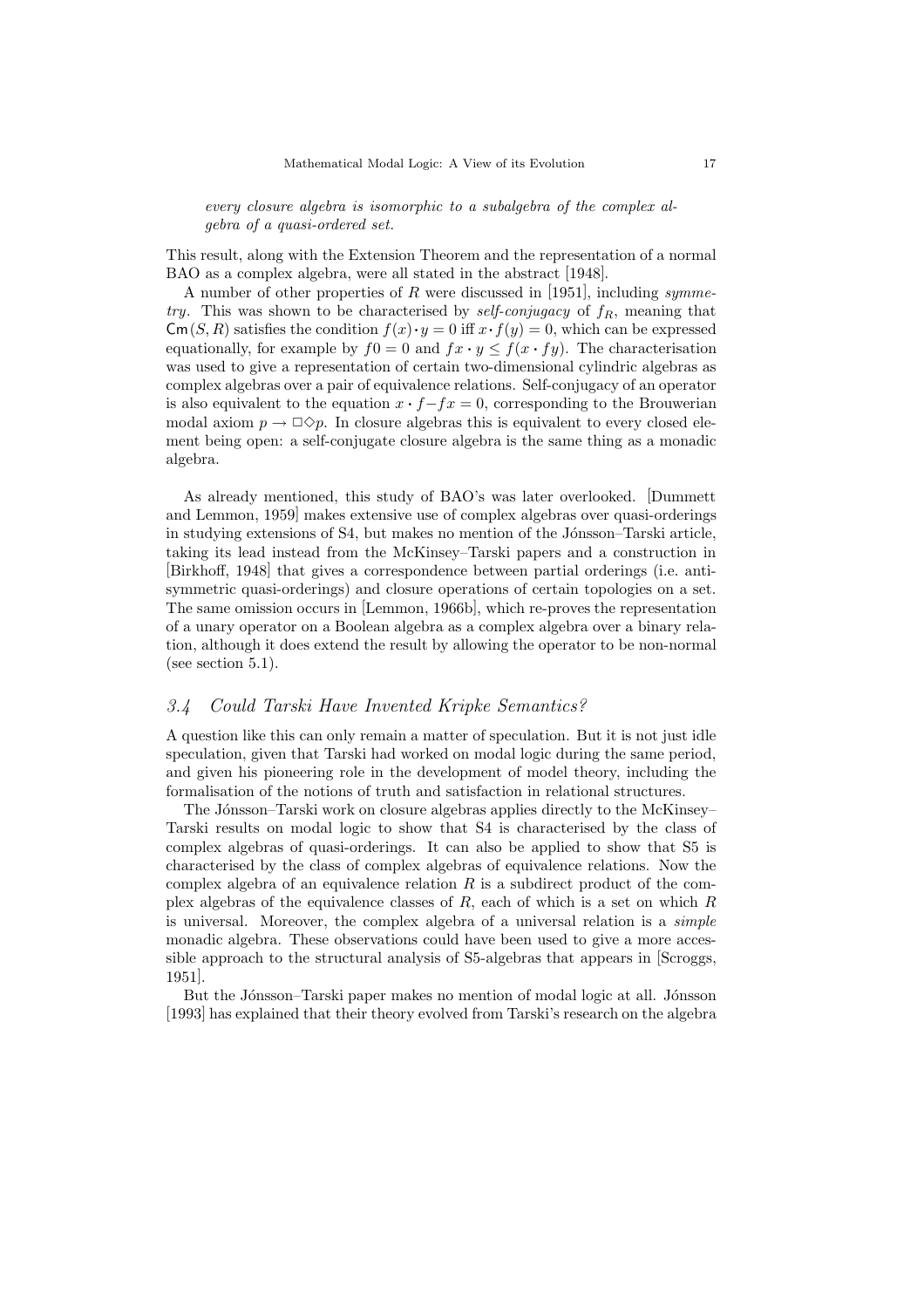of binary relations, beginning with the finite axiom system in [Tarski, 1941] which was designed to formalise the calculus of binary relations that had been developed in the nineteenth century by De Morgan, Peirce and Schröder. The primitive notions of that paper were those of Boolean algebra together with the binary operation  $R_1; R_2$  of relational composition, the unary operation  $R^{\sim}$  of inversion, and the distinguished constant 1' for the identity relation. Tarski asked whether any model of his axiom was representable as an algebra of actual binary relations. He later gave an equational definition of a relation algebra as an abstract BAO  $(\mathfrak{B}, \, ; \, , \check{\,} , \, 1')$  that forms an involuted monoid under  $; \, , \check{\,} , \, 1'$  and satifies the condition  $x^{\prime}$ ;  $-(x; y) \leq -y$ . Concrete examples include the set  $\mathcal{P}(S \times S)$  of all binary relations on a set S and, more generally, the set  $\mathcal{P}(E)$  of subrelations of an equivalence relation E on S. Any algebra isomorphic to a subalgebra of the normal BAO  $(\mathcal{P}(E), \, ; \, , \, , \, '$ , 1') is called *representable*, and Tarski's representation question became the problem of whether every abstract relation algebra is representable in this sense.<sup>20</sup>

Late in 1946 Tarski communicated to Jónsson a proof that every relation algebra is embeddable in a complete and atomic one. That construction became the prototype for the Jónsson–Tarski Extension Theorem for BAO's (see [Jónsson, 1993, §1.2]). The second part of their joint work [1952] is entirely devoted to relation algebras and their representations.

It appears then that in developing his ideas on BAO's Tarski was coming from a different direction: modal logic was not on the agenda. According to [Copeland, 1996b, p. 13], Tarski told Kripke in 1962 that he was unable to see a connection with what Kripke was then doing.

#### 4 RELATIONAL SEMANTICS

Leibniz had a good deal to say about possible worlds, including that the actual world is the best of all of them. Apparently he never *literally* described necessary truths as being "true in all possible worlds", but he did say of them that

Not only will they hold as long as the world exists, but also they would have held if God had created the world according to a different plan.

He defined a truth as being necessary when its opposite implies a contradiction, and also said that there are as many worlds as there are things that can be conceived without contradiction (see [Mates, 1986, pp. 72–73, 106–107]).

This way of speaking has provided the motivation and intuitive explanation for a mathematical semantics of modality using relational structures that are now often called Kripke models. A formula is assigned a truth-value relative to each point of a model, and these points are thought of as being possible worlds or states of affairs.

 $^{20}$ This was answered negatively by Lyndon [1950]. Work of Tarski, Monk and Jónsson eventually showed that the representable relation algebras form an equational class that is not finitely axiomatisable, with any equational definition of it requiring infinitely many variables.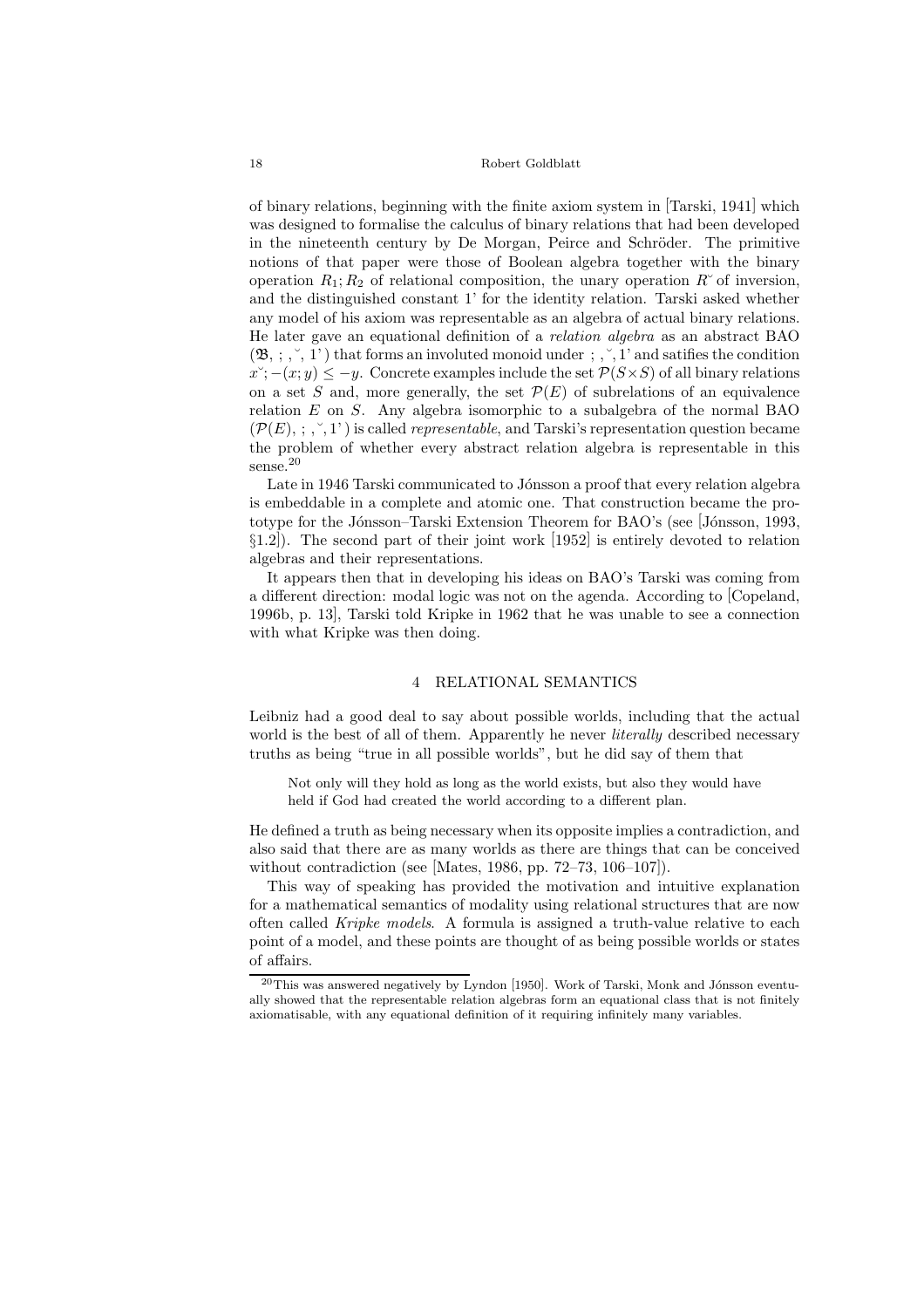An account will now be given of the contribution of Saul Kripke, followed by a survey of some of its "anticipations".

# *4.1 Kripke's Relatively Possible Worlds*

Kripke's first paper [1959a] on modal logic gave a semantics for a quantificational version of S5 that included propositional variables as the case  $n = 0$  of *n*-ary predicate variables. A *complete assignment* for a formula  $\alpha$  in a non-empty set D was defined to be any function that assigns an element of  $D$  to each free individual variable in  $\alpha$ , a subset of  $D^n$  to each *n*-ary predicate variable occurring in  $\alpha$ , and a truth-value ( $\top$  or  $\bot$ ) to each propositional variable of  $\alpha$ . A model of  $\alpha$  in D is a pair  $(G, K)$ , where K is a set of complete assignments that all agree on their treatment of the free individual variables of  $\alpha$ , and G is an element of K. Each member H of K assigns a truth value to each subformula of  $\alpha$ , by induction on the rules of formation for formulas. The truth-functional connectives and the quantifiers ∀, ∃ behave as in standard predicate logic, and the key clause for modality is that

H assigns  $\top$  to  $\Box \beta$  iff every member of K assigns  $\top$  to  $\beta$ .

A formula  $\alpha$  is true<sup>21</sup> in a model  $(G, K)$  over D iff it is assigned  $\top$  by G; valid over D iff true in all of its models in  $D$ ; and *universally valid* iff valid in all non-empty sets D.

An axiomatisation of the class of universally valid formulas was given, with the completeness proof employing the method of semantic tableaux introduced in [Beth, 1955]. It was then observed that for purely propositional logic this could be turned into a truth table semantics. A complete assignment becomes just an assignment of truth values to the variables in  $\alpha$ , i.e. a row of a truth table, and a model  $(G, K)$  is just a classical truth table with some (but not all) of the rows omitted and G some designated row. Formula  $\Box \beta$  is assigned  $\top$  in every row if  $\beta$  is assigned  $\top$  in every row of the table; otherwise it is assigned  $\bot$  in every row. The resulting notion of "S5-tautology" precisely characterises the theorems of propositional S5, a result that Kripke had in fact obtained first, before, as he explained in [1959a, fn. 4],

aquaintance with Beth's paper led me to generalize the truth tables to semantic tableaux and a completeness theorem.

Kripke's informal motivation for these models was that the assignment  $G$  represents the "real" or "actual" world, and the other members of K represent worlds that are "conceivable but not actual". Thus  $\Box \beta$  is "evaluated as true when and only when  $\beta$  holds in all conceivable worlds". The lack of any further structure on K reflects the assumption that "any combination of possible worlds may be associated with the real world".

The abstract [Kripke, 1959b] announced the availability of "appropriate model theory" and completeness theorems for a raft of modal systems, including S2–S5,

<sup>21</sup>Actually "*valid* in a model" was used here, but changed to "*true*" in [Kripke, 1963a].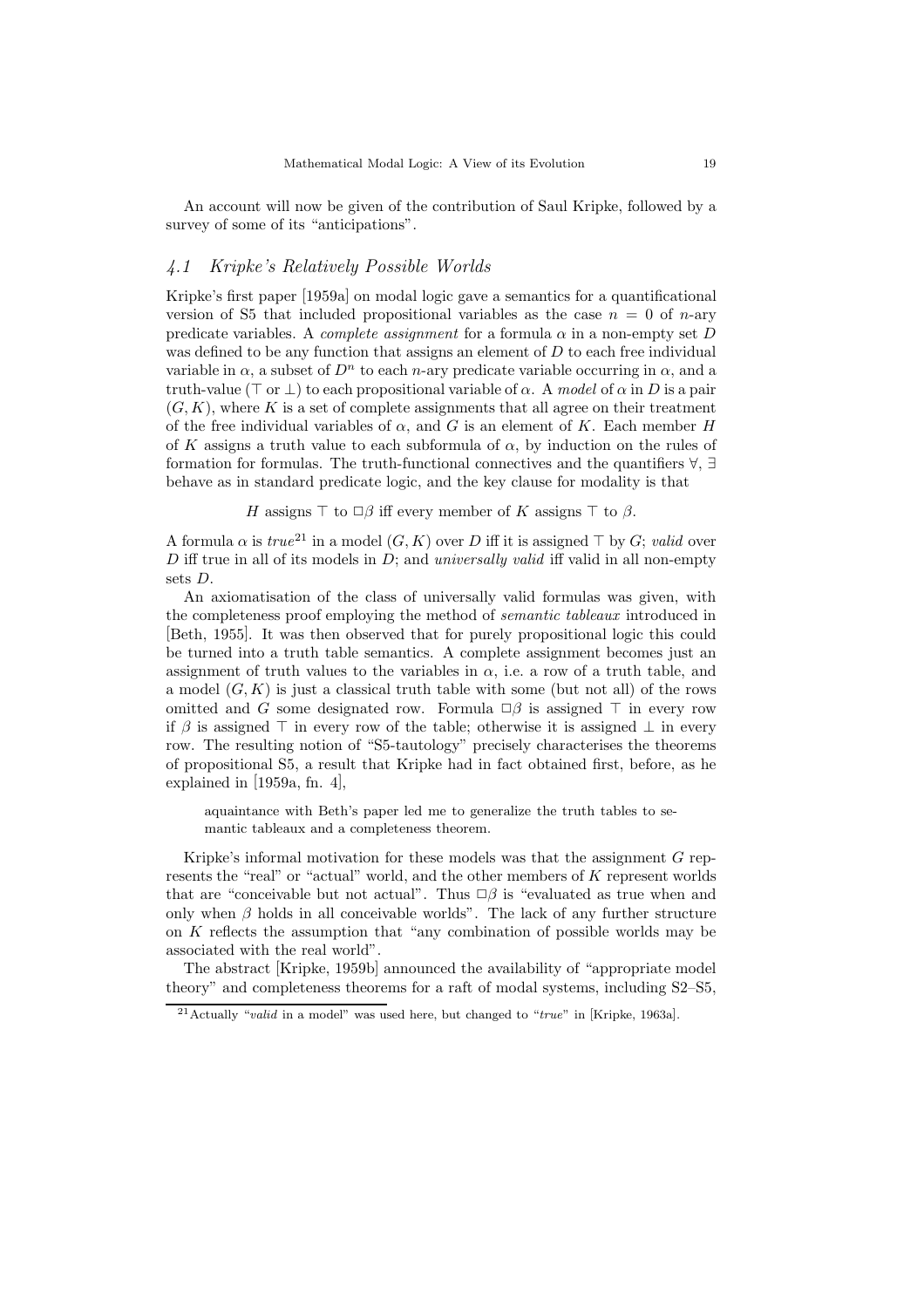the Feys–von Wright system T (or M), Lemmon's E-systems, systems with the Brouwerian axiom, deontic systems, and others. Various extensions to quantificational logic with identity were described, and it was stated that "the methods for S4 yields a semantical apparatus for Heyting's system which simplifies that of Beth". The details of this programme appeared in the papers [1963a; 1963b; 1965a; 1965b].

The normal propositional logics S4, S5, T and B are the main focus of [Kripke, 1963a, which defines a normal model structure as a triple  $(G, K, R)$  with  $G \in K$ and R a reflexive binary relation on K. A model for a propositional formula  $\alpha$  on this structure is a function  $\Phi(p, H)$  taking values in  $\{\top, \bot\}$ , with p ranging over variables in  $\alpha$  and H ranging over K. This is extended to assign a truth value  $\Phi(\beta, H)$  to each subformula  $\beta$  of  $\alpha$  and each  $H \in K$ , with

 $\Phi(\Box \beta, H) = \top$  iff  $\Phi(\beta, H') = \top$  for all  $H' \in K$  such that  $HRH'$ .

 $\alpha$  is true in the model if  $\Phi(\alpha, G) = \top$ .

In addition to the introduction of the relation  $R$ , the other crucial conceptual advance here is that the set  $K$  of "possible worlds" is no longer a collection of value assignments, but is permitted to be an arbitrary set. This allows that there can be different worlds that assign the same truth values to atomic formulas. As to the relation R, Kripke's intuitive explanation is as follows [1963a, p. 70]:

we read " $H_1 R H_2$ " as  $H_2$  is "possible relative to  $H_1$ ", "possible in  $H_1$ " or "related to  $H_1$ "; that is to say, every proposition true in  $H_2$  is to be possible in  $H_1$ . Thus the "absolute" notion of possible world in [1959a] (where every world was possible relative to every other) gives way to relative notion, of one world being possible relative to another. It is clear that every world H is possible relative to itself; for this simply says that every proposition true in  $H$  is *possible* in  $H$ . In accordance with this modified view of "possible worlds" we evaluate a formula A as necessary in a world  $H_1$  if it is true in every world possible relative to  $H_1$ . ... Dually, A is possible in  $H_1$  iff there exists  $H_2$ , possible relative to  $H_1$ , in which A is true.

Semantic tableaux methods are again used to prove completeness theorems: a formula is true in all models iff it is a theorem of T; true in all transitive models iff it is an S4-theorem, true in all symmetric models iff a B-theorem, and true in all transitive and symmetric models iff an S5-theorem. The arguments also give decision procedures, and show that attention can be restricted to models that are connected in the sense that each  $H \in K$  has  $GR^*H$ , where  $R^*$  is the ancestral or reflexive-transitive closure of R. Kripke notes that

in a connected model in which  $R$  is an equivalence relation, any two worlds are related. This accounts for the adequacy, for S5, of the model theory of [1959a].

An illustration of the tractability of the new model theory is given by a new proof of the deduction rule in S4 that if  $\Box \alpha \lor \Box \beta$  is deducible then so is one of  $\alpha$  and β. If neither  $\alpha$  nor β is derivable then each has a falsifying S4-model. Take the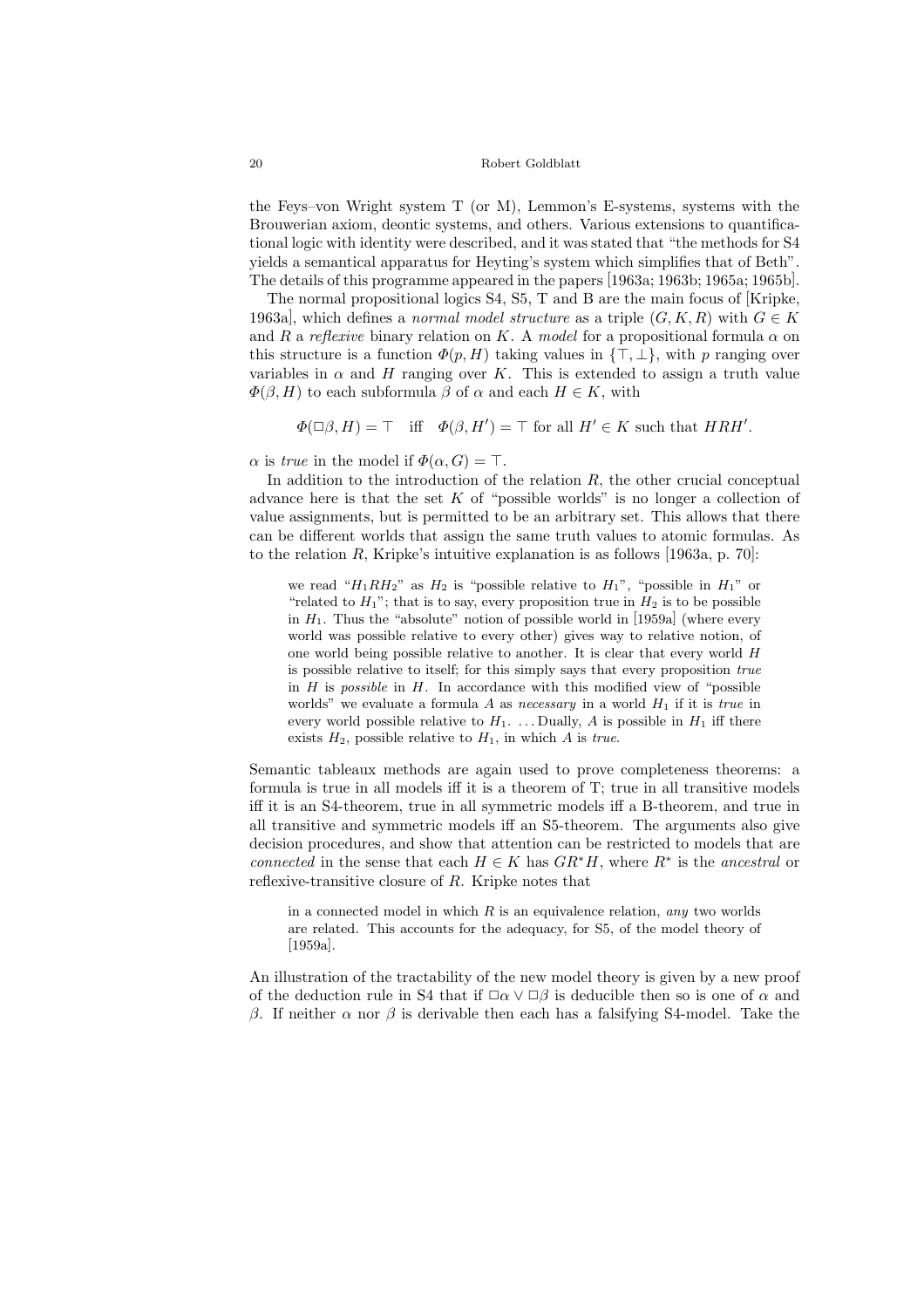disjoint union of these two models and add a new "real" world that is R-related to everything. The result is an S4-model falsifying  $\Box \alpha \vee \Box \beta$ . This argument is much easier to follow than the McKinsey–Tarski construction involving well-connected algebras described in section 3.2., and it adapts readily to other systems.

Other topics discussed include the presentation of models in "tree-like" form, and the association with each model structure of a matrix, essentially the modal algebra of all functions  $\rho: K \to {\{\top, \bot\}}$ , which are called propositions, with the ones having  $\rho(G) = \top$  being designated. A model can then be viewed as a device for associating a proposition  $H \mapsto \Phi(p, H)$  to each propositional variable p. The final section of the paper raises the possibility of defining new systems by imposing various requirements on  $R$ , and concludes that

[i]f we were to drop the condition that  $R$  be reflexive, this would be equivalent to abandoning the modal axiom  $\Box A \rightarrow A$ . In this way we could obtain systems of the type required for deontic logic.

Non-normal logics are the subject of [Kripke, 1965b], which focuses mainly on Lewis's S2 and S3 and the corresponding systems E2 and E3 of [Lemmon, 1957]. The E-systems have no theorems of the form  $\Box \alpha$ , and this suggests to Kripke the idea of allowing worlds in which any formula beginning with  $\Box$  is false, and hence any beginning with  $\Diamond$ , even  $\Diamond(p \land \neg p)$ , is true. A model structure now becomes a quadruple  $(G, K, R, N)$  with N a subset of K, to be thought of as a set of normal worlds, and  $R$  a binary relation on  $K$  as before, but now required to be reflexive on N only. The semantic clause for  $\Box$  in a model on such a structure is modified by stipulating that

 $\Phi(\Box \beta, H) = \top$  iff H is normal, i.e.  $H \in N$ , and  $\Phi(\beta, H') = \top$  for all  $H' \in K$  such that  $HRH';$ 

and hence

$$
\Phi(\Diamond \beta, H) = \top
$$
 iff *H* is non-normal or else  $\Phi(\beta, H') = \top$  for some  $H' \in K$  such that  $HRH'$ .

This has the desired effect of ensuring  $\Phi(\Box \beta, H) = \bot$  and  $\Phi(\Diamond \beta, H) = \top$  whenever  $H$  is non-normal. Thus in a non-normal world, even a contradiction is *possible*.

These models characterise E2, and the ones in which  $R$  is transitive characterise E3. Requiring that the "real" world  $G$  belongs to  $N$  gives models that characterise  $S2$  and  $S3$  in each case.<sup>22</sup> A number of other systems are discussed and applications given, including a proof of a long-standing conjecture that the Feys–von Wright system has no finite axiomatisation with detachment as its sole rule of inference.

Kripke's semantics for quantificational modal logic is presented in his [1963b]. A model structure now has the added feature of a function assigning a set  $\psi(H)$ to each  $H \in K$ . Intuitively,  $\psi(H)$  is the set of all individuals existing in H, and

<sup>22</sup>A semantics for S1 was devised in 1969 by Max Cresswell, modifying Kripke's S2-models to allow some formulas  $\diamondsuit \beta$  to be false in a non-normal world under certain restrictions, defined with the help of a *neighbourhood* relation  $R' \subseteq K \times \mathcal{P}(K)$ . See [Cresswell, 1972; Cresswell, 1995].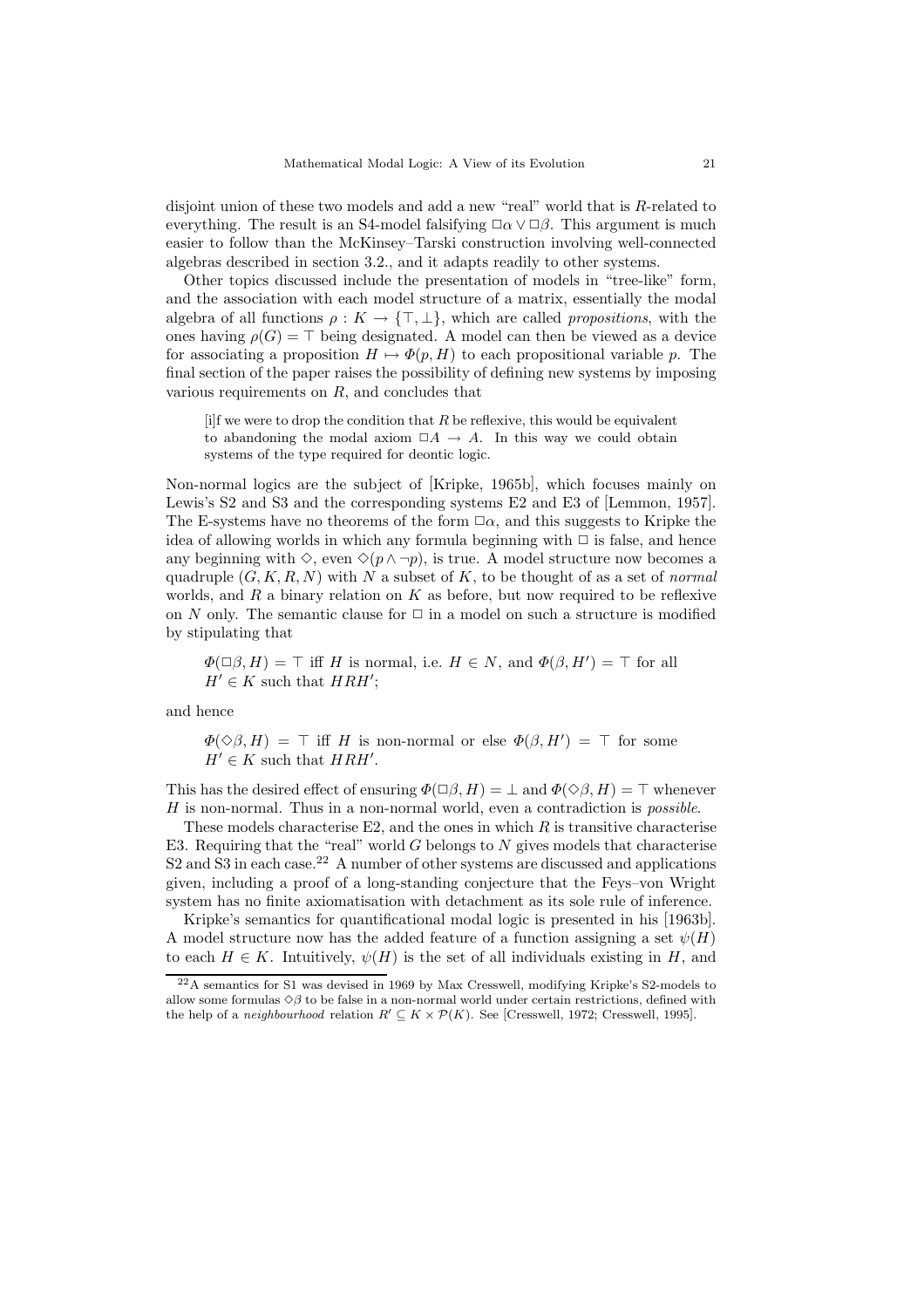it provides the range of values for a variable x when a formula beginning with  $\forall x$ is evaluated at  $H$ . A model now assigns to each *n*-ary predicate letter and each  $H \in K$  an n-ary relation on the set  $\bigcup \{\psi(H'): H' \in K\}$  of individuals that exist in any world. Axioms are given for quantificational versions of the basic modal logics and it is stated that the completeness theorems of [1963a] can be extended to them. An indication of how that would work can be obtained from Kripke's [1965b], which gives a tableaux completeness proof for his semantics for Heyting's intuitionistic predicate calculus.

# *4.2 So Who Invented Relational Models?*

Kripke's abstract [1959b] notes that "for systems based on S4, S5, and M, similar work has been done independently and at an earlier date by K. J. J. Hintikka". This acknowledgement is repeated in [1963a, fn. 2] where he draws attention to prior work by a number of researchers, including Bayart, Jónsson and Tarski, and Kanger, explaining that his own work was done independently of all of them. He states that the modelling of [Kanger, 1957b] "though more complex, is similar to that in the present paper", and also records that he discovered the Jónsson–Tarski paper when his own was almost finished.

Key ideas surrounding relational interpretations of modality had occurred to several people. In the next few sections we survey some of this background, before expressing a view about the relative significance of Kripke's work.

As mathematics progresses, notions that were obscure and perplexing become clear and straightforward, sometimes even achieving the status of "obvious". Then hindsight can make us all wise after the event. But we are separated from the past by our knowledge of the present, which may draw us into "seeing" more than was really there at the time. This should be borne in mind in reading what follows.

# *4.3 Carnap and Bayart on S5*

A state-description is defined by Rudolf Carnap in [1946; 1947] to be set of sentences which consists of exactly one of  $\alpha$  and  $\neg \alpha$  for each *atomic*  $\alpha$ . Statedescriptions are said to "represent Leibniz's possible worlds or Wittgenstein's possible states of affairs". A sentence is called  $L$ -true if it holds in every statedescription, this being "an explicatum for what Leibniz called necessary truth and Kant analytic truth" [1947, p. 8].

Of course it needs to be explained what it is to hold in a state-description. An atomic sentence holds in a state description iff it belongs to it, the conditions for the connectives ¬, ∧, and ∨ are as expected, and the criterion for Carnap's necessity connective N is that

Nα holds in every state-description if α holds in every state-description; otherwise,  $N\alpha$  holds in no state-description

[1946, D9-5i], [1947, 41-1]. His list of L-truths ([1946, p. 42], [1947, p. 186]) includes the axioms for S5, and he also notes the similarity between N and ∀, and between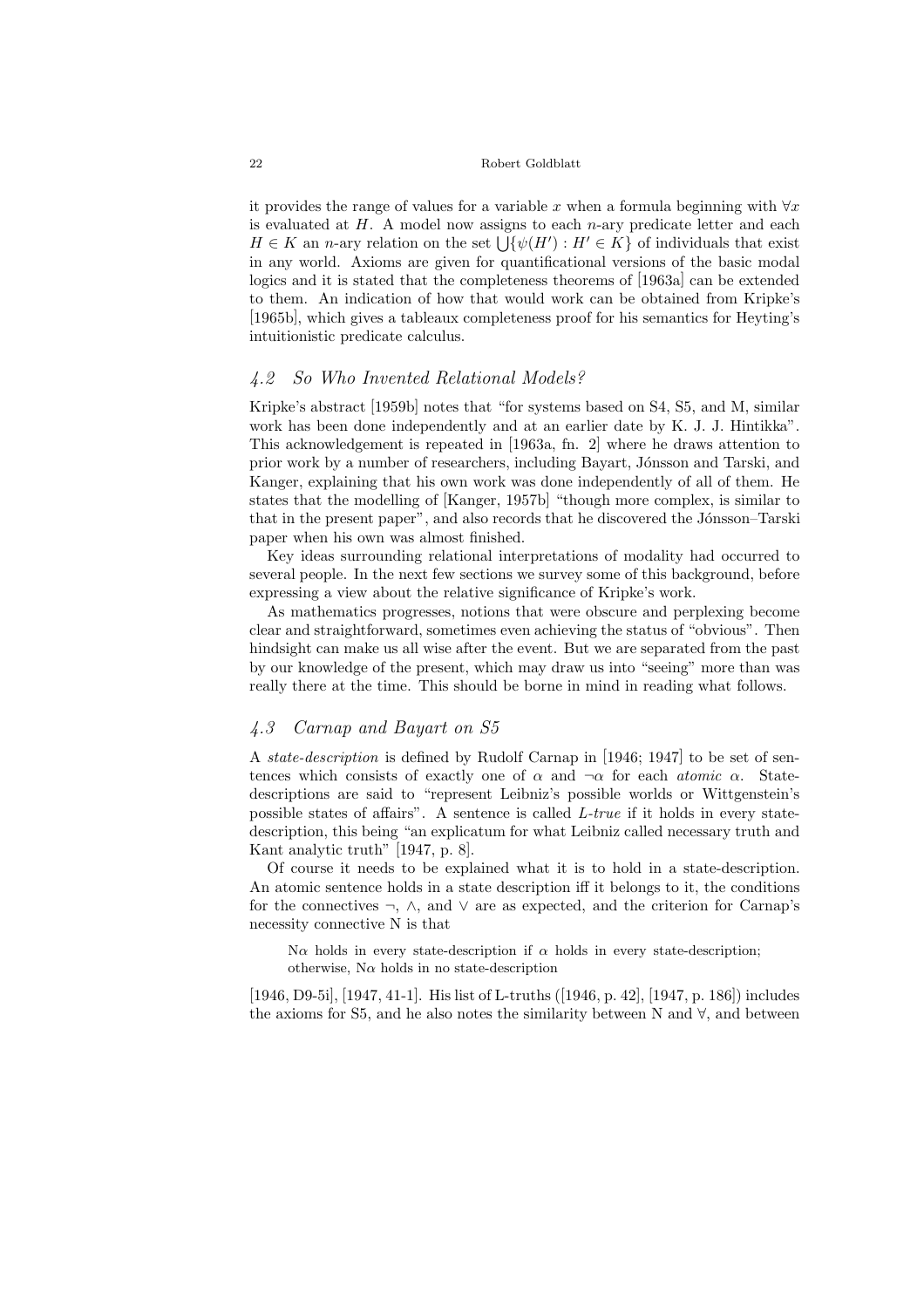$\diamond$  and  $\exists$  under this semantics. The 1946 paper observes that there is a procedure for deciding L-truth that is "theoretically effective": if a sentence  $\alpha$  has n atomic components then there are  $2^n$  state-descriptions that have to be considered in evaluating it, and therefore  $2^{2^n}$  possibilities for the *range* of  $\alpha$ , which is the set of state-descriptions in which  $\alpha$  holds. We can examine all possibilities to see if the range includes all state-descriptions. Carnap defines a version of S5 which he calls MPC and proves that it is complete with respect to his semantics, by a reduction of formulas to a normal form<sup>23</sup> which also gives a decision procedure that is

practicable, i.e. sufficently short for modal sentences of ordinary length.

He attributes the completeness result to a paper of Mordchaj Wajsberg from 1933. Footnote 8 of [1946] gives a description of Wajsberg's system and also contains the information that Carnap constructed MPC independently in 1940 and later found that it was equivalent to Lewis's S5.

A contribution to possible worlds model theory that has been largely overlooked is the work of the Belgian logician A. Bayart, whose papers of [1958] and [1959] gave a semantics for a version of second order quantificational S5, and a complete axiomatisation of it using a Gentzen-style sequent calculus. The models used allow a restricted range of interpretation of predicate variables. This idea had been introduced in [Henkin, 1950] to give a completeness result for non-modal higher order logic, and Bayart commented [1959, p. 100] that he had just adapted Henkin's theorem to S5.<sup>24</sup> The other source of motivation he gives [1958, p. 28] is Leibniz's definition of necessity as truth in all possible worlds,<sup>25</sup> and his bibliography cites the items [Carnap, 1946; Carnap, 1947].

In Bayart's theory a *universe*  $U$  is defined to be a disjoint pair  $A, B$  of sets, with members of A called *individuals* and members of B called *worlds* ("mondes"). An *n-place intensional predicate* is a function of  $n + 1$  arguments, taking the values "true" or "false", having a world as its first argument, and having individuals as the remaining arguments when  $n \neq 0$ . A value system relative to U is a function S assigning a member of  $A$  to each individual variable, and an  $n$ -place intensional predicate to each *n*-place predicate variable. The notion of a formula being true or false for the universe U, the world M and the value system  $S$  — or more briefly for  $UMS$  — is defined in the expected way for the non-modal connectives and quantifiers, including quantifiers binding predicate variables. For modalized formulas  $Lp$  and  $Mp$  it is declared that

Lp is true for UMS iff for every world M' of U, p is true for  $UM'S$ ;

Mp is true for UMS iff for some world M' of U, p is true for UM'S.

<sup>23</sup>Called *modal conjunctive normal form* in [Hughes and Cresswell, 1968, p. 116], where a variant of the proof is given.

 $^{24}$  "En réalité notre exposé n'est qu'une adaptation du théorème de Henkin à la logique modale S5."

 $^{25}$ "... en nous inspirant de la définition Leibnizienne du nécessaire, comme étant ce qui est vrai dans tous les mondes possibles."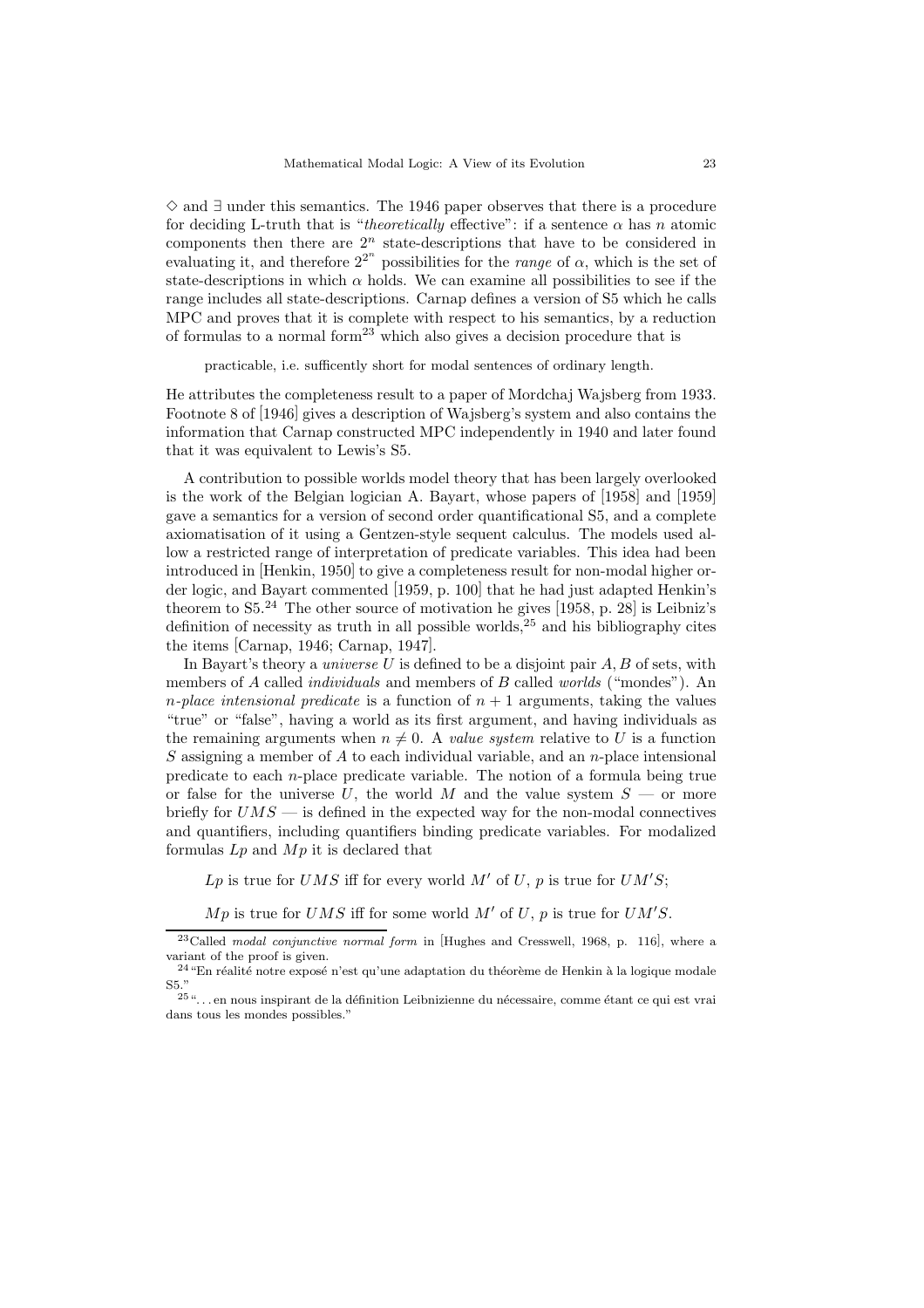A formula is *valid* in the universe U if it is true for UMS for every world M and value system  $S$  of  $U$ .

Bayart used the notation  $\ddot{a}$ ,  $I, \ddot{e}$  for a Gentzen sequent, with  $\ddot{a}$  (the antecedent) and  $\ddot{e}$  (the consequent) being finite sequences of formulas, and I a separating symbol. The sequent is true in  $UMS$  if some member of  $\ddot{a}$  is false or else some member of  $\ddot{e}$  is true. He adopted the axiom schema  $\ddot{p}, I, \ddot{p}$  and a system of twentyfive deduction rules, showing in [1958] that all deducible sequents are valid in all universes. There are four modal rules, allowing the introduction of the modalities  $L$  and  $M$  into antecedents and consequents:

$$
\frac{p, \ddot{a}, I, \ddot{e}}{Lp, \ddot{a}, I, \ddot{e}} \qquad \frac{p, \ddot{a}, I, \ddot{e}}{Mp, \ddot{a}, I, \ddot{e}} \qquad \frac{\ddot{a}, I, \ddot{e}, p}{\ddot{a}, I, \ddot{e}, Lp} \qquad \frac{\ddot{a}, I, \ddot{e}, p}{\ddot{a}, I, \ddot{e}, Mp}.
$$

The last two rules are subject to the restriction that any formula appearing in  $\ddot{a}$ or  $\ddot{e}$  must be "couverte", meaning that it is formed from formulas of the types  $Lq$ and  $Mq$  using only the non-modal connectives and quantifiers. Such a formula has the same truth value in  $UMS$  and  $UM'S$  for all worlds  $M, M'$ .

The [1959] paper proved the completeness of this sequent system for validity in certain quasi-universes obtained by allowing predicate variables to take values in a restricted class of intensional predicates. From this it was shown that the first order fragment of the system is complete for validity in all universes. The method used was subsequently generalised in [Cresswell, 1967] to obtain a completeness theorem for the relational semantics of a first order version of the modal logic T (see section 5.1).

It is worth recording Bayart's explanation of why the set of worlds of a universe  $U = A, B$  is essential to this theory. He considered the possibility of dispensing with  $B$ , requiring a value system  $S$  to interpret an *n*-place predicate variable as an *extensional* predicate (i.e. a truth-valued function on  $A<sup>n</sup>$ ), and modelling the necessity modality by declaring that

 $Lp$  is true of US iff p is true of US' for every value system S'.

He noted that this interpretation fails to validate the formula

$$
\exists y \, L(bx \lor \neg by)
$$

(where b is a unary predicate variable), a formula that is valid according to the above semantics. His explanation of the flaw in this alternative approach is that it gives Lp the same meaning as the universal closure of p (i.e.  $\forall v_1 \cdots \forall v_n p$ , where  $v_1, \ldots, v_n$  are the free variables of p), and confuses necessity with validity.

# *4.4 Meredith, Prior and Geach*

Arthur Prior [1967, p. 42] wrote that

In some notes made in 1956, C. A. Meredith related modal logic to what he called the 'property calculus'.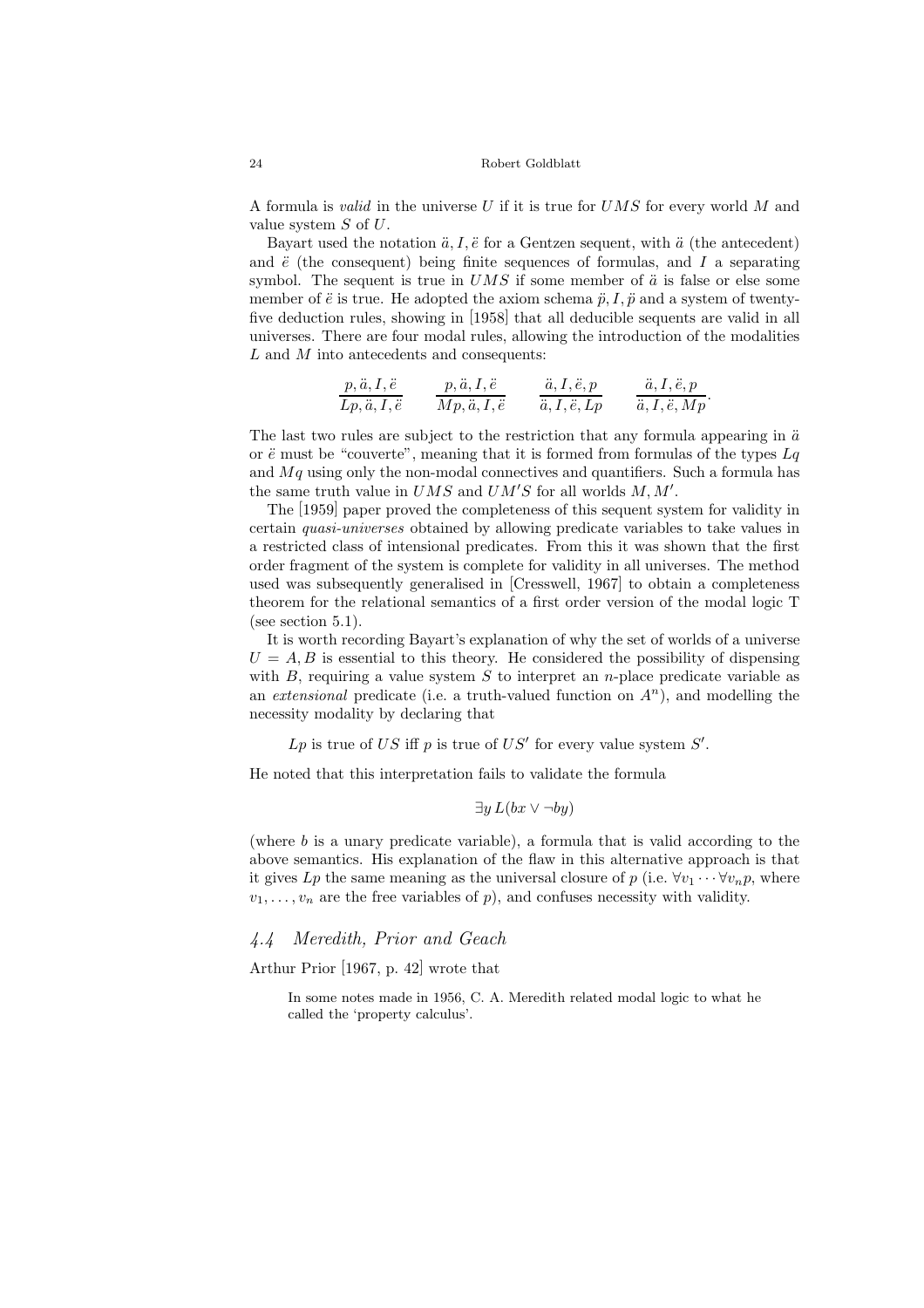This material was made available by Prior as a one-page departmental mimeograph [Meredith, 1956] which was published much later in the collection [Copeland, 1996a]. Its basic idea was to express modal formulas in the first-order language of a binary predicate symbol  $U$ , beginning with the following definitions, in which  $L$ and  $M$  are connectives for necessity and possibility (but the other notation is that of this paper rather than the original Polish):

$$
(\neg p)a = \neg (pa)
$$
  
\n
$$
(p \rightarrow q)a = (pa) \rightarrow (qa)
$$
  
\n
$$
(Lp)a = \forall b(Uab \rightarrow pb)
$$
  
\n
$$
(Mp)a = (\neg L\neg p)a = \exists b(Uab \land pb).
$$

Possible axioms for U are then listed:

1.  $Uab \vee Uba$ 2.  $Uab \rightarrow (Ubc \rightarrow Uac)$ 3.  $Uab \rightarrow (Ucb \rightarrow Uac)$ 4. Uaa 5.  $Uab \rightarrow Uba$ ,

and it is noted that "1 gives  $4$ "; "3, 4 give  $5$ "; and "3, 5 give  $2$ ". The notes are written in this telegraphic style with no interpretation of the symbolism, but presumably " $pa$ " may be read "a has property  $p$ ".

It is stated that quantification theory alone allows the derivation of

$$
(L(p \to q) \to (Lp \to Lq))a,
$$

and then formal deductions are given of  $(Lp \rightarrow p)a$  using 4; of  $(Lp \rightarrow L L p)a$  using 2; of  $(MLp \rightarrow Lp)a$  using 2 and 5; and of  $\forall apa$  from  $(Lp)a$  using 1 and 5. The conclusion is as follows:

Thus 1, or 4, gives T; 1, 2 or 4, 2 gives S4; 1, 3 or 4, 3 gives S5; and 1, 3 (but not 4, 3) gives the equivalence of the above  $(Lp)a$  with the usual S5  $(Lp)a$ , i.e. ∀apa.

Prior's article "Possible Worlds" [1962a, p. 37] gives a fuller exposition of this U-calculus, saying "This whole symbolism I owe to C. A. Meredith". He applies an interpretation of the predicate U, suggested to him by P. T. Geach in  $1960$ ,  $^{26}$ as a relation of accessibility. Here is Prior's account of that interpretation.

Suppose we define a 'possible' state of affairs or world as one which can be reached from the world we are actually in. What is meant by reaching or travelling to one world from another need not here be amplified; we might reach one world from another merely in thought, or we might reach it more concretely in some dimension-jumping vehicle dreamed up by science-fiction

 $^{26}$ This date is given in [Prior, 1962b, p. 140], where the acknowledgement of Meredith is repeated once more.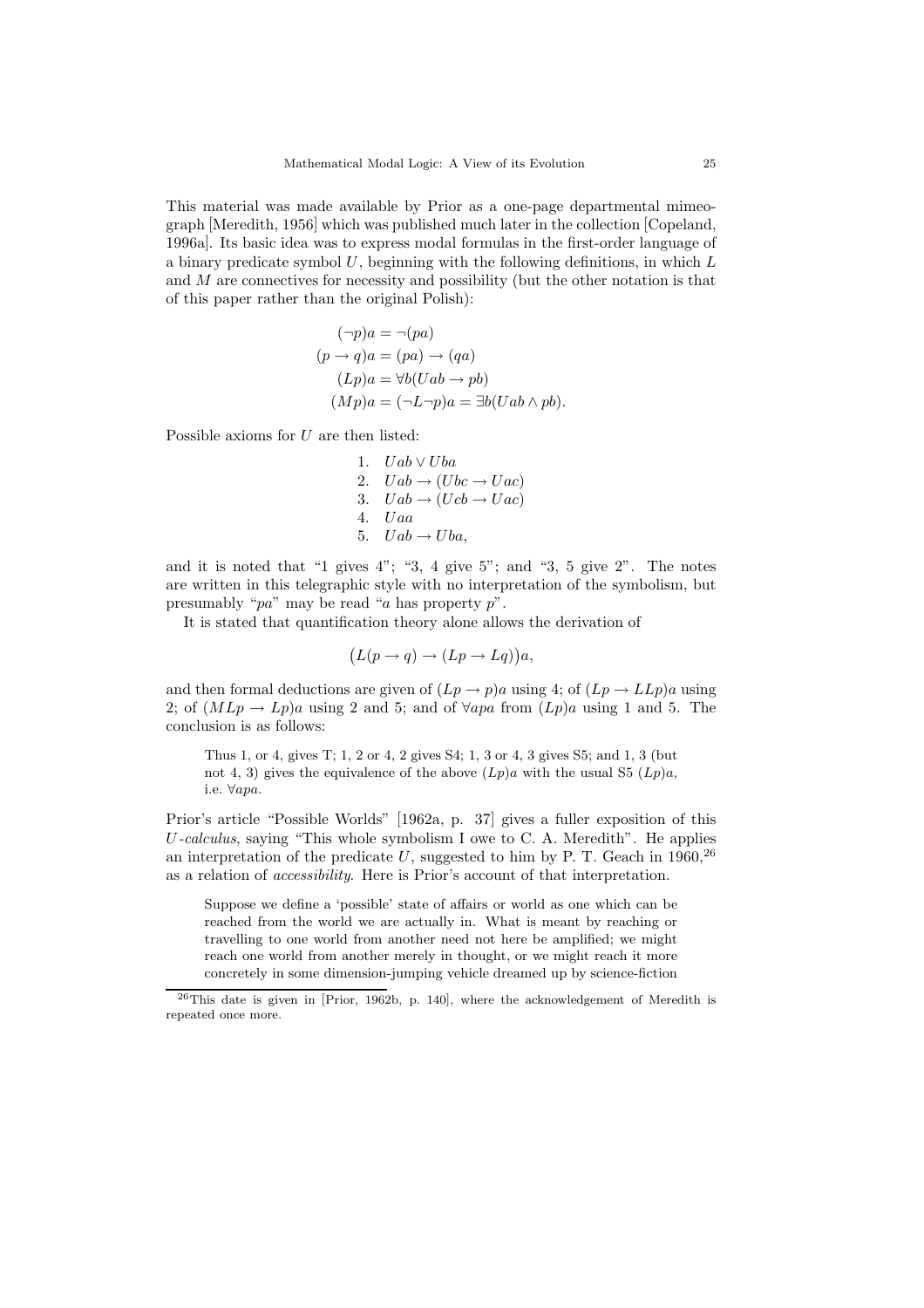(the case originally put by Geach), or we might reach it simply by the passage of time (one important sense of 'possible state of affairs' is 'possible outcome of the present state of affairs'). What I want to amplify here is the idea (the core of Geach's suggestion) that we may obtain different modal systems, different versions of the logic of necessity and possibility, by making different assumptions about 'world-jumping'.

Prior was the founder of tense logic (also known as temporal logic). He wanted to analyse the arguments of the Stoic logician Diodorus Chronos, who had defined a proposition to be possible if it either is true or will be true. Prior conceived the idea of using a logical system with temporal operators analogous to those of modal logic, and thus introduced the connectives

- $F$  it will be the case that
- P it has been the case that
- $G$  it will always be the case that
- $H$  it has always been the case that.

Here  $F$  and  $P$  are "diamond" type modalities, with duals  $G$  and  $H$  respectively. In the paper "The Syntax of Time-Distinctions" [Prior, 1958] a propositional logic called the PF-calculus is defined.<sup>27</sup> It is a normal logic with respect to G and H, has the axioms  $Gp \to Fp$ ,  $FFp \to Fp$  and  $Fp \to FFp$ , as well as an "interaction" axiom  $p \rightarrow G P p$  and a *Rule of Analogy* allowing that from any theorem another may be deduced by replacing  $F$  by  $P$  and vice versa.

This system is then interpreted into what Prior calls the l-calculus, a first-order language whose variables  $x, y, z$  range over *dates*, and which has a binary symbol l taking dates as arguments, with the expression  $lxy$  being read "x is later than  $y$ ".<sup>28</sup> Variables  $p, q, r$  stand for propositions considered as functions of dates, with the expression  $px$  being read "p at  $x$ ". The following interpretations are given of propositional formulas, using an arbitrarily chosen date variable  $z$  to represent "the date at which the proposition under consideration is uttered".

$$
Fp = \exists x(lxz \land px)
$$
  
\n
$$
Pp = \exists x(lzx \land px)
$$
  
\n
$$
Gp = \forall x(lxz \rightarrow px).
$$
  
\n
$$
Hp = \forall x(lzx \rightarrow px).
$$

Prior observes that the interpretations of some theorems of the PF-calculus are provable in the l-calculus just from the usual axioms and rules for quantificational logic. This applies to any PF-theorem derivable from the basis for normal logics together with the interaction axiom  $p \to GPp$  and the rule of Analogy. He then states that the interpretation of  $G_p \to F_p$  requires for its proof the axiom  $\exists x \, l x z$ ("infinite extent of the future"), and that  $FFp \rightarrow Fp$  depends similarly on transitivity:  $lxy \rightarrow (lyz \rightarrow lxz)$ , while  $Fp \rightarrow FFp$  depends on the density condition  $lxz \rightarrow \exists y (lxy \wedge lyz).$ 

 $27$ The contents of this paper are reviewed on [Prior, 1967, pp. 34–41].

<sup>&</sup>lt;sup>28</sup>Prior notes that the structure of the calculus would be unchanged if  $l$  were read "is earlier than".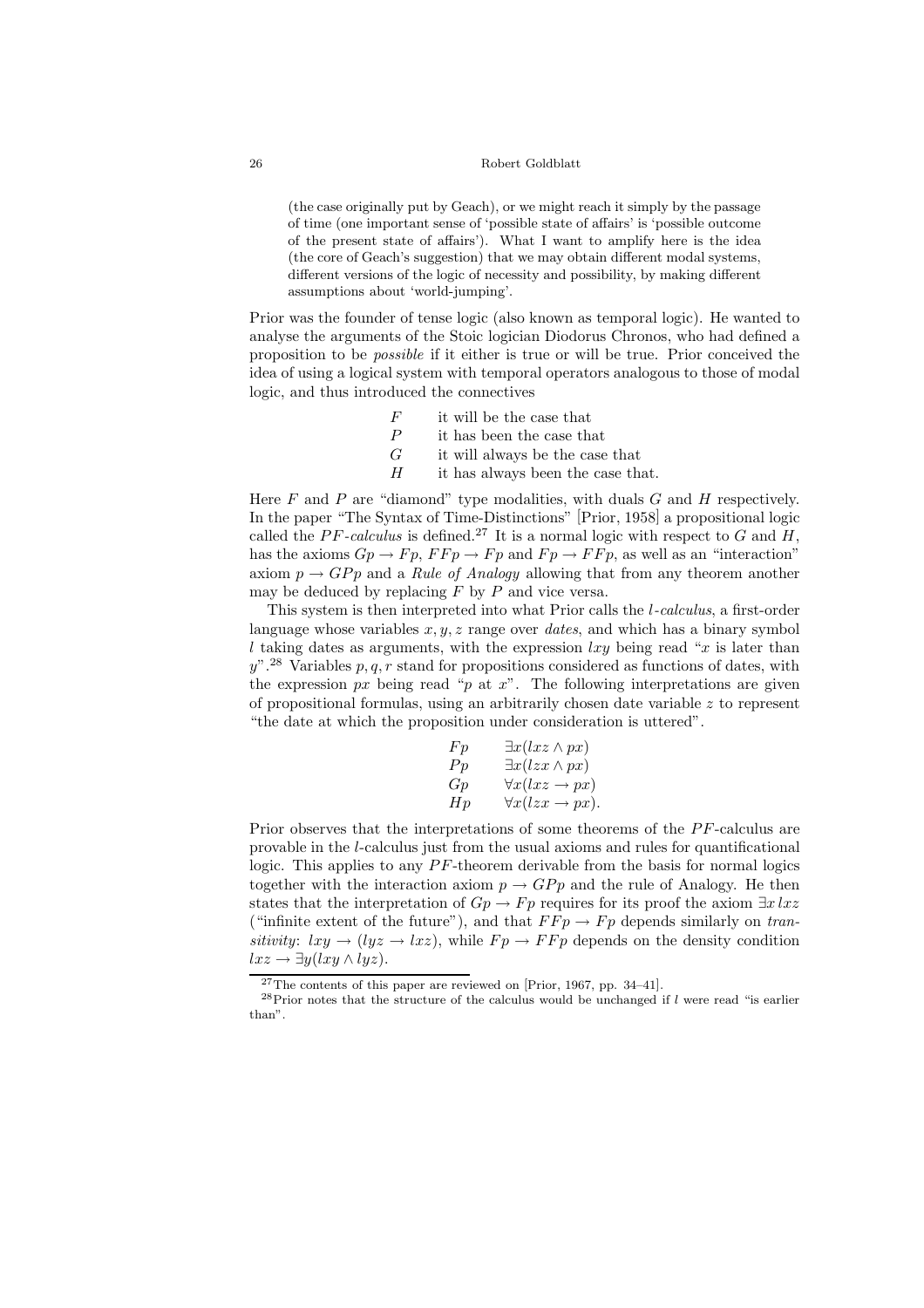The modality  $M$  of possibility is given a temporal reading by defining  $Mp$  to be an abbreviation for  $p \lor Fp \lor Py$ , i.e. "p is true at some time, past present or future". This makes the dual Lp equivalent to  $p \wedge Gp \wedge Fp$ , "at all times, p". Prior notes that to derive the S5-principle  $M\neg Mp \rightarrow \neg Mp$ , which is "clearly a law" under this interpretation of M, requires trichotomy:  $x = y \vee lxy \vee lyx$ . His explorations here are quite tentative. For instance he defines asymmetry:  $lxy \rightarrow \neg lyx$ , but makes no use of it, and he fails to note that the S4-principle  $MMp \to Mp$  also depends on trichotomy and not just transitivity.

Why did Prior give such unequivocal credit to Meredith for the 1956 U-calculus? The puzzle about this is that his paper on the l-calculus, although published in 1958, was presented much earlier, on 27 August 1954, as his Presidential Address to the New Zealand Philosophy Congress at the Victoria University of Wellington. Perhaps he was crediting Meredith with the extension of the symbolism to modal logic as he understood it, i.e. the logic of necessity and possibility, as distinct from tense logic. The l-calculus was intended to describe a very specific situation: an ordered system of dates or moments in time that forms an "infinite and continuous linear series" [1958, p. 115]. In the absence of any corresponding interpretation of the U-predicate, the purely formal application of the symbolism by Meredith may have been seen by Prior as a significant advance.

Prior made much use of l and U calculi in his papers and books on tense logic. He did not however pursue their implicit relational model theory, and would not have thought it philosophically worthwhile to do so. Although he described the l-calculus as "a device of considerable metalogical utility" [1958, p. 115], he went on to deny that the interpretation of the  $PF$ -calculus within the *l*-calculus has any metaphysical significance as an

explanation of what we mean by "is", "has been" and "will be".

On the contrary he proposed that what was needed was an interpretation in the reverse direction [1958, p. 116]:

the  $l$ -calculus should be exhibited as a logical construction out of the  $PF$ calculus.

This proposal became a major programme for Prior. He used formulas like  $p \wedge p$  $\neg Pp \wedge \neg Fp$  which can be true at only one point of the linear series of moments, or instants. If  $M(p \wedge \neg P p \wedge \neg F p)$  is true at some time, the variable p must itself be true at exactly one instant and may be identified with that instant. Then the formula  $L(p \to \alpha)$  expresses that "it is the case at p that  $\alpha$ ", and so if p and q are both such instance-variables,  $L(p \rightarrow Pq)$  asserts that it is true at p that it has been  $q$ , i.e.  $p$  is later than  $q$ , and  $q$  is earlier than  $p$ .

Systems having variables identified with unique instants or worlds are developed most fully in the book of [Prior and Fine, 1977, p. 37], where Prior gives an emphatic statement of his metaphysical propensity:

. . . I find myself quite unable to take 'instants' seriously as individual entities; I cannot understand 'instants', and the earlier-than relation that is supposed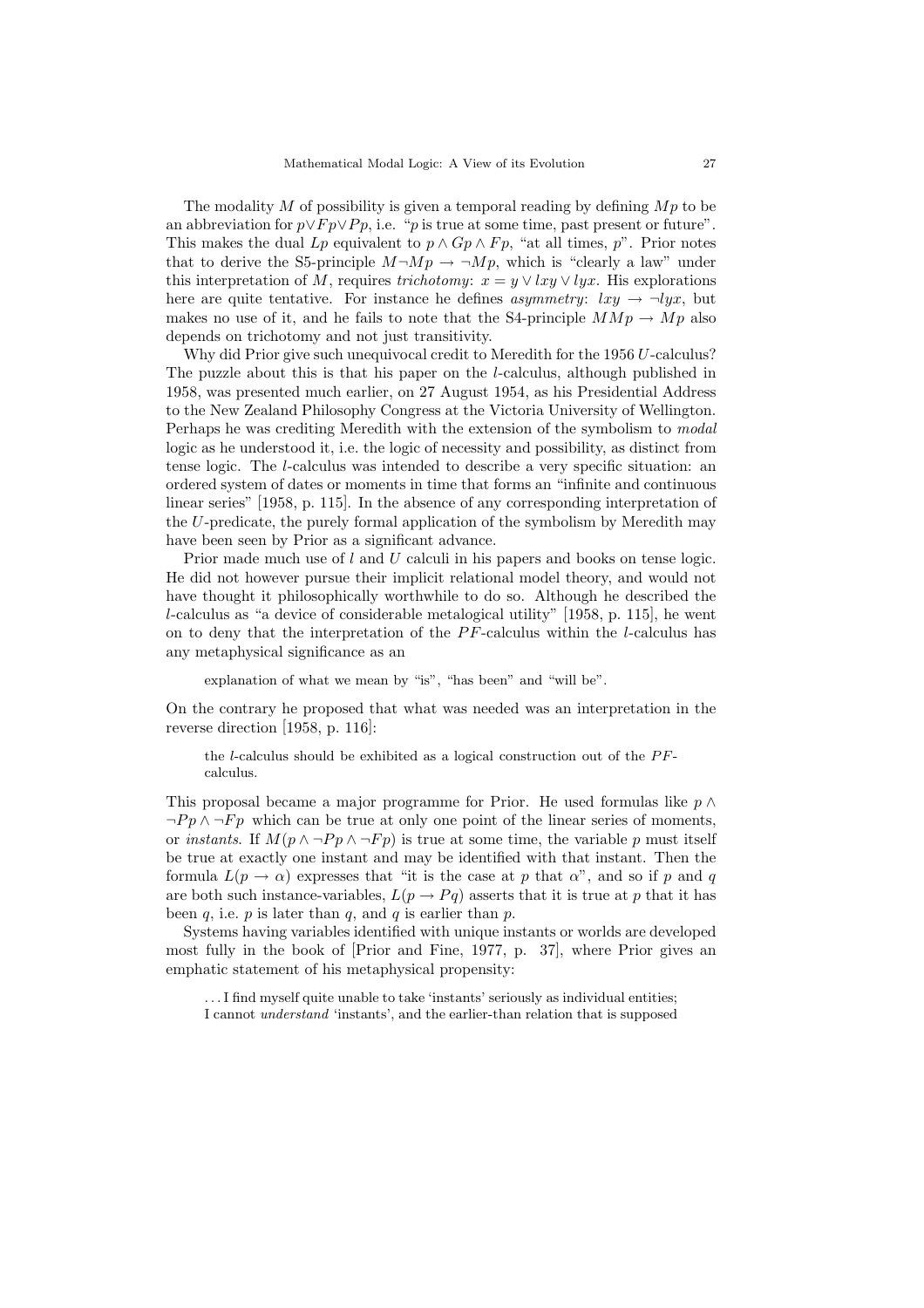to hold between them, except as logical constructions out of tensed facts. Tense logic is for me, if I may use the phrase, metaphysically fundamental, and not just an artificially torn-off fragment of the first-order theory of the earlier-than relation.

### *4.5 Kanger*

A semantics is given by Stig Kanger in [1957b] for a version of modal predicate logic whose atomic formulas are propositional variables and expressions of the form  $(x_1, \ldots, x_n) \in y$ , where  $n > 1$  and the  $x_i$  and y are individual variables or constants. The language included a list of modal connectives  $M_1, M_2, \ldots$ .

A notion of a *system* is introduced as a pair  $(r, V)$  where r is a *frame* and V a primary valuation. Here r is a certain kind of sequence of non-empty sets whose elements provide values of individual symbols of various types. V is a binary operation that assigns a truth value  $V(r, p)$ , belonging to  $\{0, 1\}$ , to each propositional variable  $p$  and frame  $r$ , as well as interpreting individual symbols and the symbol  $\varepsilon$  in each frame in a manner that need not concern us. Then a "secondary" truth valuation  $T(r, V, \alpha)$  is inductively specified, allowing each formula  $\alpha$  to be defined to be *true in system*  $(r, V)$  iff  $T(r, V, \alpha) = 1$ . For this purpose each modality  $M_i$  is assumed to be associated with a class  $R_i$  of  $quadruples$  $(r', V', r, V)$ , and it is declared that

$$
T(r, V, M_i \alpha) = 1 \text{ iff } T(r', V', \alpha) = 1 \text{ for each } r' \text{ and } V' \text{ such that } R_i(r', V', r, V)
$$

(so  $M_i$  is a "box" type of modality).

Kanger states the following soundness results. The theorems of the Feys–von Wright system T are valid (i.e. true in all systems) iff  $R_i(r, V, r, V)$  always holds. S4 is validated iff  $R_i(r, V, r, V)$  always holds and so does the condition

$$
R_i(r, V, r', V')
$$
 and  $R_i(r'', V'', r, V)$  implies  $R_i(r'', V'', r', V').$ 

S5 is validated iff the S4 conditions hold along with

$$
R_i(r, V, r', V')
$$
 and  $R_i(r'', V'', r', V')$  implies  $R_i(r'', V'', r, V)$ .

Proofs of these assertions are not provided. (In fact it is readily seen that the given conditions on  $R_i$  imply validity for the corresponding logics in each case, but the converses are dubious.) A result is proved that equates the existence of an  $R_i$  fulfilling the above definition of  $T(r, V, M_i\alpha)$  to the preservation of certain inference rules involving  $M_i$ . Kanger says of this that

[s]imilar results in the field of Boolean algebras with operators may be found in [Jónsson and Tarski, 1951].

Completeness theorems are not proved, or even stated, for this modal semantics. But there is a completeness proof for the non-modal fragment of the language which has a remarkable aspect. Kanger wishes to have the symbol  $\varepsilon$  interpreted as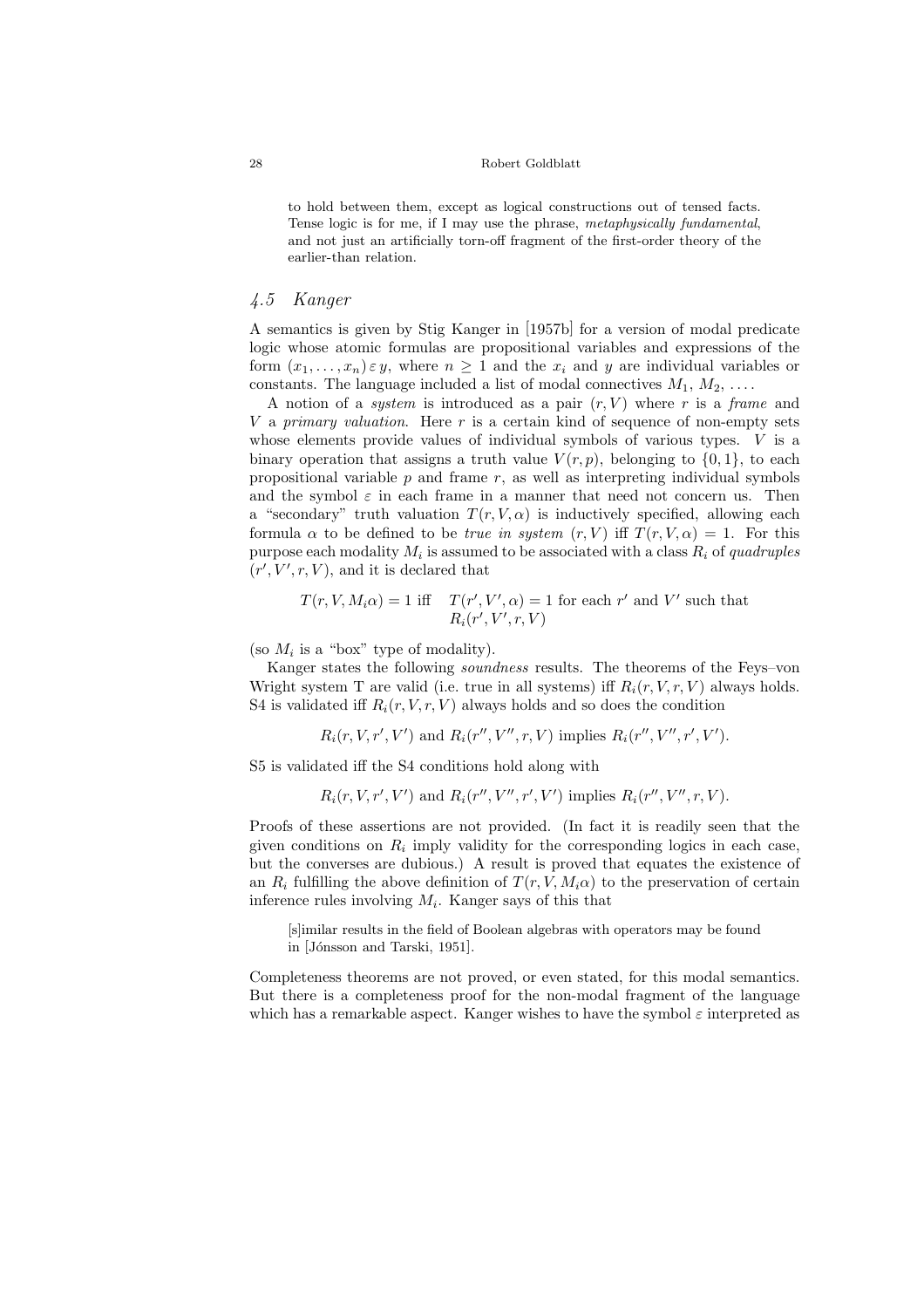the genuine set membership relation, and he applies the (much-overused) adjective normal to a primary valuation V which does give this interpretation to  $\varepsilon$  in every frame. Since his language allows atomic formulas like  $x \in x$ , normal systems must have non-well-founded sets. He introduces a new set-theoretical principle to ensure that enough such sets exist to give the completeness theorem with respect to normal structures.<sup>29</sup>

Different definitions of R allow the modelling of different notions of necessity. Kanger [1957a, p. 35] defines *set-theoretical necessity* to be the modality given by requiring

$$
R_i(r', V', r, V)
$$
 iff V' is normal with respect to  $\varepsilon$ .

This means that  $M_i$  gets the reading "in all normal systems". Analytic necessity is modelled by the  $R_i$  having

$$
R_i(r', V', r, V) \text{ iff } V' = V,
$$

and *logical necessity* arises when  $R_i(r', V', r, V)$  always holds. Thus "logically necessary" means "true in all systems", which is reminiscent of the modelling of the S5 necessity connective by Carnap and Bayart (section 4.3).

There is no doubt much scope for defining other modalities in this way, and Kanger offers one other brief suggestion:

We may, for instance, define 'geometrical necessity' in the way we defined set-theoretical necessity except that (roughly speaking)  $V'$  shall be normal also with respect to the theoretical constants of geometry.

The paper [Kanger, 1957a] addresses difficulties raised by Quine (in [1947] and other writings) about the possibility of satisfactorily interpreting quantificational modal logic. One such obstacle concerns the principle of *substitutivity of equals*, formalised by the schema

$$
x \approx y \to (\alpha \to \alpha')
$$

where  $\alpha'$  is any formula differing from  $\alpha$  only in having free occurrences of y in some places where  $\alpha$  has free occurrences of x. Taking  $\alpha$  to be the valid  $\square(x \approx x)$ , this allows derivation of

$$
x \approx y \to \Box(x \approx y),
$$

which is arguably invalid. For example, it is an astronomical fact that the Morning Star and the Evening Star are the same object (Venus), but this equality is not a necessary truth.

Kanger pointed out that his new semantics for quantification and modality made it possible to "recognize and explain the error in the Morning Star paradox": the principle of substitutivity of equals is not valid without restriction, but only in the weaker form

$$
\Box(x \approx y) \rightarrow (\alpha \rightarrow \alpha').
$$

Jaakko Hintikka [1969] later expressed the opinion that this discussion by Kanger of the Morning Star paradox will

 $29$ This principle is discussed further in [Aczel, 1988, pp. 28–31 and 108].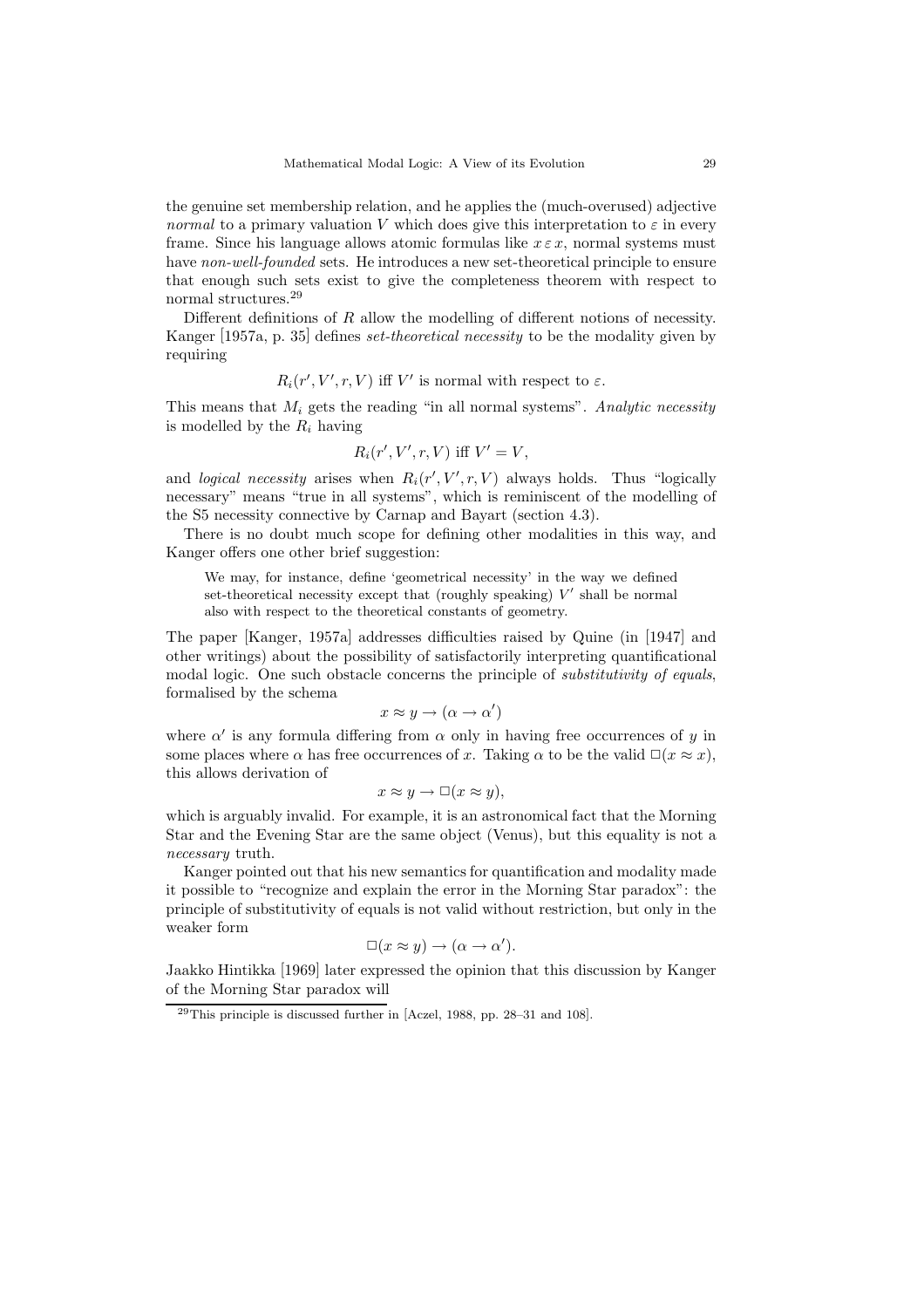remain a historical landmark as the first philosophical application of an explicit semantical theory of quantified modal logic.

# *4.6 Montague*

Kanger's quaternary relation  $R_i$  might equally well be viewed as a binary relation  $(r', V') R_i (r, V)$  between systems. Such a notion appears in a paper by Richard Montague [1960] which was originally presented to a philosophy conference at the University of California, Los Angeles, in May of 1955. Montague did not initially plan to publish the paper because "it contains no results of any great technical interest", but eventually changed his mind after the appearance of Kanger's and Kripke's ideas.

The aim of the paper is to interpret logical and physical necessity, and the deontic modality "it is obligatory that", and to relate these to the use of quantifiers. Tarski's model theory for first-order languages is employed for this purpose: a model is taken to be a structure  $\mathcal{M} = (D, R, f)$  where D is a domain of individuals,  $R$  a function fixing an interpretation of individual constants and finitary predicates in  $D$  in the now-familiar way, and  $f$  is an assignment of values in D to individual variables. Montague uses these models to provide a semantics for formulas that are constructible from atomic first-order formulas by using the propositional connectives and  $\Box$ , but not quantifiers.<sup>30</sup> His approach is to take a relation  $X$  between such models, and then inductively define

M satisfies  $\Box \alpha$  iff for every model M' such that MXM', M' satisfies  $\alpha$ .

His first example shows that the Tarskian semantics for ∀ fits this definition. Taking X to be the relation  $Q_x$  specified by

$$
\mathcal{M} Q_x \mathcal{M}'
$$
 iff  $D = D'$ ,  $R = R'$  and f and f' agree except on x

gives  $\Box$  the interpretation "for all x". Thus quantification could be handled by associating a modality with each variable, and Montague suggests that this should dispel Quine's uneasiness about combining modality with quantification.

The relation

$$
MLM' \text{ iff } D = D' \text{ and } f = f'
$$

gives  $\Box \alpha$  the interpretation "it is logically necessary that  $\alpha$ ", meaning that  $\alpha$  holds no matter what its individual constants and predicates denote.

To interpret physical necessity, Montague uses the idea that a statement is physically necessary if it is deducible from some set of physical laws specified in advance. This is formalised by fixing a set  $K$  of first-order  $\Box$ -free sentences and specifying a relation  $P$  by

 $\mathcal{M} \mathcal{P} \mathcal{M}'$  iff  $D = D'$ ,  $f = f'$  and  $\mathcal{M}'$  is a model of K.

 $30$ Montague uses several symbols for various kinds of modality, but  $\Box$  will suffice here.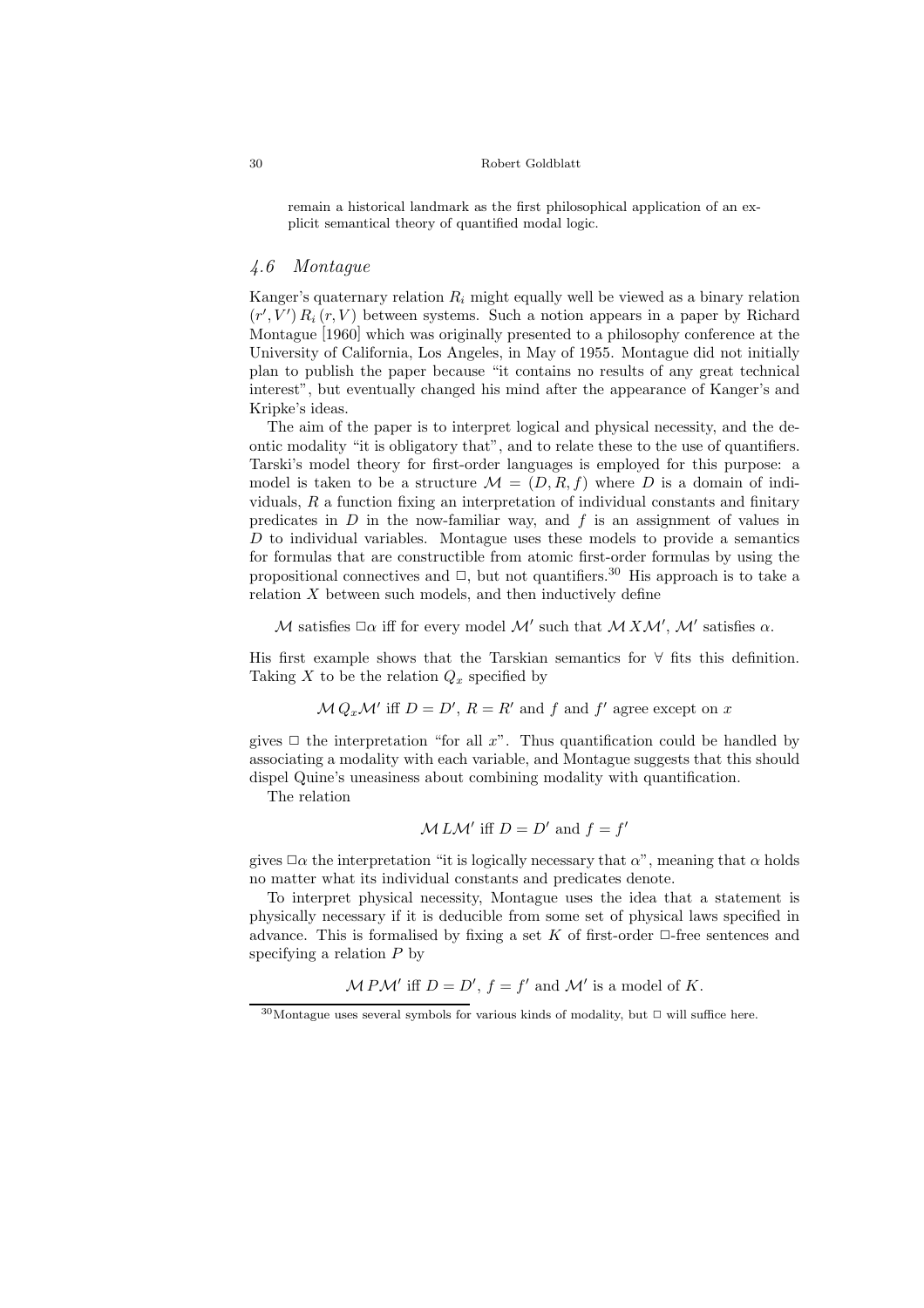Similarly, "it is obligatory that  $\alpha$ " is taken to mean that  $\alpha$  is deducible from some set of ethical laws specified in advance. This is formalised by fixing a class I of ideal models, those in which the constants and predicates mean what they ought to according to these laws. Montague suggests as an example that  $I$  could be

the class of models which, in Tarski's sense, satisfy the ten commandments formulated as declarative, rather than imperative, sentences.

The deontic modality then corresponds to the model-relation  $E$  such that

 $M E M'$  iff  $D = D'$ ,  $f = f'$  and  $M'$  belongs to I.

If a model-relation  $X$  fulfills the conditions

for all  $M$  there exists  $M'$  with  $MXM'$ ,  $\mathcal{M}$  X $\mathcal{M}'$  and  $\mathcal{M}'$  X $\mathcal{M}''$  implies  $\mathcal{M}$  X $\mathcal{M}''$ ,  $\mathcal{M}$  X $\mathcal{M}'$  and  $\mathcal{M}$  X $\mathcal{M}''$  implies  $\mathcal{M}'$  X $\mathcal{M}''$ ,

(the last two mirror Kanger's conditions) then every S5-theorem is valid, i.e. satisfied by every model. Montague states that the converse is true, and that there is a decision method for the class of formulas valid in this sense.

### *4.7 Hintikka*

If  $M$  is a model for predicate logic, of the kind used by Montague, let  $\mu_M$  be the set of all formulas that it satisfies. In Jaakko Hintikka's approach to semantics, such models M are in effect replaced by the sets  $\mu_{\mathcal{M}}$ . These sets can be characterised by their syntactic closure properties, obtained by replacing " $\mathcal M$  satisfies  $\alpha$ " by " $\alpha \in \mu_{\mathcal{M}}$ " in the clauses of the inductive definition of satisfaction of formulas. A model set is defined as a set  $\mu$  of formulas that has certain closure properties, such as

if  $\alpha$  is atomic then not both  $\alpha \in \mu$  and  $\neg \alpha \in \mu$ ,

if  $\alpha \wedge \beta \in \mu$ , then  $\alpha \in \mu$  and  $\beta \in \mu$ ,

if  $\alpha \vee \beta \in \mu$ , then  $\alpha \in \mu$  or  $\beta \in \mu$ ,

if  $\exists x \alpha \in \mu$ , then  $\alpha(y/x) \in \mu$  for some variable y,

that are sufficient to guarantee that  $\mu$  can be extended to a *maximal* model set which has all such closure properties corresponding to the conditions for satisfaction for the truth-functional connectives and the quantifiers. $31$ 

Hintikka's article [1957] gives a definition of satisfaction for formulas of quantified deontic logic using model sets whose conditions

may be thought of as expressing properties of the set of all statements that are true under some particular state of affairs.

<sup>&</sup>lt;sup>31</sup>In fact it is assumed that formulas are in a certain normal form, but we can overlook the technicalities here.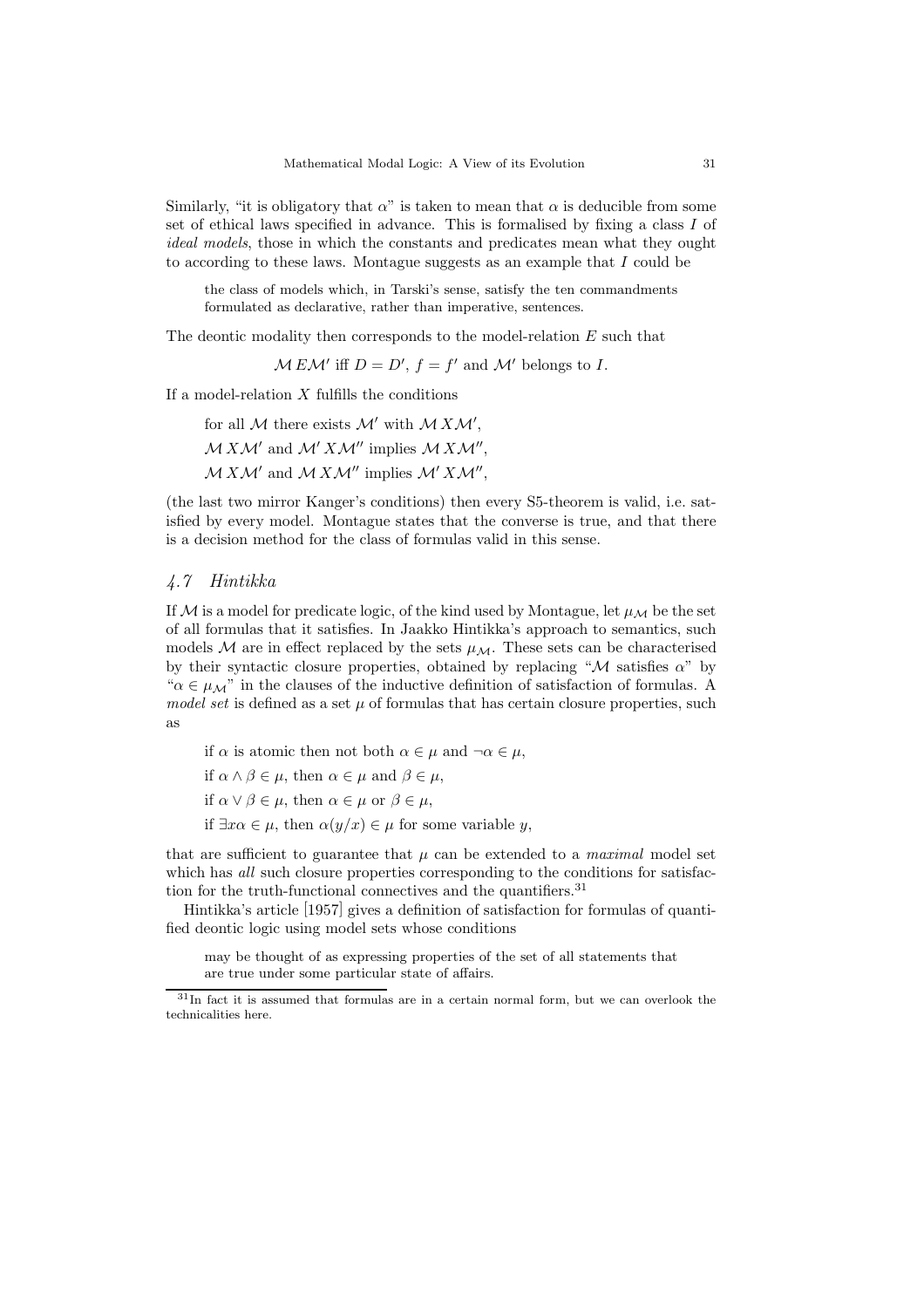He notes [1957, p. 10] that his treatment derives from a

new general theory of modal logics I have developed.

This general modelling of modalities was published in [1961], where he views a maximal model set as the set of all formulas that hold in some state-description in the sense of Carnap, and says that

a model set is the formal counterpart to a partial description of a possible state of affairs (of a 'possible world'). (It is, however, large enough a description to make sure that the state of affairs in question is really possible.)

The point of the last sentence is that for non-modal quantificational logic, every model set is included in  $\mu_M$  for some actual model M. Hence a set of non-modal formulas is satisfiable in the Tarskian sense if it is included in some model set.

The 1957 article deals with a system that has quantifiable variables ranging over individual acts, and dual modalities for obligation and permission, with formulas Oα and Pα being read "α is obligatory" and "α is permissible", respectively. The paper makes very interesting historical reading, especially on pages 11 and 12 where one can almost see the notion of a binary relation between model sets quickening in the author's mind as he grapples with the question of what we mean by saying that  $\alpha$  is permitted. His answer is that

we are saying that one could have done  $\alpha$  without violating one's obligations. In other words, we are saying that a state of affairs different from the actual one is consistently thinkable, *viz.* a state of affairs in which  $\alpha$  is done but in which all the obligations are nevertheless fulfilled.

Thus if the actual state is (partially) represented by a model set  $\mu$ , then to represent this different and consistently thinkable state we need

another set  $\mu^*$  related to  $\mu$  in a certain way. This relation will be expressed by saying that  $\mu^*$  is *copermissible with*  $\mu$ .

Hintikka is thus led to formulate the following rules.

If  $P\alpha \in \mu$ , then there a set  $\mu^*$  copermissible with  $\mu$  such that  $\alpha \in \mu^*$ .

If  $O\alpha \in \mu$  and if  $\mu^*$  is copermissible with  $\mu$ , then  $\alpha \in \mu^*$ .

The second rule addresses the requirement that all actual obligations be fulfilled in the state in which a permissible act is done. Then there are two more rules:

If  $O\alpha \in \mu^*$  and if  $\mu^*$  is copermissible with some other set  $\mu$ , then  $\alpha \in \mu^*$ .

If  $O\alpha \in \mu$  and if  $\mu^*$  is copermissible with  $\mu$ , then  $O\alpha \in \mu^*$ .

Motivation for third rule is as follows.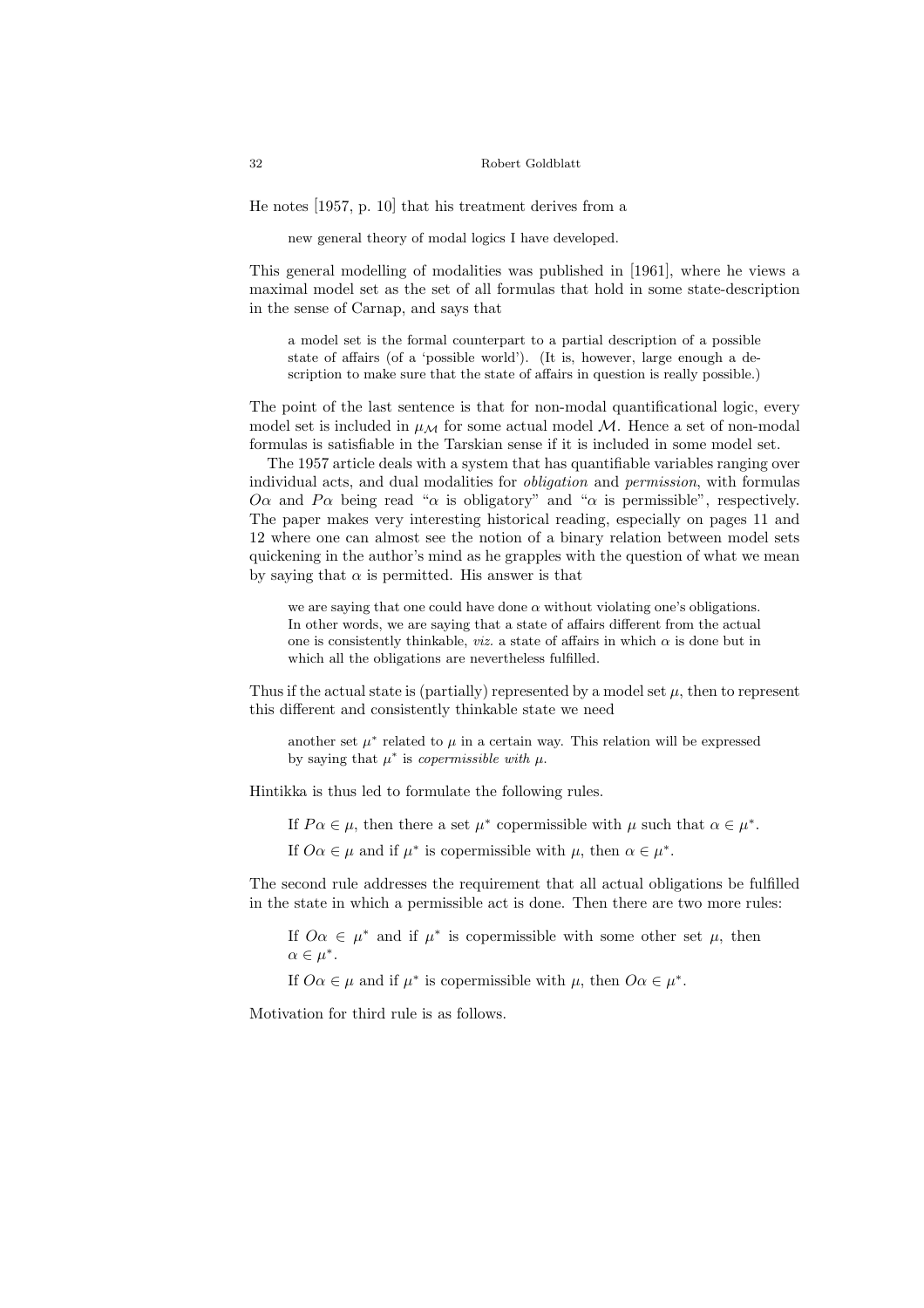But not only one must be thought of in  $\mu^*$  as fulfilling the obligations one has now. Sometimes one is permitted to do something only at the cost of new obligations. These must be thought of as being fulfilled in  $\mu^*$  in order to be sure that all the obligations one has really are compatible with  $\alpha$ 's being done.

The fourth rule is justified because

there seems to be no reason why the actually existing obligations should not also hold in the alternative state of affairs contemplated in  $\mu^*$ . What is thought of as obligatory in  $\mu$  must hence also be obligatory in  $\mu^*$ .

Hintikka is well aware that the relation between  $\mu$  and  $\mu^*$  cannot be functional: there may be different acts that are each permissible in  $\mu$  but cannot or must not be performed together, hence must be done in different states copermissible with  $\mu$ . Also,  $\mu^*$  may have its own formulas of the form  $P\alpha$ , requiring further model sets  $\mu^{**}$  copermissible with  $\mu^*$ , and so on. The upshot is that a set  $\lambda$  of formulas is defined to be satisfiable iff it is included in some model set which itself belongs to a collection of model sets that carries a binary relation (called the relation of copermission) obeying the closure rules for P and  $O^{32}$ . A formula  $\alpha$  is valid if  $\{\neg \alpha\}$  is not satisfiable in this sense.

This approach gives a method for demonstrating satisfiability and validity, by starting with a set  $\lambda$  and attempting to build a suitable collection of model sets by repeatedly applying all the closure rules. New sets are added to the collection when the rule for  $P$  is applied. The other rules enlarge existing sets. If at some point a violation of the rule of consistency is produced, in the form of a contradictory pair  $\alpha$ ,  $\neg \alpha$  in some set, then the original  $\lambda$  is not satisfiable.

Hintikka gives a striking illustration of the effectiveness of this technique for analysing the subtleties of denotic logic. He demonstrates the invalidity of the principle

$$
O\alpha \wedge (\alpha \to O\beta) \to O\beta,
$$

which Prior had thought was a "quite plain truth", by observing that its negation is satisfied in the simple collection consisting of the two model sets

$$
\{O\alpha, \neg \alpha \vee O\beta, P\neg \beta, \neg \alpha\} \qquad \{O\alpha, \neg \beta, \alpha\}.
$$

However the principle can be turned into a valid one by making it obligatory:

$$
O[O\alpha \wedge (\alpha \to O\beta) \to O\beta].
$$

Any attempt to build a satisfying structure for the negation of this formula leads to violation of consistency. Several other applications like this are given, analysing complex principles involving the interchange of quantifiers and deontic modalities.

With the advantage of hindsight we can see that the notion of a collection of model sets with closure rules is reminiscent of the notion of a collection of semantic

<sup>&</sup>lt;sup>32</sup>Note that the second rule is a consequence of the third and fourth.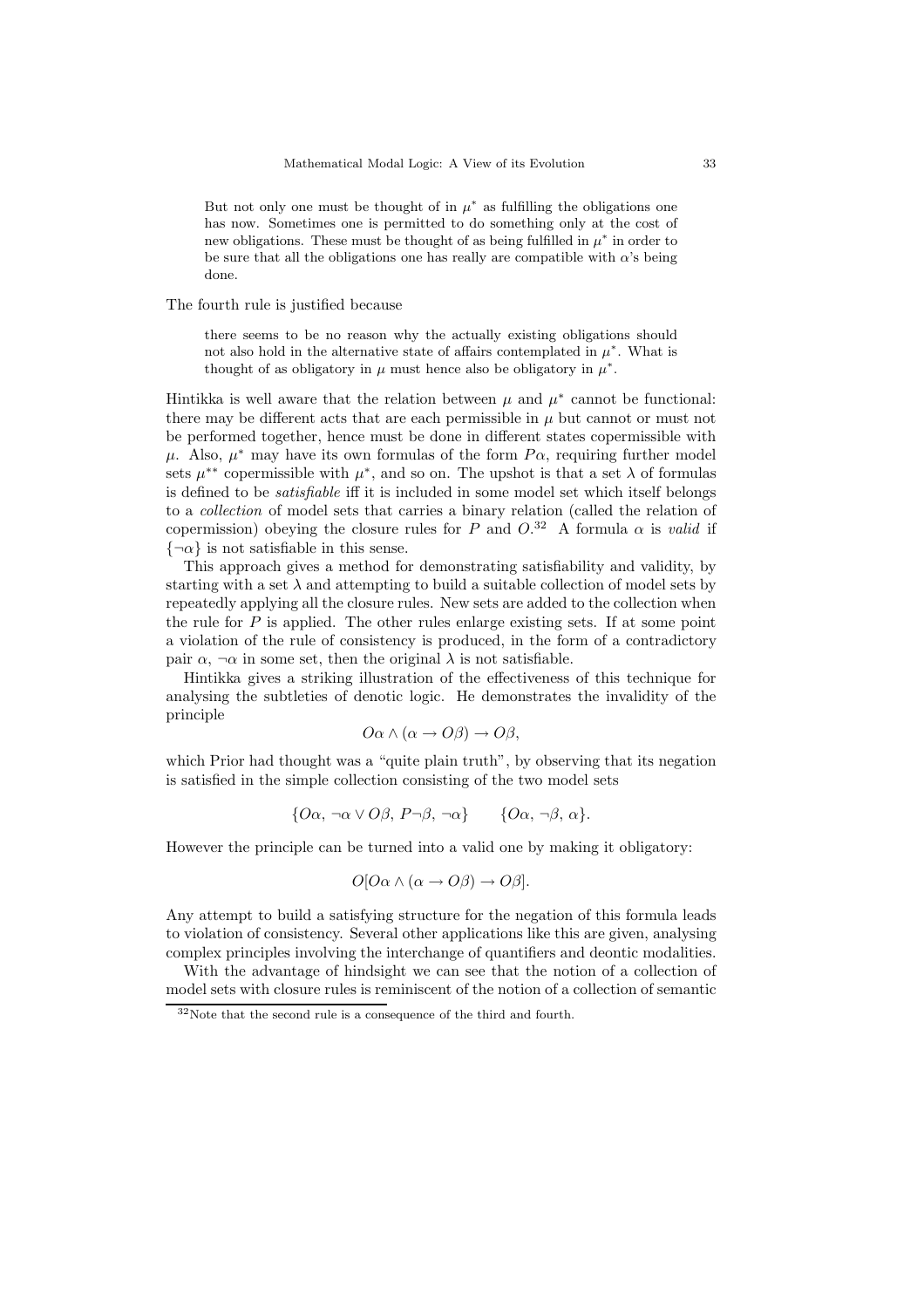tableaux used in Kripke's completeness proofs. Hintikka did not however take up an axiomatic development of his system.

The paper [1961] deals with the necessity  $(N)$  and possibility  $(M)$  modalities, and here the description of satisfiability is essentially the same, but more crisply presented. A model system is defined a pair  $(\Omega, R)$  with R being a binary relation of "alternativeness" on  $\Omega$ , and  $\Omega$  being a collection of model sets that satisfies the following conditions.

If  $M\alpha \in \mu \in \Omega$ , then there is in  $\Omega$  at least one alternative  $\nu$  to  $\mu$  such that  $\alpha \in \nu$ .

If  $N\alpha \in \mu \in \Omega$ , and if  $\nu \in \Omega$  is an alternative to  $\mu$ , then  $\alpha \in \nu$ .

If  $N\alpha \in \mu \in \Omega$ , then  $\alpha \in \Omega$ .

The first two of these are the same as the first two rules for P and O. The third reflects the requirement that any necessary truth be actually true. Hintikka's description of the new alternativeness relation is that  $\mu R\nu$  when  $\nu$  is a partial description of

some other state of affairs that could have been realised instead of  $\mu$ .

A set  $\lambda$  of formulas is *satisfiable* (as before) iff there is such a model system with  $\lambda \subseteq \mu$  for some  $\mu \in \Omega$ , and a formula  $\alpha$  is valid if  $\{\neg \alpha\}$  is not satisfiable. Hintikka states that the valid formulas are precisely the theorems of the logic T. Restricting to transitive model systems gives a characterisation of the theorems of S4, while the symmetric systems determine B and the ones that are both transitive and symmetric determine S5. These assertions apply to the propositional version of the logics. To prove them would require showing in each case that a deductively consistent formula is a member of some model set that belongs to a model system of the appropriate kind, but again the issue of axioms and proof theory is not taken up. The paper is mainly devoted to a discussion of the problem of combining modalities with quantifiers, and proposes various modifications on the closure properties of  $\Omega$  depending on whether it is required that whatever exists in a particular state of affairs should do so necessarily.

# *4.8 The Place of Kripke*

The earlier efforts to develop the seminal ideas of Kripke semantics have inevitably raised questions of priority. In fact, as the above material is intended to show, the idea of using a binary relation to model modality occurred independently to a number of people, and for different reasons, with Hintikka being the first to explain it in terms of conceivable alternatives to a given state of affairs. Kanger was the first to recognise the relevance of  $J$ onsson and Tarski, 1951, to modal logic,  $33$  and the first to apply this kind of semantical theory to the resolution of philosophical questions about existence and identity.

<sup>33</sup>As Føllesdal [1994] emphasis.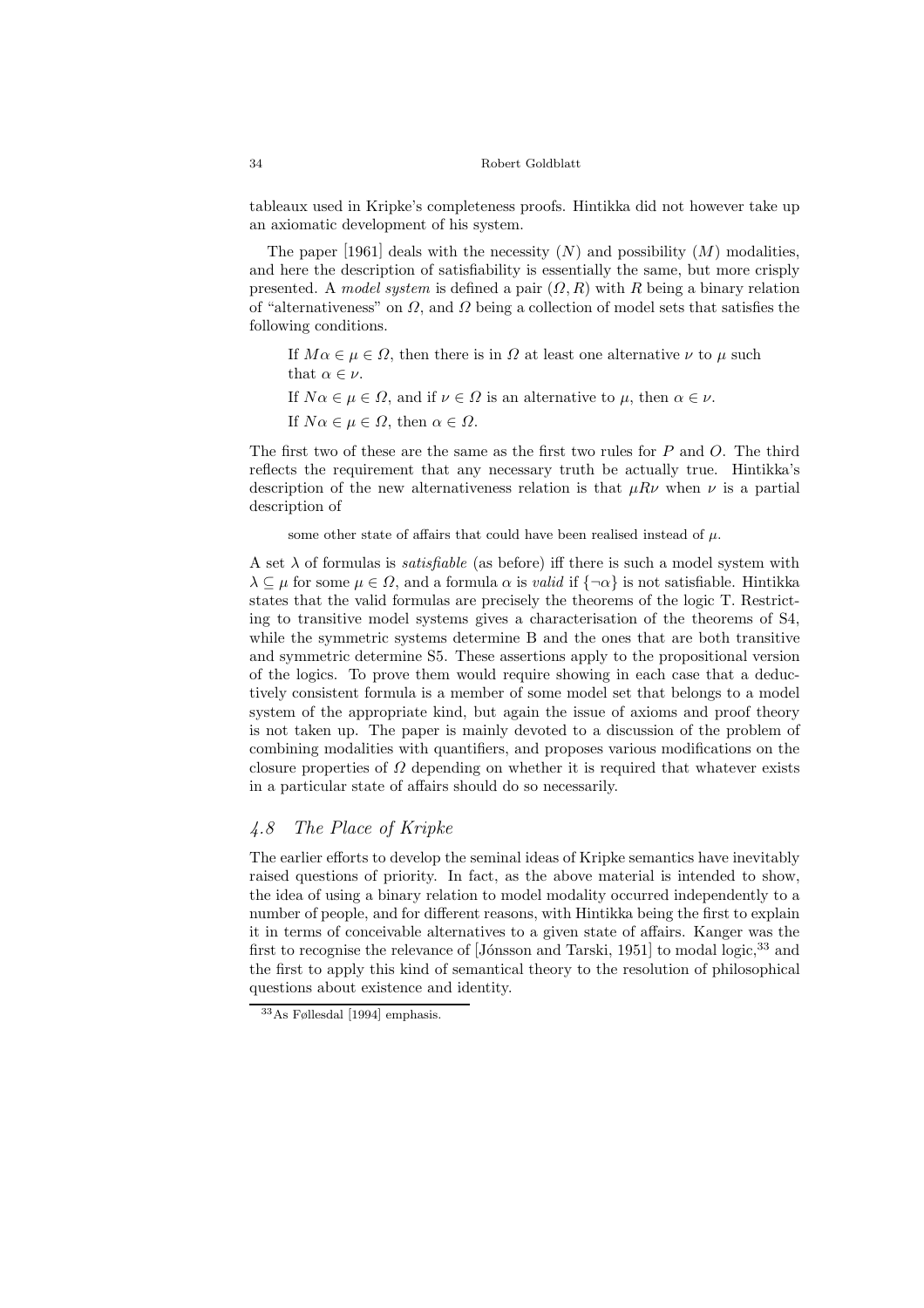But it is only in Kripke's writings that we see such seminal ideas developed into an attractive model theory of sufficent power to fully resolve the long-standing issue of a satisfactory semantics for modality and of sufficient generality to advance the field further. A fundamental point (mentioned in section 4.1) is that he was the first to propose, and make effective use of, arbitrary set-theoretic structures as models. The methods of Hintikka, Kanger and Montague are all variations on the theme of a binary relation between models of the non-modal fragment of the predicate languages they use. Also, they did not present complete axiomatisations of their semantics. Kripke was the first to do this, and by allowing  $R$  to be any relation on any set  $K$ , he opened the door to all kinds of model constructions, which were rapidly provided by himself and then others. (His models for non-normal logics appear to lack any historical antecedents.) It is due to his innovation that we now have a model *theory* for intensional logics.

As already noted in section 4.2, Kripke developed his ideas independently. His analysis of S5 was inititiated in 1956 when he was still at high-school (he turned 16 years old on November 13th of that year). From the paper [Prior, 1956] he learned of the axioms for S5, and began to think of modelling that system by truth tables with missing rows (see section 4.1). Early in 1957 E. W. Beth sent him his papers on the method of semantic tableaux, which provided Kripke with a technique for proving completeness theorems. By 1958 Kripke had worked out his relational semantics for modal and intuitionistic systems, as announced in his abstract [1959b] which was received by the editors on 25 August 1958. It was through exploring different conditions connecting tableaux in order to model the different subsystems of S5 that Kripke came to the idea of using a binary relation between worlds as the basis of a model theory.

Kripke had been introduced to Beth by Haskell B. Curry, who wrote to Beth on 24 January 1957 that

I have recently been in communication with a young man in Omaha Nebraska, named Saul Kripke. . . . This young man is a mere boy of 16 years; yet he has read and mastered my Notre Dame Lectures and writes me letters which would do credit to many a professional logician. I have suggested to him that he write you for preprints of your papers which I have already mentioned. These of course will be very difficult for him, but he appears to be a person of extraordinary brilliance, and I have no doubt something will come of it. $34$ 

The Notre Dame Lectures of [Curry, 1950] presented a number of deductive systems of modal logic, including one equivalent to Lewis's S4 for which a cut elimination theorem was demonstrated in [Curry, 1952]. Other such sources that were influential for Kripke included the McKinsey–Tarski papers and the paper of Lemmon [1957] which showed how to axiomatize the Lewis systems in the style of Gödel.

In late 1958 Kripke entered Harvard University as an undergraduate, and encountered a philosophical environment that was hostile to modal logic. He was

 $34$ Quoted from [de Jongh and van Ulsen, 1998–1999, pp. 290–291].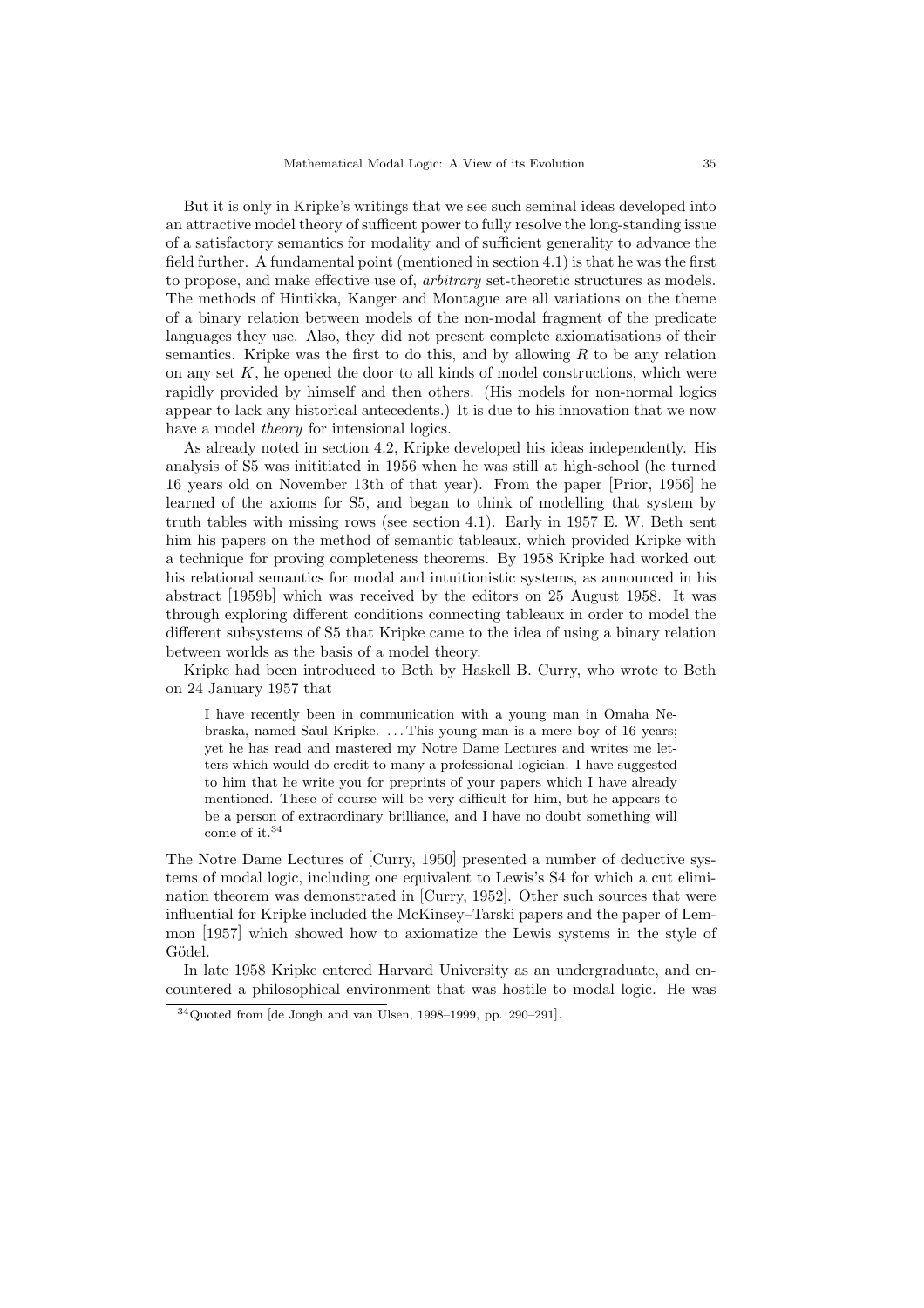advised to abandon the subject and concentrate on majoring in mathematics. This caused the evident delay in publication of his work until the appearance of the major articles of 1963 and 1965.

Looking back over the intervening decades we see the strong influence of Kripke's ideas on many areas of mathematical logic, ranging across the foundations of constructive logic and set theory, substructural logics (including relevance logic, linear logic), provability logic, the Kripke-Joyal semantics in topos theory and numerous logics of transition systems in theoretical computer science.

A proposition is defined in [Kripke, 1963a] to be a function from worlds to truth values, while in  $[1963b]$  an *n*-ary predicate letter is modelled as a function from worlds to n-ary relations. Those definitions formed a cornerstone of Montague's approach to intensional logic,  $35$  and stimulated the substantial development of formal semantics for natural languages in the theories of Montague [1974], Cresswell [1973], Barwise [1989] and others. Kripke's models, and his intuitive descriptions of them, also stimulated many philosophical and formal investigations of the nature of possible worlds, and the questions of existence and identity that they generate (see [Loux, 1979]).

### 5 THE POST-KRIPKEAN BOOM OF THE SIXTIES

The 1960's was an extraordinary time for the introduction of new model theories. At the beginning of the decade Abraham Robinson created nonstandard analysis by constructing models of the higher-order theory of the real numbers. Then Paul Cohen's invention of forcing revolutionized the study of models of set theory, and freed up the log-jam of questions that had been building since the time of Cantor. Kripke related forcing to his models of Heyting's predicate calculus, and Dana Scott and Robert Solovay re-formulated it as the technique of Booleanvalued models. Scott then replaced "Boolean-valued" by "Heyting-valued" and extended the topological interpretation from intuitionistic predicate logic to intuitionistic real analysis. F. William Lawvere's search for categorical axioms for set theory and the foundations of mathematics and his collaboration with Miles Tierney on axiomatic sheaf theory culminated at the end of the decade in the development of elementary topos theory. This encompassed, in various ways, both classical and intuitionistic higher order logic and set theory, including the models of Kripke, Cohen, Scott, and Solovay, as well as incorporating the sheaf theory of the Grothendieck school of algebraic geometry. Scott's construction of models for the untyped lambda calculus in 1969 was to open up the discipline of denotational semantics for programming languages, as well as stimulating new investigations in lattice theory and topology, and further links with categorical and intuitionistic logic.

The introduction of Kripke models had a revolutionary impact on modal logic itself. Binary relations are much easier to visualise, construct, and manipulate than

<sup>35</sup>As acknowledged in several places, e.g. [Montague, 1970, fn. 5].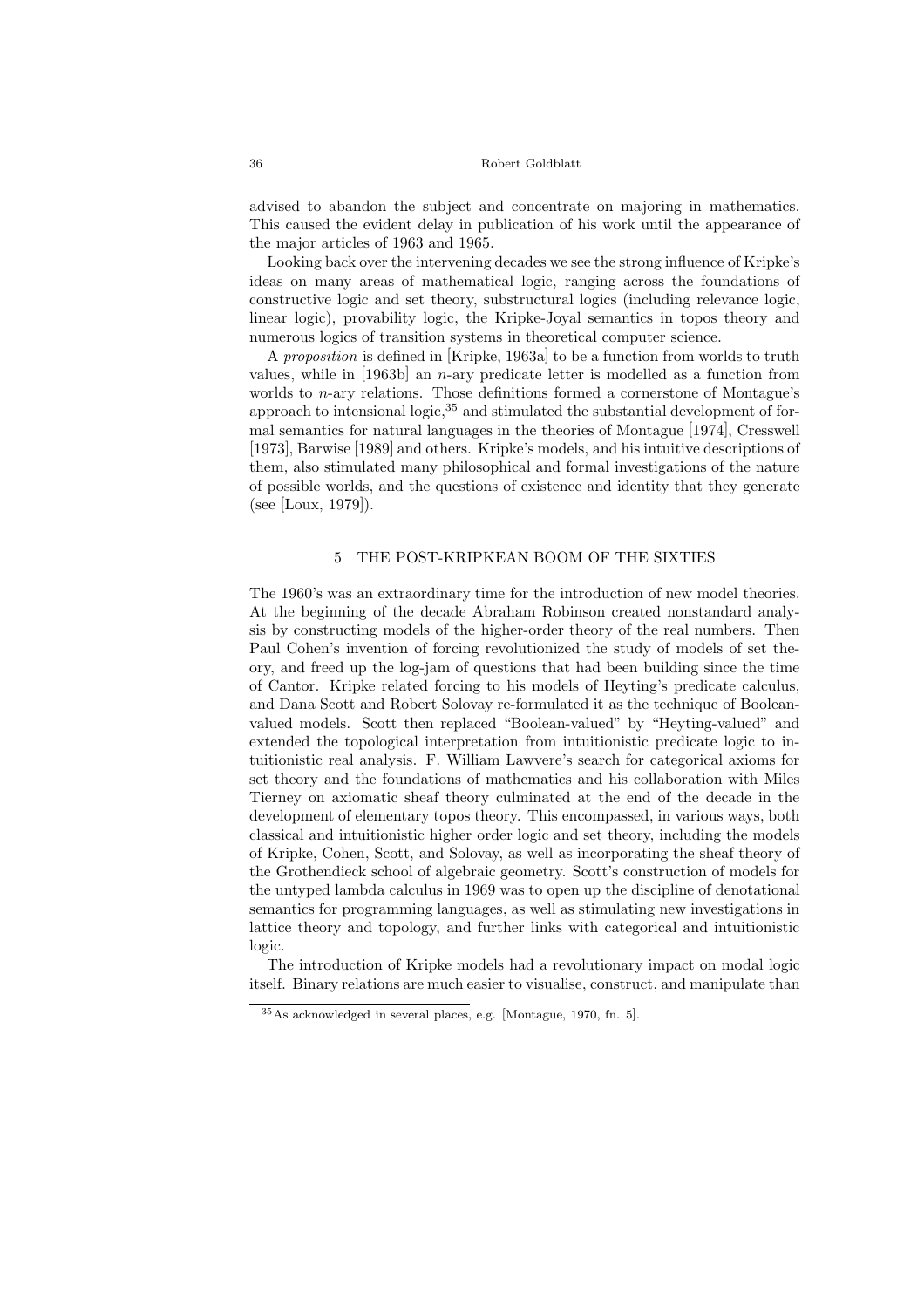operators on Boolean algebras. They fall into many naturally definable classes that can be used to define corresponding logics. Here then were the tools that would enable an exhaustive investigation of the subject, and some important new ideas were developed during this period.

## *5.1 The Lemmon and Scott Collaboration*

Pioneers in this investigation were John Lemmon and Dana Scott, who conducted an extensive collaboration. They planned to write a book called *Intensional Logic*, for which Lemmon had drafted some inital chapters when he died in 1966. Scott then made this material available in a mimeographed form [Lemmon and Scott, 1966] which was circulated informally for a number of years, becoming known as the "Lemmon Notes". Eventually it was edited by Scott's student Krister Segerberg, and published as [Lemmon, 1977]. Scott also investigated broad issues of intensional logic (individuals and concepts, possible worlds and indices, intensional relations and operators etc.) in discussion with Montague, Kaplan and others. Some of his ideas were presented in [Scott, 1970]. His considerable influence on the subject has been disseminated through the publications of Lemmon and Segerberg, and is also reported in [Prior, 1967] in relation to tense logic, and in a number of Montague's papers.

The relationship between modal algebras and model structures was first systematically explored in Lemmon's two part article [1966a; 1966b]. Here a model structure has the form  $\mathfrak{S} = (K, R, Q)$ , with Q playing the role of the set of nonnormal ("queer") worlds.<sup>36</sup> Notably absent is Kripke's *real* world  $G \in K$ . Instead a formula  $\alpha$  is said to be valid in G if in all models on G,  $\alpha$  is true (i.e. assigned the value  $\top$ ) at all points of K.

Associated with  $\mathfrak S$  is the modal algebra  $\mathfrak S^+$  comprising the powerset Boolean algebra  $\mathcal{P}(K)$  with the additive operator

$$
f(X) = \{x \in K : x \in Q \text{ or } \exists y \in X(xRy)\}\
$$

to interpret  $\Diamond$ . Note that  $f(\emptyset) = Q$ , so f is a normal operator iff K has only normal members. Lemmon proved the result that a formula is valid in  $\mathfrak S$  iff it is satisfied in the algebra  $\mathfrak{S}^+$  with just the element  $1 (= K)$  designated. This follows from the natural correspondence between models  $\Phi$  on  $\mathfrak S$  and assignments to propositional variables in  $\mathfrak{S}^+$ , under which a variable p is assigned the set  ${x : \Phi(p, x) = \top} \in \mathfrak{S}^+$ . The result itself is an elaboration of the construction in [Kripke, 1963a] of the matrix of propositions associated with any model structure. It remains true for S2-like systems if validity in  $\mathfrak S$  is confined to truth at normal worlds, and also all elements of  $\mathfrak{S}^+$  that include  $K - Q$  are designated.

Any finite modal algebra  $\mathfrak{A} = (\mathfrak{B}, f)$  is readily shown to be isomorphic to one of the form  $\mathfrak{S}^+$ , with  $\mathfrak{S}$  based on the set of atoms of  $\mathfrak{B}$ . Combining that observation with McKinsey's finite algebra constructions enabled Lemmon to deduce the

<sup>36</sup>At the time this work was done [Kripke, 1965b] had not appeared, but Lemmon had learned about non-normal worlds in conversation with Kripke.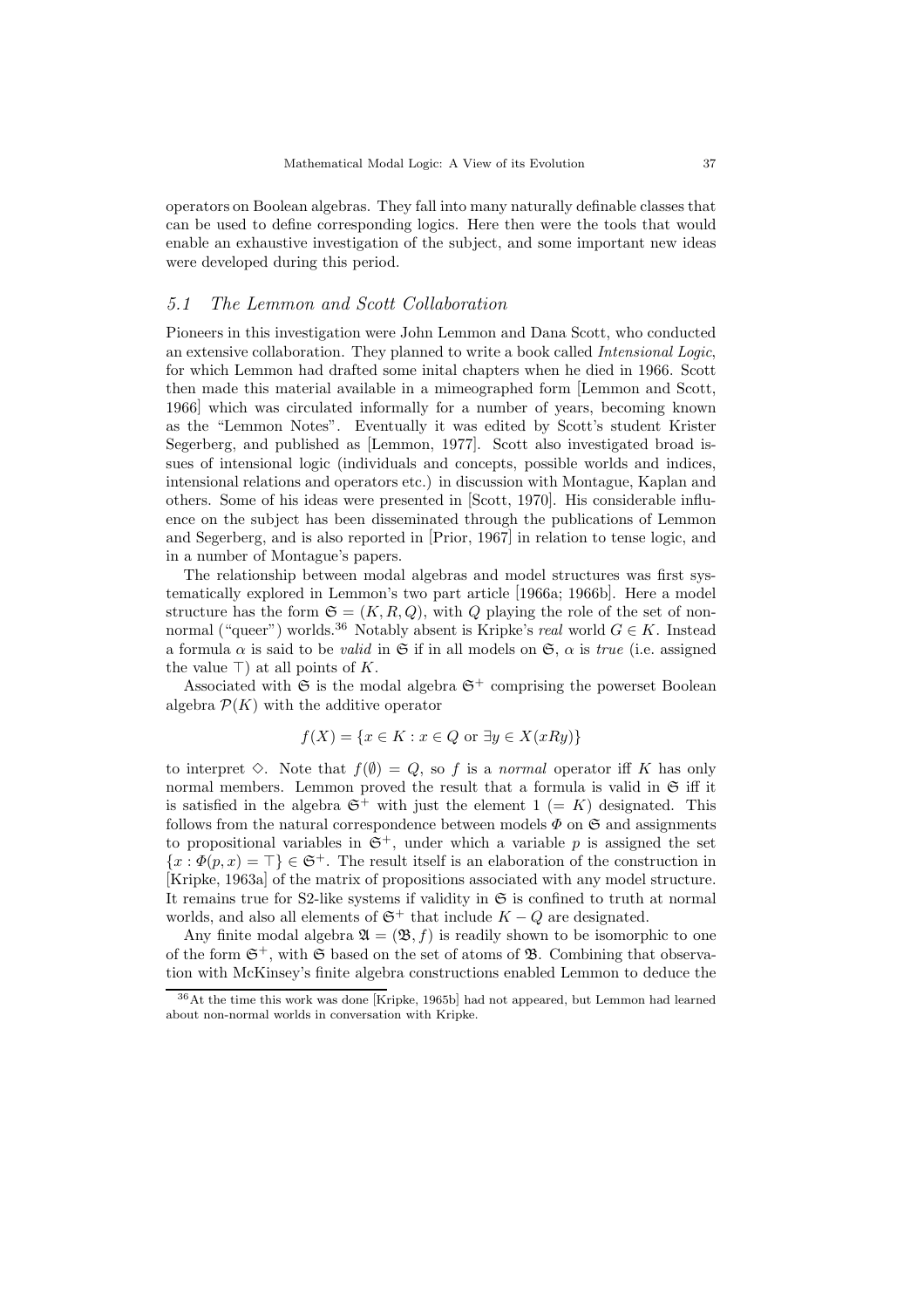completeness of a number of modal logics with respect to validity in their (finite) model structures. For an arbitrary  $\mathfrak A$  he gave a representation theorem, "due in essentials to Dana Scott", that embeds  $\mathfrak A$  as a subalgebra of some  $\mathfrak S^+$ . This was done by an extension of Stone's representation of Boolean algebras, basing  $\mathfrak S$  on the set K of all ultrafilters of B, with uRt iff  $\{fx : x \in t\} \subseteq u$  for all ultrafilters u, t, while  $Q = \{x \in K : f0 \in x\}$ . Each  $x \in \mathfrak{A}$  is represented in  $\mathfrak{S}^+$  by the set  ${u \in K : x \in u}$  of ultrafilters containing x, as in Stone's theory.

In the Lemmon Notes there is a model-theoretic analogue of this representation of modal algebras that has played a pivotal role ever since. Out of any normal logic  $\Lambda$  is constructed a model

$$
\mathcal{M}^A = (K^A, R^A, \Phi^A)
$$

in which  $K^{\Lambda}$  is the set of all *maximally A-consistent* sets of formulas, with

$$
uR^{\Lambda}t \quad \text{iff} \quad \{\Diamond \alpha : \alpha \in t\} \subseteq u \quad \text{iff} \quad \{\alpha : \Box \alpha \in u\} \subseteq t,
$$

and  $\Phi^{A}(p, u) = \top$  iff  $p \in u$ . The key property of this construction is that an arbitrary formula  $\alpha$  is true in  $\mathcal{M}^A$  at u iff  $\alpha \in u$ . This implies that  $\mathcal{M}^A$  is a model of  $\alpha$ , i.e.  $\alpha$  is true at all points of  $\mathcal{M}^{\Lambda}$ , iff  $\alpha$  is an A-theorem. Thus  $\mathcal{M}^{\Lambda}$  is a single characteristic model for  $\Lambda$ , now commonly called the *canonical* Λ-model. Moreover, the properties of this model are intimately connected with the proof-theory of  $\Lambda$ . For example, if  $(\Box \alpha \rightarrow \alpha)$  is an  $\Lambda$ -theorem for all  $\alpha$ , then it follows directly from properties of maximally consistent sets that  $R<sup>A</sup>$  is reflexive. This gives a technique for proving that various logics are characterised by suitable conditions on models, a technique that is explored extensively in [Lemmon and Scott, 1966].

If Scott's representation of modal algebras is applied to the Lindenbaum algebra of *Λ*, the result is a model structure isomorphic to  $(K^A, R^A)$ . The construction can also be viewed as an adaptation of the method of completeness proof introduced in [Henkin, 1949], and first used for modal logic in [Bayart, 1958] (see section 4.3). There were others who independently applied this approach to the relational semantics for modal logic, including David Makinson [1966] and Max Cresswell [1967], their work being completed in 1965 in both cases. Makinson dealt with propositional systems, while Cresswell's appears to be the first Henkin-style construction of relational models of quantificational modal logic. David Kaplan outlined a proof of this kind in his review [1966] of [Kripke, 1963a], explaining that the idea of adapting Henkin's technique to modal systems had been suggested to him by Dana Scott.

Another construction of lasting importance from the Lemmon Notes is a technique for proving the finite model property by forming quotients of the model  $\mathcal{M}^{L}$ . To calculate the truth-value of a formula  $\alpha$  at points in  $\mathcal{M}^A$  we need only know the truth-values of the finitely many subformulas of  $\alpha$ . We can regard two members of  $\mathcal{M}^{\Lambda}$  as equivalent if they assign the same truth-values to all subformulas of  $\alpha$ . If there are n such subformulas, then there will be at most  $2<sup>n</sup>$  resulting equivalence classes of elements of  $\mathcal{M}^A$ , even though  $\mathcal{M}^A$  itself is uncountably large. Identifying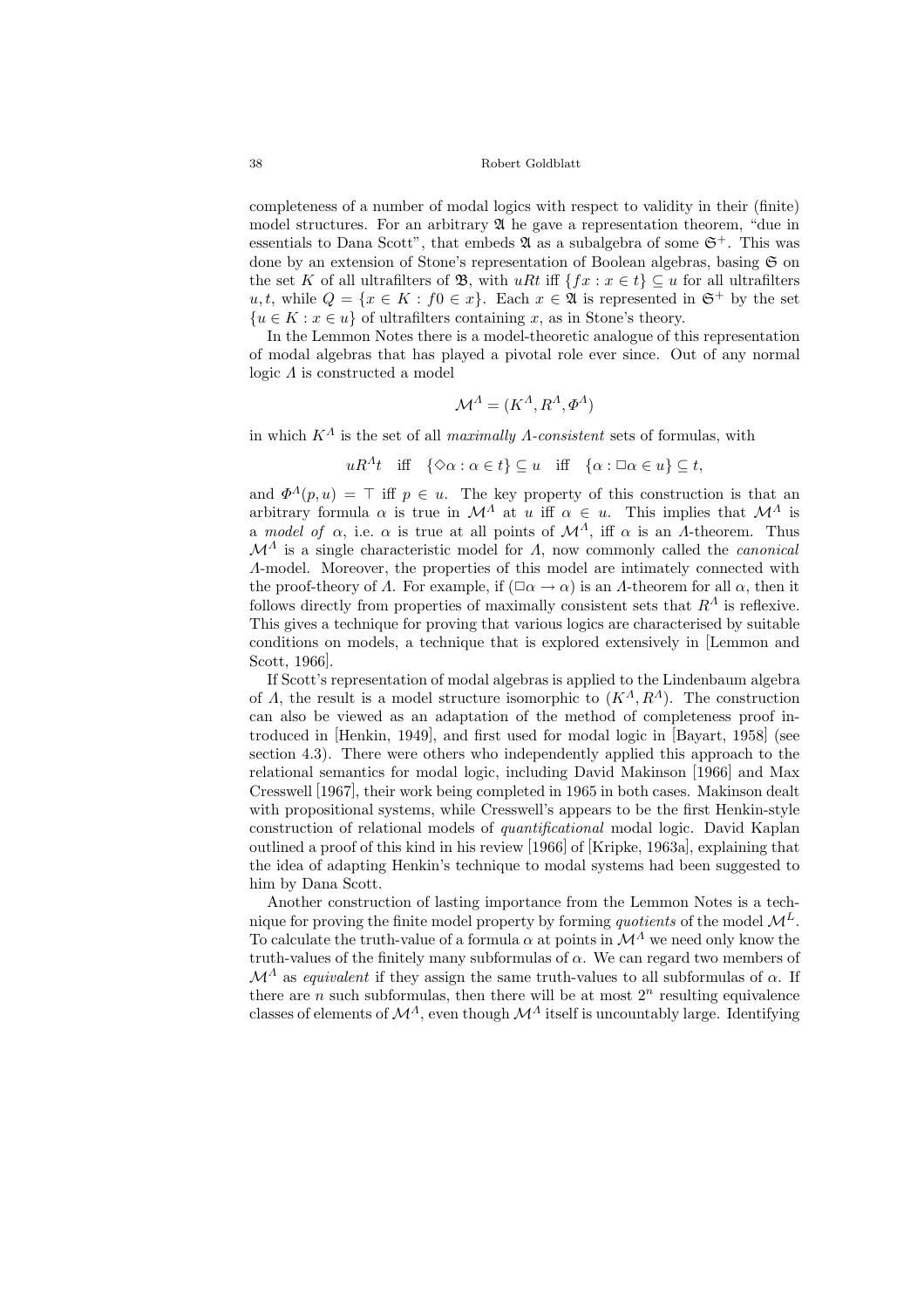equivalent elements allows  $\mathcal{M}^A$  to be collapsed to a *finite* quotient model which will falsify  $\alpha$  if  $\mathcal{M}^A$  does. This process, which has become known as filtration,<sup>37</sup> was first developed in a more set-theoretic way in [Lemmon, 1966b, p. 209] as an alternative to McKinsey's finite algebra construction. In its model-theoretic form it has proven important for completeness proofs as well as for proofs of the finite model property. Some eighteen modal logics were shown to be decidable by this method in [Lemmon and Scott, 1966].

## *5.2 Bull's Tense Algebra*

A singular contribution from the 1960's is the algebraic study by Robert Bull, a student of Arthur Prior,<sup>38</sup> of logics characterised by linearly ordered structures. Prior had observed that the Diodorean temporal reading of  $\Box \alpha$  as " $\alpha$  is and always will be true" leads, on intuitive grounds, to a logic that includes S4 but not S5. In his 1956 John Locke Lectures at Oxford on Time and Modality (published as [Prior, 1957]) he attempted to give a mathematical precision to this reading by interpreting formulas as sets of sequences of truth values. In effect he was dealing with the complex closure algebra  $\mathsf{Cm}(\omega, \leq)$ , where  $\omega = \{0, 1, 2, \ldots\}$  is the set of natural numbers viewed as a sequence of moments of time. The question became one of identifying the logic that is characterised by this algebra, or equivalently by the model structure  $(\omega, <)$ . Prior called this logic D.<sup>39</sup>

In 1957 Lemmon observed that D includes the formula

$$
\Box(\Box p \to \Box q) \lor \Box(\Box q \to \Box p),
$$

which arises from the intuitionistically *invalid formula*  $(p \rightarrow q) \vee (q \rightarrow p)$  by applying the translation of [McKinsey and Tarski, 1948]. Lemmon's formula is therefore not an S4-theorem, and when added as an axiom to S4 produces a system called S4.3. In 1958 Michael Dummett showed that the formula

$$
\Box(\Box(p \to \Box p) \to \Box p) \to (\Diamond \Box p \to \Box p)
$$

also belongs to D, and then Prior [1962b] pointed out that this is due to the discreteness of the ordering  $\leq$  on  $\omega$ : if time were a continuous ordering then Dummett's formula would not be valid, but Lemmon's would. In fact the property used by Prior to invalidate Dummett's formula was *density* (between any two moments there is a third) rather than continuity in the sense of Dedekind (no "gaps").

Kripke showed in 1963 that D is exactly the normal logic obtained by adding Dummett's formula as an axiom to S4.3. His proof, using semantic tableaux,

<sup>&</sup>lt;sup>37</sup>This term was first used in [Segerberg, 1968a], where "canonical model" was also introduced. <sup>38</sup>Initially at Christchurch, New Zealand, and then at Manchester, England. Bull was one of two graduate students from New Zealand who studied with Prior at Manchester at the beginning of the 1960's. The other was Max Cresswell, who later became the supervisor of the present author.

<sup>&</sup>lt;sup>39</sup>The letter D later became a label for the system K+( $\Box p \rightarrow \Diamond p$ ), or equivalently K+ $\Diamond \top$ , because of its connection with Deontic logic.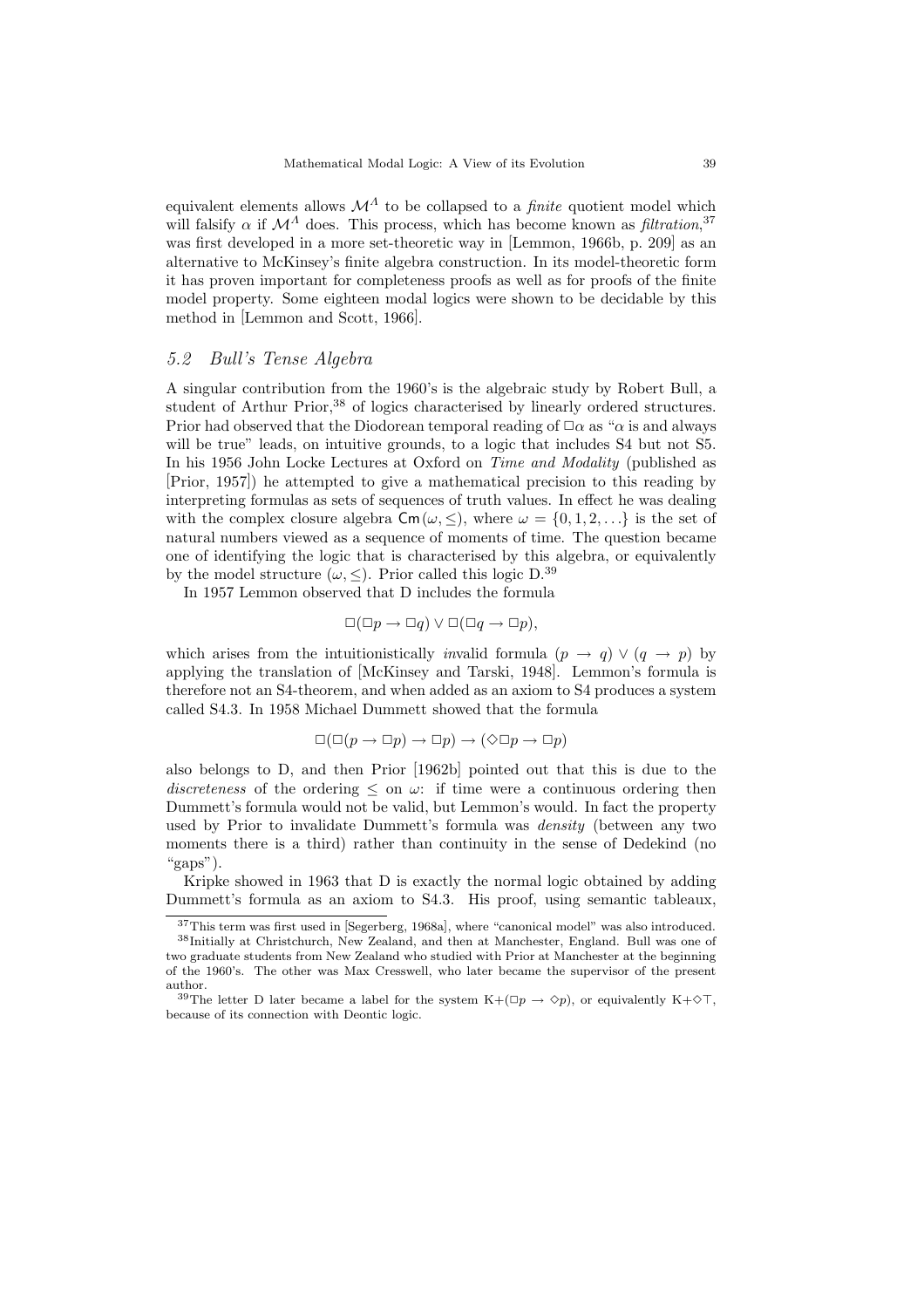is unpublished. Dummett conjectured to Bull that taking time as "continuous" would yield a characterisation of S4.3.<sup>40</sup> Bull proved this in his paper [1965] which, in addition to giving an algebraic proof of Kripke's completeness theorem for D, showed that S4.3 is characterised by the complex algebra of the ordering  $(\mathbb{R}^+, \leq)$ of the positive real numbers. He noted that  $\mathbb{R}^+$  could be replaced here by the positive rationals, or any linearly ordered set with a subset of order type  $\omega^2$ . In particular this shows that propositional modal formulas are incapable of expressing the distinction between dense and continuous time under the relational semantics.

Bull made effective use of Birkhoff's fundamental decomposition [Birkhoff, 1944] of an abstract algebra into a subdirect product of subdirectly irreducible algebras. Birkhoff had observed that subdirectly irreducible closure algebras are wellconnected in the sense of [McKinsey and Tarski, 1944] (see section 3.2). Applying this to Lindenbaum algebras shows that every normal extension of S4 is characterised by well-connected closure algebras, and in the case of extensions of S4.3 the closed  $(\mathbf{C}x = x)$  elements of a well-connected algebra are linearly ordered. Bull used this fact, together with the strategy of McKinsey's finite algebra construction, to build intricate embeddings of finite S4.3-algebras into  $\mathsf{Cm}(\mathbb{R}^+, \leq)$  or  $\mathsf{Cm}(\omega, <)$ . He later refined this technique to establish in [Bull, 1966] one of the more celebrated meta-theorems of modal logic:

### every normal extension of S4.3 has the finite model property.

Proofs of this result using relational models were subsequently devised by Kit Fine [1971] and Håkan Franzén (see [Segerberg, 1973]). Fine gave a penetrating analysis of finite S4.3 models to establish that there are exactly  $\aleph_0$  normal extension of S4.3, all of which are finitely axiomatisable and hence decidable. Segerberg [1975] proved that in fact every logic extending S4.3 is normal.

The indistinguishability of rational and real time is overcome by passing to the more powerful language of Prior's PF-calculus for tense logic (section 4.4). A model structure for this language would in principle have the form  $(K, R_P, R_F)$ , with  $R_P$  and  $R_F$  being binary relations on K interpreting the modalities P and F. But for modelling tense logic, with its *interaction* principles  $p \rightarrow GPp$  and  $p \rightarrow H F p$ , the relations  $R_P$  and  $R_F$  should be mutually inverse. Thus we continue to use structures  $(K, R)$  with the understanding that what we really intend is  $(K, R^{-1}, R)$ . For linearly ordered structures, the ability of the two modalities to capture properties "in each direction" of the ordering produces formulas that express the Dedekind continuity of R, a fact that was first realised by Montague and his student Nino Cocchiarella. $^\mathrm{41}$ 

Bull applied his algebraic methodology in the [1968] paper to give complete axiomatisations of the tense logics characterised by each of the strictly linearly ordered structures  $(\mathbb{Z}, \langle), (\mathbb{Q}, \langle) \rangle$  and  $(\mathbb{R}, \langle).$  In addition to a common set of axioms for linear orderings without first or last element, for integer time  $\mathbb Z$  he used

<sup>40</sup>See [Prior, 1967, ch. II] as well as [Bull, 1965] for this historical background.

<sup>41</sup>See [Prior, 1967, pp. 57, 72].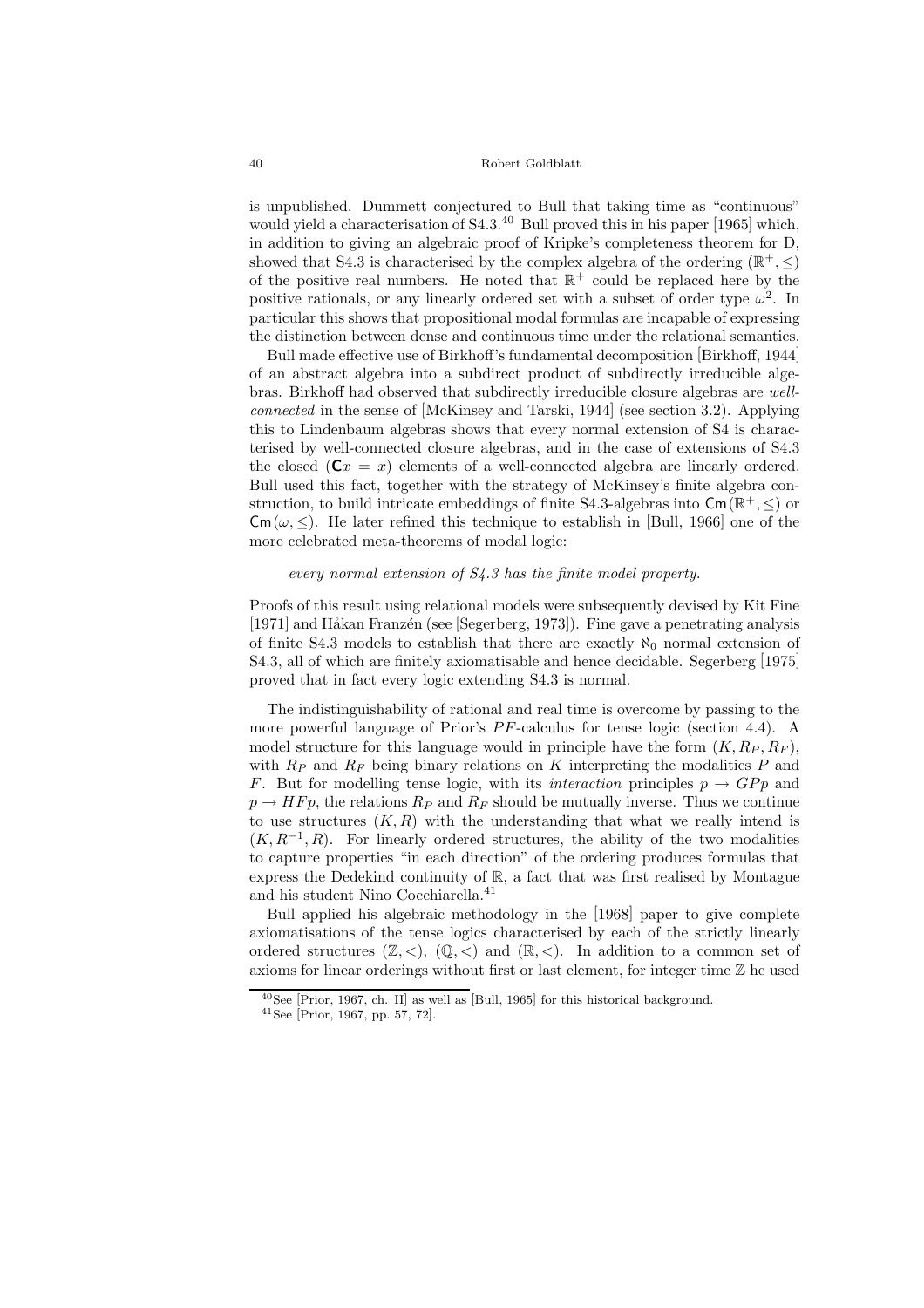the special axiom

$$
\Box(Gp \to p) \to \Box Gp \lor \Box \neg Gp,
$$

where  $\Box$  is the S5-modality defined by  $\Box \alpha = \alpha \land G \alpha \land H \alpha$ . For rational time  $\mathbb Q$ this was replaced by the *density* axiom  $Fp \to Ffp$ . The axiomatisation of real time required the density axiom as well as

$$
\Box(Gp \to PGp) \to \Box Gp \lor \Box \neg Gp.
$$

(The reader may find it instructive to verify that validity of this last formula in any model on  $(\mathbb{R}, \leq)$  depends on the fact that there are no unfilled Dedekind cuts in the real line.) Bull also established that the tense logics of rational and real time have the finite model property, but that the logic of integer time does not.<sup>42</sup>

This is not quite the end of the story about Diodorean modality. Prior made an interesting observation in [Prior, 1967, p. 203] about the (non-linear) temporal ordering of locations in relativistic spacetime. In the Minkowskian spacetime of special relativity theory, this ordering is directed: for any two locations  $x, y$ there is a third that is in the future of both  $x$  and  $y$ . This is because any two future light-cones eventually intersect (but not so in general relativity, where the effect of gravitation can prevent light-cones overlapping). Directedness causes the Diodorean interpretation of  $\Box$  to validate the formula  $\Diamond \Box p \rightarrow \Box \Diamond p$ , which is itself equivalent in the field of S4 to the formula  $\Box \Box \Box p \vee \Box \Diamond \Box p$  that arises by the McKinsey–Tarski translation of the intuitionistically invalid  $\neg p \lor \neg \neg p$ . Adding  $\Diamond \Box p \rightarrow \Box \Diamond p$  to S4 gives the logic S4.2. Both S4.2 and S4.3 were introduced in [Dummett and Lemmon, 1959], and shown to have the finite model property in [Bull, 1964].

In [Goldblatt, 1980] a completeness proof is given to show that S4.2 is exactly the Diodorean logic of *n*-dimensional Minkowski spacetime for all  $n \geq 2$ , as well as being the logic of the product structure  $(\mathbb{R}, \leq) \times (\mathbb{R}, \leq)$ .<sup>43</sup> But the problem of axiomatising the PF-calculi characterised by these spacetimes remains open.

## *5.3 Segerberg's Essay*

Krister Segerberg's dissertation, An Essay in Classical Modal Logic [1971], provided a comprehensive semantic analysis of whole families of modal logics, as well as developing important new concepts, some of which had been announced in his papers of [1968a] and [1970]. These works established some notational and terminological conventions that have been lasting. For instance the term  $frame^{44}$ was used in place of *model structure*, and the Lemmon–Scott satisfaction notation  $\models_x^{\mathcal{M}} \alpha$  was used throughout in place of Kripke's  $\Phi(\alpha, x) = \top$ , where  $\mathcal{M} = (\mathfrak{S}, \Phi)$ . Later authors have tended to reduce the use of superscripts and write  $\mathcal{M} \models_x \alpha$ instead of  $\models_x^{\mathcal{M}} \alpha$ .  $\mathcal{M} \models \alpha$  then means that  $\alpha$  is *true in*  $\mathcal{M}$ , i.e. true at all points of M, and  $\mathfrak{S} \models \alpha$  means that  $\alpha$  is valid in the frame  $\mathfrak{S}$ .

<sup>42</sup>An error in the proof for rational time is corrected in [Bull, 1969].

<sup>43</sup>The latter result was obtained independently by V. B. Shehtman [1983].

<sup>44</sup>This term was suggested to Segerberg by Scott.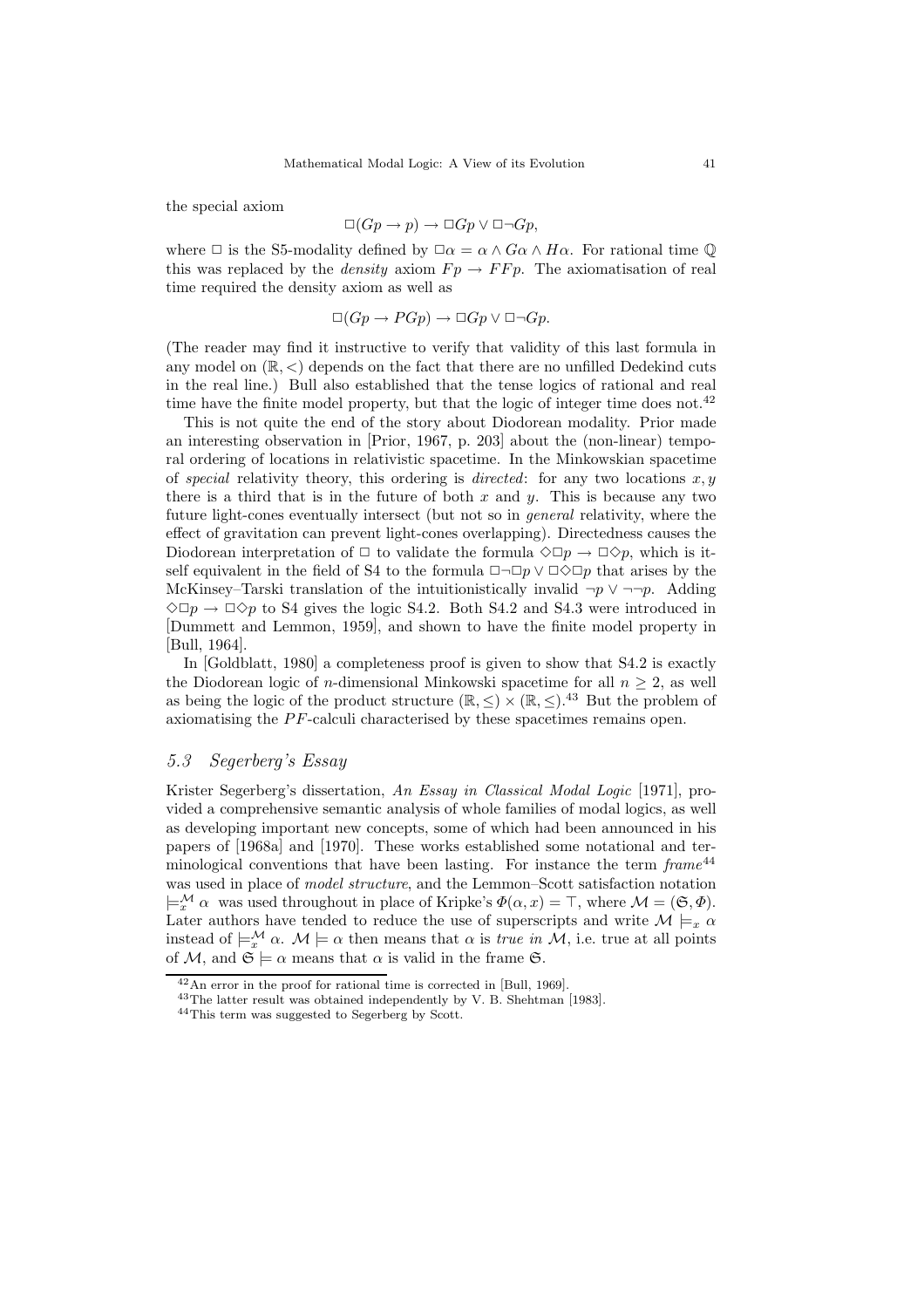The weakest system discussed in the Essay is E, the smallest logic that is closed under the rule from  $\alpha \leftrightarrow \beta$  infer  $\Box \alpha \leftrightarrow \Box \beta$ . An algebraic semantics for this logic would employ algebras  $\mathfrak{A} = (\mathfrak{B}, f)$  having f as a unary function on  $\mathfrak{B}$  satisfying no particular conditions. The corresponding "relational" models use neighbourhood semantics, the idea of which is attributed to Montague [1968] and Scott [1970]. Segerberg presents this by the device of a *neighbourhood frame*  $\mathfrak{S} = (K, N)$ , where N, the neighbourhood system, is a function assigning to each  $x \in K$  a collection  $N_x$  of subsets of K, called *neighbourhoods* of  $x^{.45}$  Writing  $\mathcal{M}(\alpha)$  for the "truth set"  $\{y \in K : \mathcal{M} \models_y \alpha\}$  interpreting  $\alpha$  in  $\mathcal{M}$ , the satisfaction clause for  $\Box$  in a model  $M$  on such a frame  $\mathfrak S$  is

$$
\mathcal{M}\models_x \Box \alpha \quad \text{iff} \quad \mathcal{M}(\alpha) \in N_x.
$$

A topology on K has a naturally associated neighbourhood system in which  $X \in$  $N_x$  iff x is interior to X, i.e.  $x \in U \subseteq X$  for some open set U. In this case  $\mathcal{M}(\Box \alpha)$  is the topological interior of  $\mathcal{M}(\alpha)$ , and the result is an S4-model. But different logics can be characterised by validity in frames with weaker conditions imposed on their neighbourhoods. A relational frame  $(K, R)$  is equivalent to the neighbourhood frame  $(K, N)$  having  $U \in N_x$  iff  $\{y : xRy\} \subseteq U$ .

Any neighbourhood frame  $(K, N)$  has an associated algebra  $(\mathcal{P}(K), f^N)$ , where the operation  $f^N$ , interpreting  $\Box$  on the powerset algebra  $\mathcal{P}(K)$ , is given by

$$
f^N(X) = \{ x \in K : X \in N_x \}.
$$

Inversely, any function  $f : \mathcal{P}(K) \to \mathcal{P}(K)$  induces the neighbourhood system  $N^f$ on  $K$ , where

 $X \in N_x^f$  iff  $x \in f(X)$ .

Thus, whereas Jónsson and Tarski's analysis shows that relational semantics corresponds to completely additive and normal operators on powerset algebras (see section 3.3), neighbourhood systems can be used to represent arbitrary operations on such algebras. The relationship between neighbourhood frames and modal algebras has been systematically investigated by Kosta Došen [1989].

Filtration (see section 5.1) was used extensively by Segerberg to prove completeness theorems. This technique can be effective in dealing with logics whose canonical model does not satisfy some desired property, and comes into its own when seeking to axiomatise logics defined by some condition on *finite* frames. For example, Segerberg showed [1971, p. 68] that the normal logic K4W,<sup>46</sup> with axioms

4: 
$$
\Box p \rightarrow \Box \Box p
$$
  
W:  $\Box (\Box p \rightarrow p) \rightarrow \Box p$ ,

is characterised by the class of finite frames  $(K, R)$  in which R is transitive and irreflexive, i.e. a strict ordering. (This logic later proved important in studies of

<sup>&</sup>lt;sup>45</sup>Some authors use a relation  $R \subseteq K \times \mathcal{P}(K)$  in place of N, where  $xRU$  iff  $U \in N_x$ .

<sup>&</sup>lt;sup>46</sup>K4W could be called KW, since the axiom 4:  $\Box p \rightarrow \Box \Box p$  is deducible from W, as was shown independently by several people, including de Jongh, Kripke and Sambin.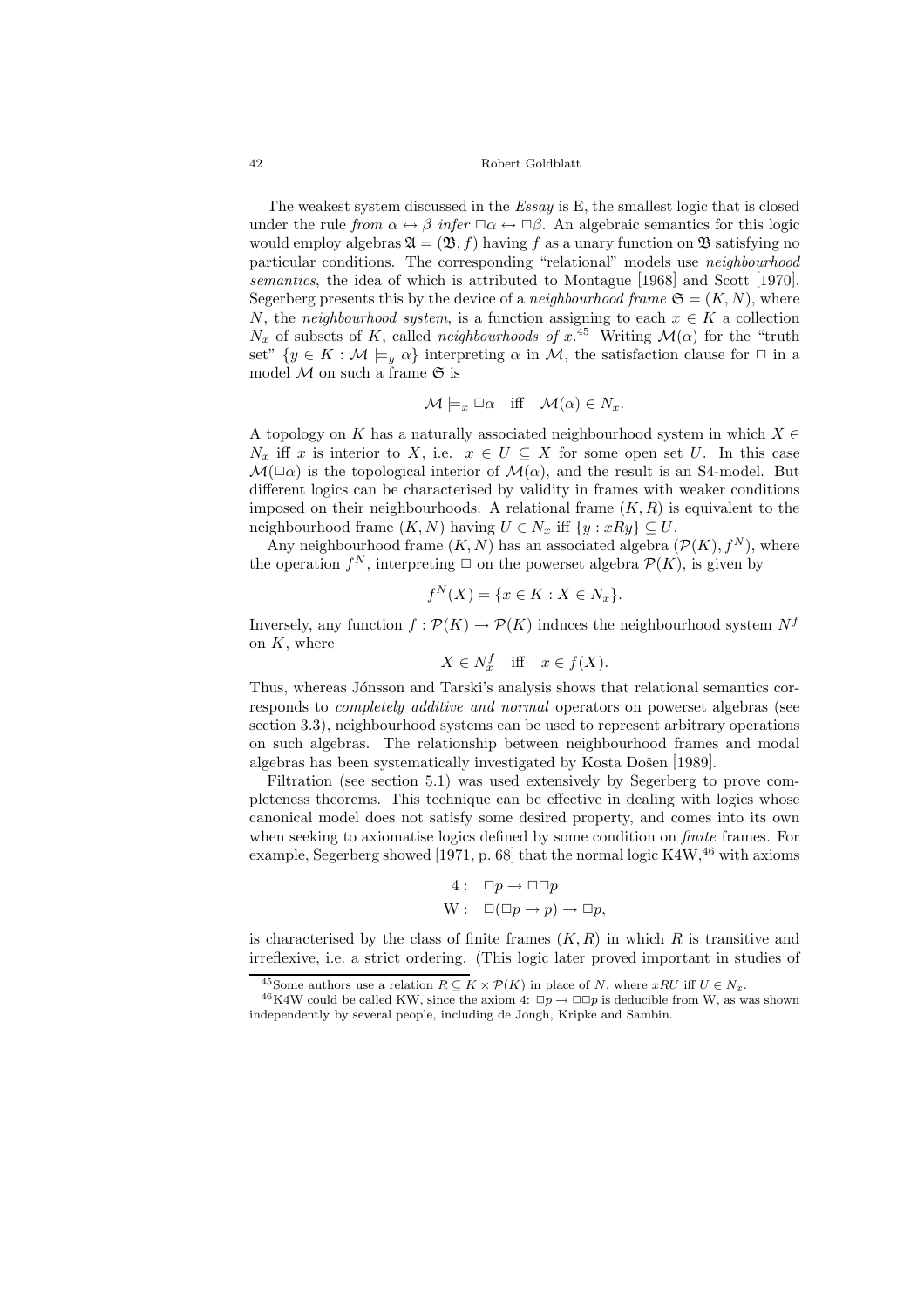the provability interpretation of modality. See section 7.5.) The basic method was to obtain a falsifying model for a given non-theorem by filtration of the canonical model, and then to "deform" this into a model of the desired kind without affecting the truth value of the formula concerned. This involved an analysis of the way a transitive relations presents itself as an ordered set of connected components, called *clusters*. The method was applied in the *Essay* and the [1970] paper to axiomatise a whole range of logics, including those characterised by the classes of finite partial orderings, finite linear orderings (both irreflexive and reflexive), and the modal and tense logics of the structures  $(K, R)$  where K is any of  $\omega$ ,  $\mathbb{Z}$ ,  $\mathbb{Q}$ , and  $\mathbb{R}$ , while R is any of  $\lt$ ,  $\gt$ ,  $\le$ , and  $\ge$ .

The logic characterised by the class of all finite partial orderings is particularly significant. Segerberg proved [1971, p. 101] that it is S4Grz, the normal logic axiomatised by adding to S4 the axiom

$$
Grz: \quad \Box(\Box(p \to \Box p) \to p) \to p.
$$

He named this for Andrzej Grzegorczyk whose paper [1967] added a further insight to the relationship between intuitionistic and modal logic. Grzegorczyk showed that the formula

$$
[((p \rightarrow \Box q) \rightarrow \Box q) \land ((\neg p \rightarrow \Box q) \rightarrow \Box q)] \rightarrow \Box q
$$

is not a theorem of S4 (nor indeed of S5), and when added to S4 gives a system into which the intuitionistic logic IPC can be translated by the Gödel–McKinsey– Tarski procedures. The translation of a propositional formula is an S4-theorem iff it is a theorem of Grzegorczyk's stronger logic, which is deductively equivalent to S4Grz.

Segerberg initiated the use of truth-preserving maps between relational models and frames in [1968a]. Given models M and M' on frames  $\mathfrak{S} = (K, R)$  and  $\mathfrak{S}' = (K', R')$  respectively, a function  $\varphi$  from K onto K' was called a pseudoepimorphism from M to M' if

- (i)  $xRy$  implies  $\varphi(x)R'\varphi(y)$ ,
- (ii)  $\varphi(x)R'\varphi(y)$  implies  $\exists z \in K(xRz \& \varphi(z) = \varphi(y))$ , and
- (iii)  $\mathcal{M} \models_x p \text{ iff } \mathcal{M}' \models_{\varphi(x)} p.$

For such a function every formula  $\alpha$  has  $\mathcal{M} \models_x \alpha$  iff  $\mathcal{M} \models_{\varphi(x)} \alpha$ , so if  $\mathcal M$  is a model of  $\alpha$ , then M' will be also. From this it can be shown that if  $\alpha$  is valid in  $\mathfrak{S}$ , then the existence of a function from K onto K' satisfying (i) and (ii) implies that  $\alpha$  is valid in  $\mathfrak{S}'$  as well.<sup>47</sup>

The name "pseudo-epimorphism" was shortened to "p-morphism" by Segerberg in [1970; 1971] and this uninformative term has been very widely adopted, even for functions that are not surjective but, in place of (ii), satisfy

<sup>47</sup>A surjection between partial orderings that satisfies (i) and (ii) was defined to be *strongly isotone* in [de Jongh and Troelstra, 1966], where the notion was used to demonstrate connections between partial orderings and certain algebraic models for intuitionistic propositional logic.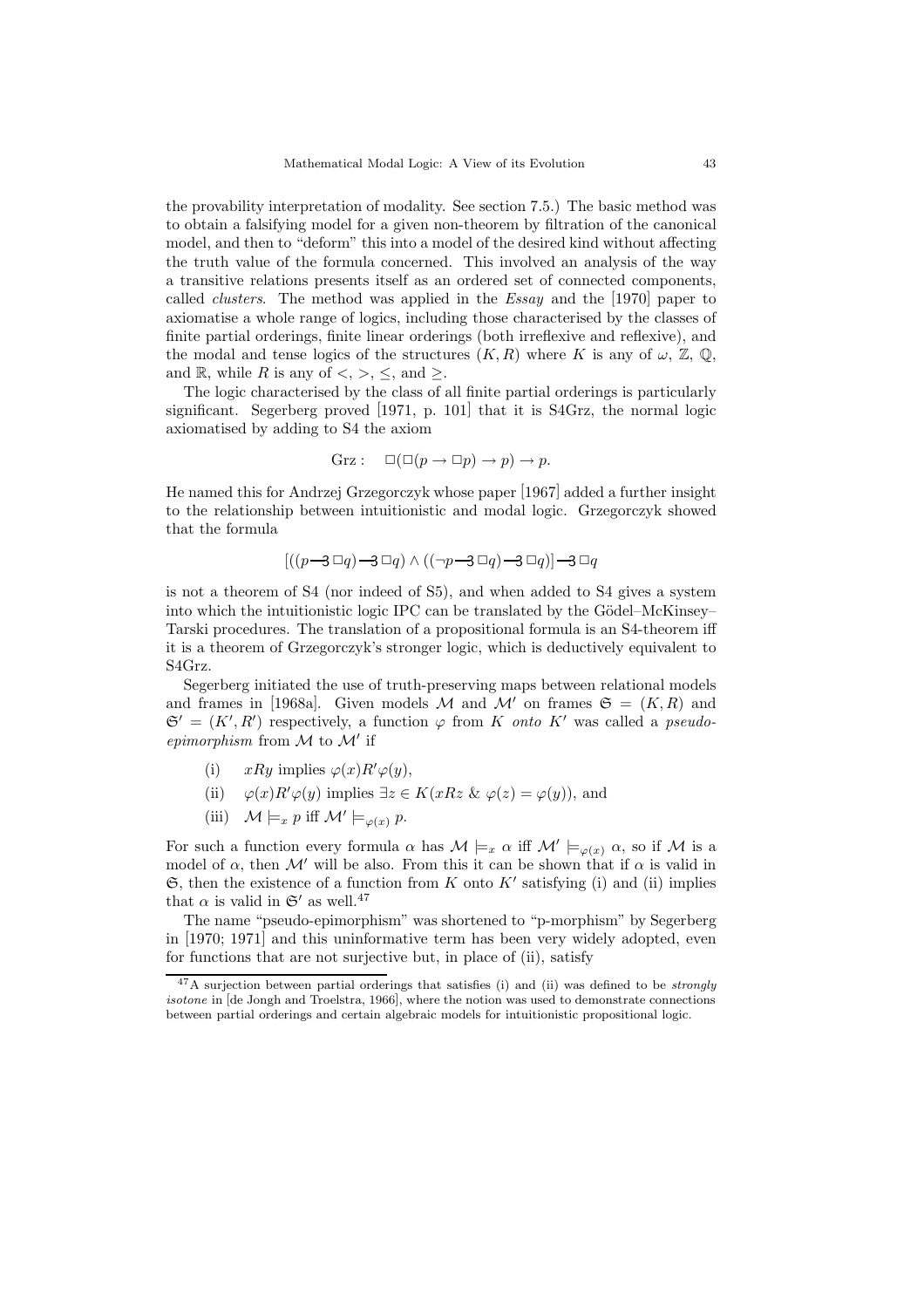# (ii')  $\varphi(x)R'w$  implies  $\exists z \in K(xRz \& \varphi(z) = w)$ .

The notion was generalised by Johan van Benthem [1976a] to that of a "p-relation" between models, which is itself intimately related to the concept of a bisimulation relation that has been fundamental to the study of computational processes (see section 7.2).

There is another explanation of why functions of this type are natural and important in the modal context. Any function  $\varphi: K \to K'$  induces the function  $\varphi^+ : \mathcal{P}(K') \to \mathcal{P}(K)$  in the reverse direction, taking each subset X of K' to its inverse image  $\{x \in K : \varphi(x) \in X\}$ . This  $\varphi^+$  is a Boolean algebra homomorphism. The conditions (i) and (ii') are precisely what is required for it to preserve the operators  $f_R$  and  $f_{R'}$ , and hence be a homomorphism between the *modal* algebras  $\mathsf{Cm}(K',R')$  and  $\mathsf{Cm}(K,R)$ . If  $\varphi$  is surjective, then  $\varphi^+$  is injective and so makes CmG' isomorphic to a subalgebra of CmG. Hence all modal-algebraic equations satisfied by  $\mathsf{CmG}$  will be satisfied by  $\mathsf{CmG'}$ . But a propositional modal formula α can be viewed as a *term* in the language of the algebra  $\text{Cm}\mathfrak{S}$ , with α being valid in the frame  $\mathfrak S$  precisely when the algebraic equation " $\alpha \approx 1$ " is satisfied by CmS. This gives another perspective on why validity is preserved by surjective p-morphisms.

Of equal importance is the validity-preserving notion of subframe. This originated in Kripke's definition in [1963a] of a model structure  $(G, K, R)$  as being connected when  $K = \{H : GR^*H\}$ , where  $R^*$  is the reflexive-transitive closure of R. Lemmon adapted this in his [1966b] to the notion of the connected model structure  $\mathfrak{S}_x$  generated from  $\mathfrak{S}$  by an element x, which is the substructure of  $\mathfrak{S}$ based on  $\{y : xR^*y\}$ . He observed that a formula falsified by  $\mathsf{Cm}\mathfrak{S}$  must be falsified by  $\mathsf{Cm}\mathfrak{S}_x$  for some x. Segerberg showed in [1971, p. 36] that a model M on  $\mathfrak{S}$  can be restricted to a model  $\mathcal{M}_x$  on  $\mathfrak{S}_x$  (the submodel of  $\mathcal M$  generated by x) in such a way that in general  $\mathcal{M}_x \models_y \alpha$  iff  $\mathcal{M} \models_y \alpha$ . From this it follows that any formula valid in  $\mathfrak{S}$  will be valid in  $\mathfrak{S}_x$ , and conversely a formula valid in  $\mathfrak{S}_x$  for all x in  $\mathfrak S$  will be valid in  $\mathfrak S$  itself (as essentially observed by Lemmon). This notion of point-generated substructure turned out to be the relational analogue of the notion of *subdirectly irreducible* algebra. Indeed the algebra  $\mathsf{CmG}$  is subdirectly irreducible iff  $\mathfrak S$  is equal to  $\mathfrak S_x$  for some x, a fact that was first demonstrated by Wim Blok [1978b, p. 12], [1980, Lemma 4.1].

A frame  $\mathfrak S$  is a *subframe* of frame  $\mathfrak S'$  if it is a substructure of  $\mathfrak S'$  that is closed under R', i.e. if  $x \in K$ , then  $\{y \in K' : xR'y\} \subseteq K$  (some authors call this a "generated" subframe even though there is no longer any generator involved). Then the inclusion function  $\varphi: K \hookrightarrow K'$  is a p-morphism inducing  $\varphi^+$  as a surjective homomorphism from  $\mathsf{Cm}\mathfrak{S}'$  to  $\mathsf{Cm}\mathfrak{S}$ . Since equations are preserved by surjective homomorphisms, modal-validity is preserved in passing from  $\mathfrak{S}'$  to the subframe S.

The disjoint union  $\coprod_{J} \mathfrak{S}_j$  of a collection  $\{\mathfrak{S}_j : j \in J\}$  of frames also preserves validity. The construction was first applied to modal model theory in [Goldblatt, 1974] and [Fine, 1975b].  $\prod_{J} \mathfrak{S}_j$  is simply the union of a collection of pairwise disjoint copies of the  $\mathfrak{S}_j$ 's. Each  $\mathfrak{S}_j$  is isomorphic to a subframe of  $\prod_J \mathfrak{S}_j$ , and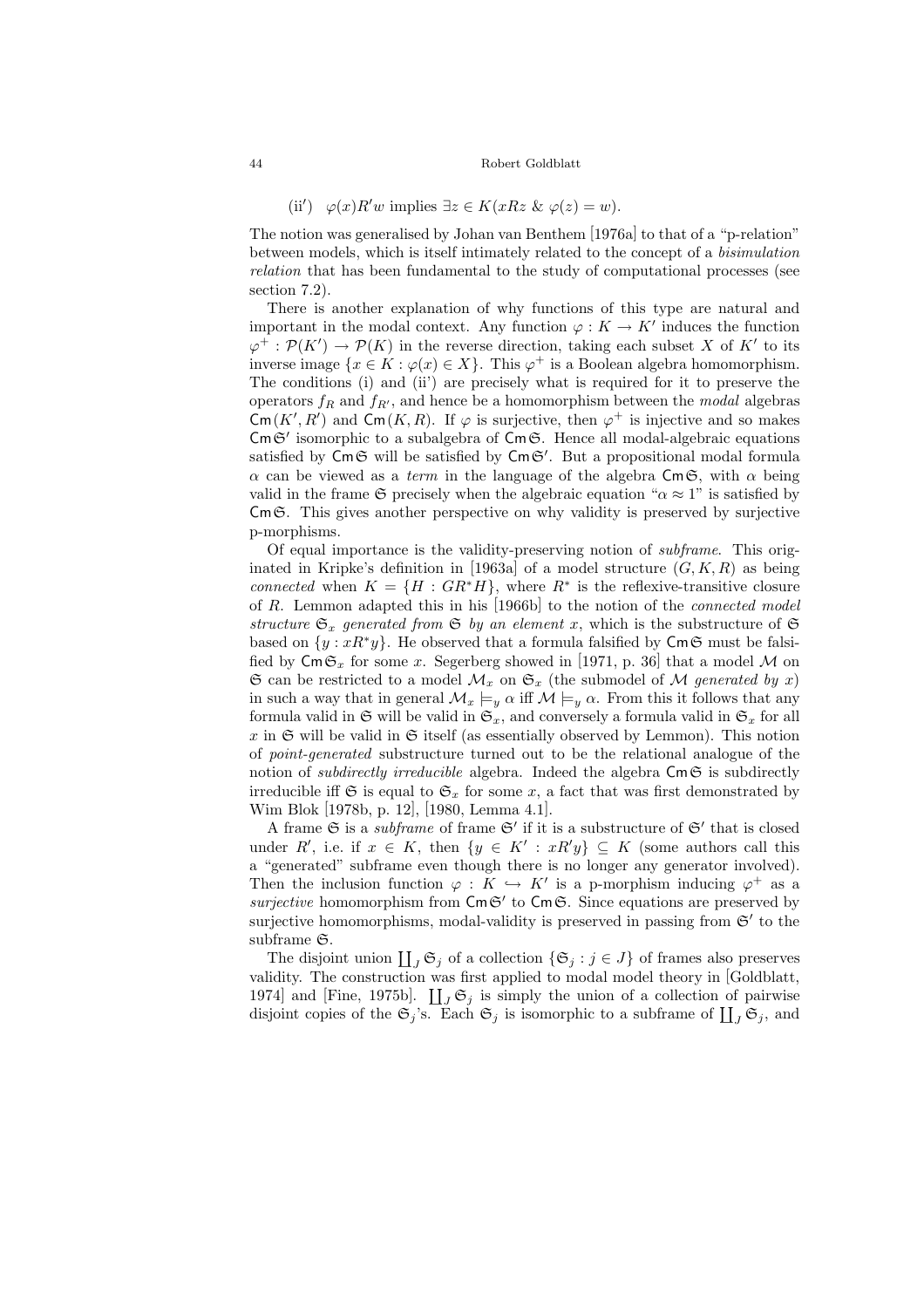so the above properties of subframes guarantee that a formula is valid in  $\coprod_J \mathfrak{S}_j$ iff it is valid in every  $\mathfrak{S}_i$ .

These observations about morphisms, subframes and disjoint unions form the basis of a theory of duality between frames and modal algebras that is discussed in section 6.5.

## 6 METATHEORY OF THE SEVENTIES AND BEYOND

The semantic analysis of particular logics eventually gave way to investigations of the nature of the relational semantics itself: the strengths and limitations of its techniques, and its relationship to other formalisms, particularly first-order and monadic second-order predicate logic. Some of the questions raised have yet to be answered.

Throughout chapter 6 the term "logic" will always mean a normal logic.

## *6.1 Incompleteness*

A logic  $\Lambda$  is sound with respect to a class  $\mathcal C$  of frames if every member of  $\mathcal C$  is a  $\Lambda$ -frame, i.e. validates all  $\Lambda$ -theorems. By definition  $\Lambda$  is sound with respect to the class  $Fr(\Lambda)$  of all  $\Lambda$ -frames. In the converse direction,  $\Lambda$  is *complete* with respect to  $\mathcal C$  if any formula that is valid in all members of  $\mathcal C$  is a  $\Lambda$ -theorem. For example, every normal logic is complete with respect to  $\mathcal{C} = {\mathfrak{S}}^A$ , where  $\mathfrak{S}^A = (K^A, R^A)$ is the canonical frame of Λ as defined in section 5.1. For if a formula is valid in  $\mathfrak{S}^{\Lambda}$ , then it is true in the canonical model  $\mathcal{M}^{\Lambda}$  on  $\mathfrak{S}^{\Lambda}$ , and so is a  $\Lambda$ -theorem. Whether or not  $\Lambda$  is sound with respect to  $\mathfrak{S}^{\Lambda}$  is an important issue that will be discussed in section 6.6.

A logic  $\Lambda$  is *characterised* by a class C if it is both sound and complete with respect to C.  $\Lambda$  is *complete* per se if it is complete with respect to some class C of  $\Lambda$ -frames, in which case it is characterised by that C, as well as by the class  $Fr(\Lambda)$ of all Λ-frames. It is important to recognise that a given logic may be characterised by many different classes. For example, S4 is characterised by each of the class of all quasi-orderings, the class of finite quasi-orderings, and the class of all partialorderings (but not the finite partial-orderings, which characterise S4Grz as we saw in section 5.3).

Lemmon was sufficiently taken with the power of Kripke semantics to conjecture that every normal logic is characterised by some class of relational frames [Lemmon, 1977, p. 74]. It turned out that this was as far from the truth as it could be. Wim Blok showed that, in a manner which will be explained below, "most" logics  $\Lambda$  are not characterised by any class of frames, and hence are *incomplete* in the sense that there exist formulas that are valid in all Λ-frames but are not Λ-theorems.

The first example of an incomplete logic was devised by Steven Thomason [1972b], and is a readily described tense logic in Prior's PF-language. In addition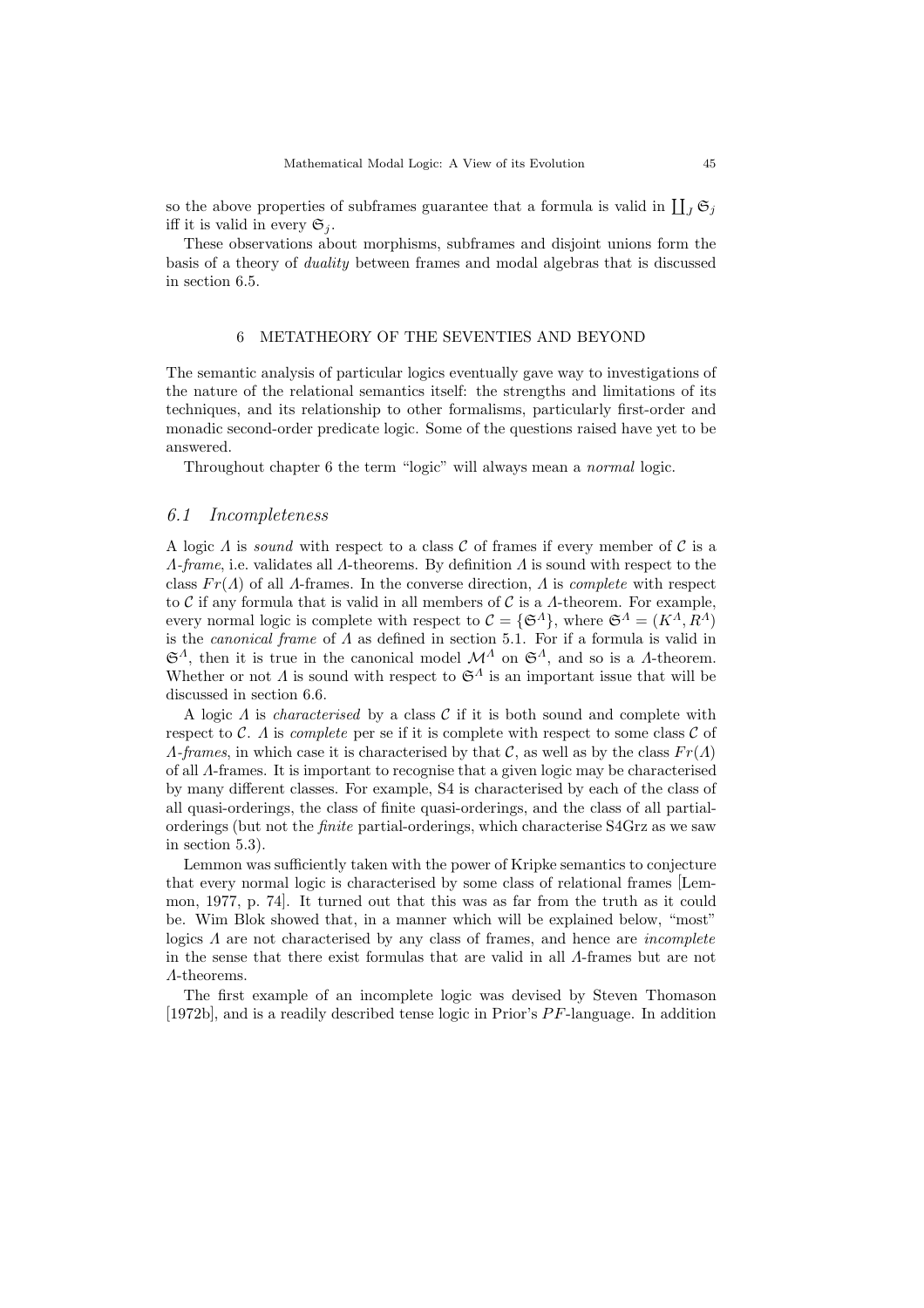to a set of postulates for linearly-ordered frames it has the axioms

$$
Gp \to Fp
$$
  
\n
$$
Pp \to P(p \land \neg Pp)
$$
  
\n
$$
GFp \to FGp.
$$

The first of these is valid in a frame  $(K, R)$  only if the "endless time" condition  $\forall x \exists y(xRy)$  is satisfied. The second axiom is equivalent to  $H(Hp \rightarrow p) \rightarrow Hp$ , which is Segerberg's axiom W for the past modality  $H$ . Its validity entails that R is irreflexive. Thus if  $x_0$  is a point in any frame validating the first two axioms,  ${y : x_0 R y}$  is an irreflexive linear ordering with no last element. Interpreting p as a set such that both it and its complement are unbounded in  $\{y : x_0Ry\}$  then gives a model on the frame that falsifies the third axiom at  $x_0$ . In this model the truth-value of p alternates forever over time.

Thus Thomason's logic is not valid on any frame whatsoever! In other words it is indistinguishable in terms of frame-validity from the inconsistent logic in which all formulas are theorems. But it is not itself inconsistent, because it is satisfied by the algebra which consists of all the finite and cofinite subsets of the structure  $(\omega, <)$ . In this algebra the interpretation of each formula is constrained to cease changing with time.

It proved more difficult to devise incomplete  $\Box$ -logics, i.e. propositional logics in a language with just one modality  $\Box$ . Unlike tense logic, any consistent normal  $\Box$ -logic is validated by some frame, and in fact by some one-element frame. There are two such structures:  $\mathfrak{S}_{\circ}$  is the one consisting of a single reflexive point, while  $\mathfrak{S}_{\bullet}$  consists of a single irreflexive point.  $\mathfrak{S}_{\circ}$  characterises the normal logic  $\Lambda_{\circ} =$  $K + (\Box p \leftrightarrow p)$  and  $\mathfrak{S}_{\bullet}$  characterises  $\Lambda_{\bullet} = K + \Box \bot$ , both of which are maximal logics in the sense of having no proper consistent extensions. Makinson [1971] proved that every consistent normal  $\Box$ -logic is either valid in  $\mathfrak{S}_{\bullet}$  or valid in  $\mathfrak{S}_{\bullet}$ and so is a sublogic of one of  $\Lambda_{\rm o}$  and  $\Lambda_{\rm o}$ .

The first incomplete  $\Box$ -logics were found by Thomason [1974a] and Kit Fine [1974], who independently constructed some rather complicated examples. Later van Benthem [1978; 1979] found some simpler ones. The simplest unearthed to date is the normal logic with axiom

$$
\Box(\Box p \leftrightarrow p) \rightarrow \Box p.
$$

Lon Berk showed that any frame validating this formula also validates Segerberg's axiom W, while Roberto Magari showed that W is not a theorem of the logic. Proofs of these results are presented in [Boolos and Sambin, 1985].

The *degree of incompleteness* of a logic  $\Lambda$  was defined by Fine [1974] as the number of logics that are valid in exactly the same frames that  $\Lambda$  is. For any class C, the set  $\Lambda_{\mathcal{C}} = {\alpha : \mathcal{C} \models \alpha}$  of all formulas validated by C is, by definition, characterised by C. If some other logic  $\Lambda$  is valid in all members of C and no other frames, then  $\Lambda$  must be a proper sublogic of  $\Lambda_c$ , with both having degree of incompleteness  $\geq 2$ . The logic K has degree 1: it is the only logic valid in all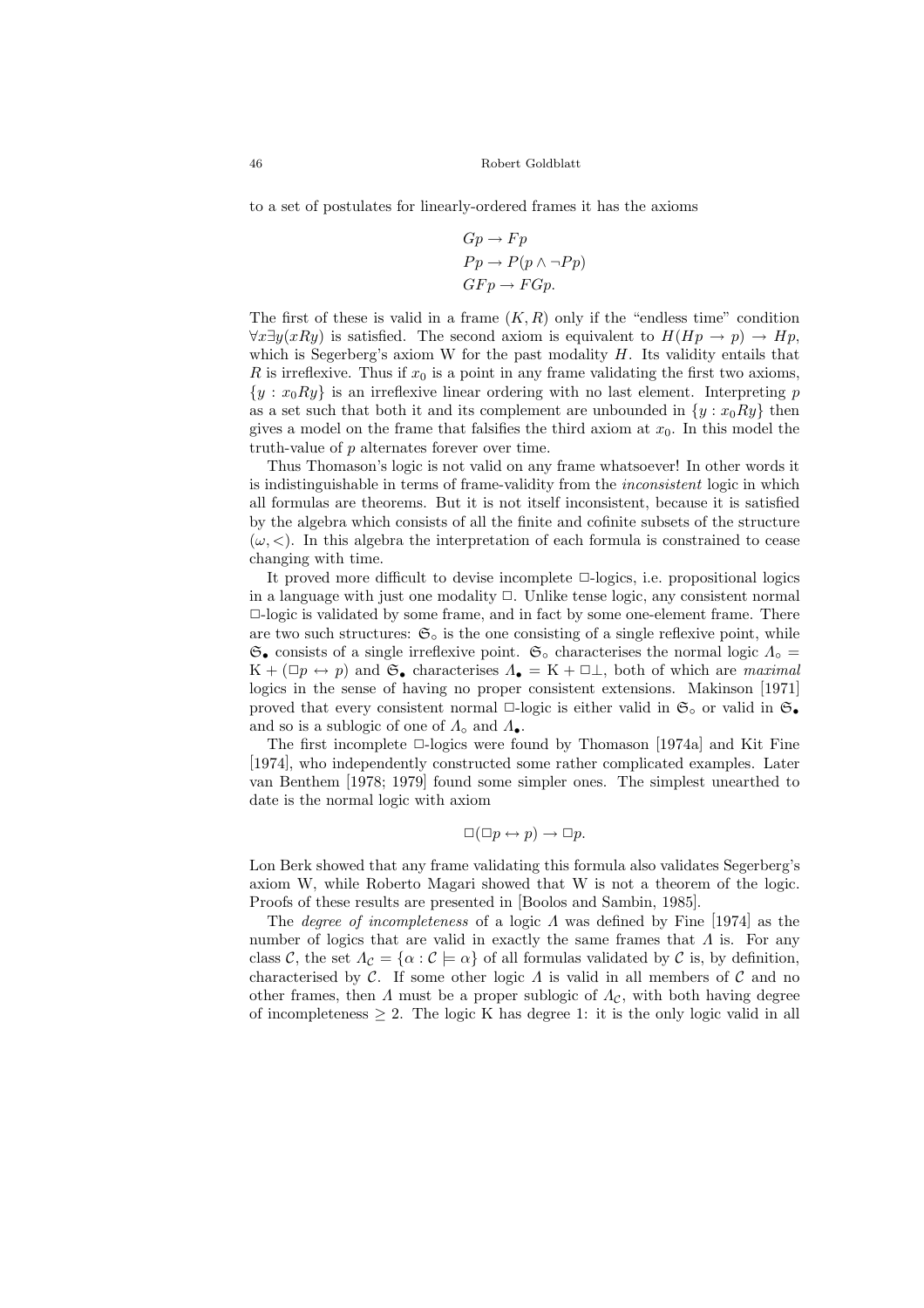frames whatsoever. Any Λ that has degree 1 must be complete, since it must be equal to  $\Lambda_c$  where C is the class of all  $\Lambda$ -frames. Fine asked which cardinals can occur as the degree of incompleteness of some logic, and whether there are any logics other than K that are "intrinsically complete" in the sense of having degree 1.

Those questions were resolved in a remarkable way by Blok, who proved that any logic  $\Lambda$  containing the axiom  $\Box p \to p$  must have degree of incompleteness  $2^{\aleph_0}$ , so that there are uncountably many different logics which are indistinguishable from  $\Lambda$  by the Kripke relational semantics. The same applies whenever  $\Lambda$  contains the axiom  $\Box^n p \leftrightarrow \Box^{n+1} p$  for some natural number n. As just one illustration of this situation, consider the case of  $\Lambda_{\circ}$  itself. The only connected  $\Lambda_{\circ}$ -frame is the one-element reflexive frame  $\mathfrak{S}^{\circ}$  (and any other  $\Lambda_{\circ}$ -frame is just a disjoint union of copies of  $\mathfrak{S}_{\circ}$ ). But there are uncountably many other (incomplete) logics whose only connected validating frame is also  $\mathfrak{S}_{\circ}$ .

These results were obtained in 1979–1977, and published in [Blok, 1980]. The report [Blok, 1978b] then gave the following complete answer to Fine's two questions: every normal logic is either of degree 1 or of degree  $2^{\aleph_0}$ , and there are  $2^{\aleph_0}$ logics of degree 1. The degree 1 logics all have the finite model property. Moreover Blok provided a semantic characterisation of these degree 1 logics, using the notion of a *splitting logic*. This is a logic  $\Lambda_s$  for which there is some other logic  $\Lambda'_s$  such that every logic  $\Lambda$  has either  $\Lambda_s \subseteq \Lambda$  or  $\Lambda \subseteq \Lambda'_s$ , but not both. Thus the collection of all normal logics is split into the two disjoint collections  $\{ \Lambda : \Lambda_s \subseteq \Lambda \}$ and  $\{ \Lambda : \Lambda \subseteq \Lambda_s' \}.$  A simple example is given by putting  $\Lambda_s = \tilde{K} + \tilde{\diamond} \top$  and  $\Lambda'_s = \Lambda_\bullet = \mathbf{K} + \square \bot$ . If  $\Lambda \nsubseteq \Lambda_\bullet$ , then by the maximality of  $\Lambda_\bullet$ ,  $\square \bot$  cannot be consistently added to  $\Lambda$ , hence its negation  $\diamond \top$  is a  $\Lambda$ -theorem, showing  $K + \diamond \top \subseteq \Lambda$ .

Let  $\Lambda/\mathfrak{S}$  be the intersection of all logics that are not validated by frame  $\mathfrak{S}$ . Then a logic is a splitting logic iff it is equal to the logic  $\Lambda/\mathfrak{S}$  for some finite frame G that is generated from a point and has  $\mathfrak{S} \models \Box^n \bot$  for some n. The last condition holds for a finite  $\mathfrak S$  iff  $\mathfrak S$  is *circuit-free*, i.e. it includes no sequence of the form  $x_1Rx_2\cdots Rx_kRx_1$  for any k. If  $\Lambda_s = \Lambda/\mathfrak{S}$  is a splitting logic, then the corresponding  $\Lambda'_s$  is the logic  $\{\alpha : \mathfrak{S} \models \alpha\}$  characterised by  $\mathfrak{S}$ .

Every splitting logic is of degree 1, and is finitely axiomatisable. A logic  $\Lambda$  is of degree 1 if and only if it is a join of splitting logics, i.e. is equal to the least logic that includes the splitting logics  $\Lambda/\mathfrak{S}$  for all  $\mathfrak{S}$  in some collection  $\mathcal C$  of finite generated circuit-free frames. This is the same as requiring that  $\Lambda$  be the least logic not validated by any member of  $\mathcal{C}$ .

Blok used algebraic methods, studying varieties, or equationally defined classes, of modal algebras rather than normal logics directly. He applied some powerful new techniques, including the splitting notion that had been developed in lattice theory by Ralph McKenzie [1972], and an important lemma of Jónsson [1967] characterising subdirectly irreducible algebras in congruence distributive varieties.

Blok's resolution of the issue of incompleteness for Kripke semantics was announced in his abstract [1978a], but his report [Blok, 1978b] giving the detailed proofs was not published. Model-theoretic accounts of the results may be found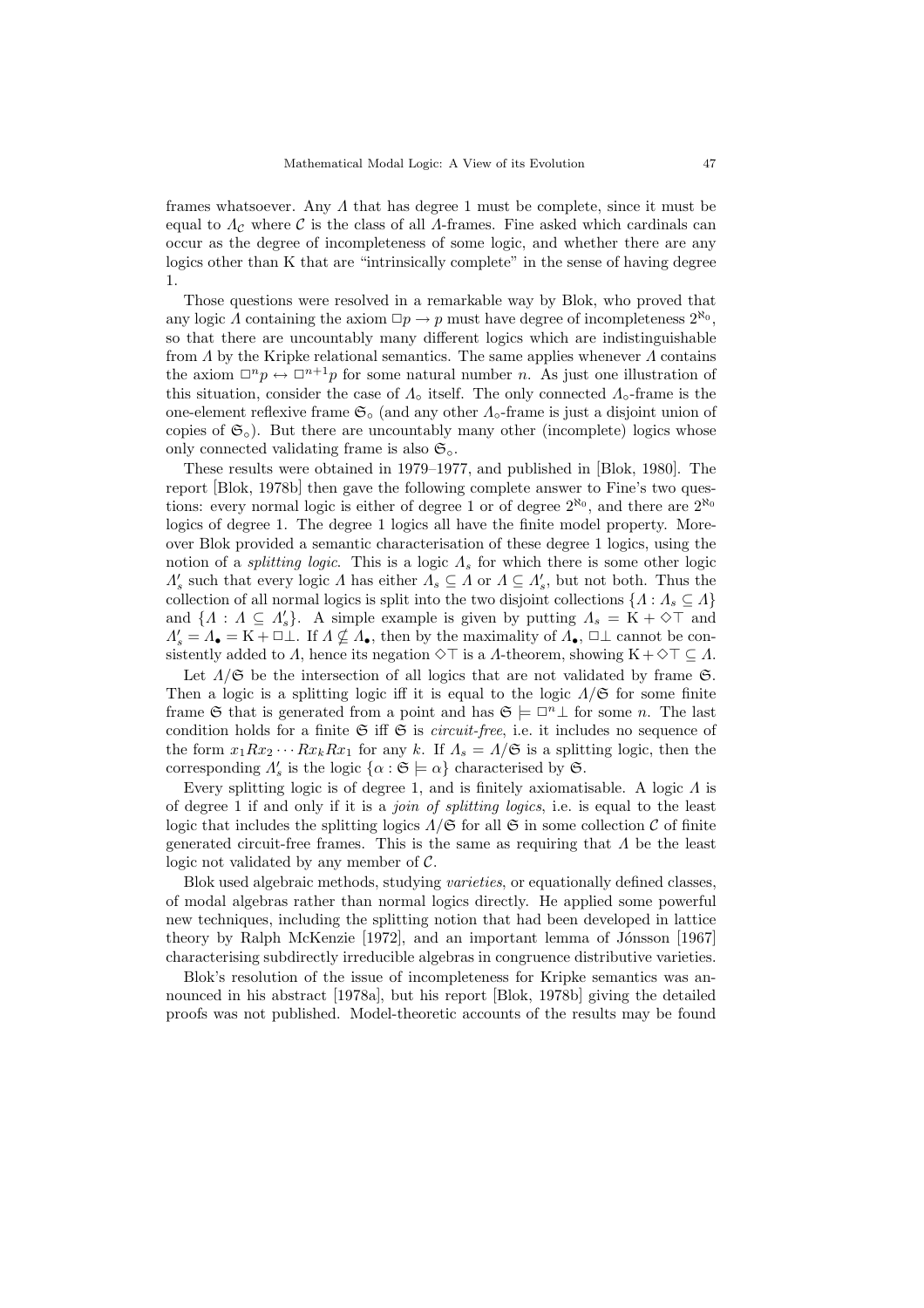in [Chagrov and Zakharyaschev, 1997, ch. 10] and [Kracht, 1999, ch. 7].

The issue of the adequacy of neighbourhood semantics (see section 5.3) was investigated in a series of papers by Martin Gerson [1975a; 1975b; 1976], who showed that the two logics of [Thomason, 1974a] and [Fine, 1974], which are not characterised by their relational frames, are also incomplete with respect to their neighbourhood frames. He then gave examples of normal logics that are complete under the neighbourhood semantics but not complete for any class of relational frames. These possibilities can also be revealingly expressed in terms of algebraic semantics, beginning with the observation that complete and atomic Boolean algebras are, up to isomorphism, the same thing as powerset algebras. As we observed in section 5.3, relational frames correspond to completely additive and normal operators on powerset algebras, while neighbourhood frames represent arbitrary operations on such algebras. Thus a logic that is incomplete for the relational semantics is one that is not characterised by those of its complete and atomic algebras whose operators are completely additive and normal; while a logic that is incomplete for the neighbourhood semantics is one that is not characterised by complete and atomic algebras at all.

# *6.2 Decidability and Complexity*

The finite model property does not give a universal method for proving the decidability of modal logics. Although every finitely axiomatisable logic with the finite model property is decidable, the converse is not true. This was shown by Dov Gabbay, building on some earlier work of Makinson [1969] which had exhibited the first example of a normal logic that lacked the finite model property. Makinson's example is a proper sublogic of S4, but all of its finite algebras satisfy S4 as well.

Gabbay's paper [1972] extended Makinson's idea to produce finitely axiomatisable modal and tense logics that lacked the finite model property, but could still be shown to be decidable by appealing to a powerful result of Michael Rabin [1969]. This concerns the decidability of monadic second-order theories of successor functions, and has many applications. For each ordinal n with  $2 \leq n \leq \omega$ , consider the structure

$$
\mathfrak{S}_n = (T_n, \{s_m : m < n\}, \leq, \preccurlyeq),
$$

where  $T_n$  is the *n*-ary branching tree of all finite sequences of elements of the set  $[n] = \{m \in \omega : m \leq n\}, s_m$  is the successor function  $x \mapsto xm$  on the tree,  $\leq$  is the "initial segment" ordering of sequences, and  $\preccurlyeq$  is their lexicographical ordering induced by the natural ordering  $\lt$  on  $[n]$ . Rabin proved that the monadic secondorder theory SnS of the structure  $\mathfrak{S}_n$  is decidable. To do this he developed a theory of finite-state automata that process infinite labelled trees, and established the decidability of the emptiness problem of whether any given automaton accepts at least one tree. The decidability of  $SnS$  was then reduced to this emptyness problem. It was later shown that the decision problem for  $SnS$  is intractable: Albert Meyer [1975] proved that no algorithm for deciding if a sentence is in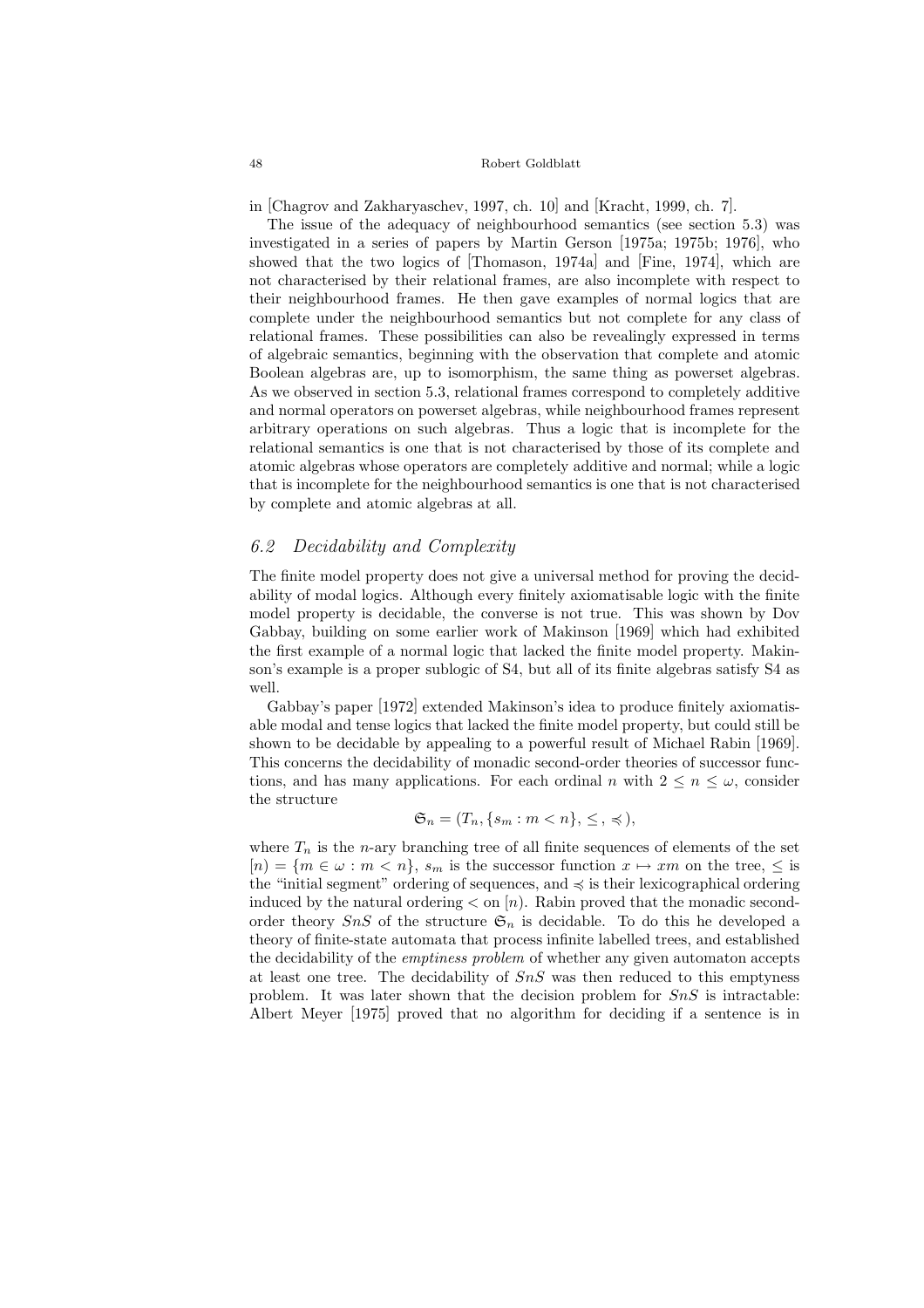$SnS$  can run in elementary time, i.e. time bounded by some fixed number of compositions of exponential functions.

Gabbay developed a method of coding Kripke models into the structure  $\mathfrak{S}_{\omega}$  and thereby reducing the decidability problem for certain logics to Rabin's decidability results for  $S\omega S$ . The technique is explained in Part 5 of the book [Gabbay, 1976], where it is used to establish decidability results for many modal systems.

Gabbay's method was later used by Cresswell [1984] in adapting an incomplete logic from [van Benthem, 1979] to construct a decidable modal logic that is finitely axiomatisable but incomplete with respect to Kripke frames (and hence lacks the finite model property). Cresswell's example is a proper sublogic of the logic characterised by the class of finite strict linear orderings, but the two logics are validated by exactly the same frames.

For any logic  $\Lambda$ , the problem of deciding if a given formula is  $\Lambda$ -provable is the same as the Λ-validity problem of deciding if a given formula is true in all models M such that  $M \models \Lambda$ . The  $\Lambda$ -satisfiability problem of whether a given formula is true at some point of some Λ-model is equivalent to the validity problem in the sense that  $\alpha$  is  $\Lambda$ -satisfiable iff its negation  $\neg \alpha$  is not  $\Lambda$ -valid. Thus a deterministic algorithm that solved the validity problem could be used to solve the satisfiability problem, and vice versa. But if nondeterministic algorithms are considered, the two problems may differ as to their computational complexity. The classic example of this concerns the set of non-modal propositional formulas. Satisfiability of any of these can be tested in nondeterministic polynomial time. But the same is not known for validity: to test the validity of a formula with  $n$  variables appears to require examination of all  $2<sup>n</sup>$  truth-value assignments to these variables.

To discuss this further, recall that NPTIME, or more briefly NP, is (informally) the class of all problems that are solvable by a nondeterministic algorithm whose running time for any execution is bounded above by some polynomial function of the length of the input. Co-NP is the class of problems whose complement is in NP. The Λ-satisfiability problem is in NP iff the Λ-validity problem is in co-NP. The satisfiability of non-modal formulas is NP-hard, meaning that any problem in NP has a polynomial-time reduction to this problem [Cook, 1971]. The Λsatisfiability problem for any consistent modal logic  $\Lambda$  is therefore also NP-hard. Since non-modal satisfiability itself belongs to NP, it is said to be an NP-complete problem.

PSPACE is the class of problems solvable by a deterministic algorithm using an amount of space that is polynomially bounded by the length of the input. PSPACE includes NPTIME and is closed under complementation. It is also known that any nondeterministic polynomially space-bounded algorithm is equivalent to a deterministic one [Savitch, 1970]. Thus

## $NP \subseteq PSPACE = co-PSPACE = NPSPACE.$

It is not known if the stated inclusion is proper, but it is widely believed that PSPACE-complete problems are not in NP.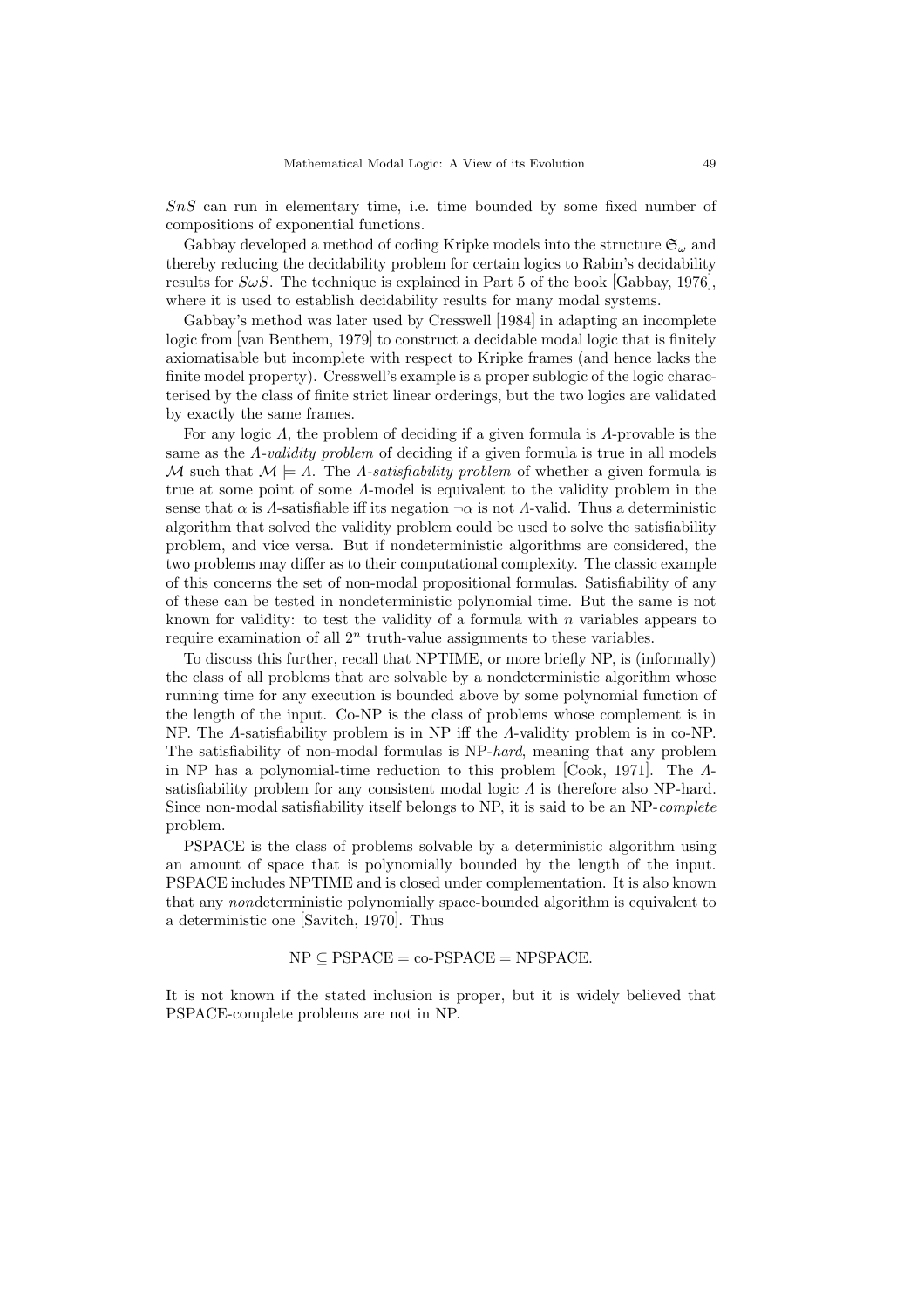Richard Ladner [1977] applied these concepts to determine computational complexities of some of the basic normal modal logics. He showed that the satisfiability problem for each of the logics K, T, and S4 is in PSPACE, by optimising the space requirements of the decision procedures from [Kripke, 1963a]. Hence the provability problems for these logics is in PSPACE as well. He proved further that any problem in PSPACE has a polynomial time reduction<sup>48</sup> to the provability problem of any normal sublogic of S4. Thus provability for any of these logics is PSPACE-hard, and for K, T, and S4 it is PSPACE-complete. The method used was to reduce to Λ-provability a known PSPACE-complete problem, namely the validity of quantified non-modal propositional formulas.

The logic S5 is more tractable than the sublogics of S4. Ladner showed that S5-satisfiability is in NP, and therefore is NP-complete. The key to this result is that S5 has the poly-size model property: poly-size model property any nontheorem is falsifiable in a model whose size is a polynomial in the size of the formula. Edith Spaan [1993] extended this to prove that every one of the  $(\aleph_0)$ many) extensions of the logic S4.3 has the poly-size model property and has an NP-complete satisfiability problem. On the other hand Joseph Halpern and Yoram Moses [1985; 1992] showed that satisfiability for any logic having at least two S5 modalities is PSPACE-hard.

As to undecidability, there must be undecidable logics because there are uncountably many logics altogether but only countably many algorithms. In [Thomason, 1975d] an undecidable modal logic is exhibited that is finitely axiomatisable, and so cannot have the finite model property. This was produced by encoding a presentation of a recursive function with undecidable range into a model of a logic with a large number of temporal modalities, and then reducing this to a logic with one modality by methods that are described below in section 6.4.

The question of how undecidable a logic can be was answered by Alasdair Urquhart [1981] who showed that for any set  $X$  of natural numbers there exists a normal modal logic  $\Lambda_X$  such that the decision problem for X is reducible to that of  $\Lambda_X$ . Urquhart used this to construct a logic with the finite model property that has a decidable set of axioms but is undecidable. Spaan [1993] showed that there are (uncountably many) undecidable logics that have the poly-size model property.

Undecidability of quantificational modal logic was considered by Kripke [1962] in an early application of his model theory from [1959a]. Whereas the first-order calculus of monadic predicates is decidable, the modal monadic calculus turns out to be undecidable. Kripke showed that the decision problem for provability of non-modal first-order formulas in a binary predicate  $R$ , which is known to be undecidable, is reducible to that of modal formulas in two monadic predicates P and Q, by replacing  $R(x, y)$  by  $\Diamond (P(x) \land Q(y))$ . This applies to any modal

<sup>48</sup>Actually he showed that these reductions are in "log-space": they have a space requirement bounded by a logarithmic function of the length of the input. This implies a polynomial timebound. Ladner originally proved the reduction result for T and for S4, and subsequently used an argument of S. K. Thomason to extend it to all normal sublogics of S4.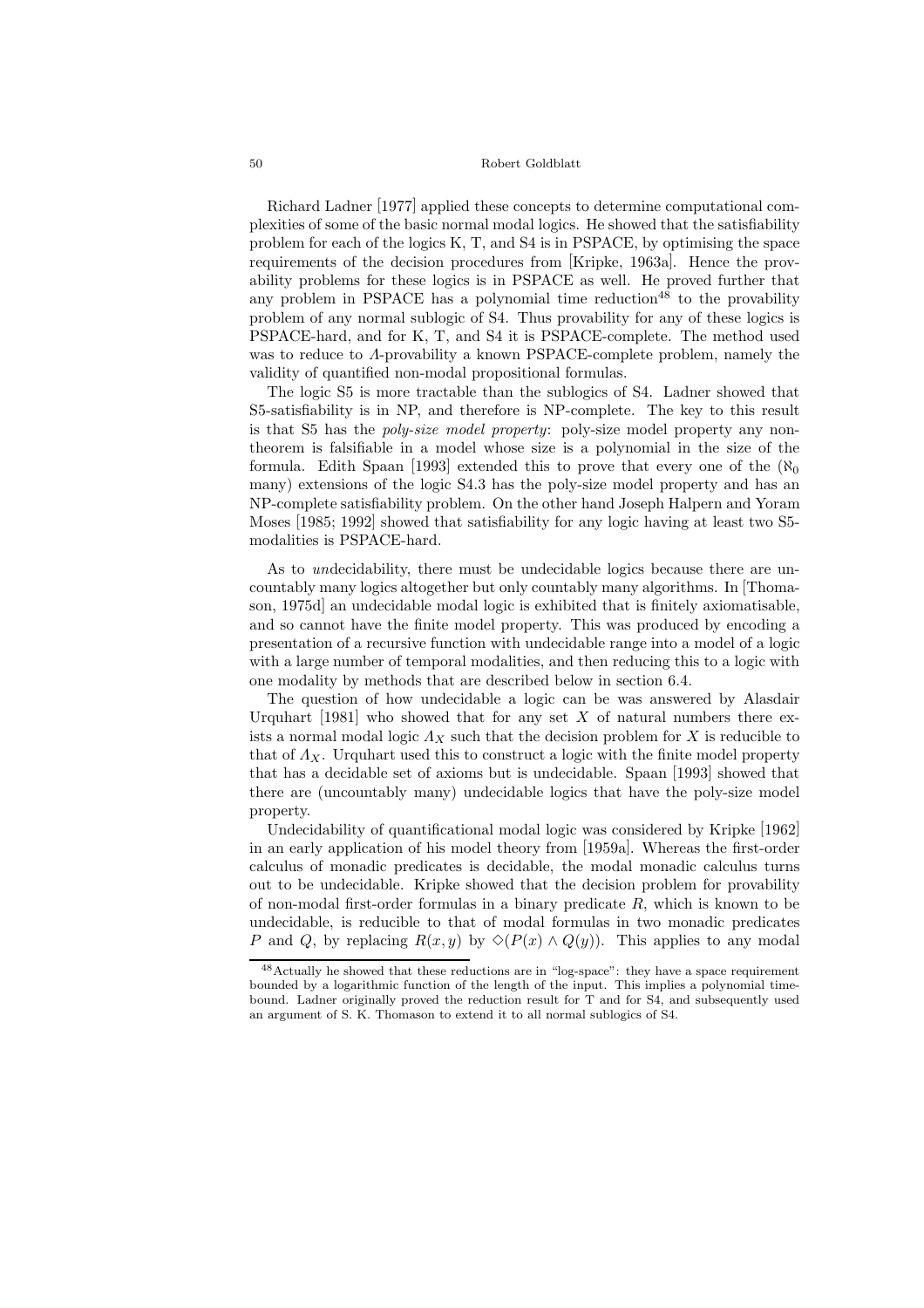system which is a sublogic of the quantificational version of S5 of [Kripke, 1959a] and which obeys certain general rules satisfied by all then known systems and "probably by the vast majority of those that will be proposed in the future".

# *6.3 First-Order Definability*

Validity of a modal formula  $\alpha$  in a relational frame  $\mathfrak{S} = (K, R)$  is an intrinsically second-order concept.  $\alpha$  is valid when true at all points in all models on G. Since a model interprets each propositional variable p in  $\alpha$  as a subset of K, this amounts to treating  $p$  as a set variable, or a *monadic predicate* variable. Meredith's  $U$ calculus associates with  $\alpha$  a formula  $(\alpha)x$  in the first-order language of G, with x as its sole free individual variable. If the propositional variables of  $\alpha$  are  $p_1, \ldots, p_k$ , then regarding these as set variables we have that  $\alpha$  is valid in  $\mathfrak S$  iff  $\mathfrak S$  is a model of the sentence

$$
\forall p_1 \cdots \forall p_k \forall x (\alpha) x
$$

of the monadic second-order language of a binary predicate, i.e. the second-order language in which all the second-order variables are monadic. This is a simple kind of second-order sentence, technically known as  $\Pi_1^1$ , with all its second-order quantifiers being universal and at the front.

Some modal formulas express properties that are well-recognised as being secondorder in nature. For example, Segerberg's axiom W is valid in  $\mathfrak{S}$  iff  $R^{-1}$  is transitive and well-founded (see  $[Boolos, 1979, p. 82]$ ). However, a substantial reason for the great success of the relational semantics is that many logics were shown to be to be characterised by frames satisfying simple  $first-order$  conditions on  $R$ , like reflexivity, transitivity, linearity etc. To consider this phenomenon, recall that a class of relational frames is called elementary if it is definable in first-order logic, i.e. if it is the class of all models of some set of sentences in the first-order language of a binary predicate  $R$ . A *basic elementary* class is one that is defined by a single first-order sentence.<sup>49</sup> A modal logic is (*basic*) elementary if it is characterised by some (basic) elementary class of frames.

The Lemmon Notes provided many examples of basic elementary logics, and formulated a conjecture about the situation, which will now be briefly described. First we say that a modal formula is *positive* if it can be built from propositional variables using only the connectives  $\wedge$ ,  $\vee$ ,  $\Diamond$ , and  $\Box$ . If  $\beta$  is any positive formula with variables  $p_1, \ldots, p_k$  and  $m = (m_1, \ldots, m_k)$  and  $n = (n_1, \ldots, n_k)$  are any k-tuples of natural numbers, consider the formula

$$
\beta_n^m: \quad \Diamond^{m_1} \Box^{n_1} p_1 \wedge \cdots \wedge \Diamond^{m_k} \Box^{n_k} p_k \longrightarrow \beta.
$$

Associated with  $\beta_n^m$  is a certain first-order condition  $R\beta_n^m$  on binary relations, which can be read off from the formation of  $\beta_n^m$  itself. The conjecture was that the normal logic axiomatised by adding  $\beta_n^m$  to K is characterised by the basic

<sup>49</sup>Some authors use "∆-elementary" in place of "elementary", and "elementary" in place of "basic elementary".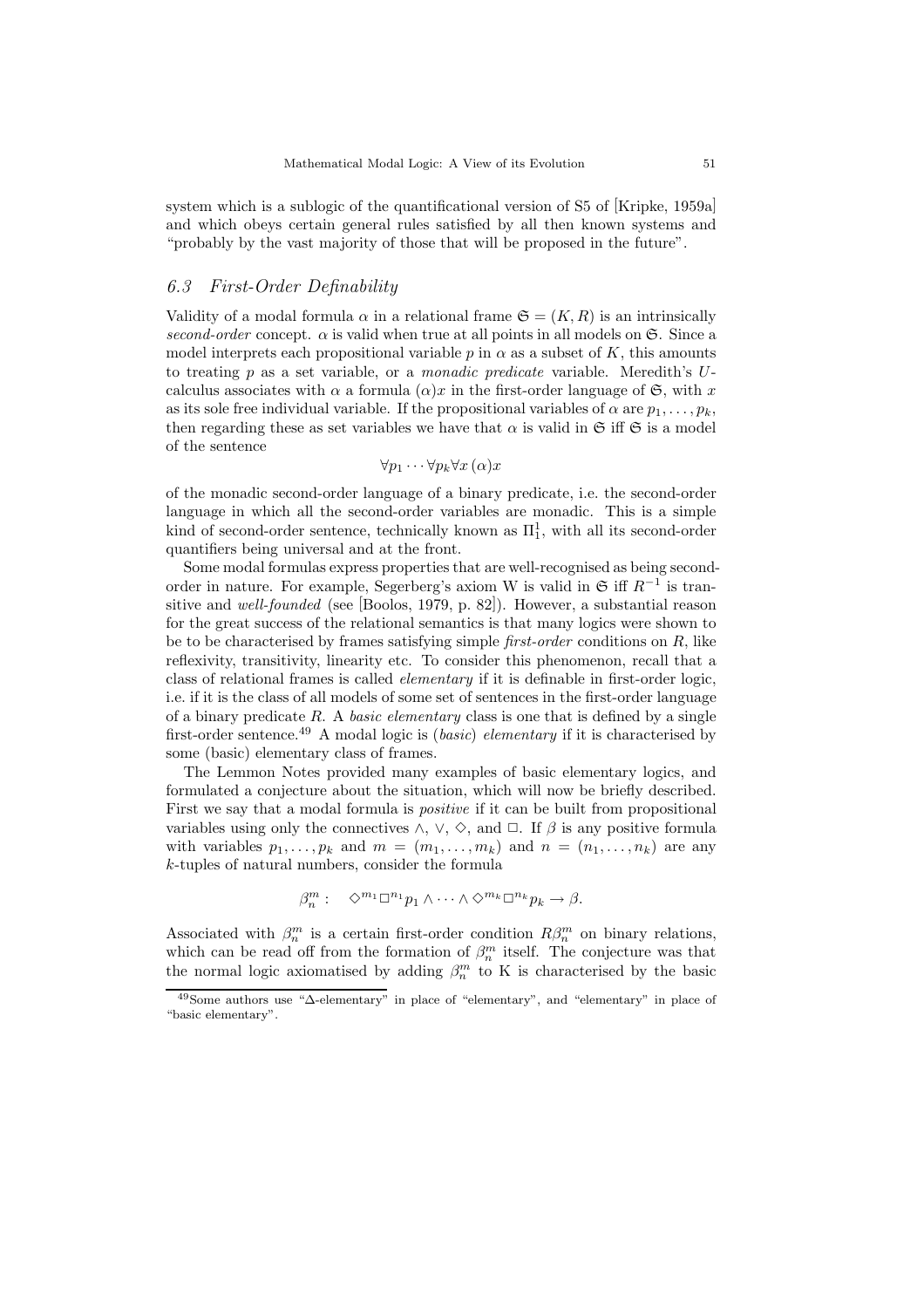elementary class of frames satisfying  $R\beta_n^m$  (see [Lemmon, 1977, p. 78]). This was confirmed independently by the present author and Henrik Sahlqvist in 1973 [Goldblatt, 1974; Goldblatt, 1975b; Sahlqvist, 1975], but Sahlqvist generalised the result considerably to consider any formula of the type  $\Box^{n}(\alpha \to \beta)$  where  $n \geq 0$ ,  $\beta$ is positive, and  $\alpha$  is constructed from propositional variables and/or their negations using only the connectives  $\wedge$ ,  $\vee$ ,  $\Diamond$ ,  $\Box$  in such a way that no positive occurrence of a variable is in a subformula that has  $\wedge$ ,  $\vee$ , or  $\diamond$  within the scope of a  $\Box$ . He proved that the class of frames validating such a formula is definable by an explicit first-order sentence, and that this basic elementary class characterises the normal logic axiomatised by adding the formula to K. The result has been extensively analysed and extended to "polymodal" logics and to equational classes of BAO's in general: see [Sambin and Vaccaro, 1989; Jónsson, 1994; de Rijke and Venema, 1995; Givant and Venema, 1999].

The simplest formula not covered by Sahlqvist's scheme is

$$
\mathbf{M}:\quad \Box \Diamond p \to \Diamond \Box p,
$$

commonly known as the  $McKinsey$  axiom.<sup>50</sup> This is the  $\Box$ -version of the formula  $GFp \to FGp$  that figures as an axiom in Thomason's incomplete tense logic. In the Lemmon Notes a proof was given that the normal logic S4+M is characterised by the elementary class of all quasi-ordered frames satisfying the condition

$$
\forall x \exists y (x R y \land \forall z (y R z \to y = z)).
$$

Segerberg [1968a] then showed that this logic has the finite model property and is characterised by the finite quasi-orders satisfying this condition. But the status of the logic K+M remained unresolved.

It turned out that the class of all frames validating the McKinsey axiom is not elementary, let alone basic elementary. This was proved in [Goldblatt, 1974, §17], which showed further that no elementary class can characterise the logic K+M, and indeed any class that does characterise this logic must fail to be closed under ultraproducts. Van Benthem [1975] gave a Löwenheim-Skolem argument to show that the class of all frames validating M is not even closed under elementary equivalence.<sup>51</sup> On the other hand Fine [1975a] proved that the logic K+M is in some respects quite well-behaved: it has the finite model property, so is decidable and is characterised by its (finite) validating frames.

From such examples the question naturally arises of when the collection  $Fr(\alpha) =$  $\{\mathfrak{S} : \mathfrak{S} \models \alpha\}$  of all frames validating the formula  $\alpha$  is an elementary class. To answer this, note first that the complement of  $Fr(\alpha)$  is always closed under ultraproducts. That can be shown directly, or by observing that the complement of  $Fr(\alpha)$  is defined by an existential second-order sentence

<sup>&</sup>lt;sup>50</sup>This is something of a misnomer. The system  $S4+\Box \Diamond p \wedge \Box \Diamond q \rightarrow 3 \Diamond (p \wedge q)$  was investigated by McKinsey [1945], who called it S4.1. Sobocitiski [1964] showed that it is the same as  $S4+$ ( $\Box \Diamond p \rightarrow$  $\Diamond \Box p$ ), and renamed it K1, since it is not a subsystem of S4.2.

 $51$ Two structures are elementarily equivalent when they satisfy the same first-order sentences.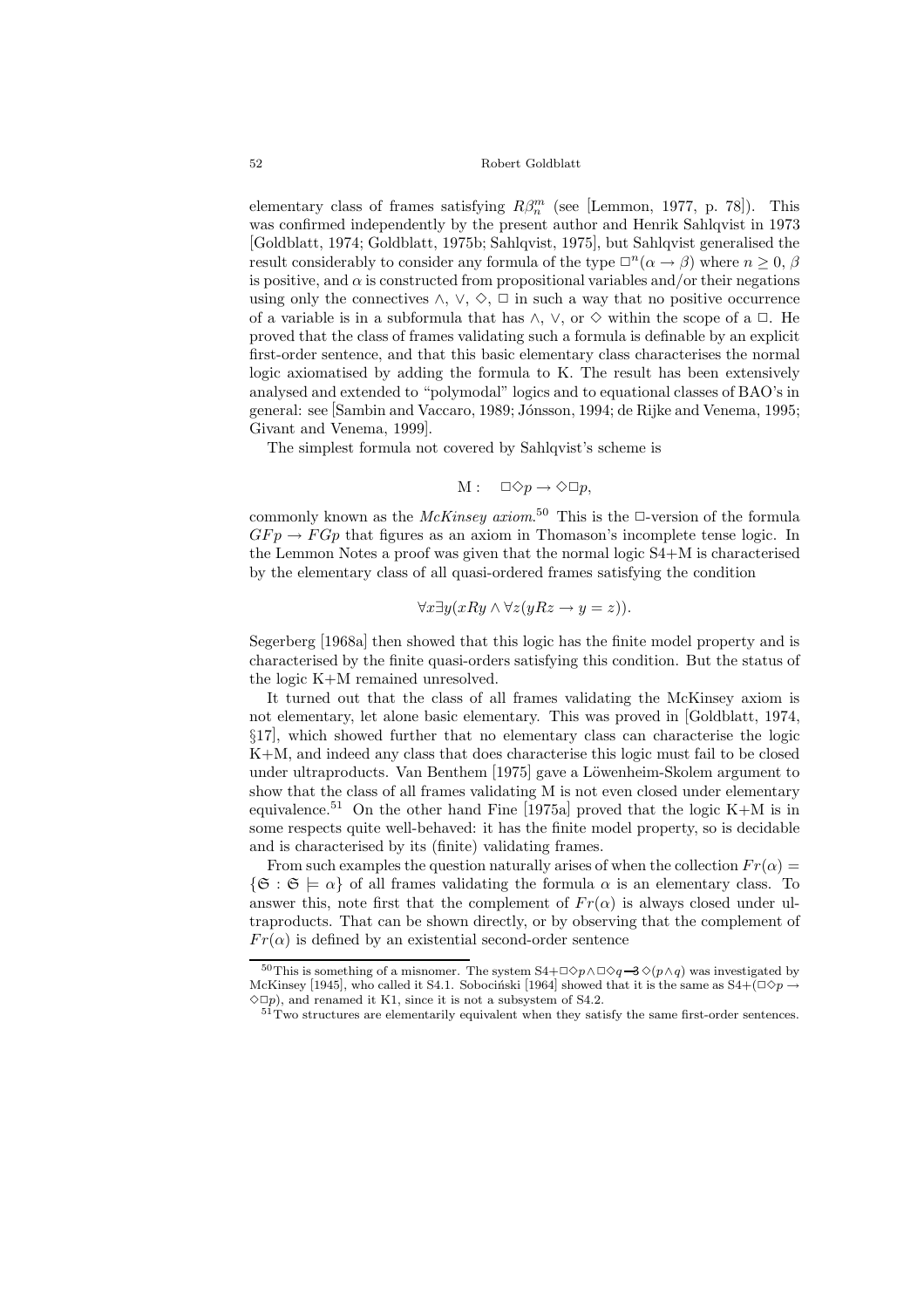$$
\exists p_1 \cdots \exists p_k \exists x \neg(\alpha)x
$$

of the kind  $(\Sigma_1^1)$  that is always preserved by ultraproducts.<sup>52</sup> From this it follows by the Keisler-Shelah characterisation of elementary classes<sup>53</sup> that  $Fr(\alpha)$  is elementary iff it is basic elementary iff it is closed under ultraproducts [Goldblatt, 1974; Goldblatt, 1975a]. But then van Benthem discovered a striking strengthening of the result:

### $Fr(\alpha)$  is basic elementary iff it is closed under elementary equivalence.

This means that any class of the form  $Fr(\alpha)$  is quite special: if it is closed under ultrapowers then it must be closed under ultraproducts. VanBenthem's proof was an interesting model-theoretic compactness argument,  $54$  but in his published version [van Benthem, 1976b] he used instead a subsequent argument of the present author, namely that there is an injective p-morphism

$$
\left(\prod\nolimits_{J}\mathfrak{S}_{j}\right)/F\longrightarrow\left(\coprod\nolimits_{J}\mathfrak{S}_{j}\right)^{J}/F
$$

of any ultraproduct of frames  $\mathfrak{S}_i$  into the associated ultrapower of their disjoint union  $\coprod_{J} \mathfrak{S}_j$ , and this maps the ultraproduct isomorphically onto a *subframe* of the ultrapower. Since  $Fr(\alpha)$  is invariably closed under disjoint unions, subframes and isomorphism, the desired result follows immediately from this embedding. But the argument also works for the class  $Fr(\Lambda)$  of all frames validating a set  $\Lambda$  of formulas, to show that

### $Fr(\Lambda)$  is elementary iff it is closed under elementary equivalence.

The study of the definability of modal formulas in predicate logic was dubbed Correspondence Theory by van Benthem [1976a], who gave further expositions of this theory in his works of [1983] and [1984].

## *6.4 Thomason's Second-Order Reduction*

A deep investigation of the expressive power of modal semantics was made by Thomason in a series of papers [1974b; 1975b; 1975c; 1975d] reporting work, carried out in 1973, that constitutes a tour de force of model-theoretical analysis in combination with coding techniques of the kind used in recursion theory. This confirmed his belief, expressed earlier in [1972a], that

propositional modal logic (with the usual relational semantics) must be understood as a rather strong fragment of (classical) second-order predicate logic.

<sup>52</sup>[Chang and Keisler, 1973, Corollary 4.1.14].

<sup>53</sup>[Chang and Keisler, 1973, Corollary 6.1.16].

<sup>54</sup>A discussion of van Benthem's original proof is presented in [Goldblatt, 1999].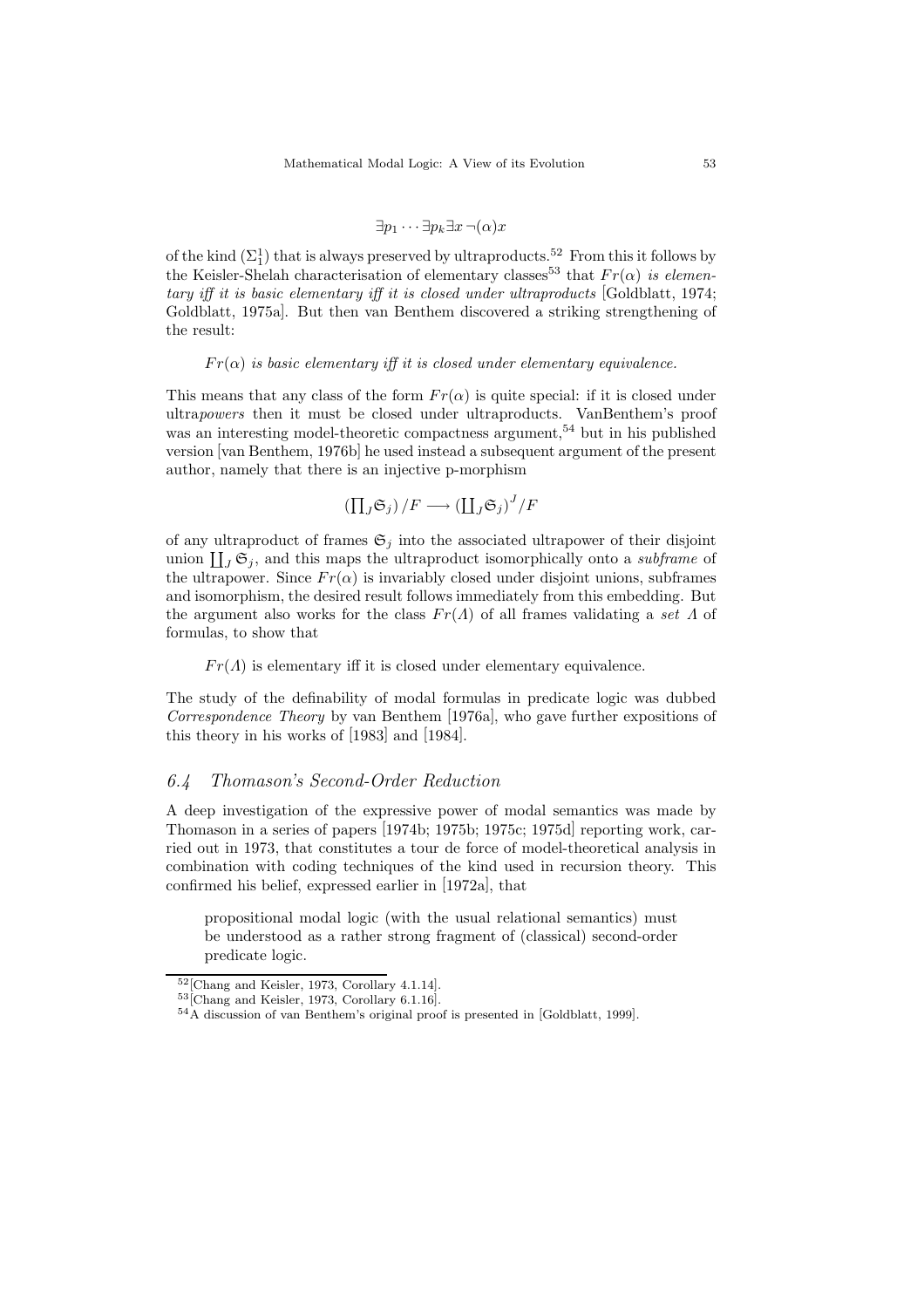A "logic" is taken to consist of a symbolic language together with a semantic interpretation specifying when a formula is valid in a structure. M is the logic given by the language of propositional modal logic with the semantics based on frames  $(K, R)$  as structures, while **T** is the propositional tense logic of Prior's PFlanguage with structures  $(K, R^{-1}, R)$ . Each logic determines a *logical consequence* relation  $\Gamma \models \alpha$  between sets of formulas  $\Gamma$  and formulas  $\alpha$ , meaning that  $\alpha$  is valid in every structure in which all members of  $\Gamma$  are valid. Thomason proved in [1972a] that the Compactness Theorem fails in  $M$  for this relation: there is a case of an  $\alpha$  which is a logical consequence of some set  $\Gamma$  but not of any finite subset of Γ. In the paper [1975b] he showed that there is a  $\mathsf{T}\text{-formula } \gamma$  whose set  $\{\alpha : \gamma \models \alpha\}$  of logical consequences is not effectively enumerable, and has a high degree of undecidability—technically what is known as a *complete*  $\Pi_1^1$  set. Moreover  $\gamma$  is *categorical* in the sense that all its connected validating structures are isomorphic. In addition, for  $0 \leq m < \omega + \omega$  there is a categorical formula  $\gamma_m$  whose unique validating structure has size  $\beth_m$ , where  $\beth_0 = \aleph_0$ ,  $\beth_{m+1} = 2^{\beth_m}$ , and  $\mathbb{Z}_{\omega} = \lim{\mathbb{Z}_m : m < \omega}$ . The formula  $\gamma$  describes a structure which encodes presentations of certain recursive functions that define a complete  $\Pi_1^1$  set. The formulas  $\gamma_m$  describe structures that encode copies of the iterated powersets  $\omega$ ,  $\mathcal{P}(\omega)$ ,  $\mathcal{P}(\mathcal{P}(\omega))$ ,.... The proofs of these facts are reminiscent of the arithmetisation procedures and expressibility results involved in Gödel's incompleteness theorems, and graphically illustrate the expressive power of  $T$ . The facts themselves are quite contrary to the situation in first-order logic, where the logical consequences of a given sentence are effectively enumerable, and no sentence with an infinite model is categorical.

A logic  $L_1$  is said to be *reducible* to a logic  $L_2$  if there exists an  $L_2$ -formula δ and an effective transformation  $\psi$  of **L**<sub>1</sub>-formulas to **L**<sub>2</sub>-formulas such that for every collection  $\Gamma \cup \{\alpha\}$  of **L**<sub>1</sub>-formulas,

$$
\Gamma \models \alpha
$$
 iff  $\{\delta\} \cup \{\psi(\gamma) : \gamma \in \Gamma\} \models \psi(\alpha)$ .

This definition captures the idea that  $L_1$  can be regarded as a fragment of the logic L2, and is motivated by a notion of interpretation of one first-order theory in another that appears in [Shoenfield, 1967]. Here  $\delta$  may be thought of as describing a certain structure, with  $\psi(\gamma)$  asserting that  $\gamma$  is valid in that structure. In [Thomason, 1974b] it is shown that tense logic  $\mathsf T$  is reducible to modal logic  $\mathsf M$ . The formula  $\delta$  used for this has the property that for any **T**-structure  $\mathfrak{S} = (K, R^{-1}, R)$ there is an M-structure  $\mathfrak{S}'$  that contains within it definable copies of  $(K, R)$  and  $(K, R^{-1})$  in such a way that "P" statements about G can be interpreted as " $\diamond$ " statements about  $\mathfrak{S}'$ . Applying this reduction to the results about  $\bar{\mathsf{T}}$  from [1975b], Thomason concludes that there is an M-formula whose set of logical consequences is a complete  $\Pi_1^1$  set.

The full monadic second-order theory S of a binary predicate is shown to be reducible to **M** in [Thomason, 1975c]. For this purpose the logic  $\mathbf{T}_n$  of *n* temporal orderings is introduced. It has n pairs of modalities  $P_1, F_1, \ldots, P_n, F_n$ , and structures having n binary relations and their inverses to interpret these connectives. It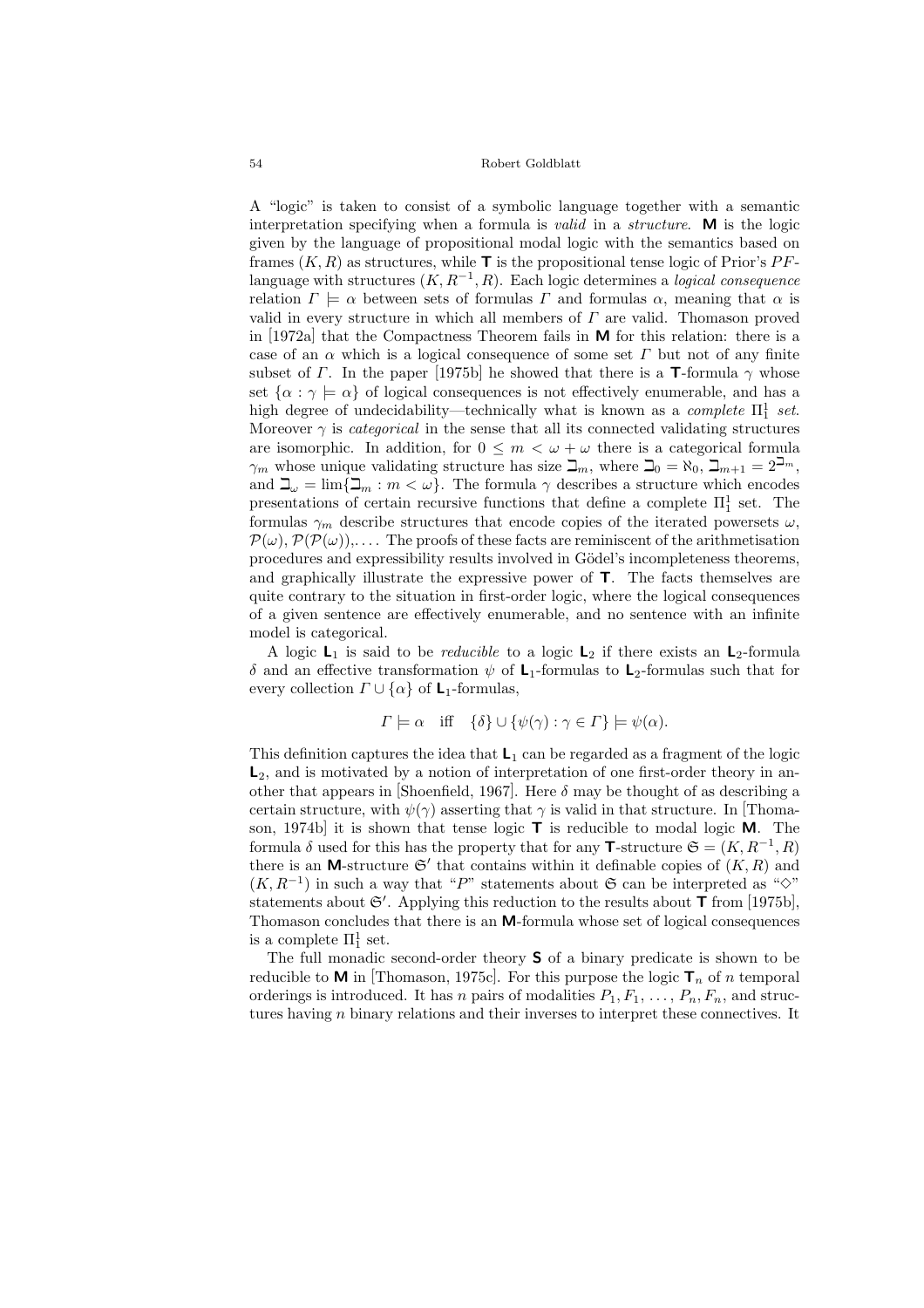is shown that for  $n > 1$ ,  $\mathbf{T}_n$  is reducible to  $\mathbf{T}_{n-1}$ . Since reducibility is a transitive relation, it follows that each  $\mathbf{T}_n$  is reducible to  $\mathbf{T}$  (=  $\mathbf{T}_1$ ), and hence reducible to M. This is then applied to prove the reducibility of S. The argument involves defining a  $\mathbf{T}_{15}$ -formula  $\delta$  with the property that for each frame  $\mathfrak{S} = (K, R)$  there is a model of  $\delta$  with 15 temporal orderings that includes within it definable copies of  $\mathfrak{S}$ ; the powerset  $\mathcal{P}(K)$ ; the membership relation from K to  $\mathcal{P}(K)$ ; the set of all (codes for) **S**-formulas, the set of all assignments in K and  $\mathcal{P}(K)$  to the individual and set variables of S; and the satisfaction relation between S-formulas and assignments in  $\mathfrak S$  as a second-order model. This leads to a reduction of **S** to  $\mathsf T_{15}$ , which can then be combined with the reduction of  $T_{15}$  to M to give the desired result. Thomason concludes that

the logical consequence relation of propositional modal logic (with the Kripke relational semantics) is as complex as it could possibly be.

## *6.5 Duality and the Calculus of Class Operations*

The keystone constructions in the general theory of algebras are homomorphic images, subalgebras, and direct products. The famous Variety Theorem due to Garrett Birkhoff [1935] states that a class of abstract algebras is a variety, i.e. is definable by equations, iff it is closed under these three constructions. The standard convention in this subject is to use the letters H, S and P for the operations that assign to each class of algebras its closure under homomorphic images, subalgebras, and direct products, respectively. Thus Birkhoff's theorem states that a class A of algebras is a variety if and only if  $H \mathcal{A} \subseteq \mathcal{A}$  and  $S \mathcal{A} \subseteq \mathcal{A}$  and  $P \mathcal{A} \subseteq \mathcal{A}$ . A refinement due to Tarski [1946; 1955a] is that for each class  $A$  of algebras,  $\text{HSPA}$ is the smallest variety that includes  $A$ . Hence  $HSPA$  is known as the variety generated by A.

The corresponding constructions for relational modal semantics are subframes, p-morphic images, and disjoint unions. As explained in section 5.3, a p-morphism  $\varphi : \mathfrak{S} \to \mathfrak{S}'$  induces an algebraic homomorphism  $\varphi^+ : \mathsf{CmS'} \to \mathsf{CmS}$ , allowing us to show that if  $\mathfrak S$  is (isomorphic to) a subframe of  $\mathfrak S'$  then  $\mathsf{Cm}\mathfrak S$  is a homomorphic image of  $\mathsf{CmS}'$ , and if  $\mathfrak{S}'$  is a p-morphic image of  $\mathfrak S$  then  $\mathsf{CmS}'$  is (isomorphic to) a subalgebra of CmS. Disjoint unions of structures correspond naturally to direct products of algebras via an isomorphism

$$
Cm \coprod_{J} S_{j} \cong \prod_{J} Cm S_{j} \tag{1}
$$

between the complex algebra of a disjoint union and the direct product of the complex algebras of its factors.

The assignments  $\mathfrak{S} \mapsto \mathsf{CmS}$  and  $\varphi \mapsto \varphi^+$  form a contravariant functor from the category Frm of frames and p-morphisms to the category Malg of normal modal algebras and homomorphisms. In the reverse direction there is a construction that assigns to each normal BAO  $\mathfrak A$  a certain relational structure  $\mathbb C$ st $\mathfrak A$ , called the *canonical structure* of  $\mathfrak{A}$ , whose points are the ultrafilters of  $\mathfrak{A}$ . The complex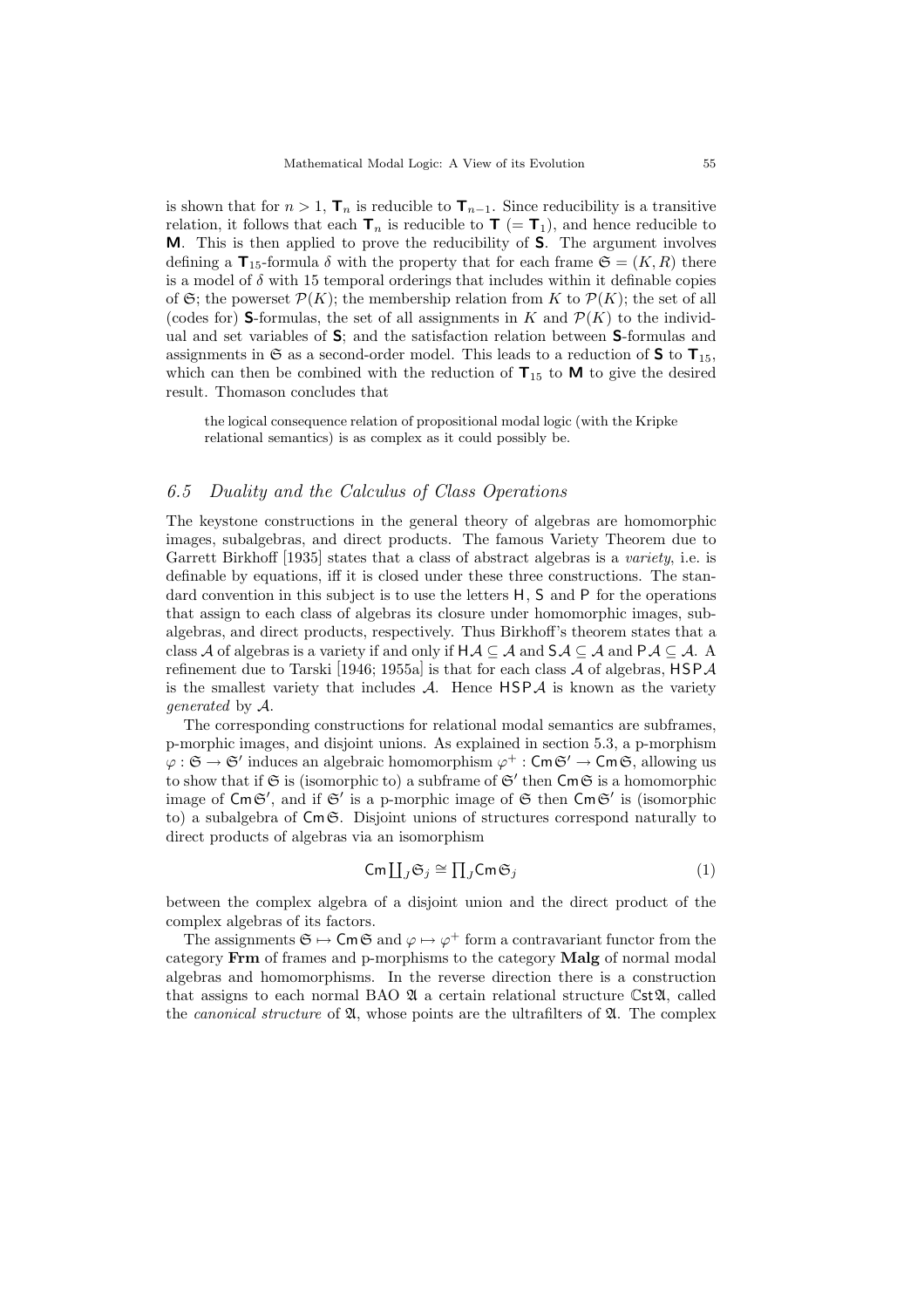algebra  $Em\mathfrak{A} = CmCst\mathfrak{A}$  of this structure is the *canonical embedding algebra* of  $\mathfrak{A},$  and is isomorphic to the perfect extension  $\mathfrak{A}^{\sigma}$ , as described in section 3.3. The Jónsson–Tarski representation of  $\mathfrak A$  amounts to the fact that there is an injective homomorphism  $\mathfrak{A} \rightarrow$  Em $\mathfrak{A}$ .

When applied to modal algebras, the assignment  $\mathfrak{A} \mapsto \mathbb{C}$ st $\mathfrak{A}$  gives rise to a contravariant functor from **Malg** to Frm that takes each homomorphism  $\theta : \mathfrak{A} \rightarrow$  $\mathfrak{A}'$  to a p-morphism  $\mathbb{C}st\mathfrak{A}' \to \mathbb{C}st\mathfrak{A}$  which maps each ultrafilter of  $\mathfrak{A}'$  to its  $\theta$ inverse image in  $\mathfrak{A}$ . These functors provide a *duality* between frames and modal algebras. It is not however a dual *equivalence*, because we do not in general have  $\mathfrak{S}$ isomorphic to  $\mathbb{C}$ st Cm $\mathfrak{S}$ , or  $\mathfrak A$  isomorphic to Cm $\mathbb{C}$ st  $\mathfrak A$ : the assignment  $\mathfrak{S} \mapsto \mathsf{C}$ m $\mathfrak{S}$ increases cardinality, as does  $\mathfrak{A} \mapsto \mathbb{C}$ st $\mathfrak{A}$  for infinite  $\mathfrak{A}$ .

The category Frm is dually equivalent to the category of *complete and atomic* modal algebras with  $\Sigma$ -preserving homomorphisms [Thomason, 1975a]. To obtain a category of structures equivalent to Malg it is necessary to modify the notion of "frame". A first attempt at this was made by Makinson [1970] who defined a relational model as a structure  $(K, R, \mathcal{H})$ , where  $\mathcal H$  is a collection of truthvaluations  $\Phi$  on  $(K, R)$  in Kripke's sense that satisfies certain closure properties. That did not produce a full equivalence between algebras and models. A language independent-approach was taken by Thomason [1972b] who defined a "first-order semantics" using structures  $\mathfrak{S} = (K, R, P)$ , where P is a collection of subsets of K that forms a subalgebra of the full complex algebra  $\mathsf{Cm}(K,R)$ . This subalgebra is taken in place of  $\mathsf{Cm}(K,R)$  as the algebra assigned to  $\mathfrak{S}$ . Validity in  $\mathfrak{S}$  is defined as truth in all models  $\mathcal{M} = (\mathfrak{S}, \Phi)$  on  $\mathfrak{S}$  satisfying the constraint that the set  $\mathcal{M}(p) = \{x : \Phi(p, x) = \top\}$  belongs to P for all variables p.

By imposing suitable restrictions on  $P$ , essentially set-theoretic versions of the conditions  $(i)$ – $(iii)$  of section 3.3 that defined the Jónsson-Tarski perfect extensions, a notion of "descriptive" frame  $(K, R, P)$  is arrived at. This theory was developed in [Goldblatt, 1974], where the descriptive frames were shown to form a category dually equivalent to Malg. A topological approach to duality for closure algebras and quasi-orderings was independently investigated by Leo  $\hat{\text{E}}$ sakia [1974].

Connections between relational structures and algebras can be conveniently expressed in the "calculus" of class operations. We use the symbols  $\mathbb{S}$ ,  $\mathbb{H}$ , and Ud for the operations of closing a class of structures under subframes, p-morphic images, and disjoint unions, respectively. Pu and Pw are used for closure under ultraproducts and ultrapowers, while

$$
\mathsf{Cm}\mathcal{C}=\{\mathfrak{A}:\mathfrak{A}\cong\mathsf{Cm}\,\mathfrak{S}\text{ for some }\mathfrak{S}\in\mathcal{C}\}
$$

is the class of all (isomorphic copies of) complex algebras of structures in the class C. Then the isomorphism (1) above implies that  $\mathsf{CmUdC} = \mathsf{P}\mathsf{CmC}$  for any class C of frames. Similarly, the representation

$$
\left(\prod\nolimits_{J}\mathfrak{S}_{j}\right)/F\longrightarrow\left(\coprod\nolimits_{J}\mathfrak{S}_{j}\right)^{J}/F
$$

from section 6.3 of an ultraproduct of frames as a subframe of an ultrapower of a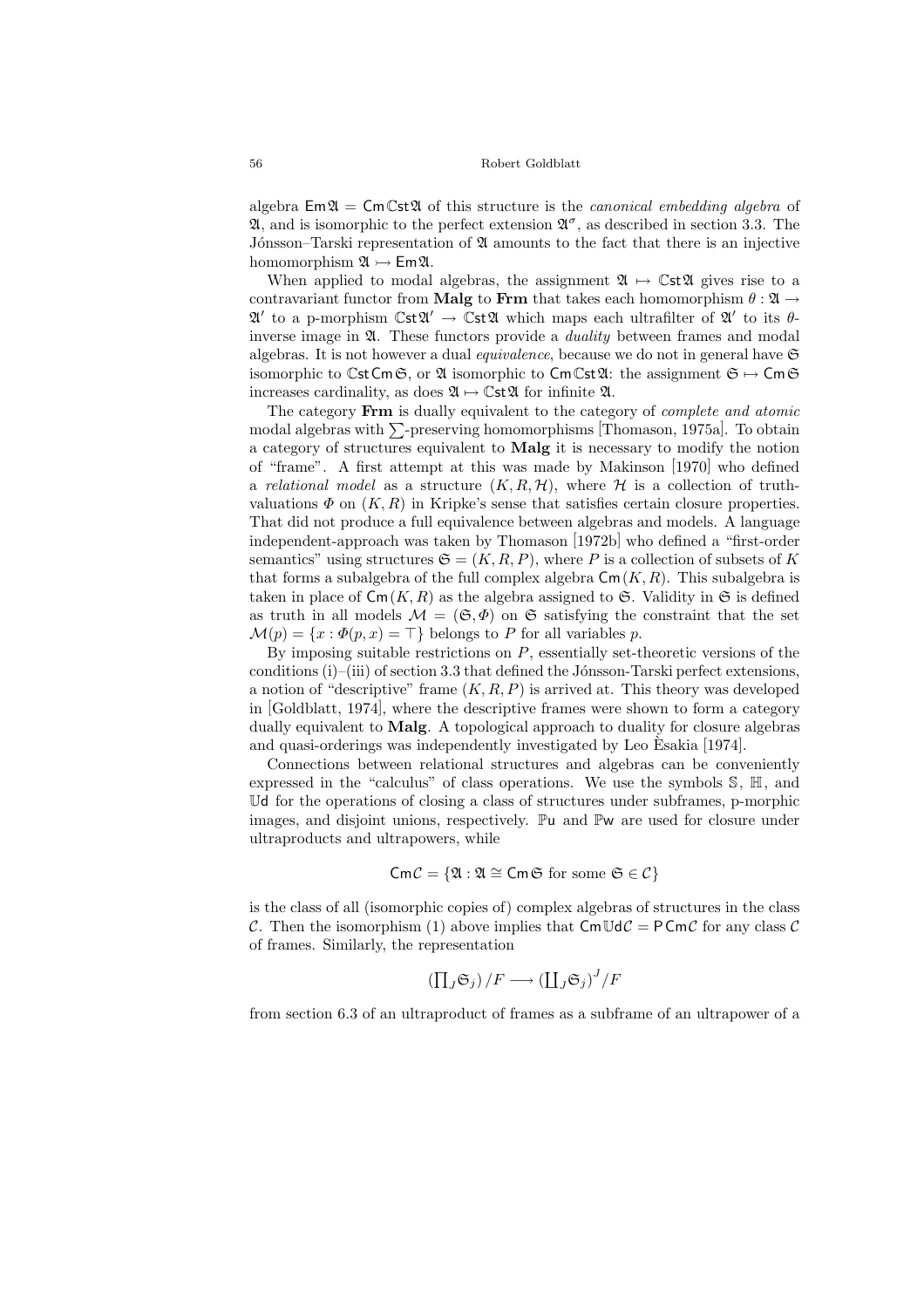disjoint union yields the conclusion that in general

$$
\mathbb{P} u\mathcal{C} \subseteq \mathbb{SPwU} d\mathcal{C}.
$$

There are numerous properties that can be express in this way using class operations, for example

$$
\mathbb{S}\,\mathbb{H}\,\mathcal{C}\subseteq\mathbb{H}\,\mathbb{S}\,\mathcal{C},\quad \mathbb{S}\,\mathsf{C}\,\mathsf{m}\,\mathbb{H}\,\mathcal{C}=\mathbb{S}\,\mathsf{C}\,\mathsf{m}\,\mathcal{C},\quad \mathbb{S}\,\mathbb{U}\,\mathsf{d}\,\mathcal{C}=\mathbb{U}\,\mathsf{d}\,\mathbb{S}\,\mathcal{C},\quad \mathbb{P}\,\mathsf{u}\,\mathbb{S}\,\mathbb{H}\,\mathcal{C}\subseteq\mathbb{H}\,\mathbb{S}\,\mathbb{P}\,\mathsf{u}\,\mathcal{C}.
$$

An inventory of such facts may be found in [Goldblatt, 1995; Goldblatt, 2000].

Dual to the formation of the algebra  $\text{Em}\mathfrak{A} = \text{Cm}\mathbb{C}$ st is the association with any structure G of its *canonical extension*  $\mathbb{E} \times \mathfrak{S} = \mathbb{C}$ st  $\mathbb{C} \times \mathfrak{S}$ , a structure whose points are the ultrafilters on the underlying set of  $\mathfrak{S}$  (hence  $\mathbb{E} \times \mathfrak{S}$  is sometimes called the *ultrafilter extension* of  $\mathfrak{S}$ ). There is a p-morphism

$$
\mathfrak{S}^J/F\twoheadrightarrow \mathbb{E}\mathsf{x}\mathfrak{S}
$$

from a suitably chosen ultrapower of any given frame  $\mathfrak{S}$  onto  $\mathbb{E} \times \mathfrak{S}$ , yielding the observation that in general

$$
\mathbb{E}\mathbf{x}\mathcal{C} \subseteq \mathbb{H}\mathbb{P}\mathsf{w}\mathcal{C}.\tag{2}
$$

The proof of this requires the choice of a sufficiently saturated ultrapower of  $\mathfrak{S}$ [Goldblatt, 1989, §3.6] and is motivated by a model construction of [Fine, 1975b] that is discussed further in the next section.

Duality can be used to bring methods of universal algebra to bear on relational semantics. A notable example is the problem of characterising classes of the form  $Fr(\Lambda)$ , the class of all frames validating a set  $\Lambda$  of modal formulas. The question of when  $Fr(\Lambda)$  is elementary was discussed in section 6.3. It is natural to ask, conversely, for conditions under which a given elementary class of frames is equal to the class  $Fr(\Lambda)$  for some  $\Lambda$ . The following answer was given in [Goldblatt] and Thomason, 1975], where the Ex construction was first introduced (see also [Goldblatt, 1993, 1.20.6], [Goldblatt, 1989, 3.7.6(2)]).

If C is an elementary class of frames, then C is equal to  $Fr(\Lambda)$  for some set  $\Lambda$  of modal formulas if, and only if,

- 1. C is closed under disjoint unions, p-morphic images and subframes; and
- 2. the complement of  $C$  is closed under canonical extensions, i.e.  $\mathbb{E} \times \mathfrak{S} \in \mathcal{C}$  implies  $\mathfrak{S} \in \mathcal{C}$ .

The proof applies the Birkhoff–Tarski analysis of varieties to the variety generated by  $\mathsf{CmC}$ , and uses the construction for (2) above to show that if C is elementary and closed under p-morphic images then it is closed under canonical extensions.

Duality theory has been developed for arbitrary relational structures and BAO's by using suitable generalisations of p-morphisms and subframes, called "bounded"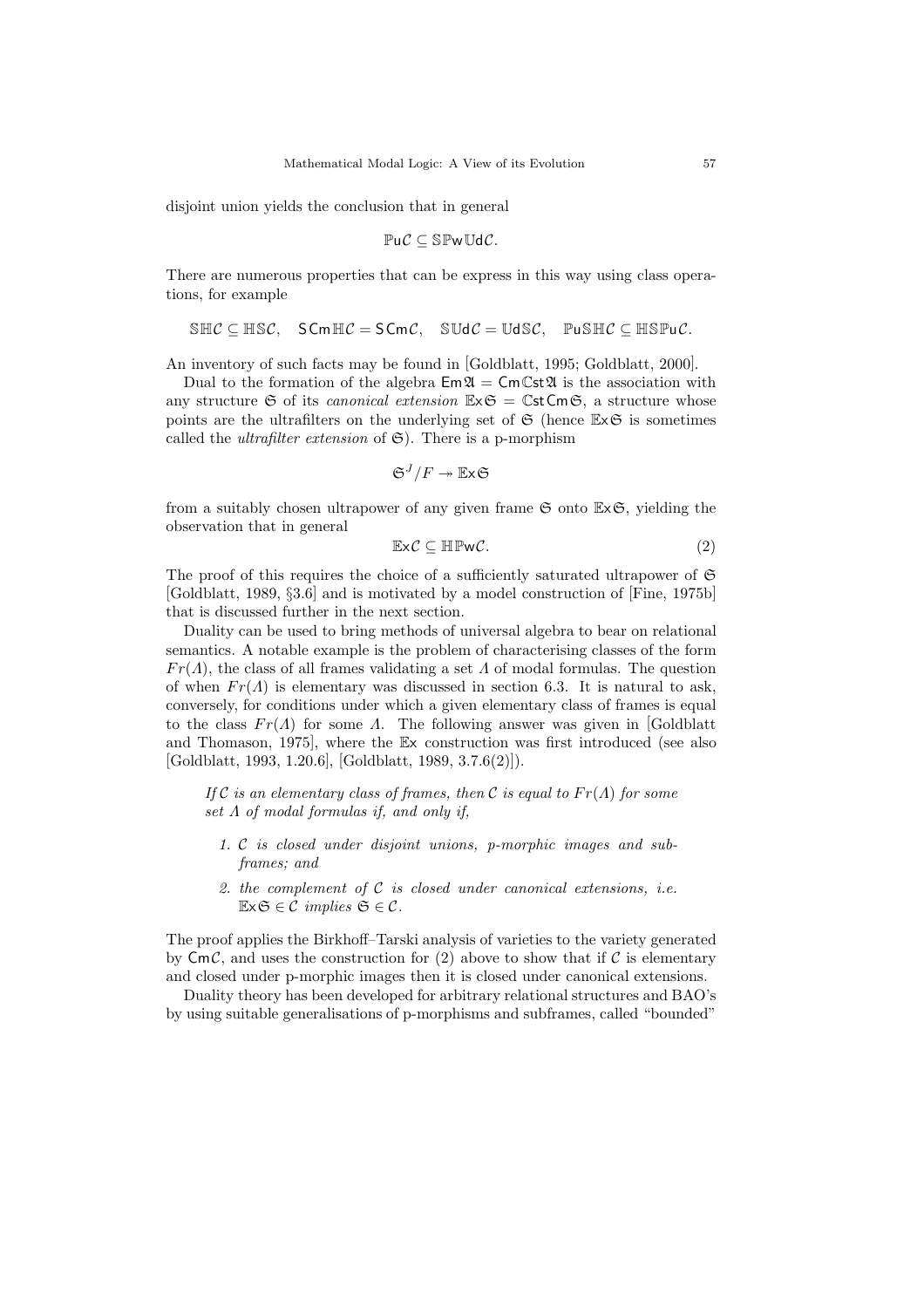morphisms and "inner" substructures (Goldblatt [1989; 1995]). This provides algebraic and relational semantics for *polymodal* languages having  $n$ -ary connectives which generate formulas  $\square(\alpha_1,\ldots,\alpha_n)$  for  $n>1$ . Most of the ideas and results we have discussed about completeness, canonicity, elementarity, class operations etc. carry over to this broader context and apply to cylindric algebras, relation algebras and other kinds of BAO's in addition to modal algebras. This reveals that, mathematically, much of modal semantics is just the case  $n = 1$  of a broader structural theory of finitary operators on lattices. A survey of this general theory is given in [Goldblatt, 2000].

If  $\Lambda$  is a normal logic, then the class  $V(\Lambda)$  of modal algebras that satisfy all  $\Lambda$ theorems is a variety. Algebraic constructions in  $V(\Lambda)$  provide tools for studying metalogical questions about  $\Lambda$ , such as whether it fulfills analogues of the Beth Definability Theorem and the Craig Interpolation Theorem. This is related to amalgamation properties of algebras in  $V(\Lambda)$ , as has been shown by Larisa Maksimova, whose article of [1992] gives an account of the subject and further references to the literature.

## *6.6 Canonicity*

A logic  $\Lambda$  is called *canonical* if it is valid in its canonical frame  $\mathfrak{S}^{\Lambda}$ , in which case it is characterised by this frame, and so is complete. Almost all proofs that a particular logic is *elementary* have consisted of a demonstration that  $\mathfrak{S}^{\Lambda}$  satisfies some first-order conditions that imply validity of  $\Lambda$ . Such a proof establishes also that  $\Lambda$  is canonical, a conclusion that is inescapable in view of the following profound results of Kit Fine [1975b].

- (i) If the class  $Fr(\Lambda)$  of all  $\Lambda$ -frames is closed under elementary equivalence and characterises  $\Lambda$  (i.e.  $\Lambda$  is complete), then  $\Lambda$  is canonical.
- (ii) If  $\Lambda$  is elementary (i.e. characterised by *some* elementary class), then  $\Lambda$  is canonical.<sup>55</sup>

In fact something much stronger was proved. We have been using a language for propositional modal logic that is based on a countably infinite set of variables, but we could consider larger languages by assuming we have available a variable  $p<sub>\xi</sub>$  for each ordinal  $\xi$ . Then for a given ordinal  $\eta$  we can generate the set  $Form(\eta)$  of modal formulas having variables from the set  ${p<sub>\xi</sub> < p$ . A logic  $\Lambda$  as originally conceived is a subset of  $Form(\omega)$ , but it has a manifestation  $\Lambda_n \subseteq Form(\eta)$  for each  $\eta$ , obtained by closing  $\Lambda$  under uniform substitution in  $Form(\eta)$  when  $\omega < \eta$ , and by putting  $\Lambda_{\eta} = \Lambda \cap Form(\eta)$  when  $\eta < \omega$ . Then we can define a canonical frame  $\mathfrak{S}_\eta^A$  for each  $\eta$ , based on the maximally  $\Lambda_\eta$ -consistent subsets of  $Form(\eta)$ .  $\mathfrak{S}_{\eta}^{\Lambda}$  is of cardinality  $2^{\text{card}\eta}$ . If it validates  $\Lambda_{\eta}$ , we say that  $\Lambda$  is  $\eta$ -canonical.

<sup>55</sup>At the time, (i) was not recognised as a consequence of (ii). However, as explained at the end of section 6.3, it was later discovered that closure of  $Fr(\Lambda)$  under elementary equivalence implies the ostensibly stronger assertion that  $Fr(\Lambda)$  is elementary. So (ii) does imply (i).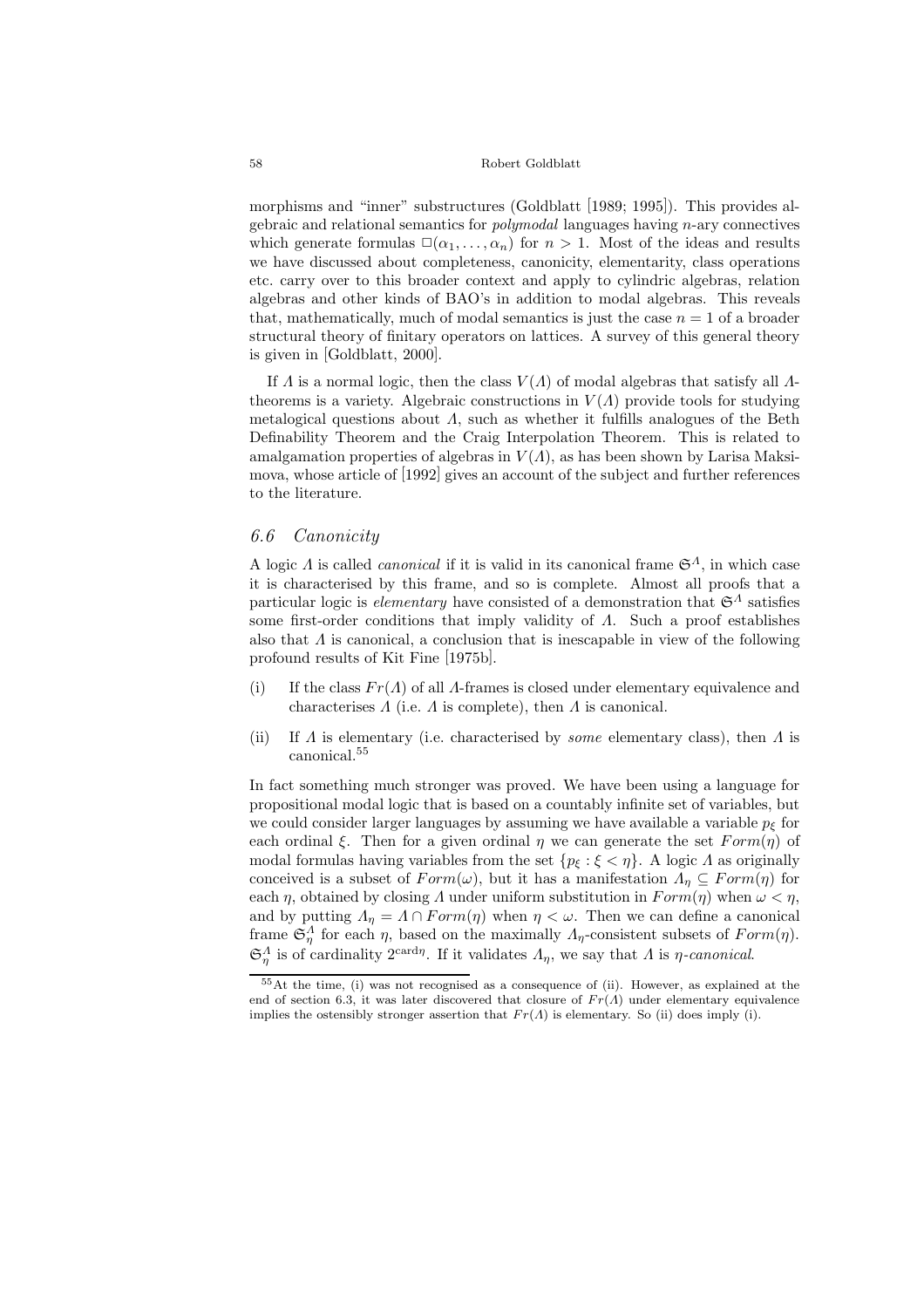Fine proved that under each of the hypotheses given in (i) and (ii),  $\Lambda$  is  $\eta$ canonical for all ordinals  $\eta$ . He also gave an example of a logic that is  $\eta$ -canonical for all  $\eta$ , and is elementary, but for which  $Fr(\Lambda)$  is not closed under elementary equivalence. Thus the converse of (i) is false.

The idea of the proof of (i) was to use disjoint unions to obtain a single model M that characterised  $\Lambda_n$  and was based on a  $\Lambda_n$ -frame, then to view M as a firstorder model and take a saturated elementary extension of it that could be mapped onto the canonical frame  $\mathfrak{S}_\eta^A$  by a p-morphism. This was the first application of saturated models to modal logic, and it motivated the construction for result (2) of the previous section. The proof of (ii) combined it with an additional ultraproduct construction.

Canonicity of a logic  $\Lambda$  is intimately connected with the question of whether satisfaction of  $\Lambda$  is preserved by perfect extensions  $\mathsf{Em}\mathfrak{A} = \mathsf{C}\mathsf{m}\mathbb{C}$ st $\mathfrak{A}$  of algebras or canonical extensions  $\mathbb{E} \times \mathfrak{S} = \mathbb{C}$ st  $\mathbb{C} \times \mathfrak{S}$  of frames. VanBenthem [1980] refined the proof of Fine's result (ii) above to show that

if a logic  $\Lambda$  is elementary, then the class  $Fr(\Lambda)$  of all  $\Lambda$ -frames is closed under canonical extensions, i.e.  $\mathfrak{S} \models \Lambda$  implies  $\mathbb{E} \mathbf{x} \mathfrak{S} \models \Lambda$ .

Another way to describe this conclusion is to say that if  $Alg(\Lambda)$  is the variety (equational class) of all modal algebras satisfying  $\Lambda$ , then in general  $\mathsf{Cm}\mathfrak{S} \in Alg(\Lambda)$ implies  $\mathsf{Cm}\mathbb{E}\times \mathfrak{S} \in Alg(\Lambda)$ . But  $\mathsf{Cm}\mathbb{E}\times \mathfrak{S} = \mathsf{Em}\mathsf{Cm}\mathfrak{S}$ , so the conclusion says that  $Alg(\Lambda)$  contains the canonical embedding algebras of all its full complex algebras. This can then be strengthened, by applying duality theory, to show that  $Alg(\Lambda)$ contains the algebra  $\text{Em}\mathfrak{A}$  for any of its members  $\mathfrak{A}$  Goldblatt, 1989, Theorem 3.5.5]. Actually, to conclude that  $Alq(\Lambda)$  is closed under canonical embedding algebras it is enough to know that  $\Lambda$  is valid in the canonical frame  $\mathfrak{S}^{\Lambda}_{\kappa}$  for all infinite cardinals  $\kappa$ . This follows by duality from the fact that  $\mathfrak{S}_{\kappa}^{\Lambda}$  is isomorphic to the canonical structure  $\mathbb{C}$ st $\mathfrak{A}_{\kappa}$ , where  $\mathfrak{A}_{\kappa}$  is the free algebra in  $Alg(\Lambda)$  on  $\kappa$ -many generators, together with the fact that each member of  $Alg(\Lambda)$  is a homomorphic image of some such free algebra.

Ultimately this analysis can be generalised to any kind of Boolean algebra with operators, to yield the following result:

if  $C$  is any class of relational structures of the same type that is closed under ultraproducts, then the variety of BAO's generated by the class of algebras CmC is closed under canonical embedding algebras.

This theorem was first formulated in [Goldblatt, 1989, Theorem 3.6.7], with a proof that used the important result of [Jónsson, 1967] on subdirectly irreducible algebras in congruence-distributive varieties and an obscure diagonal construction on ultraproducts. An entirely different argument was given in [Goldblatt, 1991b] and analysed further in [Goldblatt, 1995]. It used the fact (2) from the previous section, i.e.  $\mathbb{E} \times \mathcal{C} \subseteq \mathbb{H} \mathbb{P} \times \mathcal{C}$ , and another formula,

 $C$ stHSPCm $C \subseteq \mathbb{S}$ HUdPu $C$ ,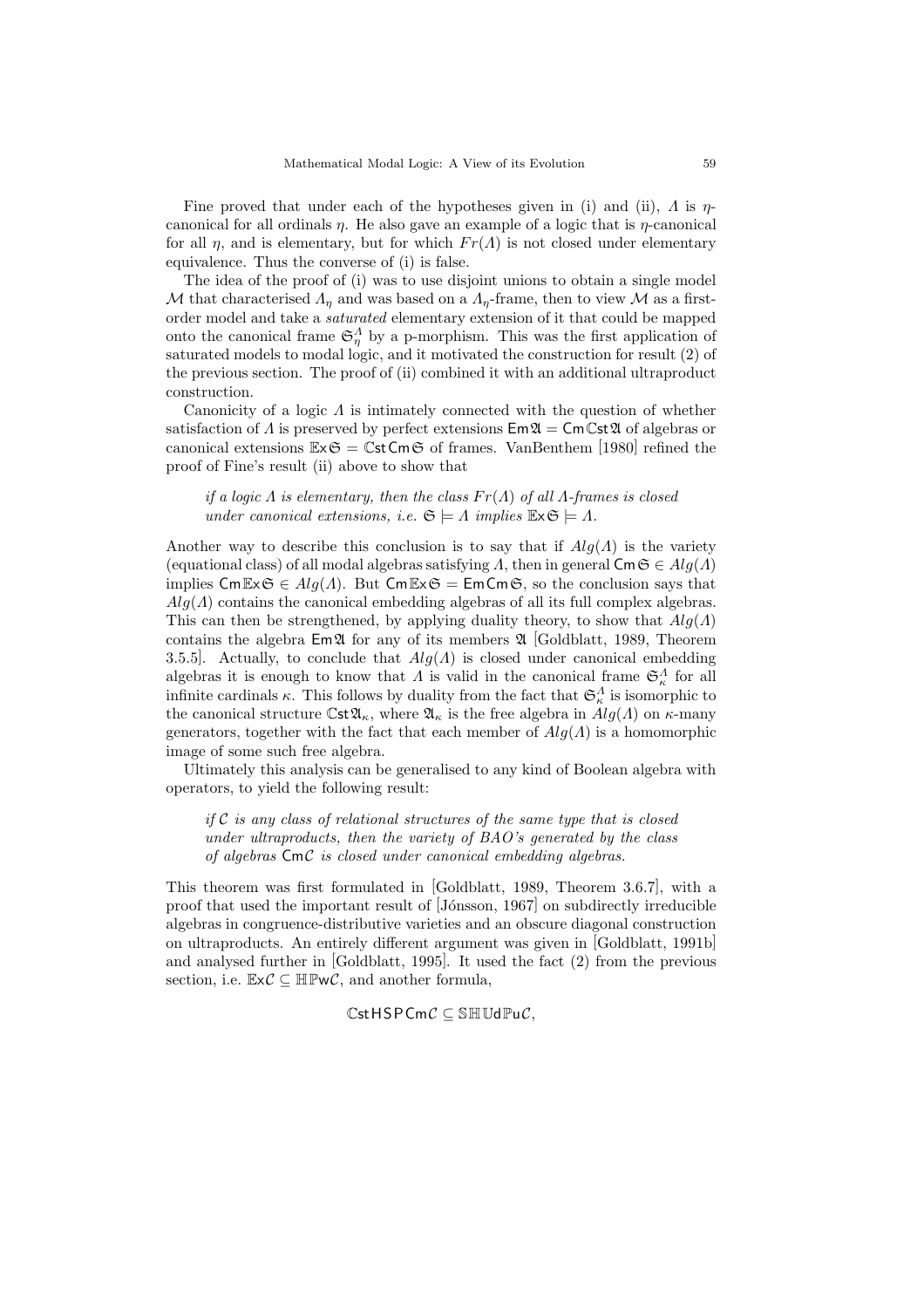which shows how the canonical structures of algebras from the variety generated by  $\mathsf{CmC}$  can themselves be built from members of C. When C is closed under ultraproducts, so that  $\mathbb{P} u \mathcal{C} = \mathcal{C}$ , this takes the form

$$
\mathfrak{A}\in\mathsf{HSPCm}\mathcal{C}\quad\mathrm{implies}\quad\mathbb{C}st\mathfrak{A}\in\mathbb{SH}\mathbb{U} d\mathcal{C},
$$

showing how canonical structures mediate between the dual operations on algebras and structures. This result in turn depends on another fundamental fact,

$$
\mathbb{P}u\mathbb{U}b\mathcal{C}\subseteq\mathbb{U}b\mathbb{P}u\mathcal{C},
$$

which states that the ultraproduct operation commutes with *bounded* unions. A structure G is the bounded union of a collection  $\{\mathfrak{S}_i : j \in J\}$  if the  $\mathfrak{S}_i$ 's are all inner substructures (subframes) of  $\mathfrak S$  and their union is  $\mathfrak S$  itself. This notion is dual to that of *subdirect* product, and indeed in the situation just described there is a subdirect product representation

$$
\mathsf{Cm}\,\mathfrak{S}\rightarrowtail \prod_J\mathsf{Cm}\,\mathfrak{S}_j
$$

of  $\mathsf{Cm}\mathfrak{S}$  induced by the surjections  $\mathsf{Cm}\mathfrak{S}\twoheadrightarrow \mathsf{Cm}\mathfrak{S}_j$  [Goldblatt, 2000, §4.5].

The first example of non-canonicity in the modal context occurs in [Kripke, 1967], where it is stated that Dummett's Diodorean axiom

$$
\Box(\Box(p \to \Box p) \to \Box p) \to (\Diamond \Box p \to \Box p)
$$

is not preserved by the Jónsson–Tarski representation of modal algebras. The McKinsey axiom  $\Box \Diamond p \rightarrow \Diamond \Box p$  was shown not to be canonical in [Goldblatt, 1991a].

The formulas of Sahlqvist(see 6.3) define logics  $\Lambda$  for which the class  $Fr(\Lambda)$  is elementary and includes all the canonical frames  $\mathfrak{S}_\eta^A$ . These formulas have been generalized by Maarten de Rijke and Yde Venema [1995], who defined Sahlqvist equations for any type of BAO and showed that the structures  $\mathfrak S$  whose complex algebras  $\mathsf{Cm}\mathfrak{S}$  satisfy such an equation form a basic elementary class. Jónsson [1994] has refined the techniques of [Jónsson and Tarski, 1951] to develop an elegant algebraic proof that varieties of BAO's defined by Sahlqvist equations are closed under canonical embedding algebras.

Fine's theorem (ii) was strengthened by the present author to show that if  $\Lambda$ is characterised by some elementary class then it is valid, not just in any canonical frame  $\mathfrak{S}_\eta^A$ , but also in any frame that is elementarily equivalent to a canonical frame. In fact an even stronger generalization of (ii) can be obtained by restricting attention to quasi-modal sentences. These are first-order sentences of the syntactic form  $\forall v \varphi$ , with  $\varphi$  being constructed from amongst atomic formulas and the constants  $\bot$  (False) and  $\top$  (True) using at most  $\wedge$  (conjunction),  $\vee$  (disjunction), and the bounded universal and existential quantifiers forms  $\forall z(yRz \rightarrow \psi)$  and  $\exists z(yRz \wedge \psi)$  with  $y \neq z$ . The relevance of quasi-modal sentences, and the reason for the name, is that they are precisely those first-order sentences whose satisfaction is preserved by the basic modal-validity preserving operations of S, H, and Ud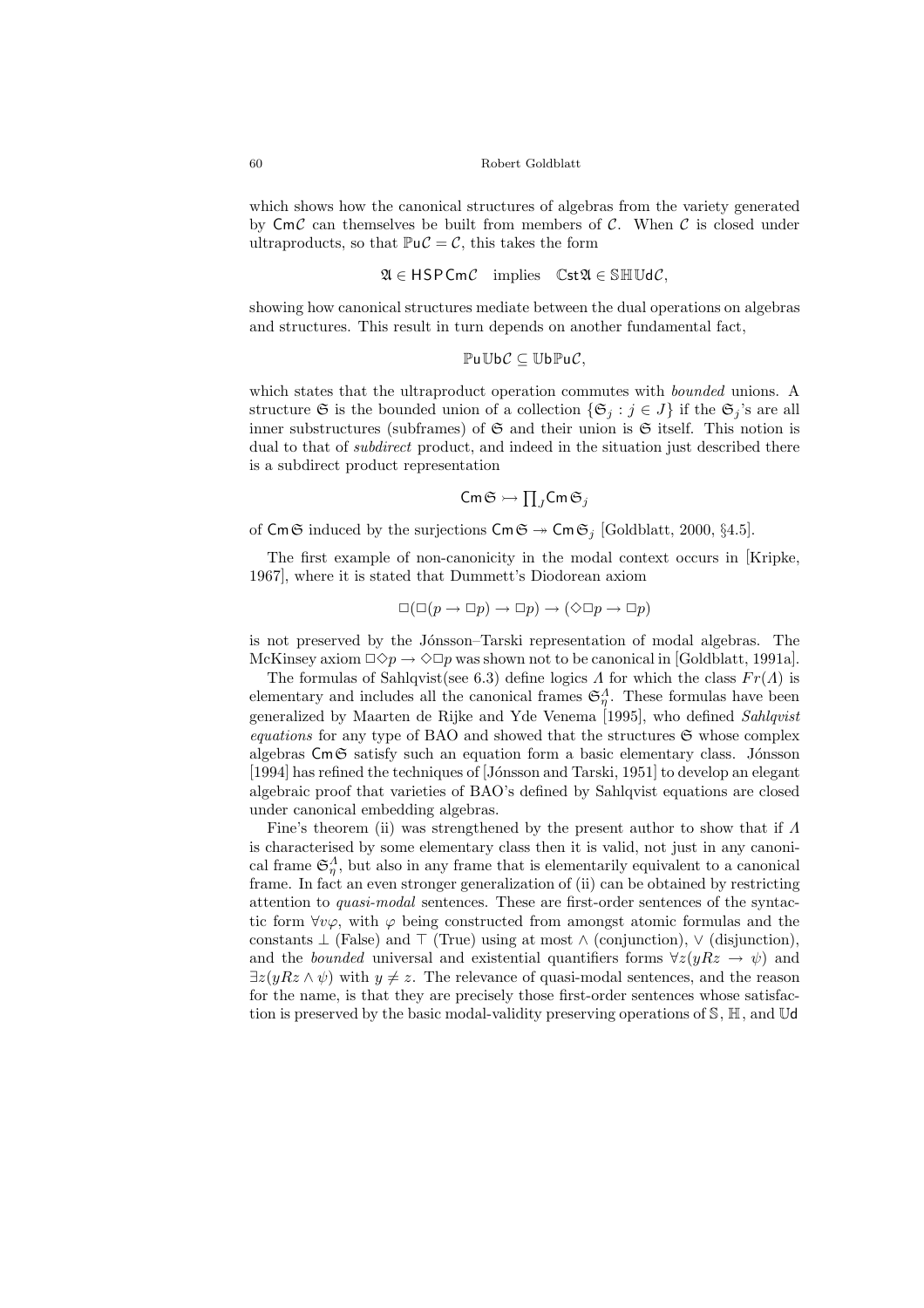[van Benthem, 1983; Goldblatt, 1989]. By the quasi-modal theory of a structure  $\mathfrak S$  we mean the set of all quasi-modal first-order sentences that are true in  $\mathfrak S$ .

It transpires that there is no quasi-modally-expressible property that can differentiate the canonical frames of a logic  $\Lambda$ : the structures  $\mathfrak{S}_{\eta}^{\Lambda}$  have exactly the same quasi-modal first-order theory for all  $\eta$ . We will denote this unique quasimodal theory of the canonical  $\Lambda$ -frames by  $\Psi^{\Lambda}$ . Moreover, if  $\Lambda$  is not canonical, then it always has a largest canonical proper sublogic  $\Lambda^c$  and a largest elementary sublogic  $\Lambda^e$  (with  $\Lambda^e \subseteq \Lambda^c$ ), and the quasi-modal theories  $\Psi^{\Lambda^e}$  and  $\Psi^{\Lambda^c}$  of these other logics are identical to  $\Psi^A$ . These results are all proven in [Goldblatt, 2001a]. The strengthening of Fine's result is as follows [Goldblatt, 1993, 11.4.2]:

If a modal logic  $\Lambda$  is characterized by some elementary class of frames, then it is characterized by the elementary class of all models of the quasi-modal first-order theory  $\Psi^A$  (which includes all the canonical frames of  $\Lambda$ ).

Fine asked if the converse of his (ii) was true: if a logic is canonical, must it be characterised by an elementary class? The algebraic version of this question asks whether a variety of BAO's that is closed under canonical embedding algebras must be generated by the complex algebras of some elementary class of relational structures. This remained a perplexing open problem for three decades, during which time a positive answer was found for all of the canonically closed varieties of modal algebras, cylindric algebras and relation algebras that had been investigated. Eventually however it was discovered that the converse of (ii) fails in general, and does so as badly as it could. This is shown by Goldblatt, Hodkinson and Venema [2004; 2003], exhibiting  $2^{\aleph_0}$  different canonical logics that are not characterised by any elementary class. These examples all have the finite model property. They include logics of every degree of unsolvability, and in particular undecidable logics with decidable sets of axioms. Some of the examples are based on ideas from the proof of the non-canonicity of the McKinsey axiom, while others use constructions from the theory of graph colouring, and are related to the modal logic KMT studied by George Hughes [1990]. The validating frames for KMT can be described as those directed graphs satisfying the non-elementary condition that the set  $\{y : xRy\}$  of children of any node  $x$  has no finite colouring. The logic has an infinite sequence of axioms whose  $n$ -th member rules out colourings that use  $n$  colours. But KMT is also characterised by the *elementary* class of graphs whose edge relation  $R$  satisfies  $\forall x \exists y(xRyRy)$ , meaning that every node has a reflexive child. The canonical KMTframe satisfies this condition.

Some of the logics that violate the converse of (ii) also have axioms that impose reflexive points on canonical frames. But now a canonical frame is essentially the disjoint union of a family of directed graphs, and it is only the infinite members of the family that are required to have a reflexive point to ensure canonicity. This is a non-elementary requirement. The proof that the logics are never elementarily characterised involves a famous piece of graph theory of Paul Erd˝os [1959], who showed that for each integer n there is a finite graph  $\mathcal{G}_n$  whose chromatic number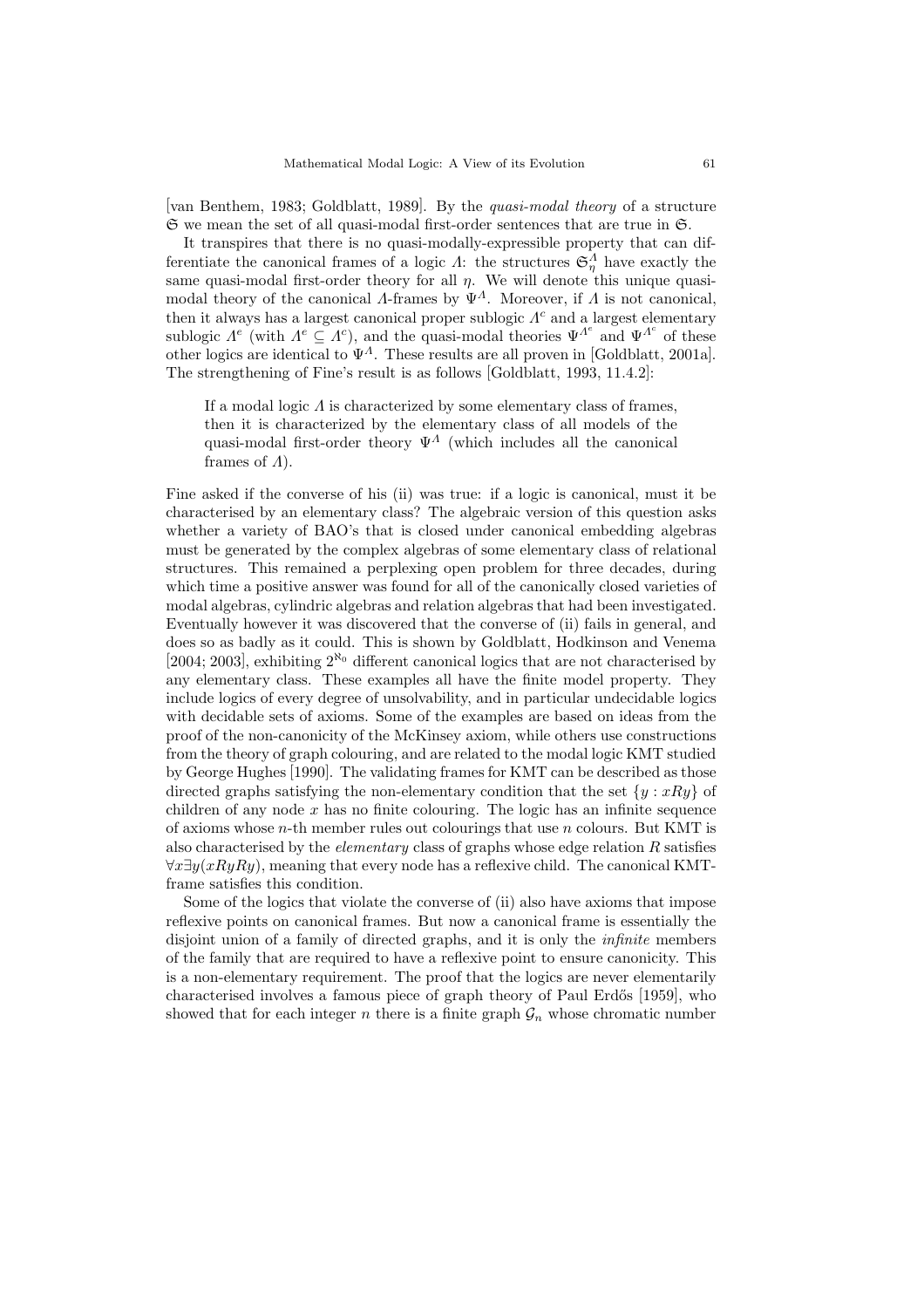and girth are both greater than  $n$ , the girth being the length of the shortest cycle in the graph and the chromatic number being the smallest number of colours needed to colour it. The essence of the application is that if a certain logic  $\Lambda$  were characterised by an elementary class  $\mathcal{C}$ , and infinitely many of the  $\mathcal{G}_n$ 's validated  $\Lambda$ , then by a compactness argument it would follow that  $\mathcal C$  contained an infinite graph that had no cycles of odd length. But such a graph can be coloured using only two colours, a property that invalidates one of the axioms defining  $\Lambda$ . Hence the existence of  $\mathcal C$  is impossible.

### 7 SOME MATHEMATICAL MODALITIES

The seed of relational semantics sown in the 1950's has grown into a tree with many branches. The most notable new dimension of activity beyond that already described has been the application of relational modal semantics to a range of formalisms of computational and mathematical interest. This final section will briefly survey some studies of this kind, providing a sketch of the key ideas and a guide to the literature.

# *7.1 Dynamic Logic of Programs*

Dynamic logic was invented by Vaughan Pratt, who described its origins in [1980a] as follows.

In the spring of 1974 I was teaching a class on the semantics and axiomatics of programming languages. At the suggestion of one of the students, R. Moore, I considered applying modal logic to a formal treatment of a construct due to C. A. R. Hoare, " $p{a}q$ ", which expresses the notion that if p holds before executing program  $a$ , then  $q$  holds afterwards. Although I was skeptical at first, a weekend with Hughes and Cresswell convinced me that a most harmonious union between modal logic and programs was possible. The union promised to be of interest to computer scientists because of the power and mathematical elegance of the treatment. It also seemed likely to interest modal logicians because it made a well-motivated and potentially very fruitful connection between modal logic and Tarski's calculus of binary relations.<sup>56</sup>

Pratt's idea was to assign a box-modality  $[\pi]$  to each program  $\pi$ , with the formula  $[\pi]$ α being read "after  $\pi$ ,  $\alpha$ ". Then Hoare's construct<sup>57</sup>  $p\{\pi\}$  can be defined as  $p \rightarrow [\pi]q$ , but more complex assertions about program correctness and termination can be formalised by combining  $[\pi]$  with other connectives, including modalities for other programs. The connective  $[\pi]$  is interpreted, not as an accessibility relation between possible worlds, but as a transition relation  $R_\pi$  between "possible execution states", with  $xR_{\pi}y$  when there is an execution of  $\pi$  that starts in state

<sup>56</sup>The "weekend" reference is of course to the classic text of [Hughes and Cresswell, 1968]. <sup>57</sup>[Hoare, 1969].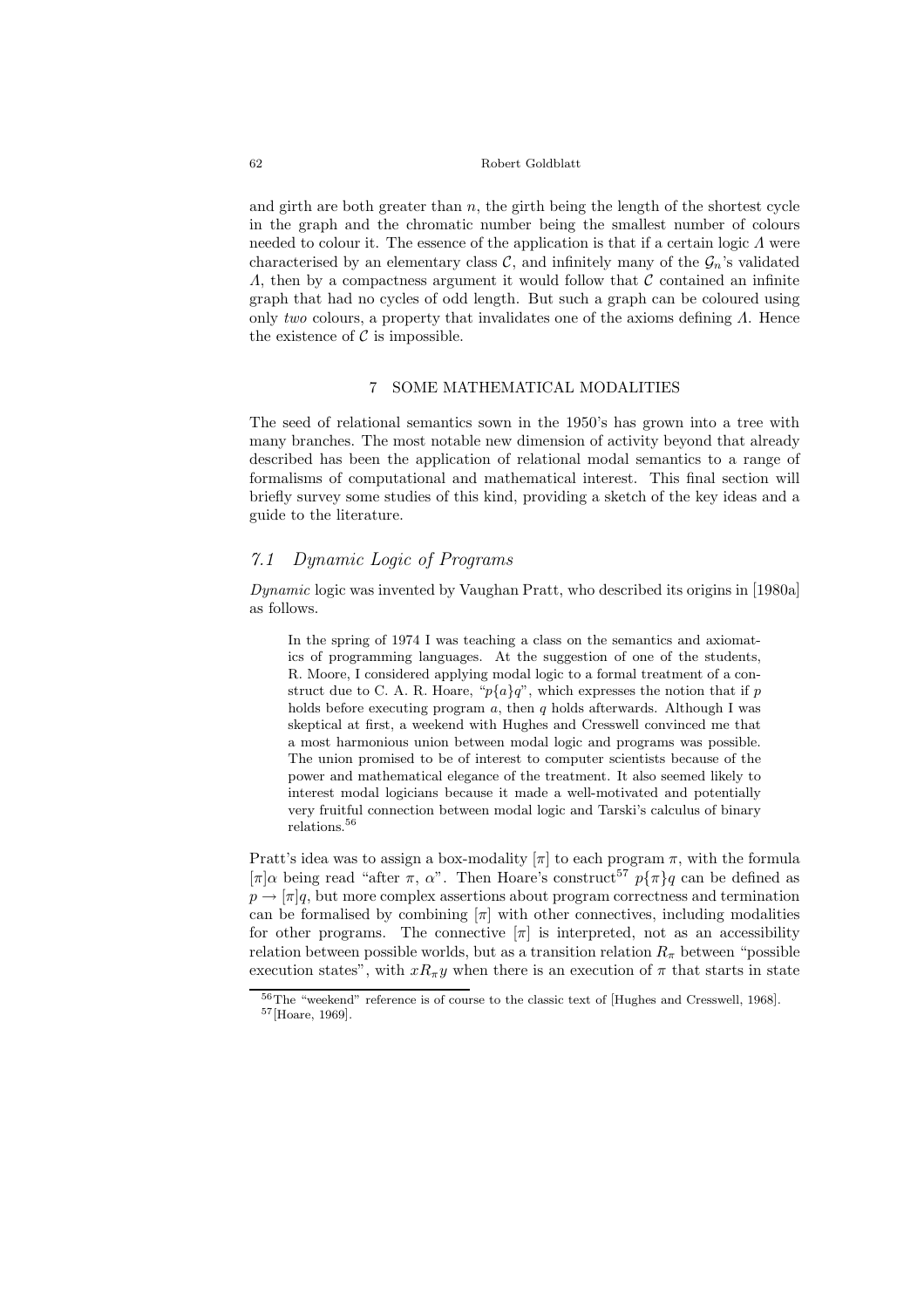x and terminates in state y. The dual modality  $\langle \pi \rangle \alpha$ , definable as  $\neg[\pi]\neg\alpha$ , asserts that there is an execution of  $\pi$  that terminates with  $\alpha$  true. In particular,  $\langle \pi \rangle$ T asserts that there exists a terminating execution of program  $\pi$ .

Pratt's first paper [1976] describes a predicate language with modalities for a class of programs generated from basic assignments and tests by a number of operations, including alternation  $\pi \cup \pi'$  and composition  $\pi; \pi'$ . The interpreting relations for programs satisfy appropriate conditions, including  $R_{\pi \cup \pi'} = R_{\pi} \cup$  $R_{\pi'}$  and  $R_{\pi;\pi'} = R_{\pi} \circ R_{\pi'}$ . A complete axiomatisation was presented for the language of these "loop-free" programs, and then the class of regular programs was defined by adding the *iteration* construct  $\pi^*$ , with interpretation  $R_{\pi^*}$  = reflexive transitive closure of  $R_{\pi}$ . The universal quantifier  $\forall x$  was identified with a modality  $[x \leftarrow$  RANDOM] corresponding to a random assignment to the variable x.

The purely propositional fragment of this language was isolated by Michael Fischer and Richard Ladner [1977; 1979] who defined the system PDL of propositional dynamic logic of regular programs. Its programs are generated from some set of atomic commands by the operations of alternation, composition and iteration. A Kripke model for PDL assigns a binary relation to each atomic program, and then interprets complex programs by the above conditions on  $R_{\pi\cup\pi'}$ ,  $R_{\pi^*\pi'}$  and  $R_{\pi^*}$ . Fischer and Ladner proved that this semantically defined logic has the finite model property by a version of the filtration construction. That method produces a falsifying model for a given non-theorem  $\alpha$  whose size is exponential in the length of  $\alpha$ . The result was used to establish an upper bound of *nondeterministic exponential* time for the complexity of the satisfiability problem: there is a nondeterministic algorithm for deciding PDL-satisfiability that runs in a time bounded above by an exponential function  $c^n$  of the length n of the formula concerned (for some constant c). They also gave a lower bound of *deterministic* exponential time for the complexity of this problem: there is a constant  $d > 1$  such that no deterministic algorithm can decide the satisfiability question for all formulas in time less than  $d^n$ . The technique used was to construct a PDL-formula that encodes the computations of a certain kind of Turing machine that was known to require exponential running time. The gap between these upper and lower bounds was closed by Pratt [1980b], who used Hintikka's model sets and tableaux methods to give a deterministic exponential time algorithm for deciding satisfiability/validity in PDL.

A finite axiomatisation of PDL was proposed in [Segerberg, 1977], the most notable feature being the induction axiom

$$
p \to ([\pi^*](p \to [\pi]p) \to [\pi^*]p).
$$

The first proof of completeness for PDL was published by Rohit Parikh [1978a], with other proofs being attributed to Gabbay, Segerberg [1982] and Pratt.<sup>58</sup> The first extensive study of quantificational dynamic logic was made in David Harel's 1978 dissertation under Pratt's supervision, published as [Harel, 1979].

<sup>58</sup>More background on the beginnings of dynamic logic is provided in [Goldblatt, 1986].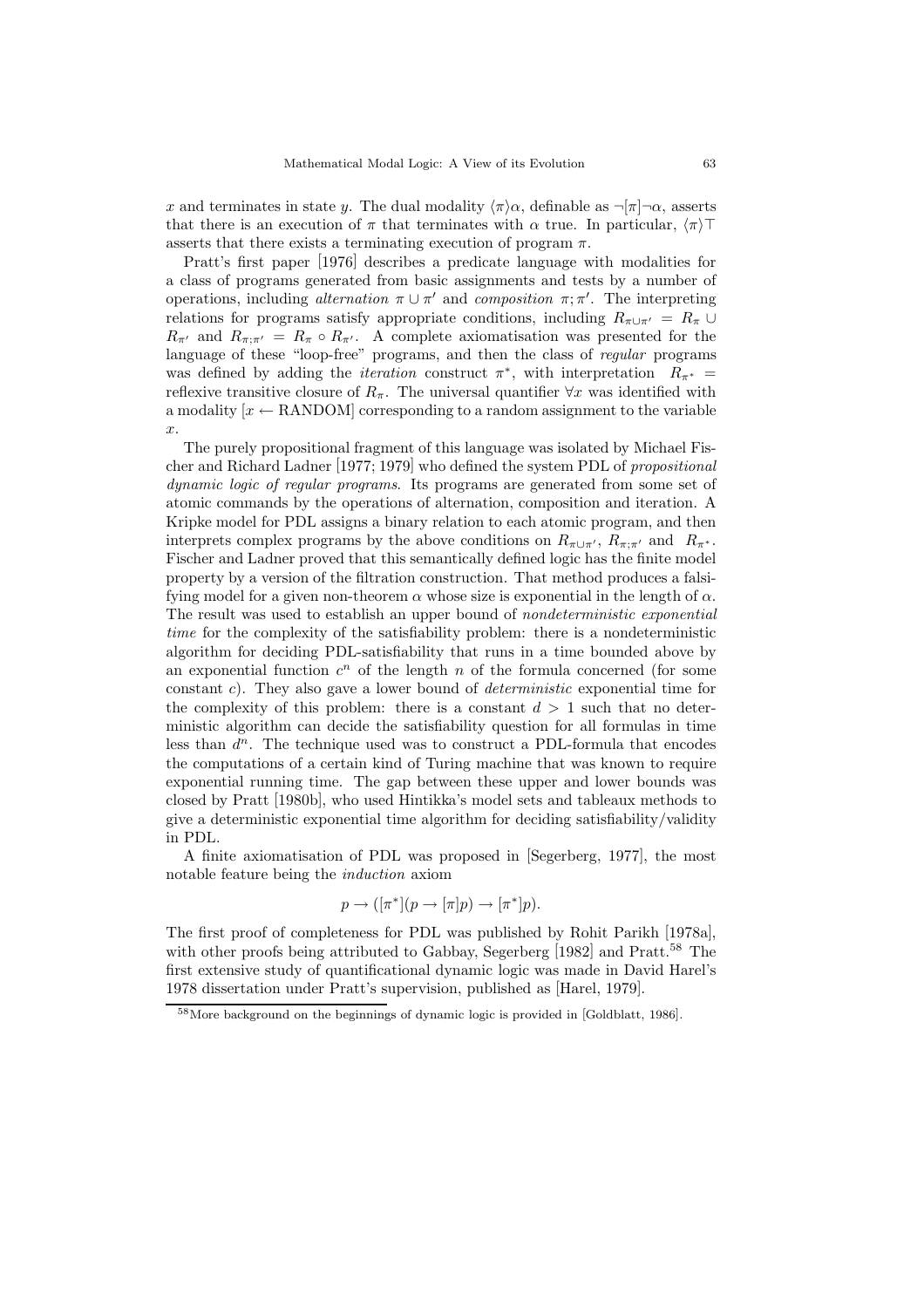Many variants of dynamic logic have been studied by varying the modelling, the set of formulas, and the set of programs having associated modalities. Deterministic programs are modelled by requiring  $R_\pi$  to be a functional relation. Program predicates may be used to express computational behaviour of particular programs, such as  $\mathbf{loop}(\pi)$ , meaning that some execution of  $\pi$  fails to terminate, and **repeat**( $\pi$ ), meaning that  $\pi$  can be repeatedly executed infinitely many times. PDL programs can be viewed as regular sets of sequences of basic commands, but allowing context-free sets of sequences as programs results in a stronger logic that is  $\Pi_1^1$ -complete and hence highly undecidable. This was shown by Harel, Pnueli and Stavi [1983].

Dynamic algebras were introduced by Dexter Kozen and Pratt in 1979 and their structure and representations investigated in a number of papers.<sup>59</sup> They comprise a "Kleene algebra" that abstracts the algebra of regular expressions and acts as a collection of operators on a Boolean algebra. Concrete models are provided by the complex algebras of Kripke models for PDL. But the relationship between the operators interpreting  $\pi$  and  $\pi^*$  in the algebra of a Kripke model is not equationally expressible, and there are dynamic algebras that belong to the equational class generated by the algebras of Kripke models but are not themselves representable in such models.

Process logic was introduced in [Pratt, 1979] by interpreting a program, not as a relation between states, but as the set of possible state-sequences that can be generated by executing the program. In addition to "after", he proposed the following modalities

|                            | <i>throughout</i> $\pi$ , $\alpha$ : $\alpha$ holds at every state of any sequence generated |
|----------------------------|----------------------------------------------------------------------------------------------|
|                            | in executing $\pi$ .                                                                         |
| during $\pi$ , $\alpha$ :  | every $\pi$ -computation has $\alpha$ true at some point.                                    |
| $\pi$ preserves $\alpha$ : | in every $\pi$ -computation, once $\alpha$ becomes true                                      |
|                            | it remains so thereafter.                                                                    |

Parikh [1978b] developed a decidable system of second-order process logic that subsumed Pratt's, and allowed quantification over states and state-sequences. Then Nishimura [1980] combined PDL with some temporal connectives to devise a system extending Parikh's. All of these were subsumed by the powerful system of process logic of Harel, Kozen and Parikh [1982] which was shown to be decidable by reduction to the second-order decidability results of [Rabin, 1969].

The article [Harel, 1984] surveys the first decade of dynamic logic, and there is a further review in [Kozen and Tiuryn, 1990].

## *7.2 Hennessy–Milner Logic*

Matthew Hennessy and Robin Milner [1980; 1985] applied modal logic to *process* algebra in a manner that is reminiscent of the Kripke modelling of PDL. They

<sup>59</sup>See [Kozen and Tiuryn, 1990] for references.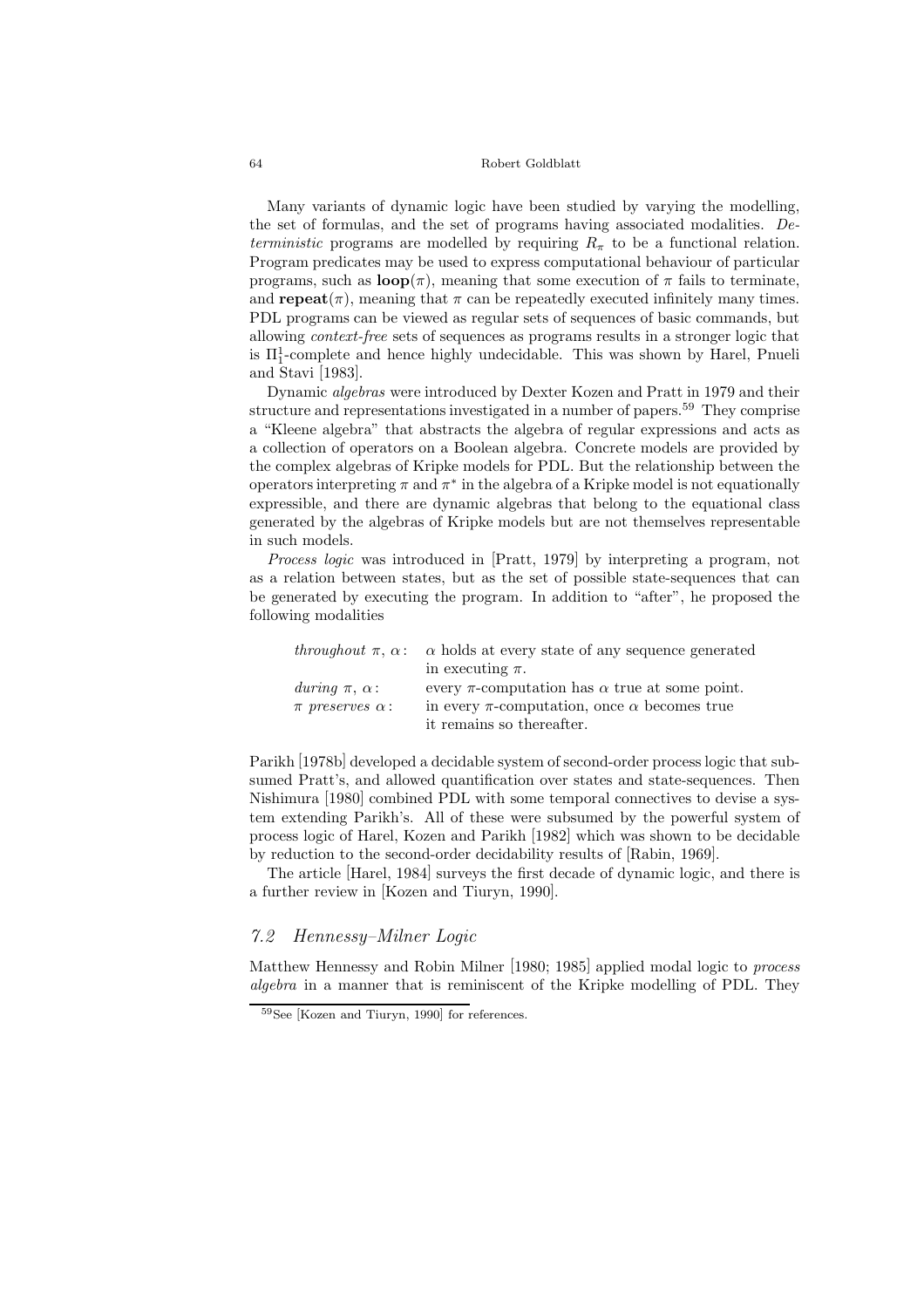used a modal language to express assertions about transitions between processes in such a way that two processes prove to be "observationally equivalent" just when they satisfy the same modal properties.

A process is viewed as an agent that interacts with its environment by performing observable actions which cause it to change its state. Processes are identified with their states, so an observation changes a process into a new process. The notation  $\langle p, p' \rangle \in R_i$  means that process p can become p' by performing, or participating in, the observation i. Thus  $R_i$  is a binary relation on a given set P of processes, and we envisage a collection  $\{R_i : i \in I\}$  of such observation relations corresponding to a set I of "types of observation". A particular pair  $\langle p, p' \rangle \in R_i$ represents a single observation, and is also viewed as an "experiment" performed by the observer on process p. (In subsequent literature the notation  $p \stackrel{i}{\rightarrow} p'$  became standard in place of  $\langle p, p' \rangle \in R_i$ .

The Hennessy–Milner modal language has no propositional variables, but constructs formulas from the constant ⊤ by the truth-functional connectives and the modalities  $\langle i \rangle$  for  $i \in I$ . The box modality  $[i]$  is defined to be  $\neg \langle i \rangle \neg$ . The relation  $p \models \alpha$ , meaning "process p satisfies formula  $\alpha$ ", is defined inductively, with

$$
p \models \langle i \rangle \alpha
$$
 iff for some *i*-experiment  $\langle p, p' \rangle$ ,  $p' \models \alpha$ .

Two processes are regarded as equivalent if there is no observable action that either can perform to distinguish them. Informally this means that to each observable action that one can perform there is an action that the other can perform which leads to an equivalent outcome, so each process can "simulate" the other. Spelling this out,

 $p$  is equivalent to  $q$  if, and only if,

- 1. for every result  $p'$  of an experiment on  $p$ , there is an equivalent result  $q'$  of an experiment on  $q$ ; and
- 2. for every result  $q'$  of an experiment on  $q$ , there is an equivalent result  $p'$  of an experiment on  $p$

[Milner, 1980, p. 41]. As a definition of equivalence this appears to be circular, since the word "equivalence" occurs on both sides of the "if and only if". To formalise the idea, a sequence of equivalence relations  $\sim_n$  for  $n \geq 0$  is defined on P. For each relation  $S \subseteq P \times P$ , define a relation  $E(S)$  by putting  $\langle p, q \rangle \in E(S)$ if for every  $i \in I$ ,

- 1.  $\langle p, p' \rangle \in R_i$  implies, for some  $q', \langle q, q' \rangle \in R_i$  and  $\langle p', q' \rangle \in S$ ; and
- 2.  $\langle q, q' \rangle \in R_i$  implies, for some  $p', \langle p, p' \rangle \in R_i$  and  $\langle p', q' \rangle \in S$ .

Put p ∼<sub>0</sub> q for all p, q ∈ P, and inductively p  $\sim_{n+1}$  q if  $\langle p, q \rangle \in E(\sim_n)$ . Then p and q are defined to be *observationally equivalent*, written  $p \sim q$ , if  $p \sim_n q$  for every n.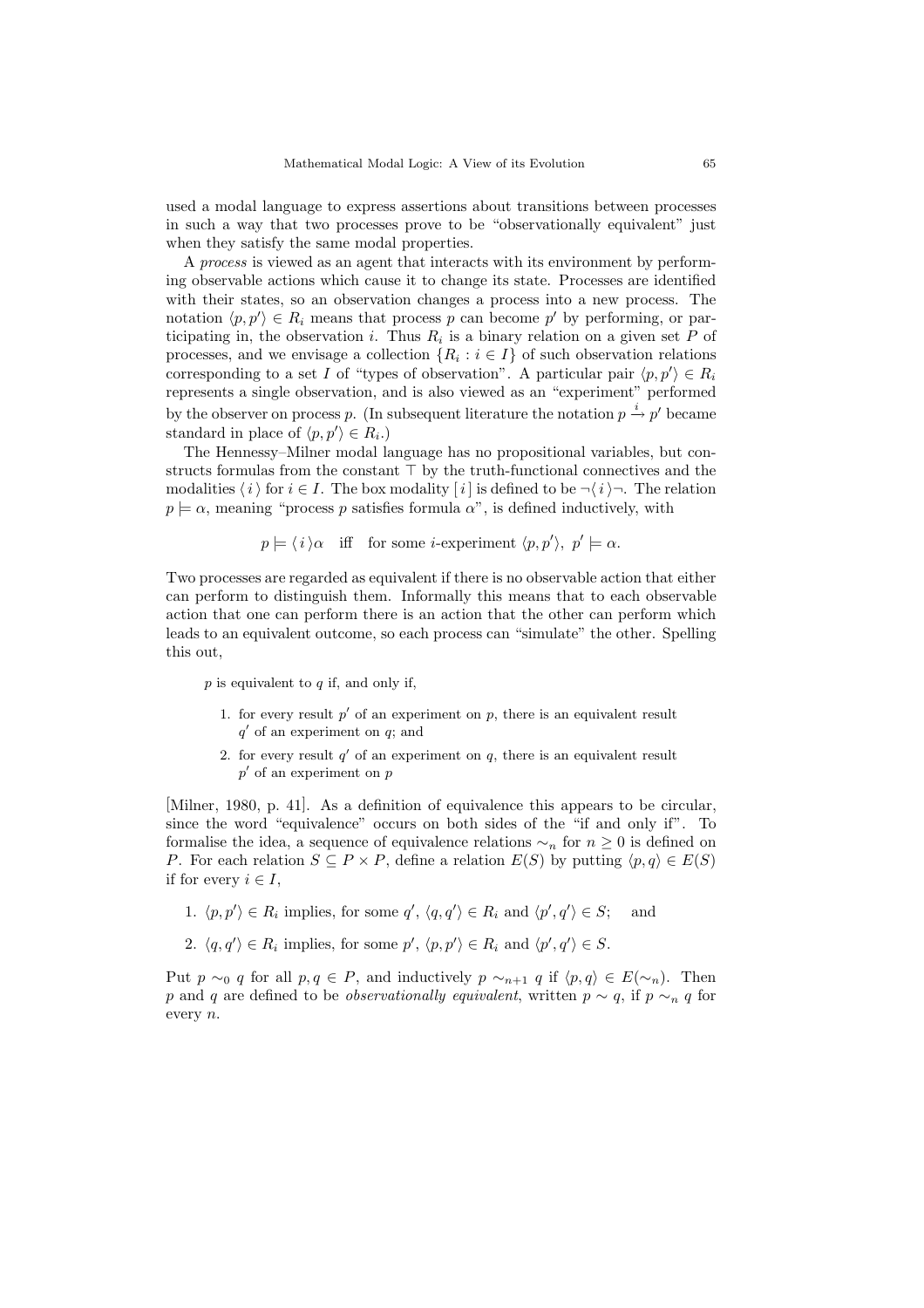Now a relation  $R \subseteq P \times P$  is *image-finite* if the set  $\{p' : \langle p, p' \rangle \in R\}$  is finite for each  $p \in P$ . Hennessy and Milner gave a logical characterisation of observational equivalence by showing that if each  $R_i$  is image-finite, two processes are equivalent iff they satisfy the same formulas:

$$
p \sim q \quad \text{iff} \quad \text{for all formulas } \alpha, \ p \models \alpha \text{ iff } q \models \alpha. \tag{*}
$$

Note that the operator E on relations is monotonic:  $R \subseteq S$  implies  $E(R) \subseteq E(S)$ . This property implies, by induction, that  $\sim_{n+1} \subseteq \sim_n$ , and so iteration of E generates a decreasing chain of relations

$$
\sim_0 \mathcal{Q} \sim_1 \mathcal{Q} \sim_2 \mathcal{Q} \cdots \mathcal{Q} \sim_n \mathcal{Q} \cdots \cdots
$$

Let  $\sim_\omega = \bigcap \{\sim_n : n \geq 0\}$  be the intersection of the chain. Then in the image-finite case,  $\sim_{\omega}$  is the *largest fixed point* of the operator E, i.e. putting  $S = \sim_{\omega}$  gives the largest solution to the equation  $S = E(S)$  (see [Hennessy and Milner, 1985, Theorem 2.1]). In that case  $\langle p, q \rangle \in S$  iff  $\langle p, q \rangle \in E(S)$ , legitimizing the circular definition of equivalence.

The monotonicity of  $E$  alone is enough to guarantee that  $E$  has a largest fixed point (see section 7.4), but in the absence of image-finiteness this fixed point need not be the relation  $\sim_{\omega}$ . It may be a proper subrelation of  $\sim_{\omega}$  that can only be reached by iterating  $E$  transfinitely often. Consequently this largest fixed point has become the general definition of the observational-equivalence relation ∼, and it is only in the image-finite case that ∼ is identified with ∼ω.

This analysis indicates that standard induction on natural numbers  $n$  (applied to the relations  $\sim_n$ ) may not be effective as a method for proving equivalence of processes. Instead, as was first realised by David Park,  $60$  a new kind of proof rule is called for, based on the notion of a *bisimulation*. This is a relation  $S \subseteq P \times P$ satisfying  $S \subseteq E(S)$ , i.e.  $\langle p, q \rangle \in S$  implies (1) and (2) hold. The union of any collection of bisimulations is a bisimulation, and so there is a largest bisimulation the union of all of them–which turns out to be the same as the largest fixed point of E. In other words, the observational relation  $\sim$  is the largest bisimulation on any structure  $(P, \{R_i : i \in I\})$ . It is an equivalence relation in the mathematical sense (reflexive, symmetric and transitive) and is known as bisimulation equivalence or bisimilarity [Milner, 1989]. It

admits an elegant proof technique; to show  $p \sim q$ , it is necessary and sufficient to find some bisimulation containing the pair  $\langle p, q \rangle$ 

[Milner, 1983, p. 283]. In the general setting, when  $\sim$  is not equal to  $\sim_{\omega}$ , the same modal-logical characterisation of bisimilarity as (∗) above can be obtained by expanding the class of formulas to allow formation of the conjunction  $\bigwedge_{j\in J}\alpha_j$ for any set  $\{\alpha_i : j \in J\}$  (possibly infinite) of formulas.

The term "bisimulation" was first used in [Park, 1981] for a relation of mutual simulation between states of two automata, with motivation from an earlier

<sup>60</sup>Information from Robin Milner, personal communication.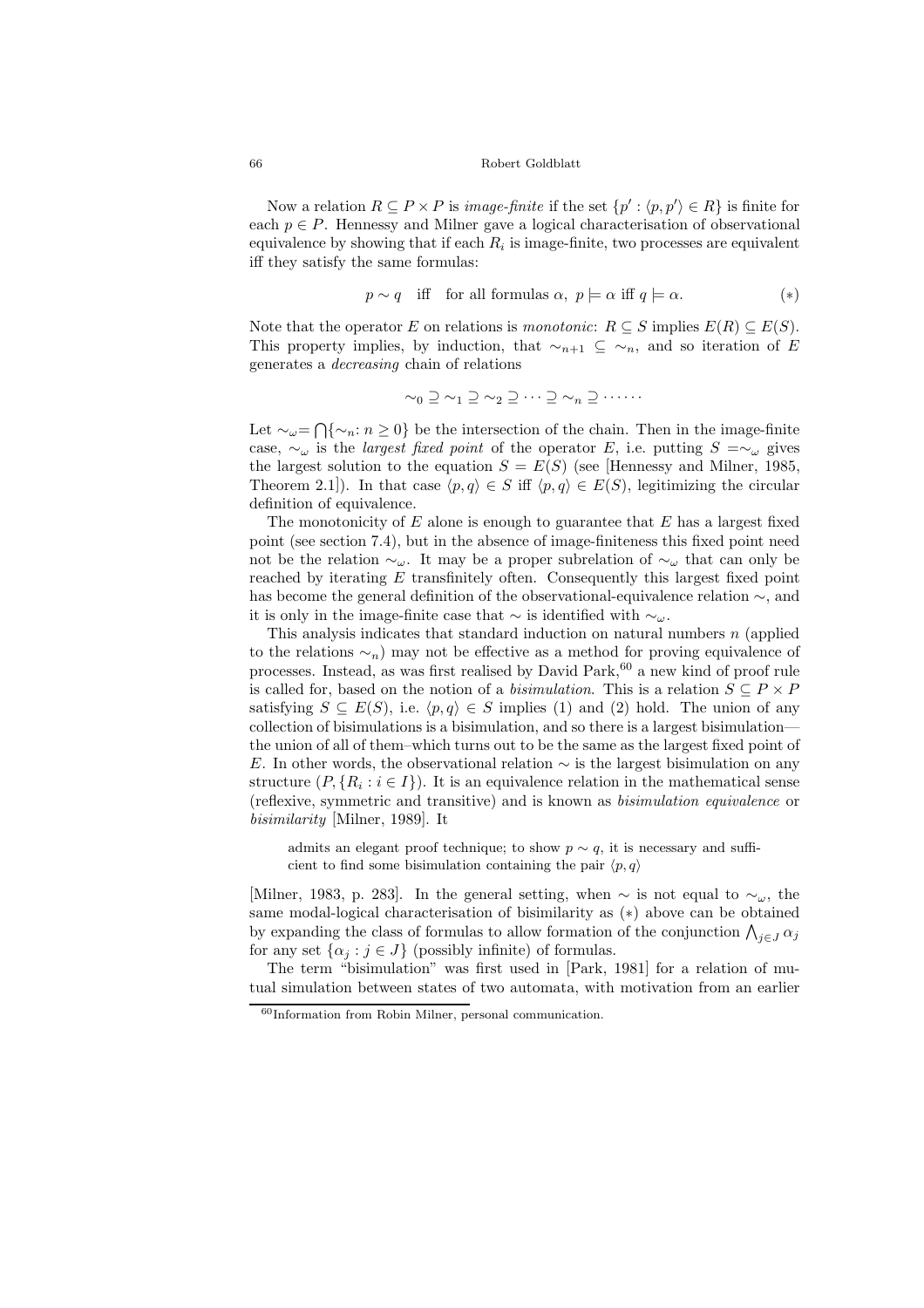notion of simulation of programs from [Milner, 1971]. Park showed that if two deterministic automata are related by a bisimulation, then they accept the same set of inputs. The concept and its use was systematically developed in [Milner, 1983]. It is closely related to the notion of "p-relation" of van Benthem [1976a] mentioned in section 5.3. Segerberg's p-morphisms are essentially bisimulations (between Kripke models) that are total and functional.

Process algebra is now a substantial field, with many concepts and constructions for building processes, and many important variations on the notion of observational equivalence or bisimilarity (see [Bergstra *et al.*, 2001]). For any given family of transition systems, i.e. systems of observation relations, we can seek to devise modalities that generate formulas giving a logical characterisation of the bisimilarity relations for those systems in the manner of  $(*)$ . This programme has been carried out for many cases. Logics for more recently developed theories of "mobile" and "message-passing" processes are discussed in [Milner *et al.*, 1993] and [Hennessy and Liu, 1995]. They provide modalities that formalise complex structural assertions, for example the formula  $\langle c x \rangle \alpha$  expressing "it is possible to output some value v on channel c and thereby evolve to a state in which  $\alpha[v/x]$  is true".

Axiomatisations of various modal process logics may be found, inter alia, in [Stirling, 1987] and [Larsen, 1990]. Other work on modal aspects of process algebra is collected in [Ponse et al., 1995].

# *7.3 Temporal Logic for Concurrency*

In 1977 Amir Pnueli, motivated by a reading of [Rescher and Urquhart, 1971],<sup>61</sup> proposed to use temporal logic to formalising reasoning about the behaviour of concurrent programs involving a number of processors acting in parallel and sharing a memory environment, so that each can alter the values of variables used by the others (see Pnueli [1977; 1981]). This is particularly relevant to the specification and analysis of reactive programs, like operating systems and systems for airline reservation or process control, that repeatedly interact with their environment and are not expected to terminate. As such a program runs, each success state is obtained by one processor being chosen to execute one instruction. Thus from an initial state  $x_0$ , many different sequences  $x_0, x_1, \ldots$  of states may be generated depending on which processors get chosen to act at each step.

Pnueli observed that temporal modalities could be used to formulate computationally significant properties of execution sequences, such as *fair scheduling* (no processor is delayed forever), freedom from deadlock (when none can act), and many others. He used Prior's future-tense modality  $G$  (and its dual  $F$ ), but with the Diodorean reading of "at all future states including the present", as well as a connective X with the reading "at the next state". The latter had first been introduced to tense logic for discrete time by Dana Scott (see [Prior, 1967, p. 66]). Programs do not appear in the syntax in this approach. Instead, temporal formulas describe properties of a particular execution sequence of a single (concurrent)

 $61$ See Hasle and Øhrstrøm, 2004, p. 222.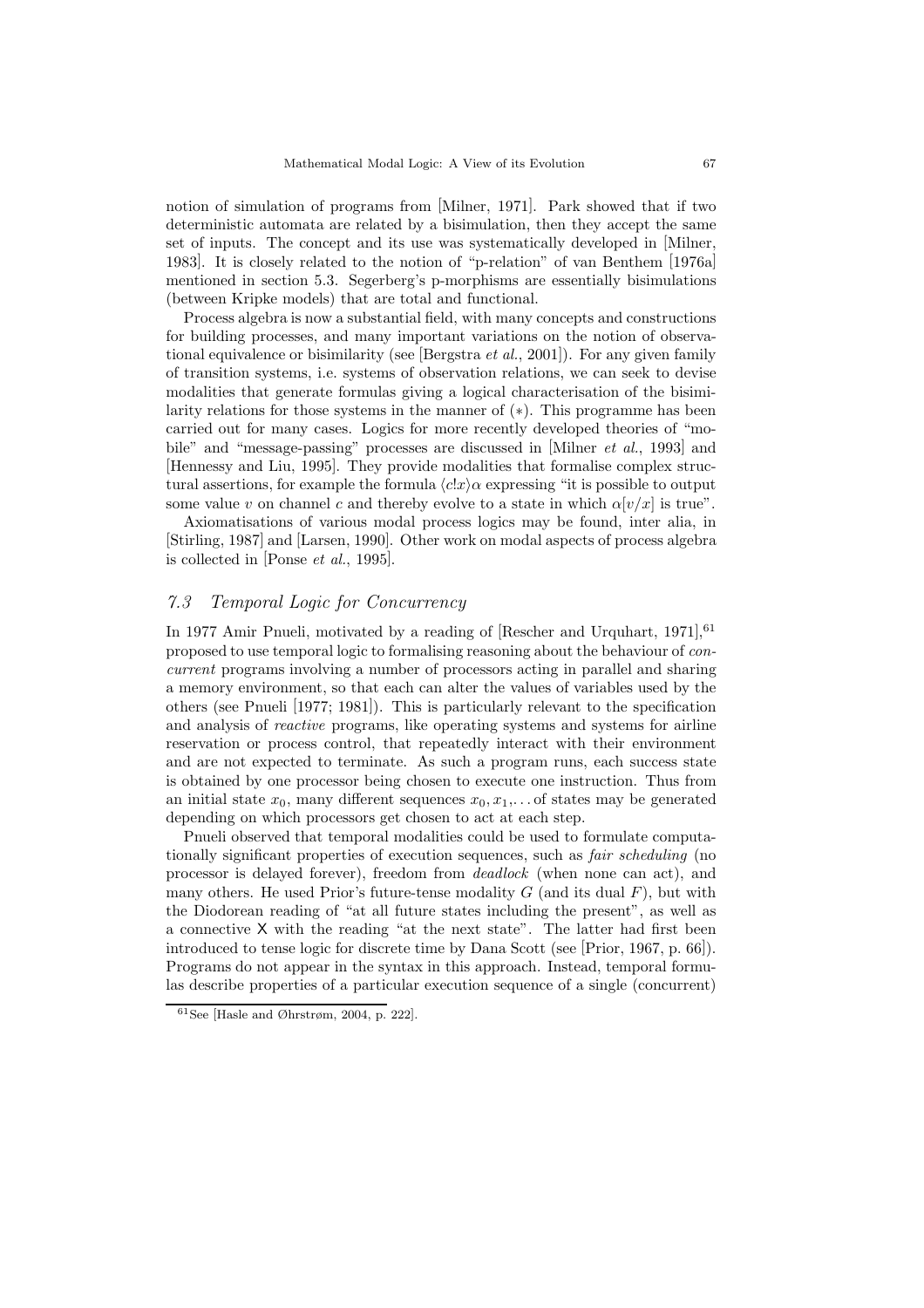program.

The paper of Gabbay, Pnueli, Shelah and Stavi [1980] added a binary connective U to this formalism, with  $\alpha U\beta$  meaning " $\alpha$  until  $\beta$ ", i.e. " $\beta$  will be true, and  $\alpha$ will be true at all times until  $\beta$  is". This connective and its past-tense version  $\alpha$  since  $\beta$  had been studied by Hans Kamp [1968] who showed that they form an expressively complete set of connectives in the sense that for models in which time is a complete linear ordering, all tense-logical connectives can be defined in terms of them. Gabbay *et al.* adapted this to show that  $U$  by itself plays a similar role for the future-tense logic of state sequences. They gave an axiomatisation for this extended logic, which they called DUX, and proved that it is decidable. By way of illustration of the expressive completeness of U, they noted that  $F\alpha$  can be defined as  $\top U_{\alpha}$ , and then  $G_{\alpha}$  as  $\neg F\neg \alpha$ , while  $X_{\alpha}$  can be defined as  $\bot U_{\alpha}$ . DUX is now more commonly known as PLTL (propositional linear temporal logic).

Since there are many different execution sequences with a given starting state any particular sequence is just one "branch" or "path" of the "tree" of all possible future states. Considering the tree as a whole gives rise to some interesting new modalities that can formalise reasoning about future behaviour. This line was pursued by Ben-Ari, Pnueli and Manna [Ben-Ari et al., 1983], defining a system UB (the unified system of branching time), which combined G and X with the symbols  $\forall$ ,  $\exists$  for quantification over paths to produce the following modal forms:

- $\forall G \alpha$ : along all future paths,  $\alpha$  is true at all states.
- $\exists G \alpha$ : along some path,  $\alpha$  is true at all states.
- $\forall X \alpha$ : along all paths,  $\alpha$  is true at the next state.

Dual modalities were defined by writing  $\exists F$  for  $\neg \forall G \neg, \forall F$  for  $\neg \exists G \neg$ , and  $\exists X$  for  $\neg \forall X \neg$ . The logic UB was shown to be finitely axiomatisable and have the finite model property, using semantic tableaux methods. It was also stated that, in contrast to PLTL, no temporal language for branching time with a finite number of modalities could be expressively complete, this theorem being credited to Gabbay.

The until connective U was added to  $UB$  by Edmund Clarke and Allen Emerson [1981] to define the system CTL of Computation Tree Logic, which was axiomatised and shown to have the finite model property by Emerson and Joseph Halpern [1982; 1985]. CTL has the limitation that the path quantifiers ∀ and ∃ are tied to a single linear-time state quantifier (modality) as in the forms  $\forall G, \exists F$ , or a single instance of U as in  $\exists (\alpha U\beta)$  etc. It does not allow a combination like  $\exists G F\alpha$ , expressing "there is a path along which  $\alpha$  is true infinitely often", a property of relevance to fair scheduling conditions. Emerson and Halpern [1983; 1986] devised a new system  $\text{CTL}^*$  that allows such formations. It distinguishes between *state* formulas, which are true or false at each state, and path formulas, which are true or false of each path. The path formulas include the state formulas and both categories are closed under the truth-functional connectives. If  $\alpha, \beta$  are path formulas then  $\alpha U\beta$ ,  $G\alpha$  and  $\lambda\alpha$  are path formulas, while  $\forall \alpha$  and  $\exists \alpha$  are state formulas.  $\forall \alpha$  (respectively  $\exists \alpha$ ) is true at state s iff  $\alpha$  is true of all (respectively some) paths that start at s.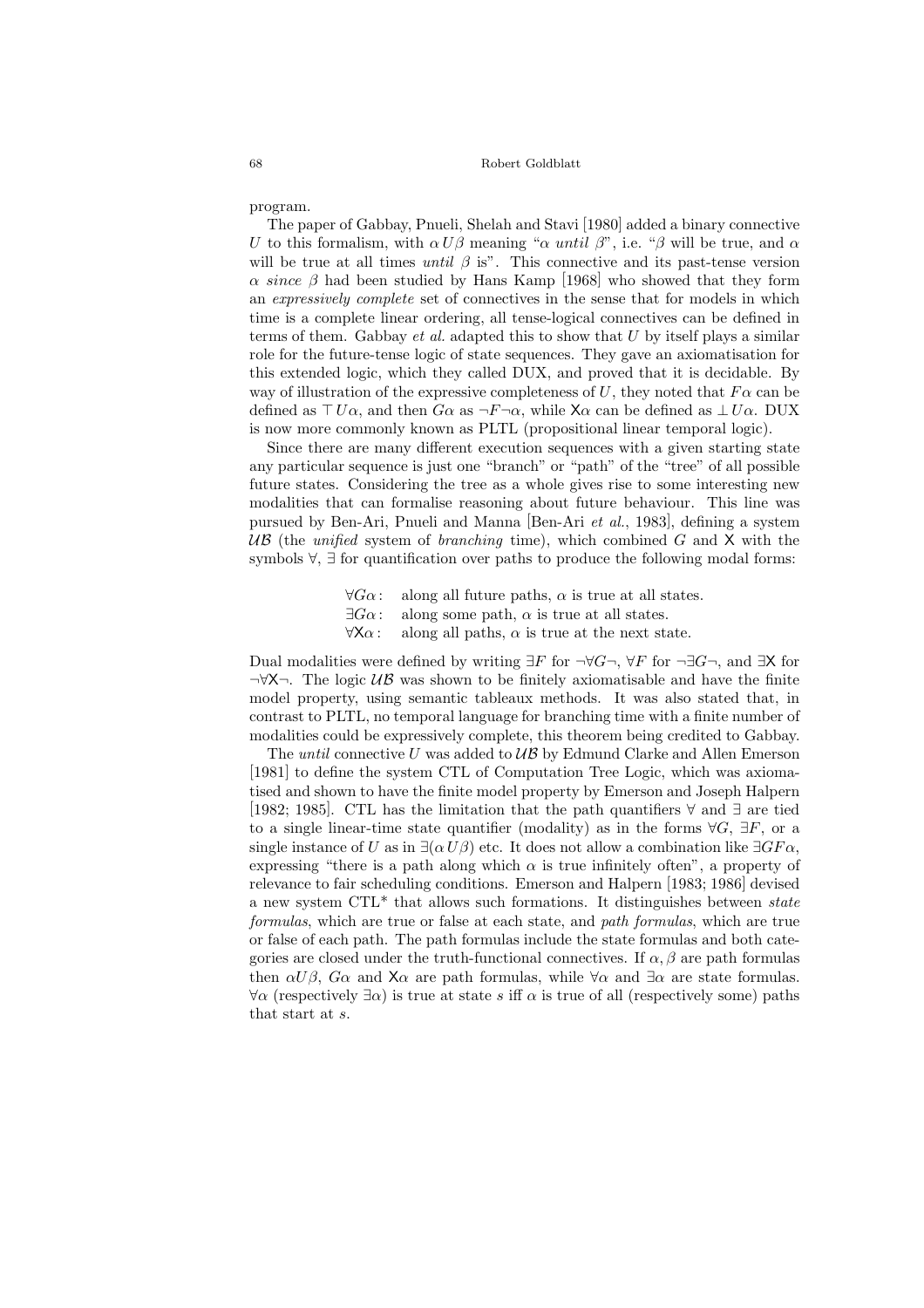In addition to being more expressive than CTL, CTL<sup>\*</sup> is more complex. Whereas CTL and PDL are decidable by algorithms that run in deterministic exponential time, the complexity of CTL\* is that of deterministic doubly exponential time. The lower bound here was established by Moshe Vardi and Larry Stockmeyer [1985], and the upper bound by Emerson and Charanjit Jutla [1988; 1999]. Methods from tree automata theory are used to prove decidability results in this context. Models can be viewed as infinite branching trees, or at least can be "unravelled" into such tree structures. Associated with each formula  $\alpha$  is an automaton  $A_{\alpha}$  that accepts a tree model iff it it satisfies  $\alpha$  at its root. Thus the satisfiability problem for many logics can be reduced to the emptiness problem for automata on infinite trees that was shown to be decidable in [Rabin, 1969] (see section 6.2). This technique was first developed in the 1980 Masters thesis of Robert Streett (see [1982]) who used it to prove the decidability of PDL with the repeat construct.

The logic CTL\* was defined semantically, and a sound and complete axiomatisation of it was hard to find. Eventually one was provided by Mark Reynolds [2001].

A property of paths not expressible in linear time logic, or even in CTL\*, is that a formula be true at every even state along the path (and possibly at others). Sets of sequences that have this property can be generated by formal grammars, or characterised by finite-state automata that process infinite strings. Pierre Wolper [1983] showed that any regular grammar gives rise to a temporal connective creating formulas that are true just of paths generated by that grammar in a certain way. He also showed that the linear time connectives  $G, F, X$  and U can each be expressed by such a grammar, and dubbed this formalism ETL for "Extended" Temporal Logic". The idea can be applied to branching time systems, and leads to a logic ECTL\* into which CTL\* can be translated (see [Thomas, 1989]).

Surveys of computational temporal logic, and its various applications to reasoning about programs, are given in [Emerson, 1990] and [Stirling, 1992].

A different kind of use of modalities of the branching-time type was made by Glynn Winskel [1985] in constructing powerdomains. These structures arise in the denotational semantics of programs, and are intended to provide domain-theoretic analogues of powersets. In dynamic logic a non-deterministic program is modelled as a binary transition relation  $R$  on a set  $S$  of possible program states. Alternatively this can be viewed as a function from S to its powerset  $\mathcal{P}(S)$ , taking each state  $x \in S$  to the set  $\{y : xRy\}$  of states that can be reached by different possible executions of the program. Analogously, given a domain  $\mathcal{D}$ , a non-deterministic program may be modelled as a function from  $\mathcal D$  to its powerdomain.

There are several different powerdomain constructions, and Winskel shows how to build them out of formulas of some modal languages associated with  $D$ . This involves tree-like models of the languages that represent certain computations. For the "Smyth" powerdomain a modality  $\Box$  is used that it read "inevitably".  $\Box \alpha$ has the same meaning in these models as the CTL-modality  $\forall F\alpha$ , i.e. along every future path there is a state at which  $\alpha$  holds. The construction of the "Hoare" powerdomain uses  $\diamond$ , for "possibly", with  $\diamond \alpha$  meaning that there is a future path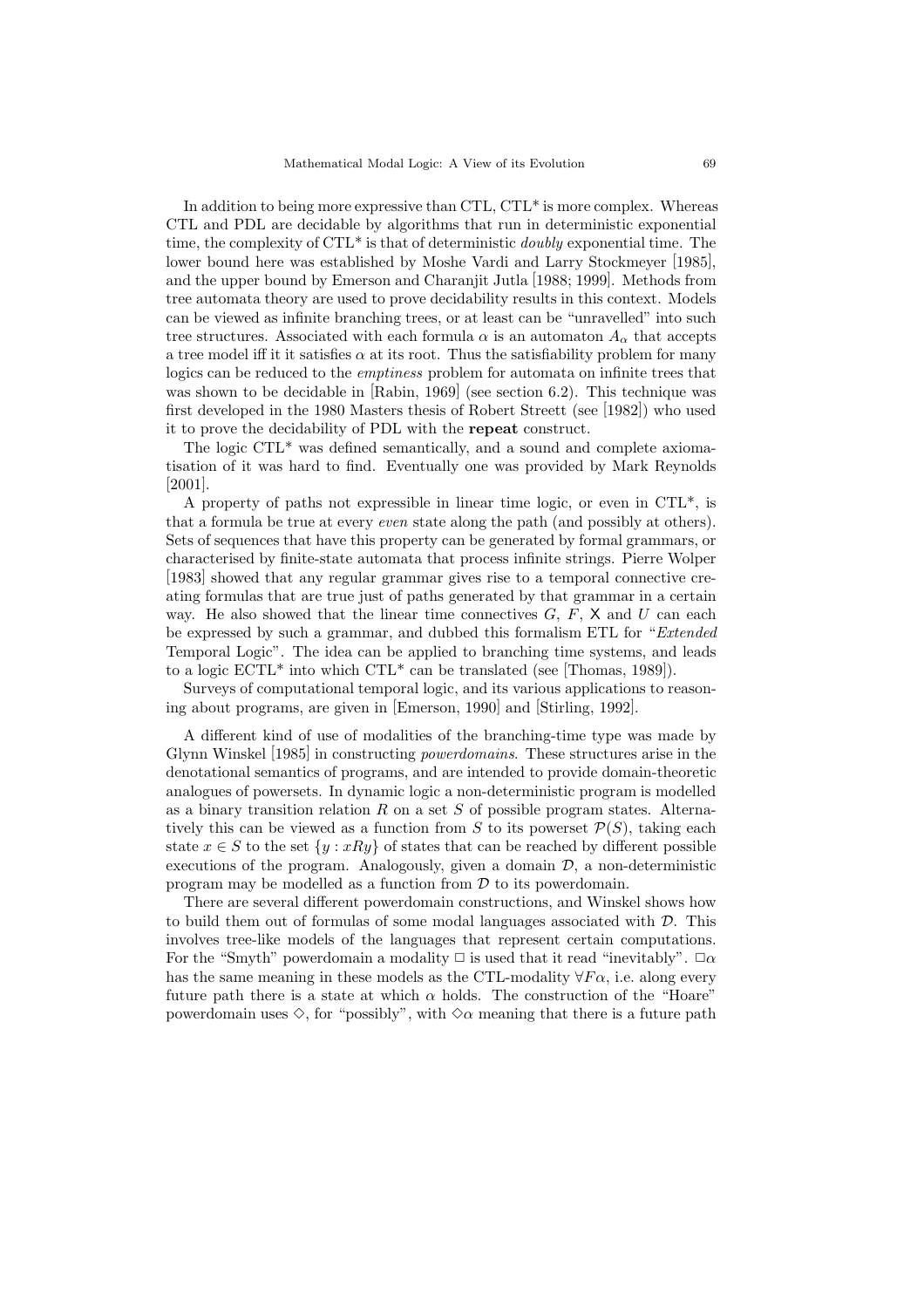with  $\alpha$  true somewhere, i.e.  $\exists F\alpha$ . For the "Plotkin" powerdomain, both of these modalities are involved.

## *7.4 The Modal* µ*-Calculus*

Mathematics and computer science abound with concepts and objects that are defined recursively, or self-referentially. Many of these have an elegant formulation as special fixed points of certain operations. The  $\mu$ -calculus  $L_\mu$  of Kozen [1982; 1983] admits formulas that are interpreted as fixed points, and is expressively more powerful than any of the modal program logics considered above.

Let  $\Theta: \mathcal{P}(S) \to \mathcal{P}(S)$  be an operation on the powerset of a set S. Tarski applied the term "fixpoint" to any subset T of S such that  $\Theta(T) = T$ . If  $\Theta$  is monotonic in the sense that  $T \subseteq T'$  implies  $\Theta(T) \subseteq \Theta(T')$ , then  $\Theta$  has a least fixpoint  $\mu\Theta$ and a *greatest* fixpoint  $\nu\Theta$ , given by

$$
\mu \Theta = \bigcap \{ T \subseteq S : \Theta(T) \subseteq T \},
$$
  

$$
\nu \Theta = \bigcup \{ T \subseteq S : T \subseteq \Theta(T) \}.
$$

The fact that  $\Theta$  has a fixpoint was first shown by Tarski and B. Knaster in 1927. In 1939 Tarski generalised this to any monotonic function on a complete lattice, showing that its fixpoints also form a complete lattice, with greatest and least elements specified by the lattice versions of the definitions just given (see [Tarski, 1955b] for this historical background).

Pratt [1981] introduced the idea of using a "minimisation" operator in a PDLlike context, but interpreted  $\mu$  as a *least root* operator rather than a least fixpoint one. He developed a language of terms intended to denote elements of a Boolean algebra, with a term of the form  $\mu Q.\tau(Q)$  interpreted as the least solution of the equation " $\tau(Q) = 0$ ". A syntactic restriction was imposed on  $\tau$  to ensure that at least one solution exists. A translation of PDL into the resulting calculus was given, and the system was shown to have the finite model property by a refinement of the McKinsey method. A deterministic exponential time algorithm was given for the problem of deciding satsfiability terms.

Pratt's work provided the inspiration for Kozen's development of the calculus  $L\mu$ , whose language is generated from some collection  $\Pi$  of atomic programs (or action labels)  $\pi$ . L $\mu$ -formulas are constructed from propositional variables using the truth-functional connectives, the modalities  $[\pi]$  and  $\langle \pi \rangle$  for  $\pi \in \Pi$ , and the constructions  $\mu p.\alpha$  and  $\nu p.\alpha$ , where p is a propositional variable and  $\alpha$  is a formula. The operations  $\mu p$  and  $\nu p$  function like quantifiers, binding occurrences of p in  $\alpha$ .  $\mu p.\alpha$  and  $\nu p.\alpha$  are only allowed to be formed when  $\alpha$  is *positive* in the sense that all free occurrences of p in  $\alpha$  are within the scope of an *even* number of negations  $\neg$ . This condition is satisfied for instance by any formula constructed from variables using only  $\top$ ,  $\bot$ ,  $\land$ ,  $\lor$ ,  $[\pi]$ ,  $\langle \pi \rangle$ ,  $\mu p$  and  $\nu p$ . The "binder"  $\nu$  is definable in terms of  $μ$  by taking  $νp.\alpha$  as  $¬μp.¬α(¬p/p).$  Vice versa,  $μ$  could be defined in terms of  $ν$ .

An  $L\mu$  model  $\mathcal{M} = (S, \{\stackrel{\pi}{\rightarrow} : \pi \in \Pi\}, \Phi)$  is just like a Kripke model for dynamic logic, or a labelled transition system for Hennessy–Milner logic augmented by a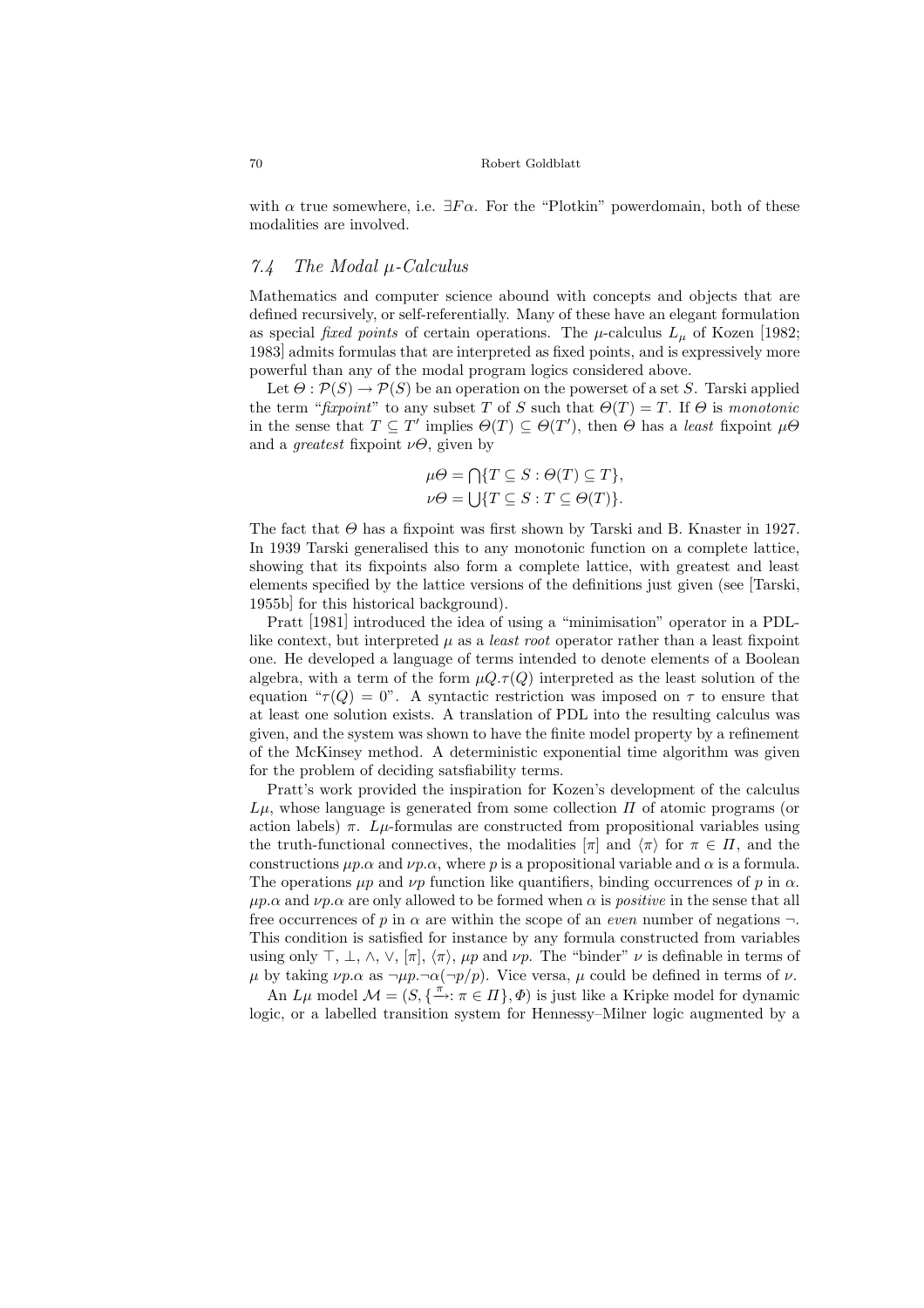valuation  $\Phi$  to interpret the variables p. M gives each formula  $\alpha$  the interpretation  $\mathcal{M}(\alpha) = \{x \in S : \mathcal{M} \models_x \alpha\}.$  If  $\alpha$  contains the variable p, then varying the interpretation of p causes the interpretation of  $\alpha$  to vary, and in this way  $\alpha$  induces an operation on  $\mathcal{P}(S)$ . To make this precise, for  $T \subseteq S$  let  $\mathcal{M}_{p:=T}$  be the model that is identical to M except in interpreting p as T, i.e.  $\mathcal{M}_{p:=T}(p) = T$ . Then the operation induced by  $\alpha$  on  $\mathcal{P}(S)$  relative to M is the function

$$
\Theta^{\mathcal{M}}_{\alpha}: T \longmapsto \mathcal{M}_{p:=T}(\alpha).
$$

If  $\alpha$  is positive, then  $\Theta_{\alpha}$  is monotonic. Assuming inductively that  $\Theta_{\alpha}$  has been specified,  $\mathcal{M}(\mu p.\alpha)$  and  $\mathcal{M}(\nu p.\alpha)$  are defined to be the least and greatest fixpoints  $\mu\Theta_{\alpha}^{\mathcal{M}}$  and  $\nu\Theta_{\alpha}^{\mathcal{M}}$  given by the Tarski–Knaster Theorem.

The meaning of  $\mu p.\alpha$  and  $\nu p.\alpha$  for particular  $\alpha$  can be hard to fathom, but it helps to think of them as solutions of the equation " $p = \alpha$ " and repeatedly replace p by  $\alpha$  in  $\alpha$  itself. It turns out that  $\mu p.(\alpha \vee \langle \pi \rangle p)$  has the same interpretation in a model as the PDL-formula  $\langle \pi^* \rangle \alpha$ , while  $\nu p \cdot (\alpha \wedge [\pi]p)$  has the same meaning as  $[\pi^*] \alpha$ . Also  $\mu p.\langle \pi \rangle p$  is true at  $x_0$  iff there is an *infinite* sequence  $x_0 \stackrel{\pi}{\rightarrow} x_1 \stackrel{\pi}{\rightarrow} \cdots$ in M, which is the condition for truth of the formula repeat( $\pi$ ). Using these observations it can be shown that the logic PDL with the repeat construct has a simple translation into the  $\mu$ -calculus.

A CTL-model can be viewed as an  $L\mu$ -model with a single transition relation  $\stackrel{\pi}{\rightarrow}$ , and with a *path* being a sequence  $x_0 \stackrel{\pi}{\rightarrow} x_1 \stackrel{\pi}{\rightarrow} \cdots$  in the model. CTL translates into  $L_{\mu}$  by translating  $\exists(\alpha U\beta)$  as  $\mu p.\beta \vee (\alpha \wedge \langle \pi \rangle p)$  and  $\forall(\alpha U\beta)$  as  $\mu p.\beta \vee (\alpha \wedge [\pi] p \wedge \langle \pi \rangle \top)$ . The  $L_{\mu}$ -formula  $\nu p.\alpha \wedge [\pi] [\pi] p$  means "along all paths,  $\alpha$ is true at every even state", a property expressible in ECTL\* but not CTL\*. Mads Dam [1994] has constructed algorithms for translating both CTL\* and ECTL\* into  $L_{\mu}$ .

Kozen proposed a finite axiomatisation of  $L<sub>\mu</sub>$  which, for the binder  $\mu$ , has the axiom schema

$$
\alpha(\mu p.\alpha/p) \to \mu p.\alpha
$$

and the inference rule:

from 
$$
\alpha(\beta/p) \to \beta
$$
 infer  $(\mu p.\alpha) \to \beta$  if p is not free in  $\beta$ .

Validity of the axiom follows from the fact that  $T = \mu \Theta_{\alpha}^{\mathcal{M}}$  is a solution of the "inequality"  $\Theta(T) \subseteq T$ , and soundness of the rule is due to  $\mu \Theta_{\alpha}^{\mathcal{M}}$  being the least such solution. Kozen was able to prove the completeness of a limited fragment of  $L<sub>u</sub>$  for which he also showed the finite model property and an exponential time decision procedure. The full  $L_{\mu}$  was proved decidable by Kozen and Parikh [1984] by reduction to Rabin's  $SnS$ . Streett and Emerson [1984; 1989] used tree automata to improve this to a deterministic triple-exponential time decision algorithm and establish the full finite model property. Emerson and Jutla [1988; 1999] sharpened the complexity result further to a deterministic exponential time algorithm, which is the best possible result since it is the lower bound for PDL and therefore for the  $\mu$ -calculus. Kozen [1988] gave a different proof of the finite model property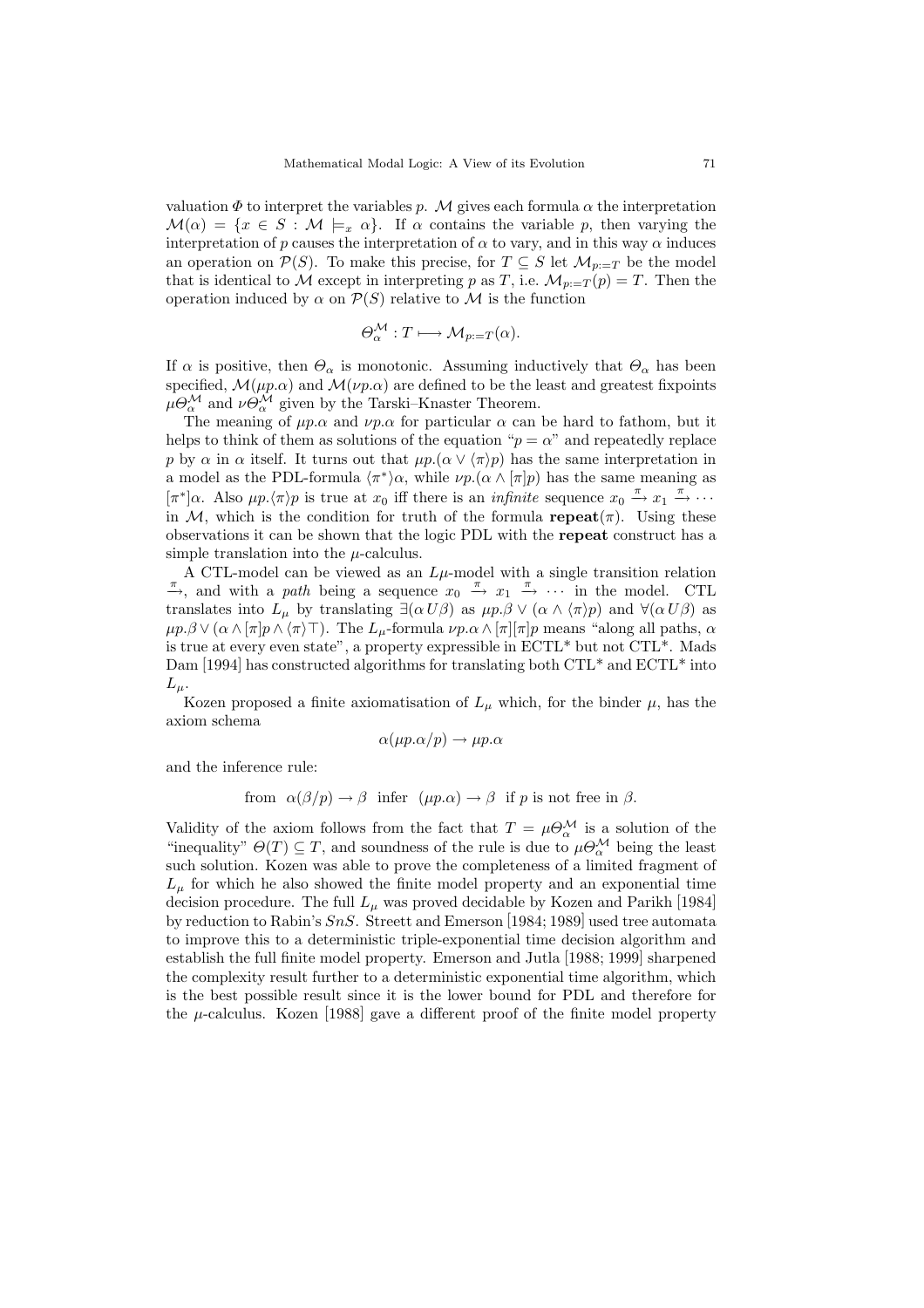using techniques from the theory of well-quasi orders, and proved a completeness theorem for  $L_{\mu}$  using an infinitary rule of inference.

The problem of whether  $L_{\mu}$  is complete for Kozen's originally proposed axiomatisation proved challenging, and remained open for some time. It was eventually solved in the affirmative by Igor Walukiewicz [1995; 2000].

The formalism of the  $\mu$ -calculus originates in some unpublished notes of Jaco de Bakker and Dana Scott from 1969. Kozen's inference rule derives from the Fixpoint Induction rule of [Park, 1969]. Another early independent formulation of a modal program logic with a greatest and least fixpoint operators appears in [Emerson and Clarke, 1980]. For a recent survey of the field of modal  $\mu$ -calculi, see [Bradfield and Stirling, 2001].

## *7.5 Solovay on Provability in Arithmetic as a Modality*

Let  $PA$  be the first-order system of Peano Arithmetic that is the subject of Gödel's incompleteness theorems, and let  $PA \vdash \sigma$  signify that sentence  $\sigma$  is provable in PA. Gödel showed that this notion can be "arithmetised" and expressed in the language of PA itself. There is a PA-formula  $Bew(v)$  with one free variable v such that in general  $PA \vdash \sigma$  iff the sentence  $Bew(\ulcorner \sigma \urcorner)$  is true (i.e. true of the standard PA-model  $(\omega, +, \cdot, 0, 1)$ . Here  $\lceil \sigma \rceil$  is the numeral for the Gödel number of  $\sigma$ . Now all PA-provable sentences are true, so for every  $\sigma$  the sentence

$$
Bew(\ulcorner\sigma\urcorner)\to\sigma
$$

is true. But it is not always PA-provable, a fact which is a manifestation of the first incompleteness theorem. Gödel gave an example of this in his [1933], observing that if the modality "provable" is taken to mean provable in PA then some principles of S4 do not hold:

For example,  $B(Bp \to p)$  never holds for that notion, that is it holds for no system S that contains arithmetic. For otherwise, for example,  $B(0 \neq 0) \rightarrow$  $0 \neq 0$  and therefore also  $\neg B(0 \neq 0)$  would be provable in S, that is, the consistency of S would be provable in S.

Provability in  $S$  of the consistency of  $S$  would contradict the second incompleteness theorem.

The question therefore arises as to which modal principles do hold if  $\Box$  is read as "PA-provable". To make this precise, define a *realisation* to be a function  $\phi$ assigning to each propositional variable p some PA-sentence  $p^{\phi}$ . This extends inductively to all modal formulas by taking  $\top^{\phi}$  to be  $(0 = 0)$ , realising the nonmodal connectives as themselves, and defining

$$
(\Box \alpha)^{\phi} := Bew(\ulcorner \alpha^{\phi} \urcorner).
$$

A modal formula  $\alpha$  is PA-valid if PA  $\vdash \alpha^{\phi}$  for every realisation  $\phi$ . The question becomes that of determining which modal formulas are PA-valid.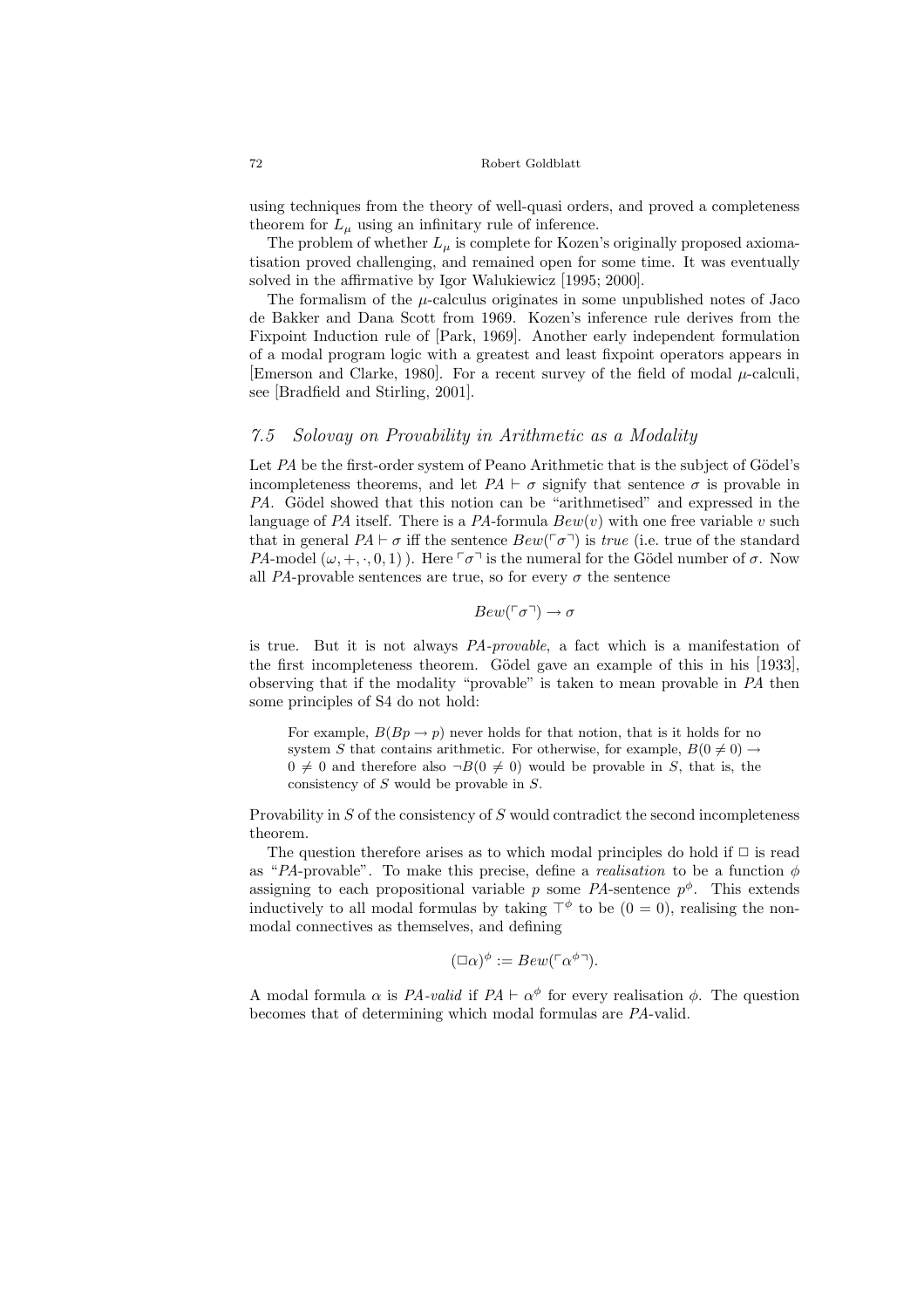The set of all PA-valid formulas is a normal logic, known as G (for Gödel).<sup>62</sup> To show that it is normal it is necessary to verify that the following hold in general:

$$
PA \vdash Bew(\ulcorner \sigma \to \sigma' \urcorner) \to (Bew(\ulcorner \sigma \urcorner) \to Bew(\ulcorner \sigma' \urcorner);
$$
  
If  $PA \vdash \sigma$ , then  $PA \vdash Bew(\ulcorner \sigma \urcorner)$ .

These results were distilled by Martin Löb [1955] from properties of  $Bew$  that were established in [Hilbert and Bernays, 1939]. Löb then proved

$$
PA \vdash Bew(\ulcorner \sigma \urcorner) \to Bew(\ulcorner Bew(\ulcorner \sigma \urcorner) \urcorner),
$$

which shows that  $\Box p \rightarrow \Box \Box p$  is PA-valid and hence a G-theorem. However the other S4-axiom  $\Box p \rightarrow p$  is not PA-valid, and indeed not even the formula  $\Box \bot \rightarrow \bot$ is a G-theorem, since  $(\Box \bot \rightarrow \bot)^{\phi}$  is

$$
Bew(\ulcorner 0 \neq 0 \urcorner) \to 0 \neq 0,
$$

which is not  $PA$ -provable by Gödel's reasoning above.

Robert Solovay [1976] demonstrated that G is identical to Segerberg's logic K4W, discussed in section 5.3, which is characterised by the class of finite strictly ordered (i.e. transitive and irreflexive) Kripke frames. The validity of the axiom W, i.e.

$$
\Box(\Box p \to p) \to \Box p,
$$

follows from an answer given in [Löb, 1955] to a question raised by Leon Henkin in 1952 about the status of sentences that assert their own provability. Any PAformula  $F(v)$  has fixed points: sentences  $\sigma$  for which

$$
PA \vdash \sigma \leftrightarrow F(\ulcorner \sigma \urcorner)
$$

(this is usually called the *Diagonalisation Lemma*). A fixed point of  $Bew(v)$  has

$$
PA \vdash \sigma \leftrightarrow Bew(\ulcorner \sigma \urcorner)
$$

so is equivalent to the assertion of its own provability. Must it in fact be provable?<sup>63</sup> Löb answered this in the affirmative by proving that

if 
$$
PA \vdash Bew(\ulcorner \sigma \urcorner) \rightarrow \sigma
$$
, then  $PA \vdash \sigma$ .

Equivalently, if  $Bew(\ulcorner Bew(\ulcorner \sigma \urcorner) \rightarrow \sigma \urcorner)$  is true then so is  $Bew(\ulcorner \sigma \urcorner)$ , i.e. the sentence

$$
Bew(\ulcorner Bew(\ulcorner\sigma\urcorner)\rightarrow\sigma\urcorner)\rightarrow Bew(\ulcorner\sigma\urcorner)
$$

is true. But more strongly it can be shown that this sentence is PA-provable for any  $\sigma$ , including  $\sigma = \alpha^{\phi}$ , giving the PA-validity of W.

Solovay's completeness theorem for G is a remarkable application of the machinery of arithmetisation and recursive functions to show that any finite strictly

 $62$  Also known as GL for Gödel–Löb.

 $63$ This is a generalisation of Henkin's question: see [Smoryński, 1991] for discussion.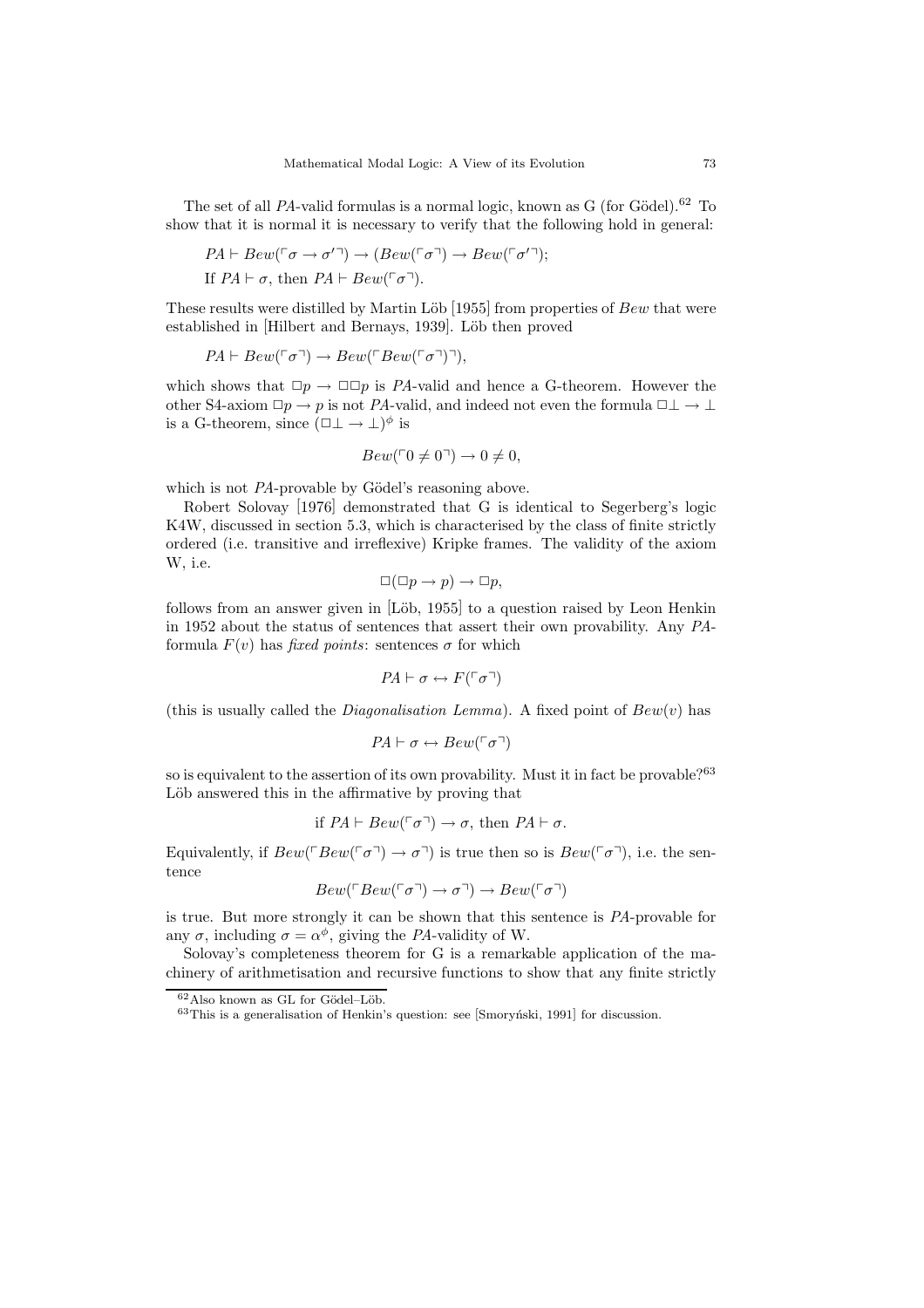ordered frame  $(K, R)$  can be "embedded into Peano Arithmetic". A recursive function  $h : \omega \to K$  is defined that is in fact constant, but which cannot be proven to be constant in PA. Each element x of K is represented by a sentence  $\sigma_x$  expressing " $\lim_{n\to\infty} h(n) = x$ ". This sentence is consistent with PA, i.e. PA  $\nvdash \neg \sigma_x$ . The construction has a flavour of self-referential paradox similar to that of Gödel's incompleteness proof, because the sentences  $\sigma_x$  are used to define the function h itself. But that is resolved by some version of diagonalisation.<sup>64</sup> The structure of the ordering R is represented in PA by the fact that if  $xRy$  then

$$
PA \vdash \sigma_x \rightarrow \neg Bew(\ulcorner \neg \sigma_y \urcorner),
$$

and if not  $xRy$  then

$$
PA \vdash \sigma_x \to Bew(\ulcorner \neg \sigma_y \urcorner).
$$

Any model  $\mathcal M$  on this frame determines a realisation  $\phi$  by putting

$$
p^{\phi} = \bigvee \{\sigma_x : \mathcal{M} \models_x p\}.
$$

Then the truth conditions in  $M$  are PA-representable by the fact that for any modal formula  $\alpha$ ,

if  $\mathcal{M} \models_x \alpha$  then  $PA \vdash \sigma_x \rightarrow \alpha^{\phi}$ ; while if  $\mathcal{M} \not\models_{x} \alpha$  then  $PA \vdash \sigma_x \rightarrow \neg \alpha^{\phi}$  and so  $PA \vdash \alpha^{\phi} \rightarrow \neg \sigma_x$ .

Since  $PA \nvdash \neg \sigma_x$ , the last case gives  $PA \nvdash \alpha^{\phi}$ , showing  $\alpha$  is not PA-valid. Therefore any PA-valid formula must be true in all models on finite strictly ordered frames, and therefore be a G-theorem.

A modal formula  $\alpha$  is called  $\omega$ -valid if  $\alpha^{\phi}$  is true for all realisations  $\phi$ . The set G<sup>\*</sup> of all  $\omega$ -valid formulas is a logic that includes G, but also includes  $\Box p \rightarrow$ p, since  $Bew(\ulcorner \sigma \urcorner) \rightarrow \sigma$  is always true. However Gödel's example shows that  $Bew(\ulcorner Bew(\ulcorner\bot^{\phi}\urcorner)\rightarrow\bot^{\phi}\urcorner)$  is not true, so  $G^*$  does not contain  $\Box(\Box p\rightarrow p)$ , and therefore is not a normal logic. Solovay extended his analysis of G to prove that  $G^*$  can be axiomatised by taking all theorems of G and instances of  $\square \alpha \to \alpha$  as axioms, and detachment as the only rule of inference.

Another natural reading of  $\Box$  in this context is "true and provable", formalised by modifying the definition of realisation to

$$
(\Box \alpha)^{\phi} := \alpha^{\phi} \wedge Bew(\ulcorner \alpha^{\phi} \urcorner).
$$

The fact that "provable" implies "true" might make it seem that "true and provable" has the same status as "provable", but this is not so because of the existence of true but unprovable sentences of PA. In general,  $Bew(\ulcorner \sigma \urcorner)$  is PA-provable iff  $\sigma \wedge Bew(\ulcorner \sigma \urcorner)$  is PA-provable, and the two are equivalent in the sense that

$$
Bew(\ulcorner \sigma \urcorner) \leftrightarrow \sigma \wedge Bew(\ulcorner \sigma \urcorner)
$$

<sup>64</sup>Solovay's argument used Kleene's Recursion Theorem on fixed points in the enumeration of partial recursive functions.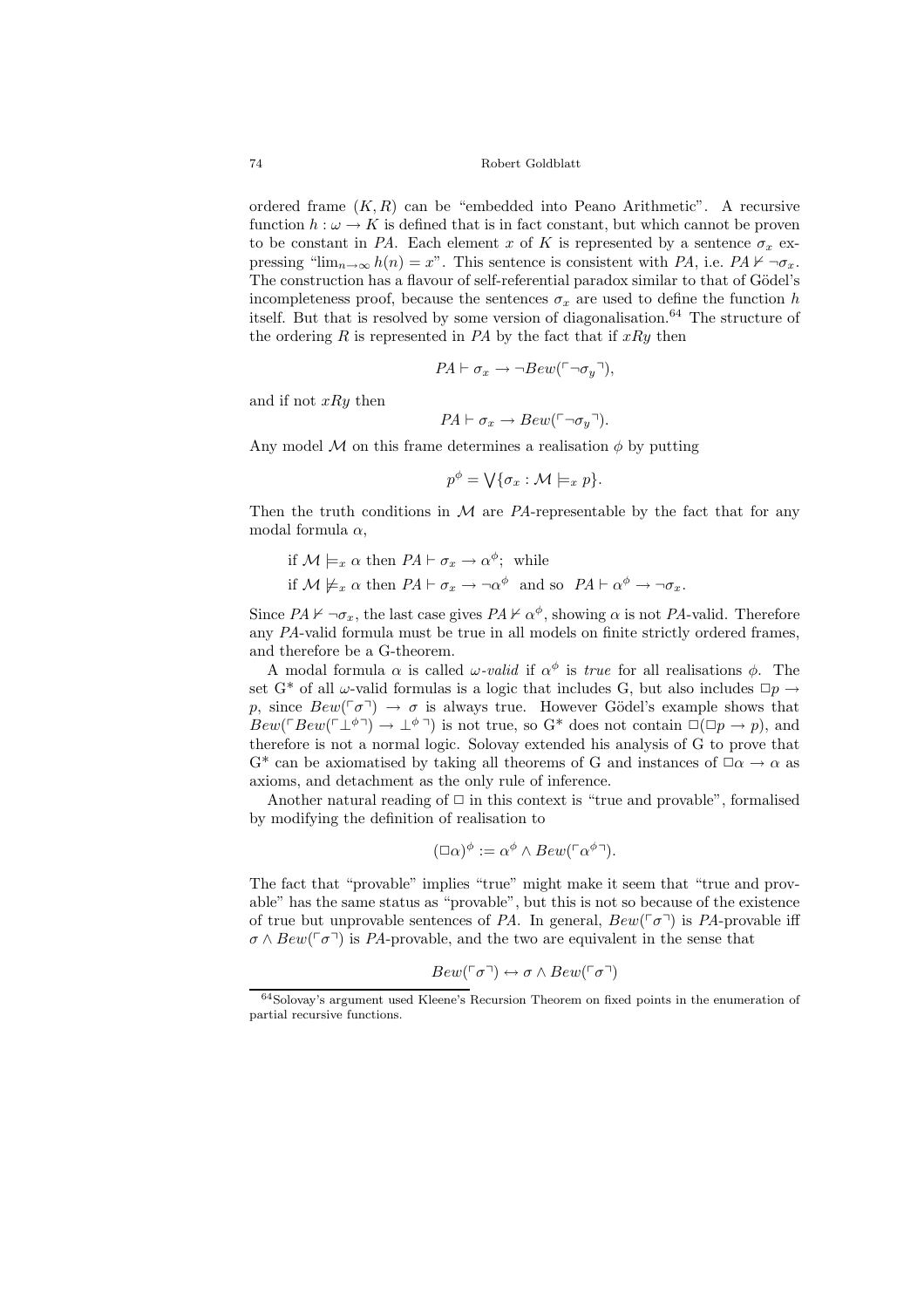is true, but this equivalence is not itself  $PA$ -provable unless  $\sigma$  is, by Löb's theorem.

The modal logic of formulas PA-valid under this modified realisation turns out to be the system S4Grz characterised by finite partial orderings (see section 5.3). This was proved in [Goldblatt, 1978] by showing that replacing  $\Box \alpha$  by  $\alpha \land \Box \alpha$  gives a proof-invariant translation of S4Grz into G, and then applying Solovay's theorem for G.<sup>65</sup> Since the intuitionistic propositional calculus IPC can be translated into S4Grz (by the result of Grzegorczyk mentioned in section 5.3), these translations can be composed to obtain a translation  $\alpha \mapsto \alpha^{\tau}$  of propositional formulas into modal formulas such that  $\alpha$  is provable in IPC iff  $\alpha^{\tau}$  is PA-valid. In fact  $\alpha^{\tau}$  is PA-valid iff it is  $\omega$ -valid [Goldblatt, 1978, theorem 5].

Research into the modal logic of provability since the 1970s has contributed much to our understanding of the phenomena of self-reference and diagonalisation that underly the incompleteness of PA and other systems. An account of the origins of the subject has been given by George Boolos and Giovanni Sambin [1991], and extensive expositions are provided in the books of Boolos [1979; 1993] and Craig Smoryn'ski [1985]. The most recent survey is that of Giorgi Japaridze and Dick de Jongh [1998].

# *7.6 Grothendieck Topology as Intuitionistic Modality*

By composing his semantic analysis of S4 with the McKinsey–Tarski translation of IPC into S4, Kripke [1965a] derived a relational model theory for intuitionistic logic based on structures  $\mathfrak{S} = (K, R)$  in which R is a quasi-ordering, i.e. reflexive and transitive. He interpreted the members of  $K$  informally as "evidential situations" temporally ordered by  $R$ . His paper presented a semantics for *predicate* logic, proving completeness by the method of tableaux $^{66}$ . It also showed that attention can be confined to structures that are partially ordered, i.e. antisymmetric as well. By identifying elements  $x, y \in K$  whenever  $xRy$  and  $yRx$  we pass to a partially ordered quotient  $\mathfrak{S}'$  which validates the same intuitionistic formulas as  $\mathfrak{S}$ . More strongly, any model on  $\mathfrak S$  has an equivalent model on  $\mathfrak S'$ . This contrasts with the modal semantics on these structures: it can happen that  $\mathfrak{S}'$  validates the modal axiom Grz while  $\mathfrak S$  does not (see section 5.3).

Segerberg [1968b] studied the propositional fragment of this model theory, using only partially ordered frames from the outset. He constructed canonical models and applied the filtration method to prove the finite model property for a number of logics, including some that are weaker than or independent of IPC. The fact that IPC is characterised by the finite partially ordered frames, which also characterise S4Grz under the modal semantics, provides a clear picture of why IPC translates into S4Grz and not just S4.

<sup>65</sup>The result was independently found by A. Kuznetsov and A. Muzavitski (*Abstracts of Reports of the Fourth All-Union Conference on Mathematical Logic*, Kishiniev, 1976, p. 73, in Russian).  $66$ An extension of intuitionistic predicate logic that is incomplete for Kripke's semantics was found by Hiroakira Ono [1973], and an incomplete extension of intuitionistic propositional logic was obtained by Valentin Šehtman [1977].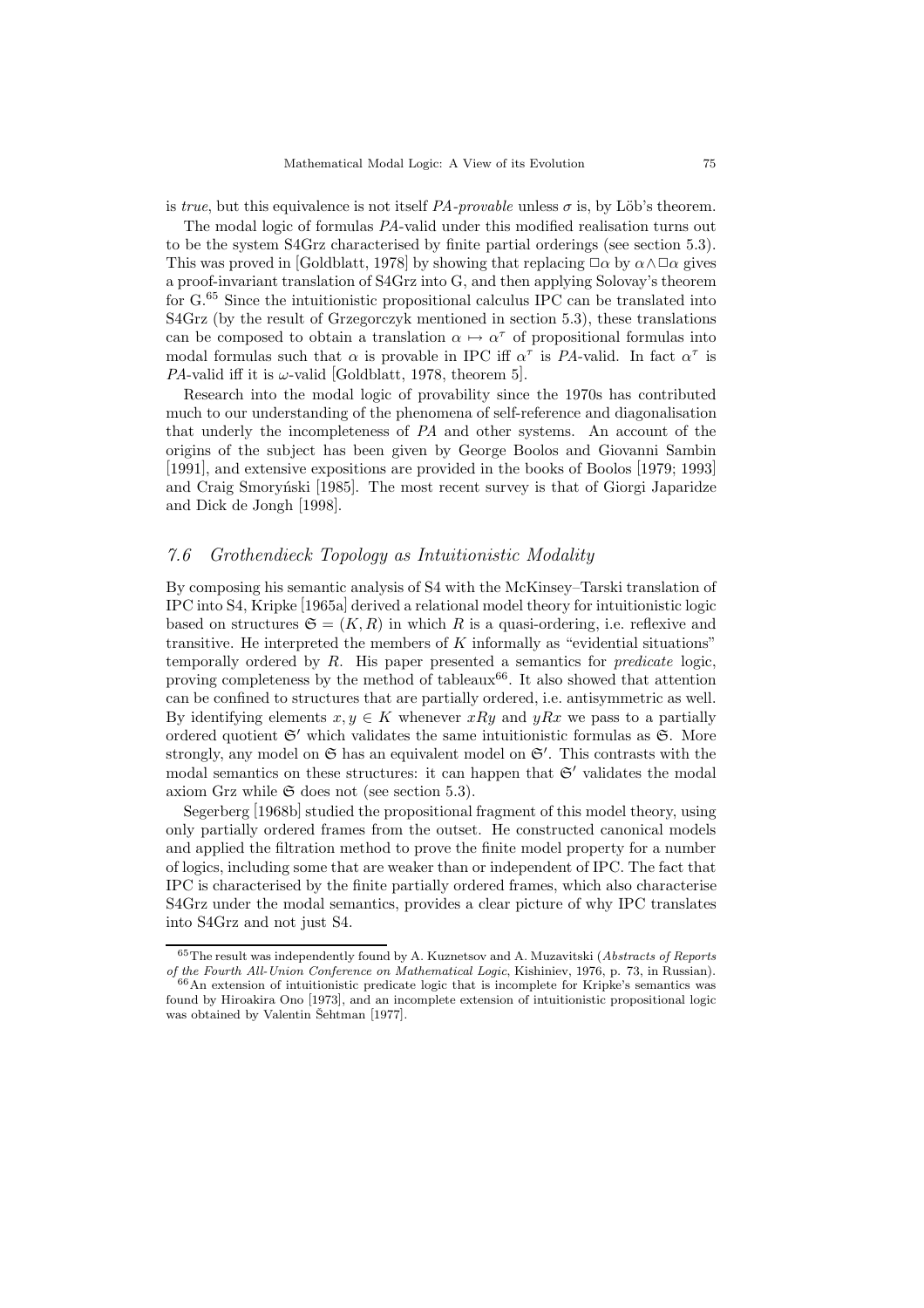Here is a brief description of the relational models for IPC. Given a partial ordering  $\mathfrak{S} = (K, \leq),$  a subset X of K will be called *increasing* if it is closed "upwards" under the ordering, i.e. whenever  $x \in X$  and  $x \leq y$ , then  $y \in X$ . The definition of a model  $\mathcal{M} = (\mathfrak{S}, \Phi)$  requires that the set  $\{x \in K : \Phi(p, x) = \top\}$  be increasing for all propositional variables  $p$ . Formally this requirement is dictated by the modal translation of p as  $\Box p$ , while informally it conveys the idea that once  $p$  is established as true in a given evidential situation then it remains true in the future. The truth conditions for implication and negation are

$$
\mathcal{M} \models_x \alpha \to \beta \quad \text{iff} \quad \text{for all } y \geq x \text{, if } \mathcal{M} \models_y \alpha \text{ then } \mathcal{M} \models_y \beta,
$$
  

$$
\mathcal{M} \models_x \neg \alpha \qquad \text{iff} \quad \text{for all } y \geq x \text{, not } \mathcal{M} \models_y \alpha.
$$

The modelling of  $\wedge$  and  $\vee$  is as for classical logic. By induction it is demonstrable that for each formula  $\alpha$  the set  $\mathcal{M}(\alpha) = \{x \in K : \mathcal{M} \models_x \alpha\}$  is increasing.

The topological and algebraic modellings of IPC from section 3.2 are in evidence here. The increasing sets form a topology on  $K$ , and the associated Heyting algebra of open sets satisfies a formula  $\alpha$  iff  $\alpha$  is valid in G, i.e. iff  $\mathcal{M}(\alpha) = K$  for all models M on G. At the same time  $\alpha$  is valid in G iff it is satisfied by the Brouwerian algebra of *closed* subsets of this space, with the least element  $\emptyset$  of the algebra being designated. This follows from properties of the set

$$
\overline{\mathcal{M}}(\alpha) = \{ x \in K : \text{not } \mathcal{M} \models_x \alpha \}
$$

of points at which  $\alpha$  fails to hold in model M.  $\overline{\mathcal{M}}(\alpha)$  is closed, being the complement of the open set  $\mathcal{M}(\alpha)$ , and takes the designated value  $\emptyset$  iff  $\alpha$  is true in the model  $M$ . These "falsity sets" can be reconstructed by applying the Brouwerian operations that correspond to the propositional connectives:

$$
\overline{\mathcal{M}}(\alpha \wedge \beta) = \overline{\mathcal{M}}(\alpha) \cup \overline{\mathcal{M}}(\beta)
$$

$$
\overline{\mathcal{M}}(\alpha \vee \beta) = \overline{\mathcal{M}}(\alpha) \cap \overline{\mathcal{M}}(\beta)
$$

$$
\overline{\mathcal{M}}(\alpha \to \beta) = \overline{\mathcal{M}}(\alpha) \div \overline{\mathcal{M}}(\beta)
$$

$$
\overline{\mathcal{M}}(\neg \alpha) = \overline{\mathcal{M}}(\alpha) \div K.
$$

This analysis accounts for the dual nature of the Brouwerian algebraic semantics.

Modal systems based on intuitionistic logic typically take  $\Box$  and  $\diamond$  as independent connectives that are not interdefinable using  $\neg$ . Logics of this kind, using one or both of  $\Box$  and  $\diamondsuit$ , have been studied by a number of authors, for a variety of philosophical and technical motivations, beginning with a paper published by F. B. Fitch in [1948]. The history of much of this work is reviewed in the dissertation of Alex Simpson [1994, §3.3]. Here we will consider another system which has a particular mathematical significance associated with topos theory.

A topos is a category  $\mathcal E$  that may be thought of, roughly speaking, as a model of intuitionistic higher order logic or set theory. It includes a special entity  $\Omega$ , the object of truth values, with morphisms

$$
\cap, \cup, \Rightarrow: \Omega \times \Omega \to \Omega, \quad \neg: \Omega \to \Omega \tag{3}
$$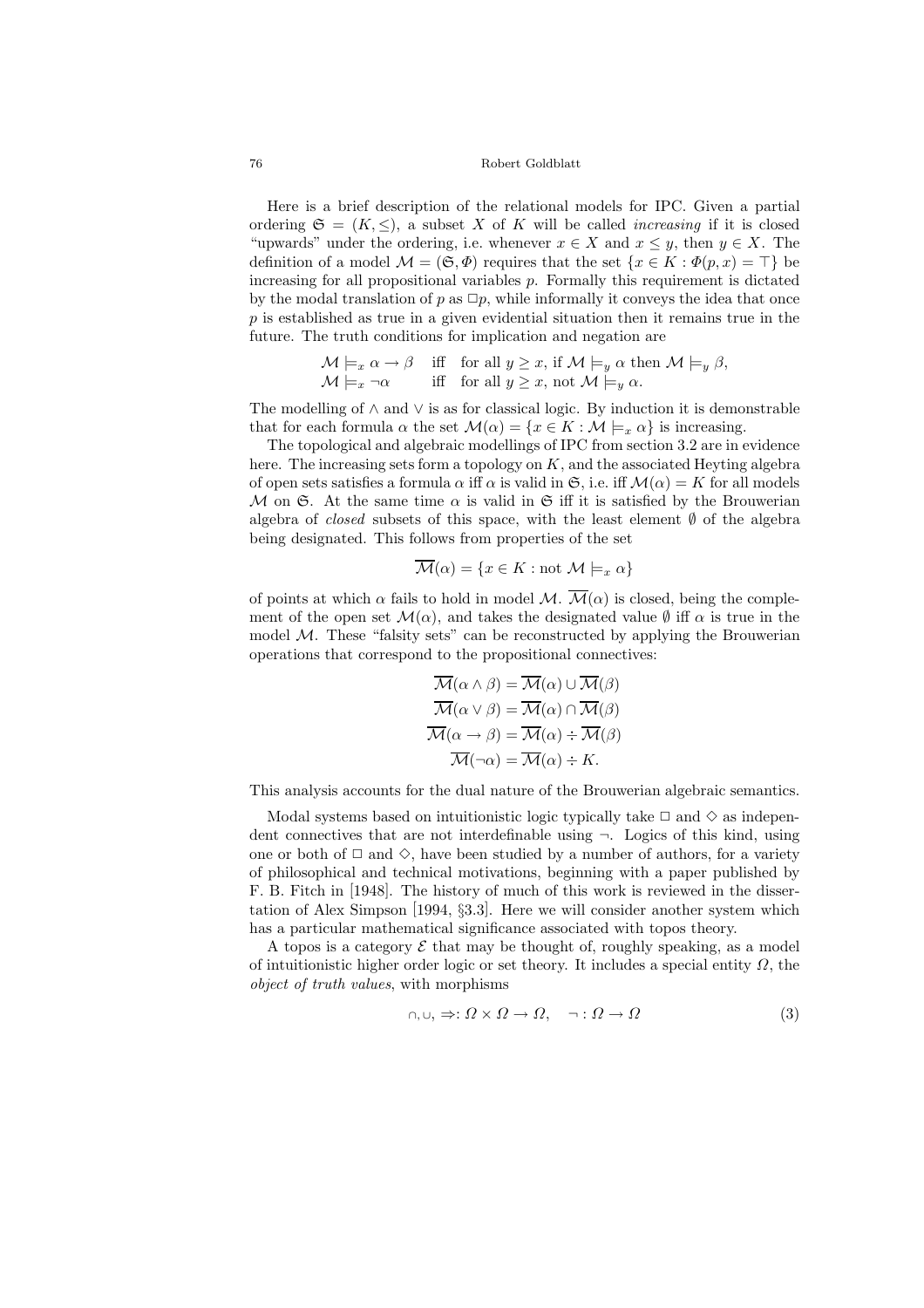satisfying categorical formulations of the laws of Heyting algebra. A "global element" of  $\Omega$  is a morphism of the form  $1 \to \Omega$ , where 1 is the terminal object of  $\mathcal E$ . In the category **Set** of all sets and functions 1 is a one-element set and morphisms  $1 \rightarrow X$  correspond precisely to actual elements of the set X. Thus global elements of  $\Omega$  in a topos are also called *truth values*. The morphisms (3) induce operations on the collection  $\mathcal{E}(1, \Omega)$  of truth values that make it into a Heyting algebra, which is just the two-element Boolean algebra in the case of Set. But for each topological space S there exists a topos in which  $\mathcal{E}(1,\Omega)$  is (isomorphic to) the Heyting algebra  $\mathcal{O}(S)$  of open subsets of S.

Grothendieck generalised the notion of a topology on a set to that of a topology on a category, by generalising the notion of an open covering of a set. He used this as a basis on which to formulate sheaf theory. F. William Lawvere and Miles Tierney showed that the theory could be developed axiomatically by starting with a topos  $\mathcal E$  having a morphism  $j : \Omega \to \Omega$ , called a topology on  $\mathcal E$ , satisfying properties that allow the construction of a certain sub-topos of "j-sheaves". The pair  $(\mathcal{E}, j)$  will be called a *site*. The axioms for j are categorical versions of the requirement that an operation on a lattice be

multiplicative: 
$$
j(x \cdot y) = jx \cdot jy
$$
,  
idempotent:  $j(jx) = jx$ , and  
inflationary:  $x \leq jx$ .

In the address at which he first announced this new theory Lawvere [1970] stated that

A Grothendieck "topology" appears most naturally as a modal operator of the nature "it is locally the case that".

Intuitively, a property holds *locally* at a point  $x$  of a topological space if it holds at all points "near" to  $x$ , or throughout some neighbourhood of  $x$ . Alternatively, a property holds locally of an object if it is covered by open sets for each of which the property holds. For example a locally constant function is one whose domain is covered by open sets on each of which the function is constant.

Define a *local operator*<sup>67</sup> on a Heyting algebra  $\mathfrak{H}$  to be any operation j that is multiplicative, idempotent and inflationary, and call the pair  $\mathfrak{A} = (\mathfrak{H}, i)$  a local algebra. The general theory of these algebras has been studied by Donald Macnab [1976; 1981], who showed that local operators can be alternatively defined by the single equation

$$
(x \Rightarrow jy) = (jx \Rightarrow jy).
$$

Any local algebra is a candidate for modelling a modal logic based on the intuitionistic calculus IPC. Since j is multiplicative and has  $j1 = 1$ , this will be a *normal* logic when  $\Box$  is interpreted as j, but there has been some uncertainty as to whether a modality modelled by  $j$  is of universal or existential character. Note that a local operator has a mixture of the properties of topological interior

<sup>67</sup>Also known in the literature as a "nucleus".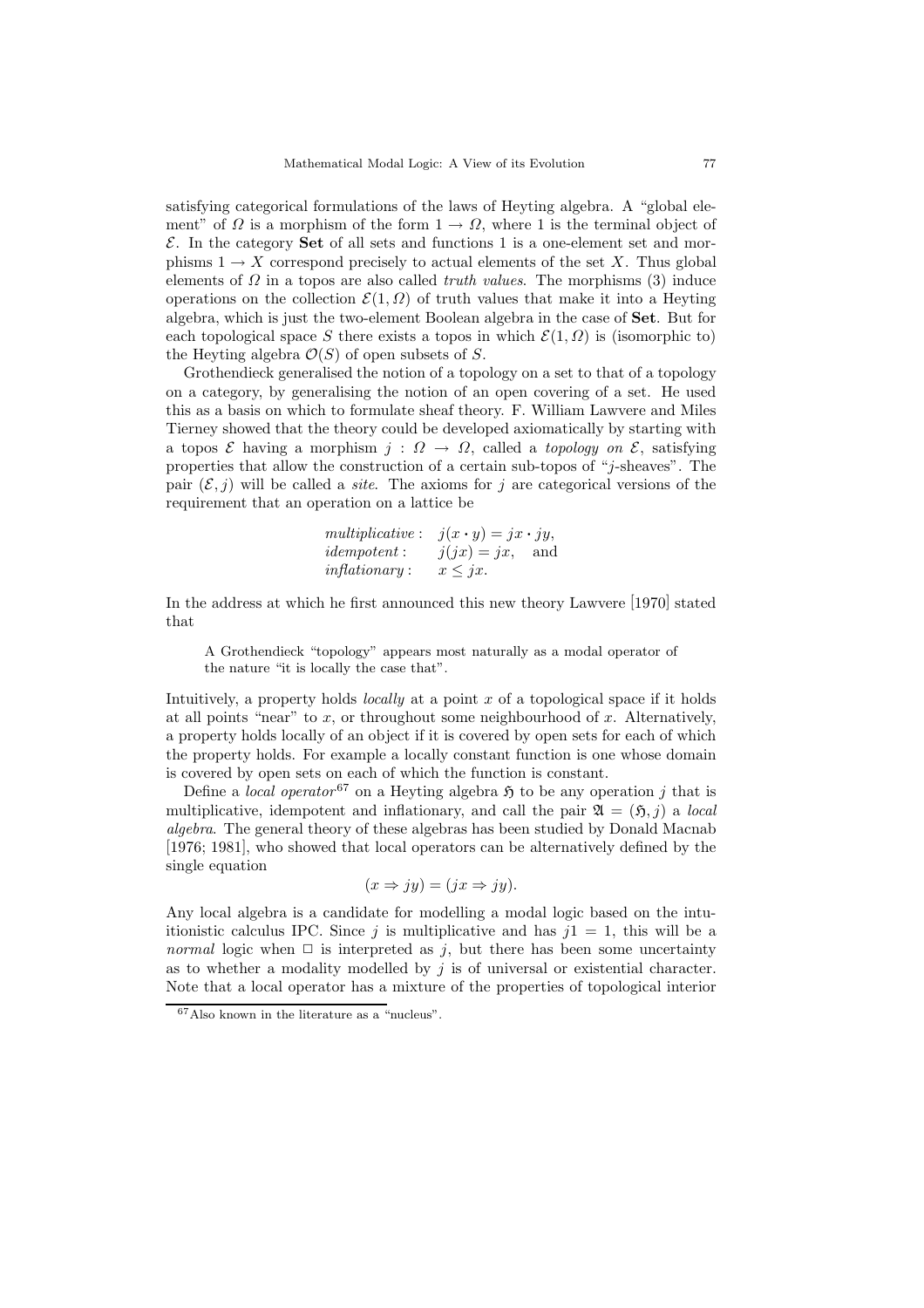and closure operators. It fulfills all of the axioms of an interior operator except  $\mathbf{I}x \leq x$ , satisfying instead the inflationary condition which is possessed by closure operators. But topological closure operators are additive  $(C(x + y) = Cx + Cy)$ , a property not required of  $i$ .

Let  $\beta$  be the set of all modal propositional formulas satisfied by all local algebras with 1 designated. The proof theory and semantics (algebraic, relational, neighbourhood, topos-theoretic) of this logic was investigated in [Goldblatt, 1981] where the symbol  $\nabla$  was used in place of  $\Box$  and interpreted as a "geometric" modality. It was shown that  $\mathcal J$  can be axiomatised by adding to the axioms and rules for IPC the three axioms

$$
\nabla(p \to q) \to (\nabla p \to \nabla q)
$$
  
\n
$$
\nabla \nabla p \to \nabla p
$$
  
\n
$$
p \to \nabla p.
$$

The last axiom allows derivation of the rule from  $\alpha$  infer  $\nabla \alpha$ . There are a number of alternative axiomatisations of  $\beta$ , one of which is to add to IPC the axioms

$$
(p \to q) \to (\nabla p \to \nabla q)
$$
  
\n
$$
\nabla \nabla p \to \nabla p
$$
  
\n
$$
\nabla \top.
$$

As Macnab's characterisation of local operators suggests,  $\beta$  can also be specified by the single axiom

$$
(p \to \nabla q) \leftrightarrow (\nabla p \to \nabla q).
$$

In the presence of classical Boolean logic, the middle axiom  $\nabla \nabla p \to \nabla p$  in the first group is deducible from the other two, and the logic becomes the rather uninteresting system  $K+(p \to \nabla p)$  whose only connected validating frames are the two one-element frames  $\mathfrak{S}_{\bullet}$  and  $\mathfrak{S}_{\circ}$  (see section 6.1). But in the absence of the law of excluded middle we have a modal logic with many interesting models. In particular it has relational models based on structures  $\mathfrak{S} = (K, \leq, \preceq)$  which refine the Kripke semantics for IPC. Here  $\leq$  is a partial ordering of K and  $\prec$  is a binary relation interpreting  $\nabla$  as a universal quantifier in the familar way:

$$
\mathcal{M}\models_x \nabla \alpha \text{ iff } \mathcal{M}\models_y \alpha \text{ for all } y \text{ such that } x \prec y.
$$

To ensure that  $\mathcal{M}(\nabla \alpha)$  is  $\leq$ -increasing it is required that  $x \leq y \prec z$  implies  $x \prec z$ . The logic  $\beta$  is characterised by the class of such frames in which  $\prec$  is a subrelation of  $\leq$  that is *dense* in the sense that  $x \prec y$  implies  $\exists z(x \prec z \prec y)$ . There is a canonical frame  $\mathfrak{S}^{\mathfrak{J}}$  of this kind that characterises  $\mathfrak{J}$ , and the logic also has the finite model property with respect to such frames. In addition there is a characterisation of  $\beta$  by neighbourhood frames  $(K, \leq, N)$  (see 5.3), where  $N_x$  is a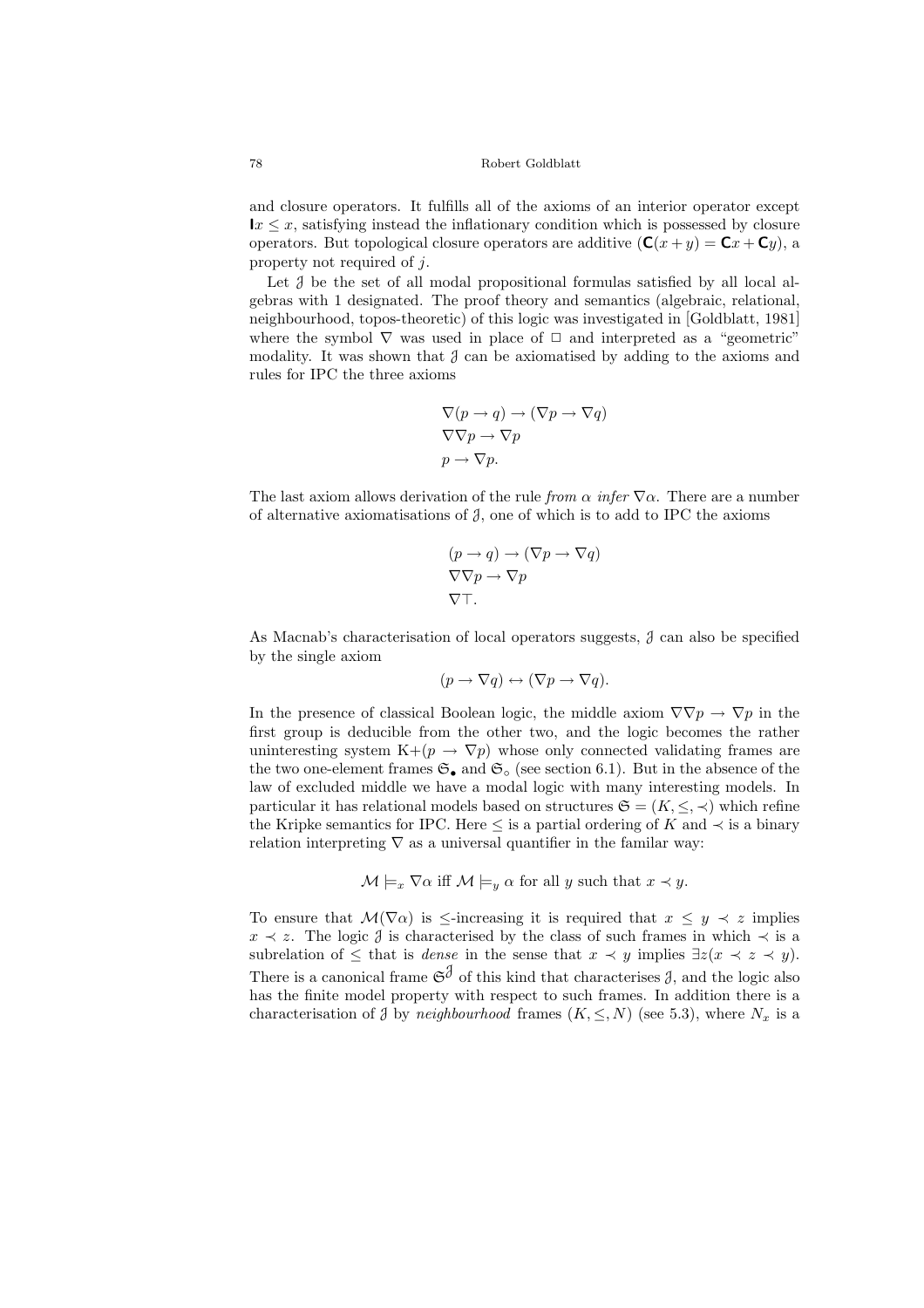filter in the lattice of  $\leq$ -increasing subsets of K, and the following conditions hold:

$$
x \le y \text{ implies } N_x \subseteq N_y,
$$
  
\n
$$
\{y : x \le y\} \in N_x,
$$
  
\n
$$
\{y : U \in N_y\} \in N_x \text{ implies } U \in N_x.
$$

If  $\nabla \alpha$  is defined to be the formula  $\nabla \alpha$ , then the axioms of  $\beta$  become theorems of IPC. Lawvere [1970] observed that

There is a standard Grothendieck topology on any topos, namely double negation, which is more appropriately put into words as "it is cofinally the case that".

Now if Y and Z are subsets of a partially ordered set  $(K, \leq)$ , then Z is *cofinal* with Y if every element of Y has an element of Z greater than it, i.e.

$$
\forall y \in Y \; \exists z \in Z \; y \leq z.
$$

The Kripke modelling of IPC has

$$
\mathcal{M}\models_x \neg\neg\alpha \quad \text{iff} \quad \mathcal{M}(\alpha) \text{ is cofinal with } \{y : x \leq y\},
$$

which explains Lawvere's interpretation of double negation as a modality. On the algebraic level, putting  $j(x) = -x$  in a Heyting algebra  $\mathfrak{H}$  defines a local operator whose set  $\{x : -x = x\}$  of fixpoints is a *Boolean* subalgebra of  $\mathfrak{H}$ . On the categorical level, putting  $j = \neg \circ \neg$  defines a topology on any topos  $\mathcal E$ for which the associated subtopos  $\mathcal{E}_{\neg\neg}$  of sheaves is a model of classical Boolean logic. These constructions are mathematical manifestations of the double-negation translation of classical propositional calculus into IPC, originating in a paper of A. N. Kolmogorov [1925], which works by inserting ¬¬ in front of each subformula.

For any partially-ordered set  $\mathfrak{S} = (K, \leq)$  there is a topos  $\mathcal{E}_{\mathfrak{S}}$  whose objects are certain "set-valued functors"  $(P, \leq) \rightarrow$  **Set**, and whose algebra  $\mathcal{E}_{\mathfrak{S}}(1, \Omega)$  of truth values is isomorphic to the Heyting algebra of all increasing subsets of S. In the case that G is an appropriate set of "forcing conditions", the topos  $(\mathcal{E}_{\mathfrak{S}})_{\neg\neg}$  of "double-negation sheaves" becomes a model showing that the continuum hypothesis (for example) is independent of the axioms for topos theory including classical logic (see [Tierney, 1972]).

If  $j : \Omega \to \Omega$  is a Lawvere–Tierney topology on topos  $\mathcal{E}$ , then the site  $(\mathcal{E}, j)$  can be used to interpret modal formulas as truth values  $1 \rightarrow \Omega$  in  $\mathcal{E}$ . The morphism j induces a local operator  $f \mapsto j \circ f$  on the Heyting algebra  $\mathcal{E}(1, \Omega)$  of truth values in  $\mathcal E$ . If a formula is satisfied by the resulting local algebra then it is said to be valid in the site  $(\mathcal{E}, j)$ .

The modal formulas that are valid in all sites are precisely the J-theorems. This is shown in [Goldblatt, 1981] by the construction out of any  $\mathcal{J}\text{-frame}\ \mathfrak{S} = (P, \leq, \prec)$ of a particular site  $(\mathcal{E}_{\mathfrak{S}}, j_{\mathfrak{S}})$  that validates exactly the same modal formulas as does S.  $\mathcal{E}_{\mathfrak{S}}$  is the topos of functors  $(P, \leq)$  → Set as above. The relation  $\prec$  is used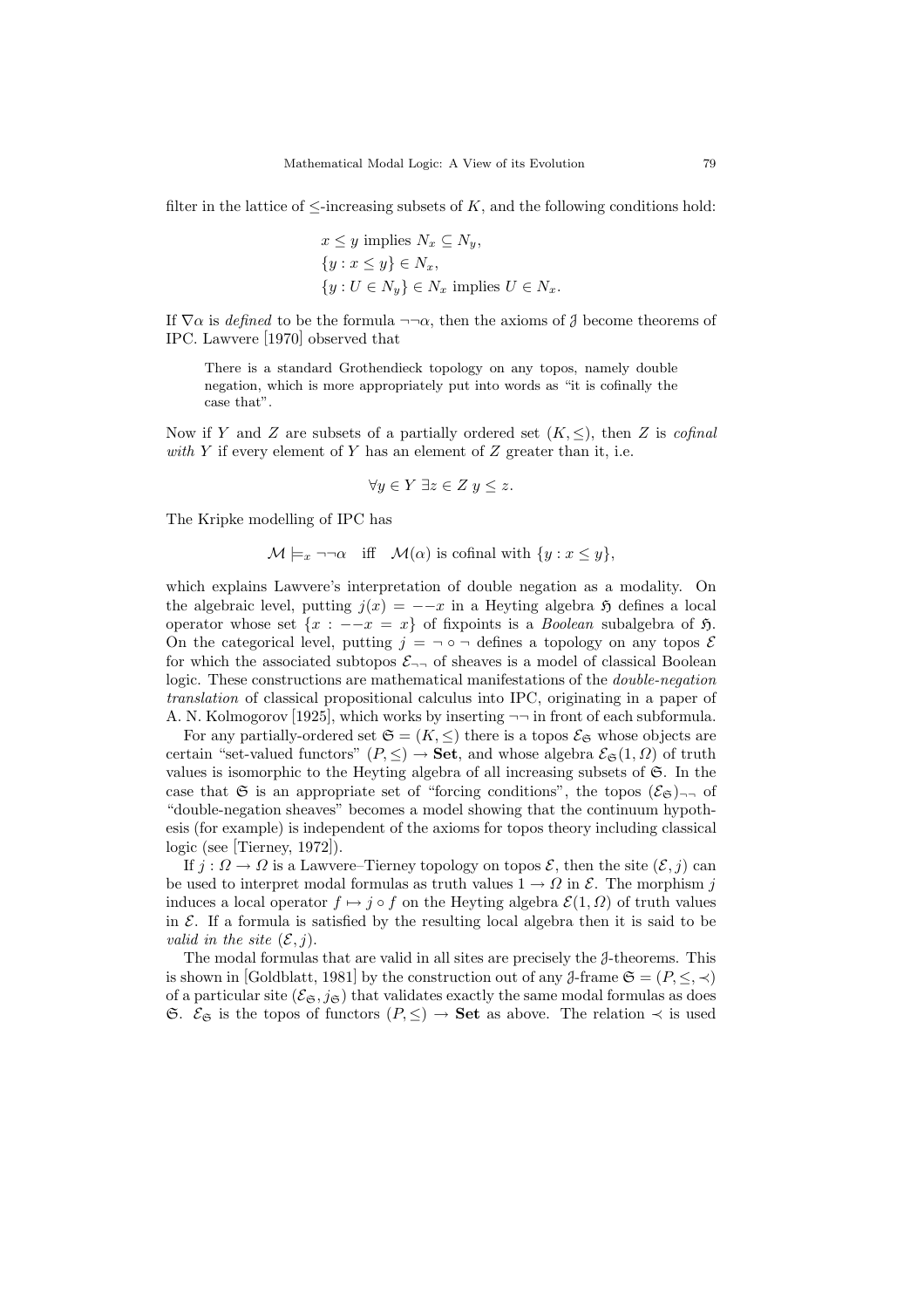to define  $j_{\mathfrak{S}}$ . Applying this construction to the canonical frame  $\mathfrak{S}^{\mathfrak{J}}$  produces a canonical site that characterises the logic J.

It is possible to study topoi from a logical perspective, building these categories out of the syntactic and proof-theoretic machinery of formal languages of types. By including a J-style modality in these languages the Lawvere–Tierney sheaf categories can be constructed in such a way. This approach to the theory of sheaves and topoi has been developed by John Bell [1988].

There have been several independently motivated introductions of versions of the system  $\beta$ . A Gentzen-style calculus studied by Haskell Curry [1952] for prooftheoretic purposes has rules for a possibility modality  $\diamond$  that gives a variant of  $\mathcal J$ when  $\diamond$  is identified with  $\nabla$ . Recently the logic has re-emerged in a different guise as the Propositional Lax Logic (PLL) of Matt Fairtlough and Michael Mendler [1995; 1997]. This is a system based on intuitionistic logic that is intended to formalise reasoning about the behaviour of hardware devices, like circuits, subject to certain "constraints". A modality  $\bigcirc$  is used, with  $\bigcirc \alpha$  having the intuitive interpretation " for some constraint c,  $\alpha$  holds under c". This appears to be an existential reading of the modality, but the authors suggest that  $\bigcap$  "has a flavour" both of possibility and necessity". Their proposed axioms are

$$
(p \to q) \to (\bigcirc p \to \bigcirc q)
$$
  
\n
$$
\bigcirc \bigcirc p \to \bigcirc p
$$
  
\n
$$
p \to \bigcirc p,
$$

showing that the system is indeed a version of  $\mathcal J$  with  $\bigcirc$  in place of  $\nabla$ . They give a relational semantics for PLL using structures  $(K, \leq, R)$  with R being a quasi-ordered subrelation of  $\leq$ . The connective  $\bigcirc$  is interpreted by the *universal*existential clause

 $\mathcal{M} \models_x \bigcirc \alpha$  iff for all  $y \geq x$  there exists z such that  $yRz$  and  $\mathcal{M} \models_z \alpha$ .

It is shown that  $(K, \leq, R)$  validates the same formulas as the neighbourhood  $\beta$ frame  $(K, \leq N)$  of the above kind, where a  $\leq$ -increasing set U is a neighbourhood of x (i.e.  $U \in N_x$ ) iff

for all  $y \geq x$  there exists z such that  $yRz$  and  $z \in U$ .

In other words,  $U \in N_x$  iff U is R-cofinal with  $\{y : x \leq y\}.$ 

Yet another manifestation of  $\beta$  is the *CL-logic* of Nick Benton, Gavin Bierman and Valeria de Paiva [1998]. This is designed to analyse a typed lambda calculus, due to Eugenio Moggi [1991], which gives a denotational semantics for programs using a constructor  $T$  that produces a *type of computations*. The denotation of a program computing values of type  $A$  is itself an element of the type  $TA$ . The CL-logic is an intuitionistic propositional calculus corresponding to this type system, and has a "curious possibility-like modality  $\Diamond$ " corresponding to the type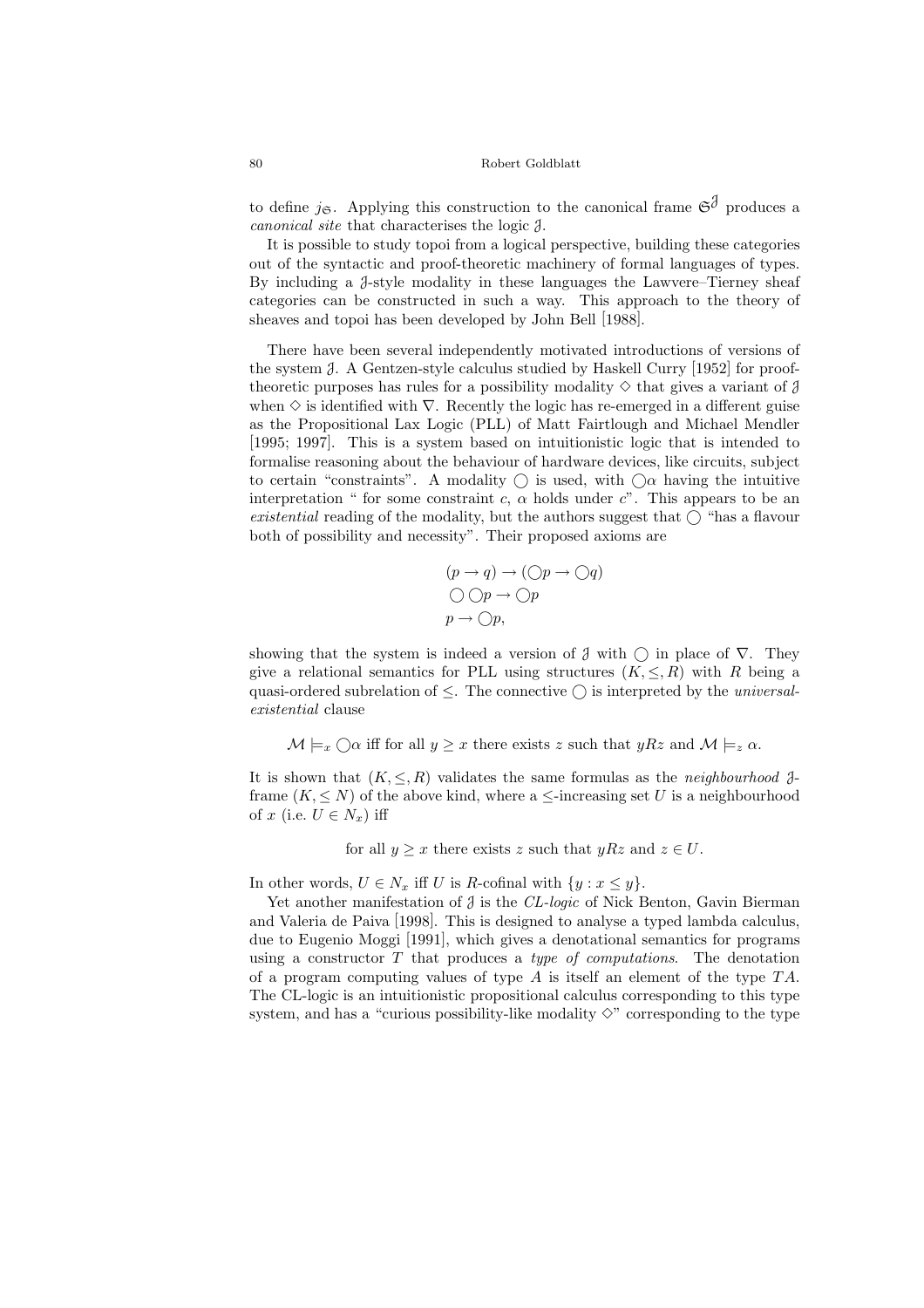constructor T. The axioms given for  $\diamond$  are

$$
\diamondsuit p \to ((p \to \diamondsuit q) \to \diamondsuit q)
$$
  

$$
p \to \diamondsuit p,
$$

again equivalent to the axiomatisation of  $\beta$  when  $\diamond$  is identified with  $\nabla$ .

Double negation constitutes just one way of combining non-modal connectives to define a modality fulfilling the  $\beta$  axioms. Other possibilities are to define  $\nabla \alpha$ to be any of  $\beta \vee \alpha$ ,  $\beta \to \alpha$ , or  $(\beta \to \alpha) \to \alpha$ , where  $\beta$  is some fixed (but arbitrary) formula. Peter Aczel [2001] has studied the interpretation of  $\nabla \alpha$  as the secondorder formula  $\forall p((\alpha \rightarrow p) \rightarrow p)$ , where the variable p ranges over all propositions. He calls this the "Russell–Prawitz modality" because of its relevance to certain definitions of the connectives  $\wedge$ ,  $\vee$ ,  $\neg$ ,  $\exists$  in terms of  $\rightarrow$  and  $\forall$  that were introduced by Bertrand Russell and later shown by Dag Prawitz to be derivable as equivalences in second-order intuitionistic logic.

## *7.7 Modal Logic for Coalgebras*

The mathematics of modality has recently been applied in theoretical computer science to the category-theoretic notion of a *coalgebra*. This application is still "under construction" but can already be seen as a natural evolution of some of the trends that have been described in this article.

If  $T : \mathbf{C} \to \mathbf{C}$  is a functor on a category **C**, then an *algebra* for T is defined to be a pair  $(A, \tau_A)$  comprising a C-object A and a C-arrow  $\tau_A$  from TA to A. A morphism from T-algebra  $TA \xrightarrow{\tau_A} A$  to T-algebra  $TB \xrightarrow{\tau_B} B$  is a C-arrow  $A \stackrel{f}{\rightarrow} B$  such that  $f \circ \tau_A = \tau_B \circ Tf$ . This is a categorization of the classical notion of a homomorphism of abstract algebras. To explain that properly is beyond our scope, and the interested reader should consult such sources as [Mac Lane, 1971, especially §VI.8] and [Manes, 1976] for enlightenment. But the idea can be illustrated by considering the category Malg of (normal) modal algebras and their homomorphisms (section 6.5), which is the category of algebraic models of the smallest normal modal logic K. There is a functor  $T^{K}$  :  $Set \rightarrow Set$  on the category of sets and functions such that  $T^K A$  is the underlying set of the free modal algebra  $\mathfrak{F}_A$  generated by the set A. If A is itself the underlying set of some modal algebra  $\mathfrak{A}$ , then there is a unique function  $T^{\mathrm{K}}A \stackrel{\tau_{\mathfrak{A}}}{\longrightarrow} A$  that is a homomorphism from  $\mathfrak{F}_A$  onto  $\mathfrak A$  leaving members of A fixed. The map  $\mathfrak A \mapsto (A, \tau_{\mathfrak A})$  then gives an isomorphism between **Malg** and the category of  $T<sup>K</sup>$ -algebras and their morphisms.

Note that free modal algebras can be constructed as Lindenbaum algebras: if a set A is viewed as a collection of propositional variables, then  $T^K A$  is the set of equivalence classes of propositional modal formulas in these variables, with formulas  $\alpha$  and  $\beta$  being equivalent when  $\alpha \leftrightarrow \beta$  is a K-theorem. This construction is important even when  $A = \emptyset$ , for there are infinitely many variable-free formulas constructible from the constants  $\top$  and  $\bot$  by the truth-functional connectives and the modalities  $\Box$  and  $\diamond$ . The free algebra  $\mathfrak{F}_{\emptyset}$  is an *initial object* in the category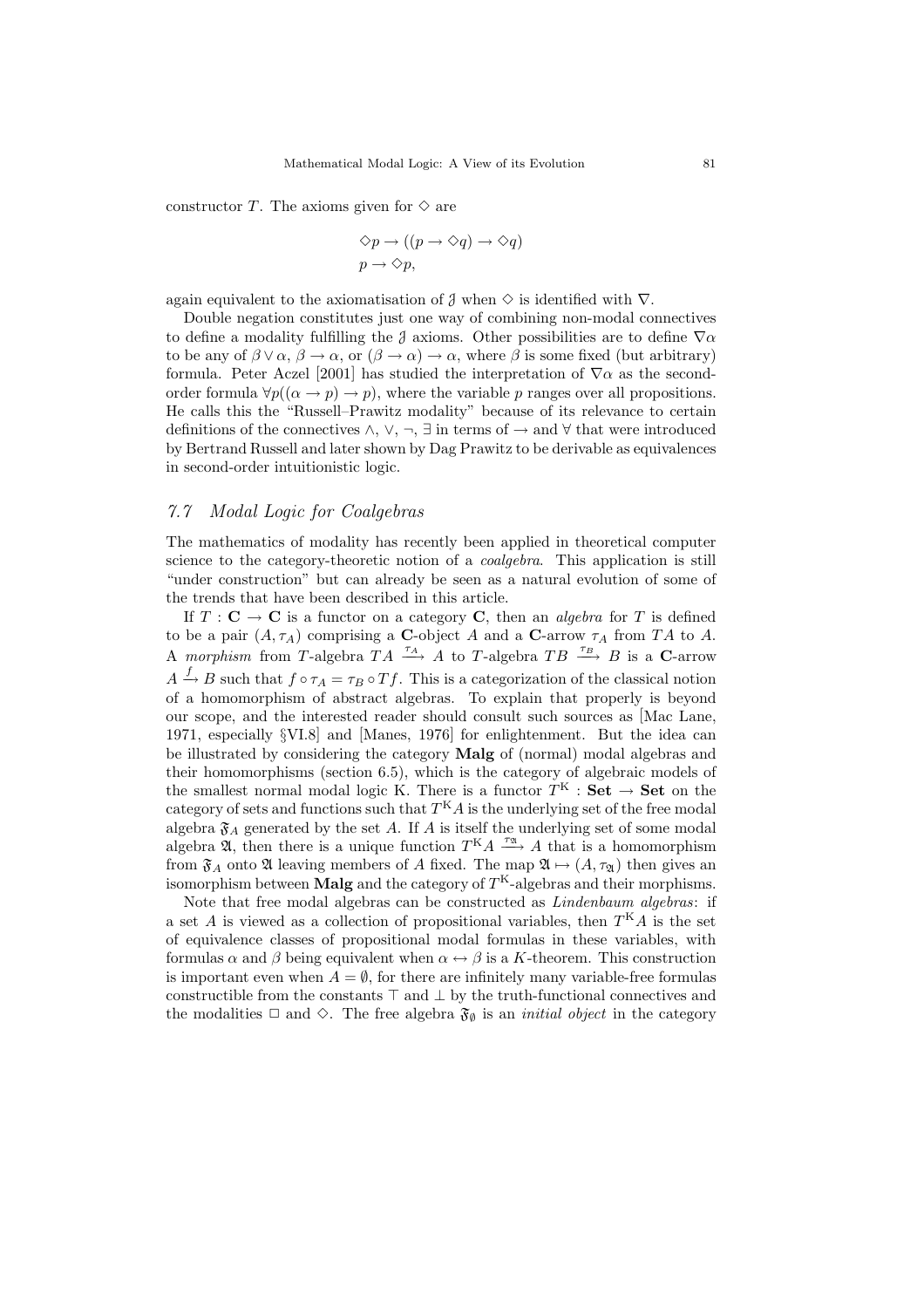Malg, because for each modal algebra  $\mathfrak A$  there a unique homomorphism from  $\mathfrak F_0$ to A, since each constant formula has a uniquely determined value in A. The  $T<sup>K</sup>$ -algebra corresponding to  $\mathfrak{F}_{\emptyset}$  is an initial object in the category of  $T<sup>K</sup>$ -algebras.

Now category theory has a principle of duality that creates a new concept out of a given one by "reversing the arrows", with the new concept being named by attaching the prefix "co" to the name of the old one. This leads to the notion of a T-coalgebra as an arrow of the form  $A \xrightarrow{\tau_A} TA$ , with a coalgebraic morphism from coalgebra  $A \xrightarrow{\tau_A} TA$  to coalgebra  $B \xrightarrow{\tau_B} TB$  being an arrow  $A \xrightarrow{f} B$  such that  $\tau_B \circ f = Tf \circ \tau_A$ , as in

$$
\begin{array}{ccc}\nA & \xrightarrow{f} & B \\
\tau_A \downarrow & & \downarrow \tau_B \\
TA & \xrightarrow{Tf} & TB\n\end{array}
$$

Any modal frame can be viewed as a coalgebra for the powerset functor  $P : Set \rightarrow$ **Set**. A P-coalgebra  $A \xrightarrow{\tau_A} \mathcal{P}A$  defines a binary relation R on the set A by

$$
xRy
$$
 if and only if  $y \in \tau_A(x)$ ,

giving the frame  $(A, R)$ , with  $\tau_A(x) = \{y : xRy\} \in \mathcal{P}A$ . But this last equation can also be read as a *definition* of  $\tau_A$  given R, so there is an exact correspondence between frames and  $\mathcal P$ -coalgebras. Moreover, a function  $f : A \to B$  is a coalgebraic morphism from  $A \xrightarrow{\tau_A} \mathcal{P}A$  to coalgebra  $B \xrightarrow{\tau_B} \mathcal{P}B$  precisely when it is a pmorphism (section 5.3) between the corresponding frames.

Refining this analysis shows that models on frames can be identified with coalgebras for a functor  $T<sup>\Pi</sup>$  on **Set** that has  $T<sup>\Pi</sup>A = \mathcal{P}A \times \mathcal{P}\Pi$ , where  $\Pi$  is the set of propositional variables. A model  $\mathcal{M} = (A, R, \Phi)$  corresponds to the coalgebra  $A \xrightarrow{\tau_{\mathcal{M}}} \mathcal{P}A \times \mathcal{P}\Pi$  having

$$
\tau_{\mathcal{M}}(x) = \langle \{y : xRy\}, \{p : \Phi(p, x) = \top\} \rangle.
$$

Similar coalgebraic presentations can be given for a range of structures that arise in the theory of computation. These include state-based systems from automata theory and process algebra; various data structures like lists, trees and streams; and classes in object-oriented programming languages. Many such examples can be found in the papers of [Reichel, 1995; Jacobs, 1996; Jacobs and Rutten, 1997; Rutten, 1995; Rutten, 2000; Jacobs, 2002]. Here we illustrate with the case of a collection  $\{R_i : i \in I\}$  of observation relations associated with the Hennessy-Milner logic described in section 7.2. This can be viewed as a coalgebra for a functor  $(\mathcal{P}-)^I$  that takes each set A to the set  $(\mathcal{P}A)^I$  of all functions from I to PA. Using the notation  $x \stackrel{i}{\rightarrow} y$  in place of  $\langle x, y \rangle \in R_i$ , we find that a system  ${R_i : i \in I}$  of relations on a set A corresponds to the coalgebra  $A \stackrel{\tau_I}{\longrightarrow} (\mathcal{P} A)^I$ for which  $\tau_I(x)$  is the function  $i \mapsto \{y : x \stackrel{i}{\to} y\}$ . A coalgebra for  $(\mathcal{P}-)^I$  can also be regarded as providing the state-transition relation for a non-deterministic automaton with input set I and state set A. For each state x in A,  $\tau_I(x)(i)$  is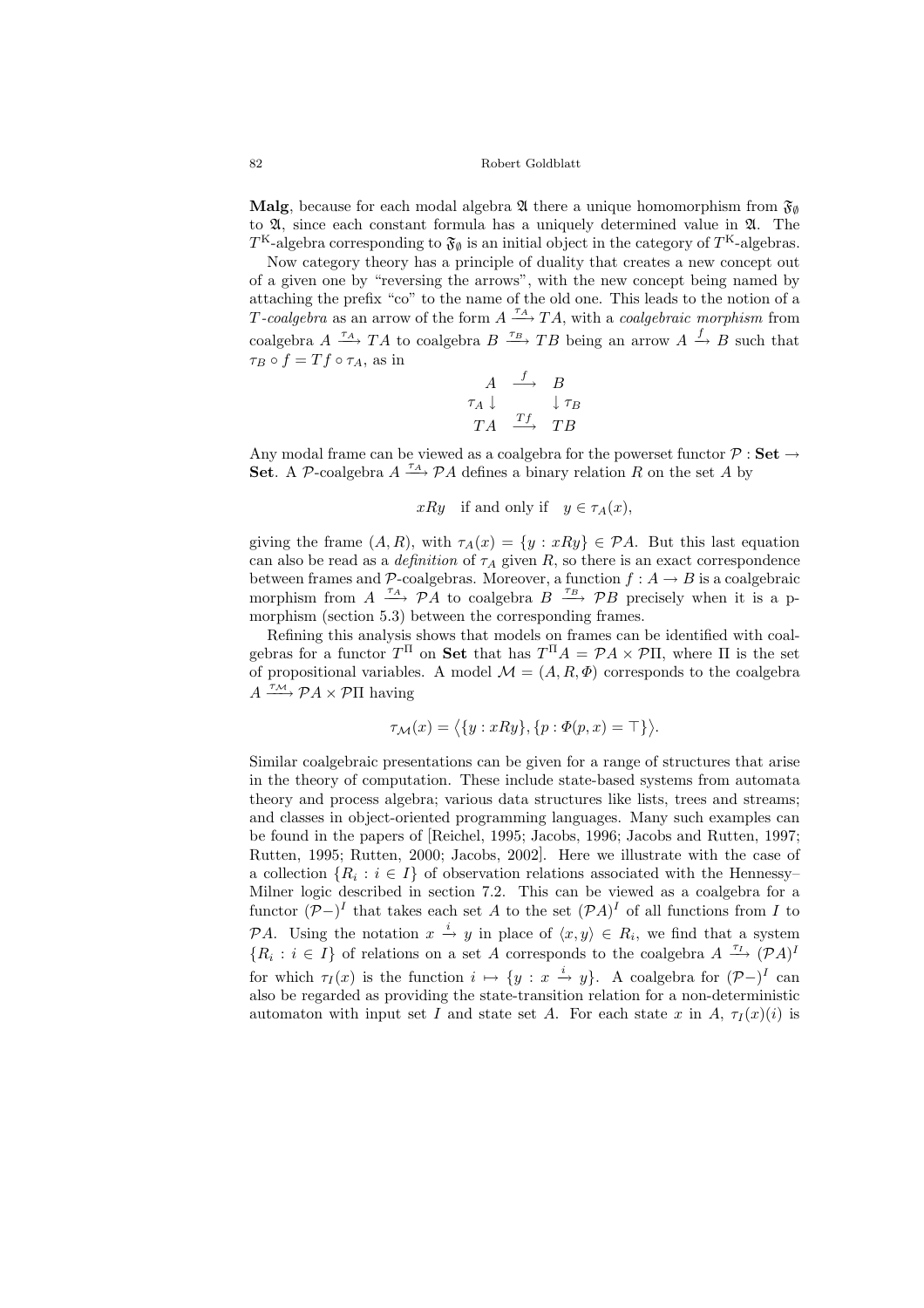the set of possible next states that can be reached by making a transition from  $x$ on input i. For this reason, the  $\tau$ -arrow of any kind of coalgebra is often called a transition structure, and its domain is thought of as a state set. (We can identify  $(A, \tau_A)$  with its transition structure, since A is determined as the domain of  $\tau_A$ .)

Examples such as these have spurred the establishment of a general theory of Set-based coalgebras, by analogy with the classical theory of universal algebras, This "universal coalgebra" was initiated and developed extensively by Jan Rutten [1996; 2000]. Another valuable source of material is the lecture notes of Peter Gumm [1999]. The theory makes significant use of a definition of bisimulation for coalgebras that was introduced in [Aczel and Mendler, 1989]. A relation  $R \subseteq A \times B$ is a bisimulation from  $A \xrightarrow{\tau_A} TA$  to  $B \xrightarrow{\tau_B} TB$  when there exists a transition structure  $R \stackrel{\tau_R}{\longrightarrow} TR$  on R such that the projection functions from  $(R, \tau_R)$  to  $(A, \tau_A)$  and  $(B, \tau_B)$  are coalgebraic morphisms. There is always a largest such bisimulation  $\sim_{AB}$ , known as the *bisimilarity* relation from  $(A, \tau_A)$  to  $(B, \tau_B)$ . This abstracts the relation of observational equivalence of processes discussed in section 7.2.

Another fundamental notion is that of a *final*, or *terminal*, coalgebra, categorically dual to the notion of initial algebra discussed for modal algebras above. A T-coalgebra  $(F, \tau_F)$  is called final if for each T-coalgebra  $(A, \tau_A)$  there is a unique coalgebraic morphism  $(A, \tau_A) \xrightarrow{f_A} (F, \tau_F)$ . In the process algebra context the states of a final coalgebra are thought of as representing all possible "observable behaviours" of processes, because observationally equivalent processes are identified by the unique morphism to a final coalgebra. More precisely, for any states  $x$ and y of coalgebra  $(A, \tau_A)$ , if  $x \sim y$  then  $f_A(x) = f_A(y)$ , and the converse is also true under a mild restriction on  $T$  [Rutten and Turi, 1993, Corollary 2.9].

It is a well known observation of Joachim Lambek that the transition structure  $\tau_F$  of a final T-coalgebra is an isomorphism between F and TF. So it follows from Cantor's Theorem that there cannot exist any final  $\mathcal{P}\text{-coalgebra}$ , since there is no bijection from any set A onto its powerset  $\mathcal{P}A$ . Thus the category of modal frames and p-morphisms has no final object. More generally there is no final coalgebra for the functor  $(\mathcal{P}-)^I$  whose coalgebras are non-deterministic transition systems with input set  $I$ . On the other hand, we can model finitely branching non-determinism by using the finitary powerset functor  $\mathcal{P}_{\omega}$ , where  $\mathcal{P}_{\omega}A$  is the set of all finite subsets of A. A  $(\mathcal{P}_{\omega}-)^{I}$ -coalgebra is an *image-finite* transition system in the sense, described in section 7.2, that the set  $\{y : x \stackrel{i}{\to} y\}$  of possible next states is finite for each state x and each input i. There does exist a final  $(\mathcal{P}_{\omega}-)^{I}$ coalgebra: this follows from general results about the existence of final coalgebras [Aczel and Mendler, 1989; Barr, 1993; Kawahara and Mori, 2000; Rutten, 2000]. In particular, a final  $T$ -coalgebra exists whenever  $T$  is *bounded*, which means that there is some cardinal number  $\kappa$  such that any state of a T-coalgebra belongs to some subcoalgebra with no more than  $\kappa$  states. The functor  $\mathcal{P}_{\omega}$  is bounded with  $\kappa = \aleph_0$ , and for each set I,  $(\mathcal{P}_{\omega} - )^I$  is bounded with  $\kappa = \max{\aleph_0, \text{card }I}.$ 

Devising a suitable syntax and semantics for  $T$ -coalgebras is a matter that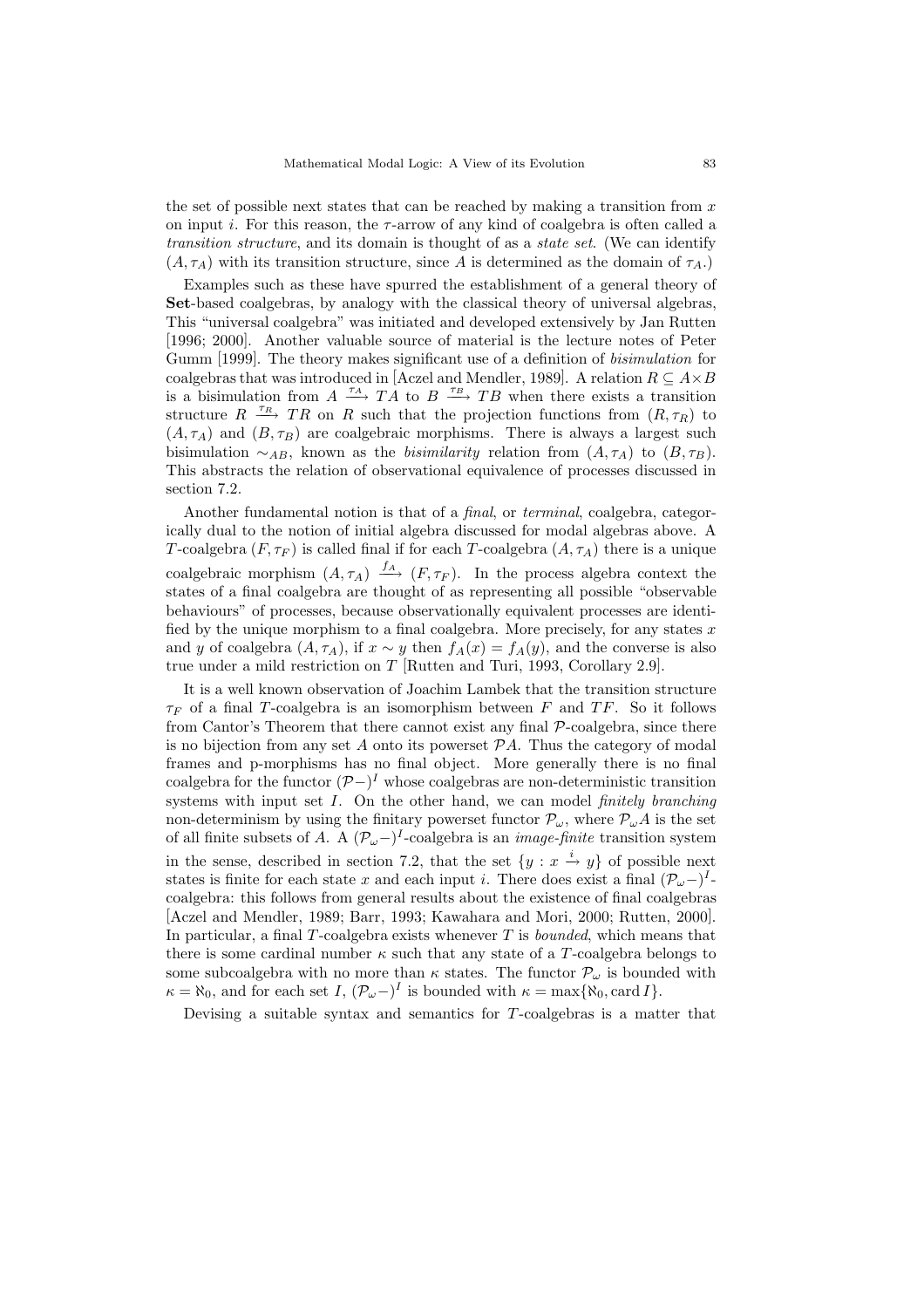depends on the nature of the functor  $T$  involved. A natural desideratum is a satisfaction relation  $\tau_A$ ,  $x \models \alpha$ , expressing "formula  $\alpha$  is true/satisfied at state x in coalgebra  $\tau_A$ ", that provides a logical characterisation of bisimilarity in the following form:

$$
x \sim_{AB} y
$$
 iff for all formulas  $\alpha$ ,  $\tau_A$ ,  $x \models \alpha$  iff  $\tau_B$ ,  $y \models \alpha$ .

If this holds we will say that the logic, or the functor  $T$ , has the *Hennessy–Milner* (HM) property (see  $(*)$  in section 7.2).

The first explicit coalgebraic logic with this property was introduced by Lawrence Moss [1999] for a broad class of functors that have final coalgebras. The language involved was infinitary, allowing formation of the conjunction of any set of formulas. For certain functors it was shown that this language has sufficient expressive power to characterise each state of the final coalgebra uniquely by a single formula.

Finitary modal languages with the HM-property were developed by Alexander Kurz [1998; 2001], Martin Rößiger [1998; 2001] and Bart Jacobs [2000] for coalgebras of polynomial functors. A functor is polynomial if it can be inductively constructed from the identity functor  $A \mapsto A$  and functors  $A \mapsto C$  with some constant value C, by forming products  $A \mapsto T_1A \times T_2A$ , disjoint unions  $A \mapsto T_1A + T_2A$ , and "exponential" functors  $A \mapsto (TA)^I$  with fixed exponent I. The value C of a constant functor can be thought of as a set of "outputs" or "observable values" and an exponent I as an "input" set. For example, consider the functor having  $TA = (C \times A)^{I}$  with fixed sets C and I. The corresponding modal language has a modality [i] for each  $i \in I$ . Given a state x in a T-coalgebra  $(A, \tau_A)$ , and an "input"  $i \in I$ , we obtain a pair  $\tau_A(x)(i) \in C \times A$  whose second projection  $\pi_2(\tau_A(x)(i))$  is a new state from A. We declare a modal formula  $[i] \alpha$  to be true at x when  $\alpha$  is true at this next state:

$$
\tau_A, x \models [i] \alpha \quad \text{iff} \quad \tau_A, \pi_2(\tau_A(x)(i)) \models \alpha.
$$

Note that the first projection  $\pi_1(\tau_A(x)(i))$  here is an output value from C. The language for T-coalgebras in this case has formulas (i)c for each  $c \in C$  with the semantics

$$
\tau_A, x \models (i)c \quad \text{iff} \quad \pi_1(\tau_A(x)(i)) = c.
$$

Similarly, the logic for a general polynomial functor T has modal formulas  $[p]$ α and "observational" formulas  $(p)c$  built from certain path expressions p that syntactically reflect the internal structure and inductive formation of  $T$ . The Lemmon– Scott canonical model construction (section 5.1) can be adapted to such logics, and Kurz and Rößiger proved that the canonical model is a final  $T$ -coalgebra in the case that the constant sets  $C$  occurring in the definition of  $T$  are all finite. Jacobs showed that under this same restriction a contravariant duality of the kind considered in section 6.5 can be constructed between the category of  $T$ -coalgebras and a certain category of Boolean algebras with operators corresponding to the path-modalities [p].

Another approach to polynomial coalgebraic logic was introduced in [Goldblatt, 2001b; Goldblatt, 2003b] by working with terms for algebraic expressions, like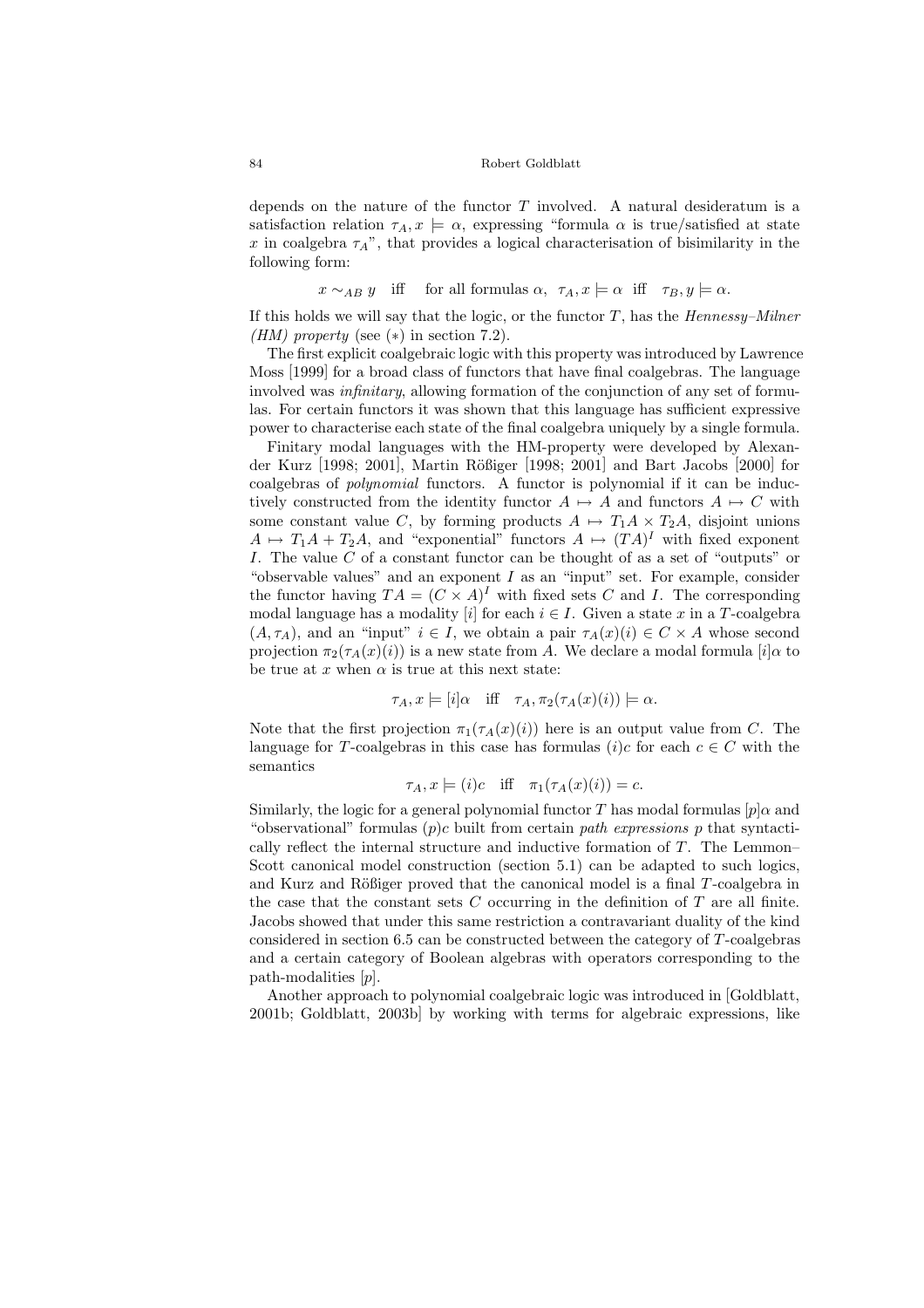$\pi_1(\tau_A(x)(i))$ , that have a single state-valued variable x. Boolean combinations of equations between observable-valued terms were shown to give a class of formulas that has the Hennessy–Milner property. Bisimilar states were also characterised as those that assign the same values to all observable-valued terms. Equations with the same semantics as the above formulas  $[p]$ α and  $(p)c$  can be defined in this language.

Of course the idea of a formula or term having a single state-valued variable is an implicitly modal one, and goes all the way back to Meredith's  $U$ -calculus interpretation of propositional modal formulas as formulas of first-order logic that have a single free variable (Sections 4.4 and 6.3). At the same time this equational approach is closer to classical universal algebra and model theory, and leads to natural coalgebraic constructions of ultraproducts [Goldblatt, 2003d] and ultrafilter extensions [Goldblatt, 2003a].

Coalgebras for polynomial functors can be thought of as generalised deterministic automata. Non-determinism can also be accommodated by using the powerset functor  $\mathcal P$  along with the polynomial operations to form the so-called Kripke polynomial functors of [Rößiger, 2000]. There are finitary modal logics for these as well, but the HM-property now only holds for coalgebras that are imagine-finite, which essentially means that the finitary powerset functor  $\mathcal{P}_{\omega}$  is used in place of  $P$  in their construction.

The original modal language and semantics of Hennessy and Milner (section 7.2) provides any functor of the form  $(\mathcal{P}_{\omega}-)^{I}$  with a finitary logic having the HM-property. Its syntax can be extended by allowing formation of conjunctions of sets of fewer than  $\kappa$  formulas, for some fixed infinite cardinal number  $\kappa$ . The result is a logic with the HM-property for the functor  $(\mathcal{P}_{\kappa}-)^{I}$ , where  $\mathcal{P}_{\kappa}A$  is the set of all subsets of A with fewer than  $\kappa$  elements.  $(\mathcal{P}_{\kappa}-)^{I}$  is bounded and has a final coalgebra, for any infinite  $\kappa$ . By going further and forming conjunctions of arbitrary sets of formulas [Milner, 1989], an HM-logic is obtained for the functor  $(\mathcal{P}-)^I$ . But now the collection of formulas becomes a proper class, rather than a set. Also, there is no longer any final coalgebra. These two facts are connected: it can be shown [Goldblatt, 2004] that if a functor T has an HM-logic whose class of formulas is *small* (i.e. a set), then there must be a final  $T$ -coalgebra. Consequently, there is no such small HM-logic for a functor of the form  $(\mathcal{P}-)^I$ .

The formulation and analysis of logics for various categories of coalgebras is the subject of current research. The assessment of the impact of these investigations on the evolution of modal logic is a task for the historians of the future.

# BIBLIOGRAPHY

[Aczel and Mendler, 1989] Peter Aczel and Nax Mendler. A final coalgebra theorem. In D. H. Pitt *et al.*, editors, *Category Theory and Computer Science. Proceedings 1989*, volume 389 of *Lecture Notes in Computer Science*, pages 357–365. Springer-Verlag, 1989.

[Aczel, 1988] Peter Aczel. *Non-Well-Founded Sets*. CSLI Lecture Notes No. 14. CSLI Publications, Stanford University, 1988.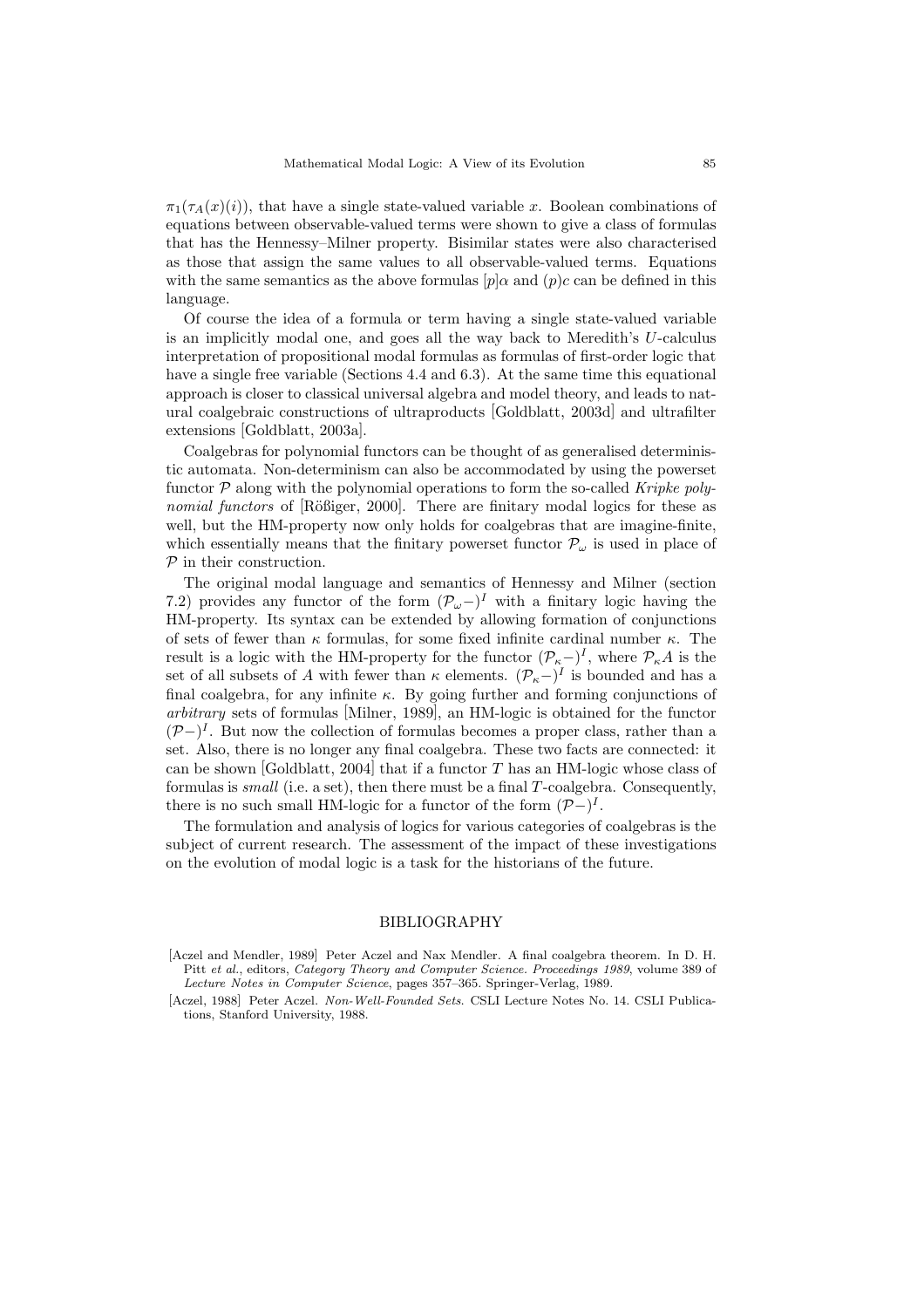- [Aczel, 2001] Peter Aczel. The Russell-Prawitz modality. *Mathematical Structures in Computer Science*, 11(4):541–554, 2001.
- [Astroh and Klüwer, 1998] Michael Astroh and Johan W. Klüwer. Bibliography: Hugh MacColl. *Nordic Journal of Philosophical Logic*, 3(1), 1998. Electronically available at: www.hf.uio. no/filosofi/njpl/vol3no1/index.html.
- [Barr, 1993] Michael Barr. Terminal coalgebras in well-founded set theory. *Theoretical Computer Science*, 114:299–315, 1993.
- [Barwise, 1989] Jon Barwise. *The Situation in Logic*. CSLI Lecture Notes No. 17. CSLI Publications, Stanford University, 1989.
- [Bayart, 1958] A. Bayart. Correction de la logique modale du premier et du second ordre S5. *Logique et Analyse*, 1(1):28–45, 1958.
- [Bayart, 1959] A. Bayart. Quasi-ad´equation de la logique modal du second ordre S5 et ad´equation de la logique modal du premier ordre S5. *Logique et Analyse*, 2(6–7):99–121, 1959.
- [Becker, 1930] Oskar Becker. Zur logik der modalitäten. *Jahrbuch für Philosophie und Ph¨anomenologische Forschung*, 11:497–548, 1930.
- [Bell, 1988] J. L. Bell. *Toposes and Local Set Theories*. Oxford University Press, 1988.
- [Ben-Ari *et al.*, 1983] Mordechai Ben-Ari, Amir Pnueli, and Zohar Manna. The temporal logic of branching time. *Acta Informatica*, 20:207–226, 1983.
- [Benton *et al.*, 1998] P. N. Benton, G. M. Bierman, and V. C. V. de Paiva. Computational types from a logical perspective. *Journal of Functional Programming*, 8:177–193, 1998.
- [Bergstra *et al.*, 2001] J. A. Bergstra, A. Ponse, and S. A. Smolka. *Handbook of Process Algebra*. Elsevier, 2001.
- [Beth, 1955] E. W. Beth. Semantic entailment and formal derivability. *Mededelingen van de Koninklijke Nederlandse Akademie van Wetenschappen, Afdeling Letterkunde, N. R.*, 18:309– 342, 1955. Reprinted in *The Philosophy of Mathematics*, edited by Jaakko Hintikka, Oxford University Press, 1969.
- [Birkhoff, 1933] Garrett Birkhoff. On the combination of subalgebras. *Proceedings of the Cambridge Philosophical Society*, 29:441–464, 1933.
- [Birkhoff, 1935] Garrett Birkhoff. On the structure of abstract algebras. *Proceedings of the Cambridge Philosophical Society*, 31:433–454, 1935.
- [Birkhoff, 1944] Garrett Birkhoff. Subdirect unions in universal algebra. *Bulletin of the American Mathematical Society*, 50:764–768, 1944.
- [Birkhoff, 1948] Garrett Birkhoff. *Lattice Theory*. American Mathematical Society, second edition, 1948.
- [Blok, 1978a] W. J. Blok. On the degree of incompleteness of modal logics. *Bulletin of the Section of Logic of the Polish Academy of Sciences*, 7(4):167–175, December 1978.
- [Blok, 1978b] W. J. Blok. On the degree of incompleteness of modal logics and the covering relation in the lattice of modal logics. Report 78-07, Department of Mathematics, University of Amsterdam, July 1978.
- [Blok, 1980] W. J. Blok. The lattice of modal logics: An algebraic investigation. *The Journal of Symbolic Logic*, 45:221–236, 1980.
- [Bochenski, 1961] I. M. Bochenski. *A History of Formal Logic*. University of Notre Dame Press, 1961.
- [Boole, 1854] George Boole. *An Investigation of the Laws of Thought*. Walton and Maberley, 1854. Reprinted by Dover Publications 1958.
- [Boolos and Sambin, 1985] George Boolos and Giovanni Sambin. An incomplete system of modal logic. *Journal of Philosophical Logic*, 14:351–358, 1985.
- [Boolos and Sambin, 1991] George Boolos and Giovanni Sambin. Provability: The emergence of a mathematical modality. *Studia Logica*, 50:1–23, 1991.
- [Boolos, 1979] George Boolos. *The Unprovability of Consistency*. Cambridge University Press, 1979.
- [Boolos, 1993] George Boolos. *The Logic of Provability*. Cambridge University Press, 1993.
- [Bradfield and Stirling, 2001] Julian Bradfield and Colin Stirling. Modal logics and mu-calculi: An introduction. In J. A. Bergstra, A. Ponse, and S. A. Smolka, editors, *Handbook of Process Algebra*, pages 293–330. Elsevier, 2001.
- [Bull, 1964] R. A. Bull. A note on the modal calculi S4.2 and S4.3. Zeitschrift für Mathematische *Logik und Grundlagen der Mathematik*, 10:53–55, 1964.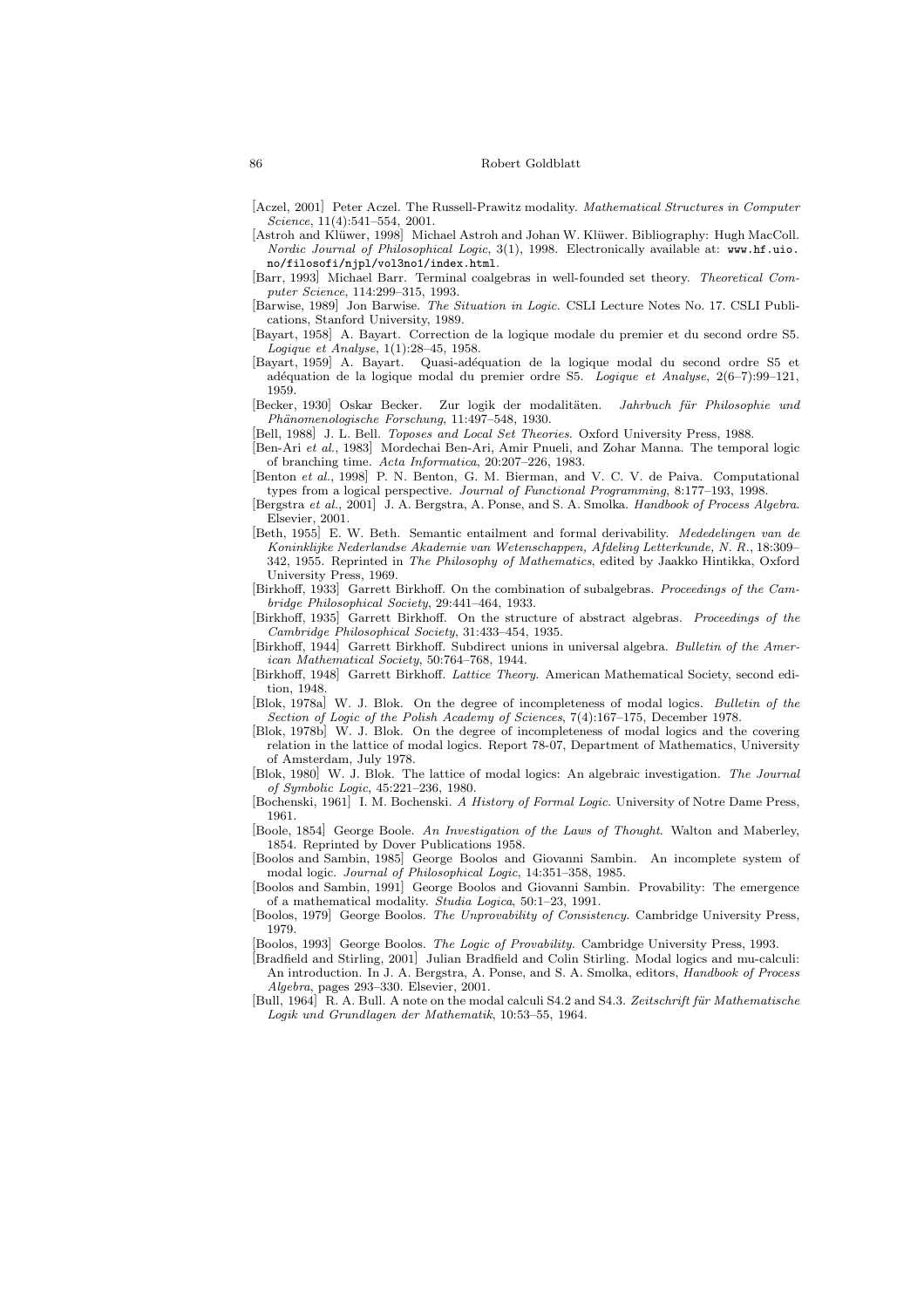[Bull, 1965] R. A. Bull. An algebraic study of Diodorean modal systems. *The Journal of Symbolic Logic*, 30:58–64, 1965.

[Bull, 1966] R. A. Bull. That all normal extensions of S4.3 have the finite model property. *Zeitschrift f¨ur Mathematische Logik und Grundlagen der Mathematik*, 12:341–344, 1966.

[Bull, 1968] R. A. Bull. An algebraic study of tense logics with linear time. *The Journal of Symbolic Logic*, 33:27–38, 1968.

[Bull, 1969] R. A. Bull. Note on a paper in tense logic. *The Journal of Symbolic Logic*, 34:215– 218, 1969.

[Carnap, 1946] Rudolph Carnap. Modalities and quantification. *The Journal of Symbolic Logic*, 11:33–64, 1946.

[Carnap, 1947] Rudolph Carnap. *Meaning and Necessity*. The University of Chicago Press, 1947. Enlarged Edition 1956.

[Chagrov and Zakharyaschev, 1997] Alexander Chagrov and Michael Zakharyaschev. *Modal Logic*. Oxford University Press, 1997.

[Chang and Keisler, 1973] C. C. Chang and H. J. Keisler. *Model Theory*. North-Holland, Amsterdam, 1973.

[Clarke and Emerson, 1981] Edmund M. Clarke and E. Allen Emerson. Design and synthesis of synchronisation skeletons using branching time temporal logic. In D. Kozen, editor, *Logics of Programs*, volume 131 of *Lecture Notes in Computer Science*, pages 52–71. Springer-Verlag, 1981.

[Cook, 1971] S. A. Cook. The complexity of theorem proving procedures. In *Proceedings of the Third Annual ACM Symposium on the Theory of Computing*, pages 151–158, 1971.

[Copeland, 1996a] B. J. Copeland, editor. *Logic and Reality: Essays on the Legacy of Arthur Prior*. Oxford University Press, 1996.

[Copeland, 1996b] B. J. Copeland. Prior's life and legacy. In B. J. Copeland, editor, *Logic and Reality: Essays on the Legacy of Arthur Prior*, pages 1–40. Oxford University Press, 1996.

[Copeland, 2002] B. J. Copeland. The genesis of possible worlds semantics. *Journal of Philosophical Logic*, 31(2):99–137, 2002.

[Cresswell, 1967] M. J. Cresswell. A Henkin completeness theorem for T. *Notre Dame Journal of Formal Logic*, 8:186–190, 1967.

[Cresswell, 1972] M. J. Cresswell. The completeness of S1 and some related systems. *Notre Dame Journal of Formal Logic*, 13:485–496, 1972.

[Cresswell, 1973] M. J. Cresswell. *Logics and Languages*. Methuen, 1973.

- [Cresswell, 1984] M. J. Cresswell. An incomplete decidable modal logic. *The Journal of Symbolic Logic*, 49:520–527, 1984.
- [Cresswell, 1995] M. J. Cresswell. S1 is not so simple. In Walter Sinnott-Armstrong, Diana Raffman, and Nicholas Asher, editors, *Modality, Morality and Belief. Essays in Honor of Ruth Barcan Marcus*, pages 29–40. Cambridge University Press, 1995.

[Curry, 1950] Haskell B. Curry. *A Theory of Formal Deducibility*. Notre Dame Mathematical Lectures, no. 6. University of Notre Dame, 1950.

[Curry, 1952] Haskell B. Curry. The elimination theorem when modality is present. *The Journal of Symbolic Logic*, 17:249–265, 1952.

[Dam, 1994] Mads Dam. CTL\* and ECTL\* as fragments of the modal µ-calculus. *Theoretical Computer Science*, 126:77–96, 1994.

- [Davis, 1954] Chandler Davis. Modal operators, equivalence relations, and projective algebras. *American Journal of Mathematics*, 76:747–762, 1954.
- [de Jongh and Troelstra, 1966] D. H. J. de Jongh and A. S. Troelstra. On the connection of partially ordered sets with some pseudo-Boolean algebras. *Indagationes Mathematicae*, 28:317– 329, 1966.
- [de Jongh and van Ulsen, 1998–1999] Dick de Jongh and Paul van Ulsen. Beth's nonclassical valuations. *Philosophia Scientiae*, 3(4):279–302, 1998–1999.
- [de Rijke and Venema, 1995] Maarten de Rijke and Yde Venema. Sahlqvist's theorem for Boolean algebras with operators with an application to cylindric algebras. *Studia Logica*, 54:61–78, 1995.

[Došen, 1989] Kosta Došen. Duality between modal algebras and neighbourhood frames. *Studia Logica*, 48:219–234, 1989.

[Dugundji, 1940] James Dugundji. Note on a property of matrices for Lewis and Langford's calculi of propositions. *The Journal of Symbolic Logic*, 5:150–151, 1940.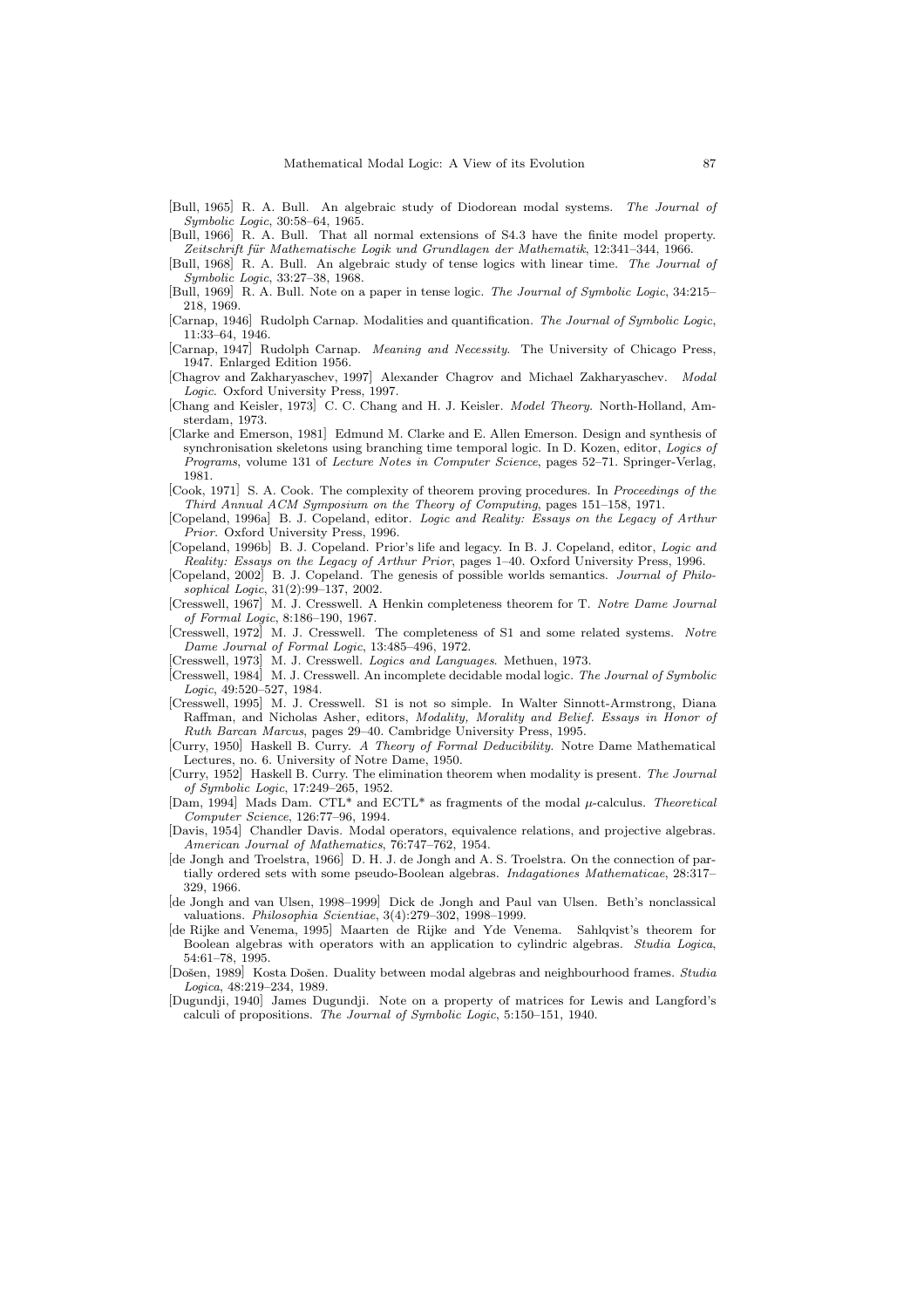- [Dummett and Lemmon, 1959] M. A. E. Dummett and E. J. Lemmon. Modal logics between S4 and S5. Zeitschrift für Mathematische Logik und Grundlagen der Mathematik, 5:250–264, 1959.
- [Emerson and Clarke, 1980] E. Allen Emerson and Edmund M. Clarke. Characterizing correctness properties of parallel programs using fixpoints. In J. W. de Bakker and J. van Leeuwen, editors, *Automata, Languages and Programming. Proceedings 1980*, volume 85 of *Lecture Notes in Computer Science*, pages 169–181. Springer-Verlag, 1980.
- [Emerson and Halpern, 1982] E. Allen Emerson and Joseph Y. Halpern. Decision procedures and expressiveness in the temporal logic of branching time. In *Annual ACM Symposium on Theory of Computing (STOC)*, pages 169–180, 1982.
- [Emerson and Halpern, 1983] E. Allen Emerson and Joseph Y. Halpern. "Sometimes" and "not never" revisited: On branching versus linear time. In *Proceedings of the Annual ACM Symposium on Principles of Programming Languages*, pages 127–140, 1983.
- [Emerson and Halpern, 1985] E. Allen Emerson and Joseph Y. Halpern. Decision procedures and expressiveness in the temporal logic of branching time. *Journal of Computer and Systems Sciences*, 30:1–24, 1985.
- [Emerson and Halpern, 1986] E. Allen Emerson and Joseph Y. Halpern. "Sometimes" and "not never" revisited: On branching versus linear time temporal logic. *Journal of the Association for Computing Machinery*, 33:151–178, 1986.
- [Emerson and Jutla, 1988] E. Allen Emerson and Charanjit S. Jutla. The complexity of tree automata and logics of programs. In *Proceedings of the 29th Annual IEEE Symposium on Foundations of Computer Science*, pages 328–337, 1988.
- [Emerson and Jutla, 1999] E. Allen Emerson and Charanjit S. Jutla. The complexity of tree automata and logics of programs. *SIAM Journal on Computing*, 29:132–158, 1999.
- [Emerson, 1990] E. Allen Emerson. Temporal and modal logic. In Jan van Leeuwen, editor, *Handbook of Theoretical Computer Science, Volume B: Formal Models and Semantics*, pages 995–1072. Elsevier, 1990.
- [Erd˝os, 1959] Paul Erd˝os. Graph theory and probability. *Canadian Journal of Mathematics*, 11:34–38, 1959.
- [Esakia, 1974 ` ] L. L. Esakia. Topological Kripke models. ` *Soviet Mathematics Doklady*, 15:147– 151, 1974.
- [Everett and Ulam, 1946] C. J. Everett and S. Ulam. Projective algebras I. *American Journal of Mathematics*, 68:77–88, 1946.
- [Fagin *et al.*, 1995] Ronald Fagin, Joseph Y. Halpern, Yoram Moses, and Moshe Y. Vardi. *Reasoning About Knowledge*. The MIT Press, 1995.
- [Fairtlough and Mendler, 1995] Matt Fairtlough and Michael Mendler. An intuitionistic modal logic with applications to the formal verification of hardware. In Leszek Pacholoski and Jerzy Tiuryn, editors, *Computer Science Logic. Proceedings 1994*, volume 933 of *Lecture Notes in Computer Science*, pages 354–368. Springer-Verlag, 1995.
- [Fairtlough and Mendler, 1997] Matt Fairtlough and Michael Mendler. Propositional lax logic. *Information and Computation*, 137:1–33, 1997.
- [Feys, 1965] Robert Feys. *Modal Logics*. E. Nauwelaerts, 1965.
- [Fine, 1971] Kit Fine. The logics containing S4.3. *Zeitschrift für Mathematische Logik und Grundlagen der Mathematik*, 17:371–376, 1971.
- [Fine, 1974] Kit Fine. An incomplete logic containing S4. *Theoria*, 40:23–29, 1974.
- [Fine, 1975a] Kit Fine. Normal forms in modal logic. *Notre Dame Journal of Formal Logic*, 16:229–234, 1975.
- [Fine, 1975b] Kit Fine. Some connections between elementary and modal logic. In Stig Kanger, editor, *Proceedings of the Third Scandinavian Logic Symposium*, pages 15–31. North-Holland, Amsterdam, 1975.
- [Fischer and Ladner, 1977] Michael J. Fischer and Richard E. Ladner. Propositional modal logic of programs. In *Proceedings of the Ninth Annual ACM Symposium on The Theory of Computing*, pages 286–294, 1977.
- [Fischer and Ladner, 1979] Michael J. Fischer and Richard E. Ladner. Propositional dynamic logic of regular programs. *Journal of Computer and Systems Sciences*, 18:194–211, 1979.
- [Fitch, 1948] F. B. Fitch. Intuitionistic modal logic with quantifiers. *Portugaliae Mathematicae*, 7:113–118, 1948.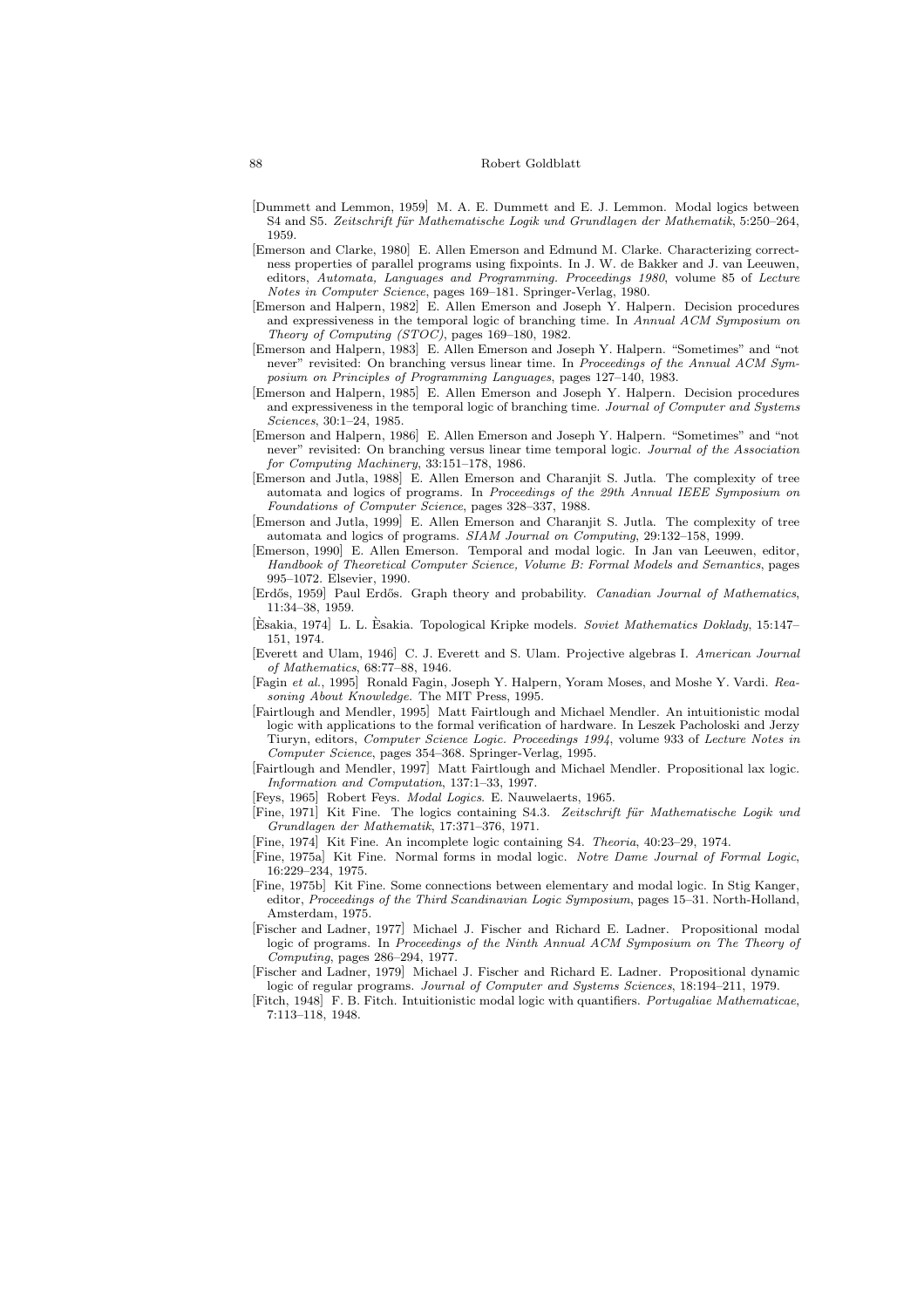- [Føllesdal, 1994] Dagfinn Føllesdal. Stig Kanger in memoriam. In Dag Prawitz, Brian Skyrms, and Dag Westerståhl, editors, *Logic, Methodology and Philosophy of Science IX*, pages 885-888. North-Holland, Amsterdam, 1994.
- [Gabbay *et al.*, 1980] D. M. Gabbay, A. Pneuli, S. Selah, and J. Stavi. On the temporal analysis of fairness. In *Proceedings of the 7th Annual ACM Symposium on Principles of Programming Languages*, pages 163–173, 1980.
- [Gabbay *et al.*, 1994] Dov M. Gabbay, Ian Hodkinson, and Mark Reynolds. *Temporal Logic. Mathematical Foundations and Computational Aspects, volume 1.* Oxford University Press, 1994.
- [Gabbay, 1972] Dov M. Gabbay. On decidable, finitely axiomatizable, modal and tense logics without the finite model property, part I. *Israel Journal of Mathematics*, 11:478–495, 1972.
- [Gabbay, 1976] Dov M. Gabbay. *Investigations in Modal and Tense Logics with Applications to Problems in Philosophy and Linguistics*. D. Reidel, 1976.
- [Gerson, 1975a] Martin Gerson. An extension of S4 complete for the neighborhood semantics but incomplete for the relational semantics. *Studia Logica*, 34:333–342, 1975.
- [Gerson, 1975b] Martin Gerson. The inadequacy of the neighborhood semantics for modal logic. *The Journal of Symbolic Logic*, 40:141–148, 1975.
- [Gerson, 1976] Martin Gerson. A neighborhood frame for T with no equivalent relational frame. *Zeitschrift f¨ur Mathematische Logik und Grundlagen der Mathematik*, 22:29–34, 1976.
- [Givant and Venema, 1999] S. Givant and Y. Venema. The preservation of Sahlqvist equations in completions of Boolean algebras with operators. *Algebra Universalis*, 41:47–84, 1999.
- [G¨odel, 1931] Kurt G¨odel. Review of *Becker 1930*. *Monatshefte f¨ur Mathematik und Physik (Literaturberichte)*, 38:5, 1931. English translation in Solomon Feferman *et al.*, editors, *Kurt G¨odel, Collected Works, Volume 1*, p. 217. Oxford University Press, 1986.
- [G¨odel, 1933] Kurt G¨odel. Eine interpretation des intuitionistischen aussagenkalk¨uls. *Ergebnisse eines mathematischen Kolloquiums*, 4:39–40, 1933. English translation, with an introductory note by A. S. Troelstra, in Solomon Feferman *et al.*,editor, *Kurt Gödel, Collected Works*, *Volume 1*, pages 296–303. Oxford University Press, 1986.
- [Goldblatt and Thomason, 1975] R. I. Goldblatt and S. K. Thomason. Axiomatic classes in propositional modal logic. In J. N. Crossley, editor, *Algebra and Logic*, volume 450 of *Lecture Notes in Mathematics*, pages 163–173. Springer-Verlag, 1975.
- [Goldblatt, *et al.*, 2003] Robert Goldblatt, Ian Hodkinson, and Yde Venema. On canonical modal logics that are not elementarily determined. *Logique et Analyse*, 181:???–???, 2003.
- [Goldblatt *et al.*, 2004] Robert Goldblatt, Ian Hodkinson, and Yde Venema. Erdős graphs resolve Fine's canonicity problem. *The Bulletin of Symbolic Logic*, 10(2):186–208, 2004.
- [Goldblatt, 1974] Robert Goldblatt. *Metamathematics of Modal Logic*. PhD thesis, Victoria University, Wellington, February 1974. Included in [Goldblatt, 1993].
- [Goldblatt, 1975a] Robert Goldblatt. First-order definability in modal logic. *The Journal of Symbolic Logic*, 40(1):35–40, 1975.
- [Goldblatt, 1975b] Robert Goldblatt. Solution to a completeness problem of Lemmon and Scott. *Notre Dame Journal of Formal Logic*, 16:405–408, 1975.
- [Goldblatt, 1978] Rob Goldblatt. Arithmetical necessity, provability, and intuitionistic logic. *Theoria*, 44:38–46, 1978. Reprinted in [Goldblatt, 1993].
- [Goldblatt, 1980] Robert Goldblatt. Diodorean modality in Minkowski spacetime. *Studia Logica*, 39:219–236, 1980. Reprinted in [Goldblatt, 1993].
- [Goldblatt, 1981] Robert Goldblatt. Grothendieck topology as geometric modality. *Zeitschrift f¨ur Mathematische Logik und Grundlagen der Mathematik*, 27:495–529, 1981. Reprinted in [Goldblatt, 1993].
- [Goldblatt, 1986] Robert Goldblatt. Review of initial papers on dynamic logic by Pratt, Fischer and Ladner, Segerberg, Parikh and Kozen. *The Journal of Symbolic Logic*, 51:225–227, 1986.
- [Goldblatt, 1989] Robert Goldblatt. Varieties of complex algebras. *Annals of Pure and Applied Logic*, 44:173–242, 1989.
- [Goldblatt, 1991a] Robert Goldblatt. The McKinsey axiom is not canonical. *The Journal of Symbolic Logic*, 56:554–562, 1991.<br>[Goldblatt, 1991b] Robert Goldblatt.
- On closure under canonical embedding algebras. In H. Andr´eka, J.D. Monk, and I. N´emeti, editors, *Algebraic Logic*, volume 54 of *Colloquia Mathematica Societatis J´anos Bolyai*, pages 217–229. North-Holland, Amsterdam, 1991.
- [Goldblatt, 1993] Robert Goldblatt. *Mathematics of Modality*. CSLI Lecture Notes No. 43. CSLI Publications, Stanford, CA, 1993. Distributed by Chicago University Press.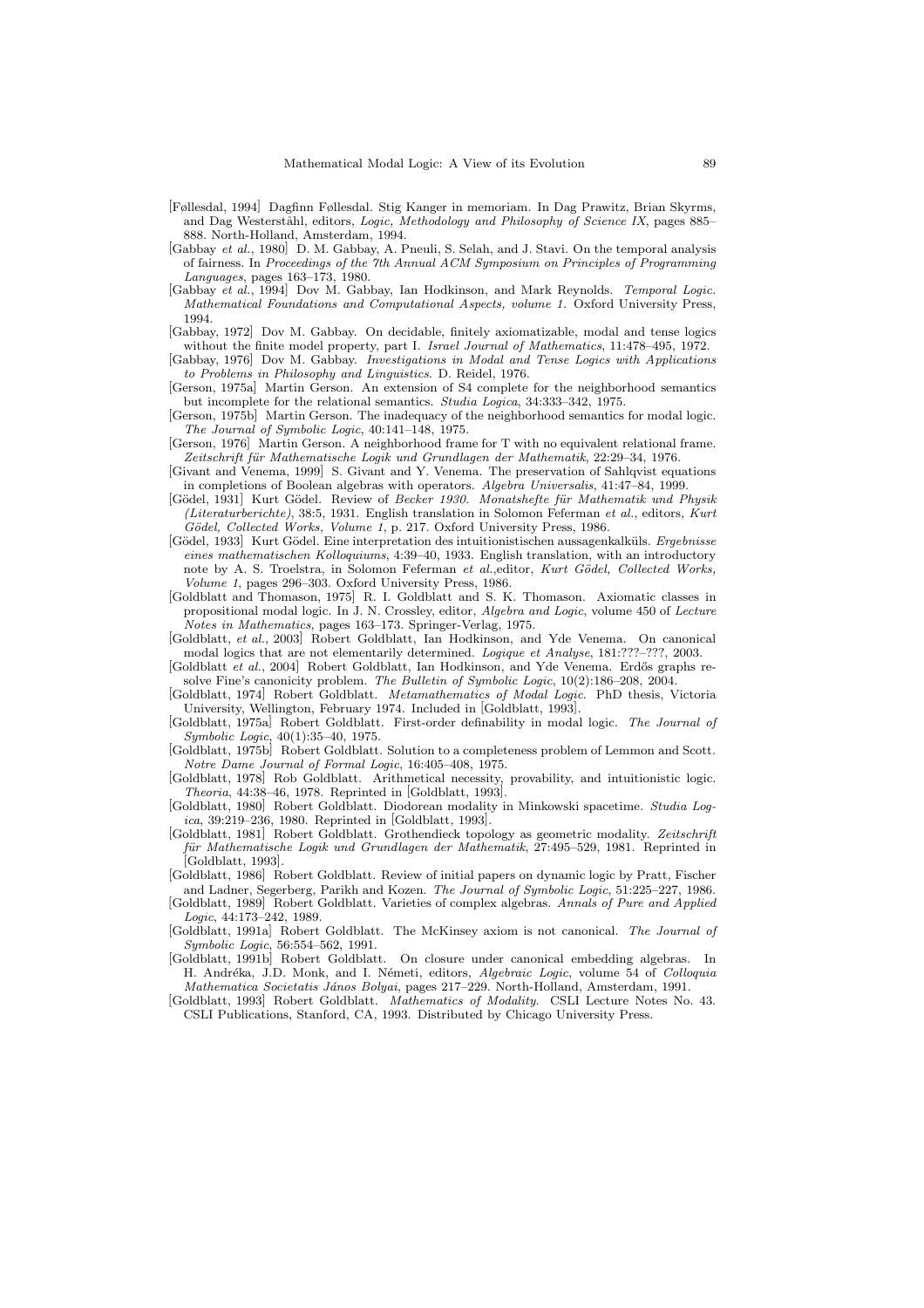- [Goldblatt, 1995] Robert Goldblatt. Elementary generation and canonicity for varieties of Boolean algebras with operators. *Algebra Universalis*, 34:551–607, 1995.
- [Goldblatt, 1999] Robert Goldblatt. Reflections on a proof of elementarity. In Jelle Gerbrandy, Maarten Marx, Maarten de Rijke, and Yde Venema, editors, *JFAK. Essays Dedicated to Johan van Benthem on the Occasion of his 50th Birthday*, Vossiuspers. Amsterdam University Press, 1999. ISBN 90 5629 104 1.
- [Goldblatt, 2000] Robert Goldblatt. Algebraic polymodal logic: A survey. *Logic Journal of the IGPL*, Special Issue on Algebraic Logic edited by István Németi and Ildikó Sain, 8(4):393-450, July 2000. Electronically available at: www3.oup.co.uk/igpl.
- [Goldblatt, 2001a] Robert Goldblatt. Quasi-modal equivalence of canonical structures. *The Journal of Symbolic Logic*, 66:497–508, 2001.
- [Goldblatt, 2001b] Robert Goldblatt. What is the coalgebraic analogue of Birkhoff's variety theorem? *Theoretical Computer Science*, 266:853–886, 2001.
- [Goldblatt, 2003a] Robert Goldblatt. Enlargements of polynomial coalgebras. In Rod Downey et al., editor, *Proceedings of the 7th and 8th Asian Logic Conferences*, pages 152–192. World Scientific, 2003.
- [Goldblatt, 2003b] Robert Goldblatt. Equational logic of polynomial coalgebras. In Philippe Balbiani, Nobu-Yuki Suzuki, Frank Wolter, and Michael Zakharyaschev, editors, *Advances in Modal Logic, Volume 4*, pages 149–184. King's College Publications, King's College London, 2003. www.aiml.net.
- [Goldblatt, 2003c] Robert Goldblatt. Mathematical modal logic: A view of its evolution. *Journal of Applied Logic*, 1(5–6):309–392, 2003.
- [Goldblatt, 2003d] Robert Goldblatt. Observational ultraproducts of polynomial coalgebras. *Annals of Pure and Applied Logic*, 123:235–290, 2003.
- [Goldblatt, 2004] Robert Goldblatt. Final coalgebras and the Hennessy-Milner property. *Annals of Pure and Applied Logic*, 2004. To appear.
- [Grzegorczyk, 1967] Andrzej Grzegorczyk. Some relational systems and the associated topological spaces. *Fundamenta Mathematicae*, 60:223–231, 1967.
- [Gumm, 1999] H. Peter Gumm. Elements of the general theory of coalgebras. LUATCS'99, Rand Africaans University, Johannesburg, South Africa, 60 pp. www.Mathematik.uni-marburg.de/ ~gumm/Papers/publ.html, 1999.
- [Halmos, 1962] P. R. Halmos. *Algebraic Logic*. Chelsea, New York, 1962.
- [Halpern and Moses, 1985] Joseph Y. Halpern and Yoram Moses. A guide to the modal logics of knowledge and belief: Preliminary draft. In *Proceedings of the Ninth International Joint Conference on Artificial Intelligence*, pages 480–490, 1985.
- [Halpern and Moses, 1992] Joseph Y. Halpern and Yoram Moses. A guide to completeness and complexity for modal logics of knowledge and belief. *Artificial Intelligence*, 54:319–379, 1992.
- [Harel *et al.*, 1982] David Harel, Dexter Kozen, and Rohit Parikh. Process logic: Expressiveness, decidability, completeness. *Journal of Computer and Systems Sciences*, 25:144–170, 1982.
- [Harel *et al.*, 1983] D. Harel, A. Pnueli, and J. Stavi. Propositional dynamic logic of nonregular programs. *Journal of Computer and Systems Sciences*, 26:222–243, 1983.
- [Harel, 1979] David Harel. *First-Order Dynamic Logic*, volume 68 of *Lecture Notes in Computer Science*. Springer-Verlag, 1979.
- [Harel, 1984] David Harel. Dynamic logic. In D. Gabbay and F. Guenthner, editors, *Handbook of Philosophical Logic, Volume II: Extensions of Classical Logic*, pages 497–604. D. Reidel, 1984.
- [Harrop, 1958] R. Harrop. On the existence of finite models and decision procedures for propositional calculi. *Proceedings of the Cambridge Philosophical Society*, 54:1–13, 1958.
- [Hasle and Øhrstrøm, 2004] Peter Hasle and Peter Øhrstrøm. The flow of time into logic and computer science. *Bulletin of the European Association for Theoretical Computer Science*, 82:191–226, February 2004.
- [Henkin *et al.*, 1971] Leon Henkin, J. Donald Monk, and Alfred Tarski. *Cylindric Algebras I*. North-Holland, Amsterdam, 1971.
- [Henkin, 1949] Leon Henkin. The completeness of the first-order functional calculus. *The Journal of Symbolic Logic*, 14:159–166, 1949.
- [Henkin, 1950] Leon Henkin. Completeness in the theory of types. *The Journal of Symbolic Logic*, 15:81–91, 1950.
- [Hennessy and Liu, 1995] M. Hennessy and X. Liu. A modal logic for message passing processes. *Acta Informatica*, 32:375–393, 1995.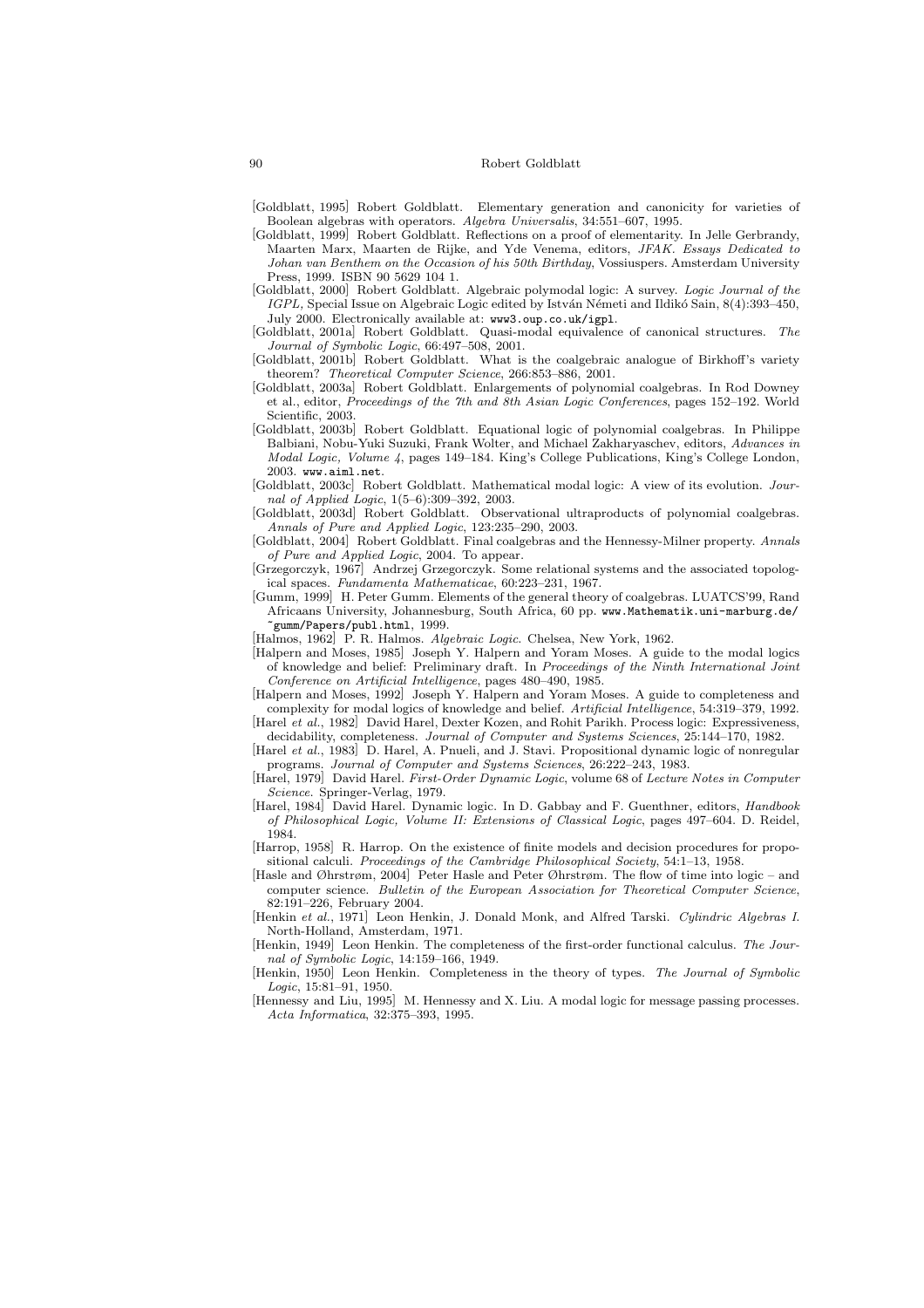- [Hennessy and Milner, 1980] Matthew Hennessy and Robin Milner. On observing nondeterminism and concurrency. In J. W. de Bakker and J. van Leeuwen, editors, *Automata, Languages and Programming. Proceedings 1980*, volume 85 of *Lecture Notes in Computer Science*, pages 299–309. Springer-Verlag, 1980.
- [Hennessy and Milner, 1985] Matthew Hennessy and Robin Milner. Algebraic laws for nondeterminism and concurrency. *Journal of the Association for Computing Machinery*, 32:137–161, 1985.
- [Hilbert and Bernays, 1939] David Hilbert and Paul Bernays. *Grundlagen der Mathematik*. Springer, 1939.
- [Hintikka, 1957] K. J. J. Hintikka. Quantifiers in deontic logic. *Societas Scientiarum Fennica, Commentationes Humanarum Litterarum*, 23(4), 1957.
- [Hintikka, 1961] K. J. J. Hintikka. Modality and quantification. *Theoria*, 27:119–128, 1961.
- [Hintikka, 1969] K. J. J. Hintikka. Review of "The morning star paradox" by Stig Kanger. *The Journal of Symbolic Logic*, 34:305–306, 1969.
- [Hoare, 1969] C. A. R. Hoare. An axiomatic basis for computer programming. *Communications of the Association for Computing Machinery*, 12:576–580, 583, 1969.
- [Hughes and Cresswell, 1968] G. E. Hughes and M. J. Cresswell. *An Introduction to Modal Logic*. Methuen, 1968.
- [Hughes, 1990] G. E. Hughes. Every world can see a reflexive world. *Studia Logica*, 49:175–181, 1990.
- [Huntington, 1937] Edward V. Huntington. Postulates for assertion, conjunction, negation, and equality. *Proceedings of the American Academy of Arts and Sciences*, 72:1–44, 1937.
- [Jacobs and Rutten, 1997] Bart Jacobs and Jan Rutten. A tutorial on (co)algebras and (co)induction. *Bulletin of the European Association for Theoretical Computer Science*, 62:222–259, 1997.
- [Jacobs, 1996] Bart Jacobs. Objects and classes, coalgebraically. In B. Freitag, C. B. Jones, C. Lengauer, and H.-J. Schek, editors, *Object-Orientation with Parallelism and Persistence*, pages 83–103. Kluwer Academic Publishers, 1996.
- [Jacobs, 2000] Bart Jacobs. Towards a duality result in coalgebraic modal logic. *Electronic Notes in Theoretical Computer Science*, 33, 2000.
- [Jacobs, 2002] Bart Jacobs. Exercises in coalgebraic specification. In R. Backhouse, R. Crole, and J. Gibbons, editors, *Algebraic and Coalgebraic Methods in the Mathematics of Program Construction*, volume 2297 of *Lecture Notes in Computer Science*, pages 237–280. Springer, 2002.
- [Japaridze and de Jongh, 1998] Giorgi Japaridze and Dick de Jongh. The logic of provability. In Samuel R. Buss, editor, *Handbook of Proof Theory*, volume 137 of *Studies in Logic*, pages 475–546. Elsevier, 1998.
- [Jónsson and Tarski, 1948] Bjarni Jónsson and Alfred Tarski. Boolean algebras with operators. *Bulletin of the American Mathematical Society*, 54:79–80, January 1948.
- [Jónsson and Tarski, 1951] Bjarni Jónsson and Alfred Tarski. Boolean algebras with operators, part I. *American Journal of Mathematics*, 73:891–939, 1951.
- [Jónsson and Tarski, 1952] Bjarni Jónsson and Alfred Tarski. Boolean algebras with operators, part II. *American Journal of Mathematics*, 74:127–162, 1952.
- [J´onsson, 1967] Bjarni J´onsson. Algebras whose congruence lattices are distributive. *Math. Scand.*, 21:110–121, 1967.
- [J´onsson, 1993] Bjarni J´onsson. A survey of Boolean algebras with operators. In *Algebras and Orders*, volume 389 of *NATO ASI Series*, pages 239–286. Kluwer Academic Publishers, 1993. [J´onsson, 1994] Bjarni J´onsson. On the canonicity of Sahlqvist identities. *Studia Logica*, 53:473– 491, 1994.
- [Kamp, 1968] J. A. W. Kamp. *Tense Logic and the Theory of Linear Order*. PhD thesis, University of California at Los Angeles, 1968.
- [Kanger, 1957a] Stig Kanger. The morning star paradox. *Theoria*, 23:1–11, 1957.
- [Kanger, 1957b] Stig Kanger. *Provability in Logic*. University of Stockholm–Almqvist & Wiksell, 1957.
- [Kaplan, 1966] David Kaplan. Review of "Semantical analysis of modal logic I. Normal modal propositional calculi", by Saul A. Kripke. *The Journal of Symbolic Logic*, 31:120–122, 1966.
- [Kawahara and Mori, 2000] Yasuo Kawahara and Masao Mori. A small final coalgebra theorem. *Theoretical Computer Science*, 233:129–145, 2000.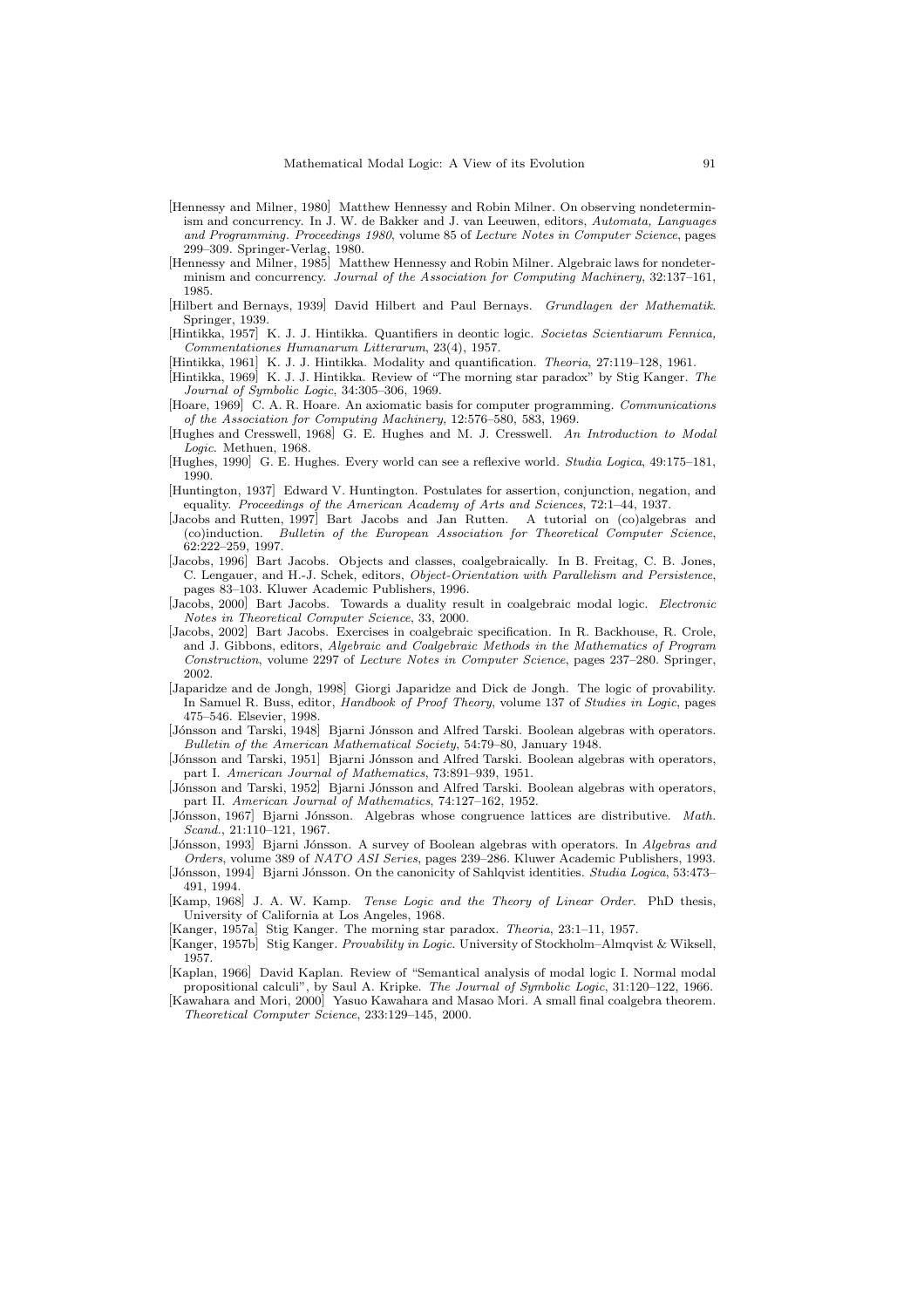- [Kneale and Kneale, 1962] William Kneale and Martha Kneale. *The Development of Logic*. Oxford University Press, 1962.
- [Kolmogorov, 1925] A. N. Kolmogorov. On the principle of excluded middle (Russian). *Matematicheskii Sbornik*, 32:646–667, 1925. English translation by Jean van Heijenoort in *van Heijenhoort 1967*, pages 414–437.
- [Kozen and Parikh, 1984] Dexter Kozen and Rohit Parikh. A decision procedure for the propositional µ-calculus. In E. Clarke and D. Kozen, editors, *Logics of Programs. Proceedings 1983*, volume 164 of *Lecture Notes in Computer Science*, pages 313–325. Springer-Verlag, 1984.
- [Kozen and Tiuryn, 1990] Dexter Kozen and Jerzy Tiuryn. Logics of programs. In Jan van Leeuwen, editor, *Handbook of Theoretical Computer Science, Volume B: Formal Models and Semantics*, pages 789–840. Elsevier, 1990.
- [Kozen, 1982] Dexter Kozen. Results on the propositional  $\mu$ -calculus. In M. Nielsen and E. M. Schmidt, editors, *Automata, Languages and Programming. Ninth Colloquium 1982*, volume 140 of *Lecture Notes in Computer Science*, pages 348–359. Springer-Verlag, 1982.
- [Kozen, 1983] Dexter Kozen. Results on the propositional µ-calculus. *Theoretical Computer Science*, 27:333–354, 1983.
- [Kozen, 1988] Dexter Kozen. A finite model theorem for the propositional µ-calculus. *Studia Logica*, 47:233–241, 1988.
- [Kracht, 1999] Marcus Kracht. *Tools and Techniques in Modal Logic*, volume 142 of *Studies in Logic*. Elsevier, 1999.
- [Kripke, 1959a] Saul A. Kripke. A completeness theorem in modal logic. *The Journal of Symbolic Logic*, 24:1–14, 1959.
- [Kripke, 1959b] Saul A. Kripke. Semantic analysis of modal logic (abstract). *The Journal of Symbolic Logic*, 24:323–324, 1959.
- [Kripke, 1962] Saul A. Kripke. The undecidability of monadic modal quantification theory. *Zeitschrift f¨ur Mathematische Logik und Grundlagen der Mathematik*, 8:113–116, 1962.
- [Kripke, 1963a] Saul A. Kripke. Semantical analysis of modal logic I. Normal modal propositional calculi. *Zeitschrift für Mathematische Logik und Grundlagen der Mathematik*, 9:67–96, 1963.
- [Kripke, 1963b] Saul A. Kripke. Semantical considerations on modal logic. *Acta Philosophica Fennica*, 16:83–94, 1963.
- [Kripke, 1965a] Saul A. Kripke. Semantical analysis of intuitionistic logic I. In J. N. Crossley and M. A. E. Dummett, editors, *Formal Systems and Recursive Functions*, pages 92–130. North-Holland, Amsterdam, 1965.
- [Kripke, 1965b] Saul A. Kripke. Semantical analysis of modal logic II. Non-normal modal propositional calculi. In J. W. Addison, L. Henkin, and A. Tarski, editors, *The Theory of Models*, pages 206–220. North-Holland, Amsterdam, 1965.
- [Kripke, 1967] Saul A. Kripke. Review of [Lemmon, 1966b]. *Mathematical Reviews*, 34:1021– 1022, 1967. MR 34 #5661.
- [Kurz, 1998] Alexander Kurz. Specifying coalgebras with modal logic. *Electronic Notes in Theoretical Computer Science*, 11, 1998.
- [Kurz, 2001] Alexander Kurz. Specifying coalgebras with modal logic. *Theoretical Computer Science*, 260:119–138, 2001.
- [Ladner, 1977] Richard E. Ladner. The computational complexity of provability in systems of modal propositional logic. *SIAM Journal on Computing*, 6:467–480, 1977.
- [Larsen, 1990] Kim G. Larsen. Proof systems for satisfiability in Hennessy-Milner logic with recursion. *Theoretical Computer Science*, 72:265–288, 1990.
- [Lawvere, 1970] F. W. Lawvere. Quantifiers and sheaves. *Actes des Congrès International des Math´ematiques*, 1:329–334, 1970.
- [Lemmon and Scott, 1966] E. J. Lemmon and D. Scott. Intensional logic. Preliminary draft of initial chapters by E. J. Lemmon, Stanford University, July 1966. Later published as [Lemmon, 1977].
- [Lemmon, 1957] E. J. Lemmon. New foundations for Lewis modal systems. *The Journal of Symbolic Logic*, 22:176–186, 1957.
- [Lemmon, 1966a] E. J. Lemmon. Algebraic semantics for modal logics I. *The Journal of Symbolic Logic*, 31:46–65, 1966.
- [Lemmon, 1966b] E. J. Lemmon. Algebraic semantics for modal logics II. *The Journal of Symbolic Logic*, 31:191–218, 1966.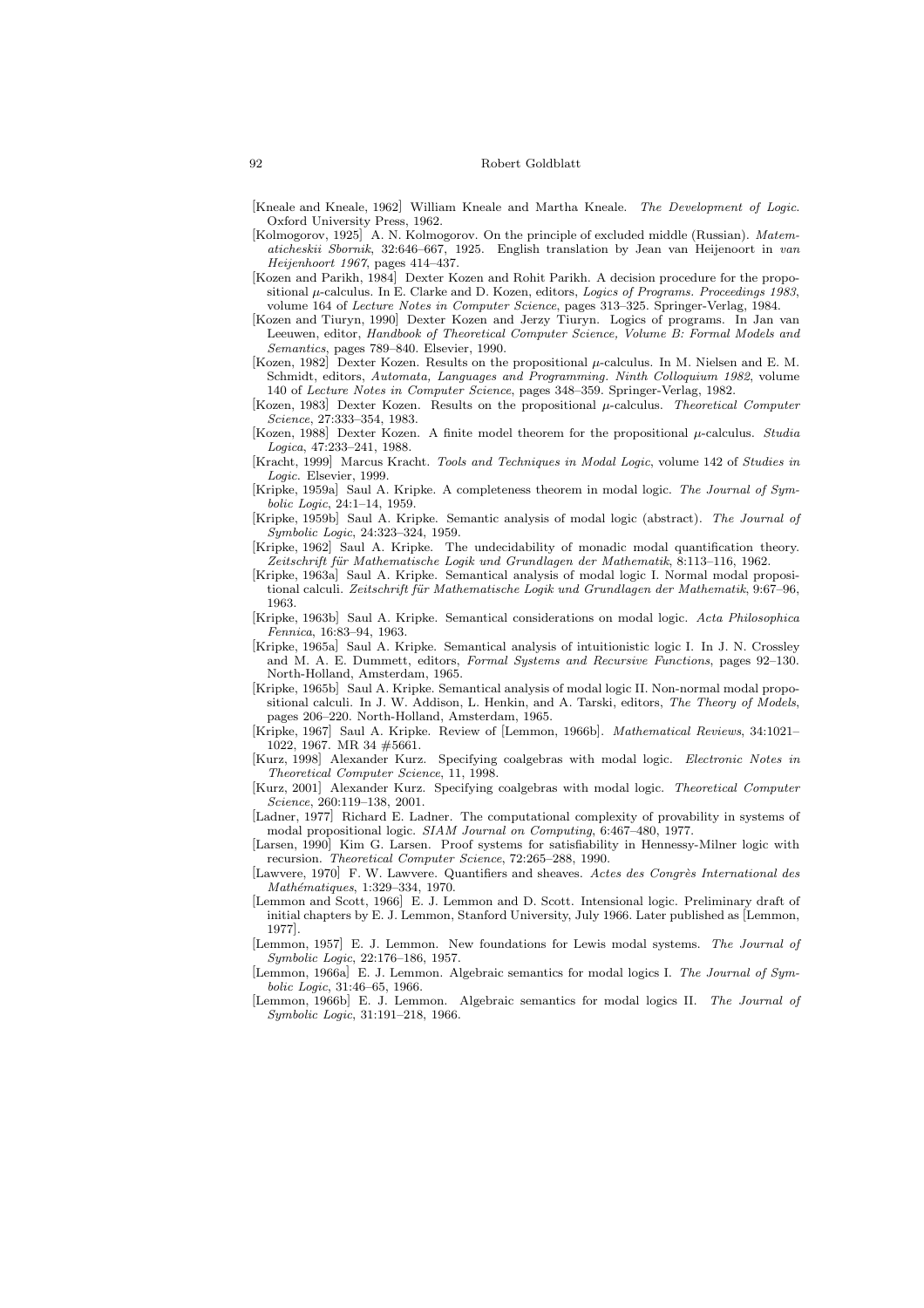- [Lemmon, 1977] E. J. Lemmon. *An Introduction to Modal Logic*, volume 11 of *American Philosophical Quarterly Monograph Series*. Basil Blackwell, Oxford, 1977. Written in collaboration with Dana Scott. Edited by Krister Segerberg.
- [Lewis and Langford, 1932] C. I. Lewis and C. H. Langford. *Symbolic Logic*. The Century Co., 1932. Second Edition, Dover Publications, 1959.
- [Lewis, 1912] C. I. Lewis. Implication and the algebra of logic. *Mind (New Series)*, 21:522–531, 1912.
- [Lewis, 1918] C. I. Lewis. *A Survey of Symbolic Logic*. University of California Press, Berkeley, CA, 1918. Second Edition, Dover Publications, 1960.
- [Löb, 1955] M. H. Löb. Solution of a problem of Leon Henkin. *The Journal of Symbolic Logic*, 20:115–118, 1955.
- [Loux, 1979] Michael J. Loux, editor. *The Possible and the Actual. Readings in the Metaphysics of Modality*. Cornell University Press, 1979.
- [Lukasiewicz and Tarski, 1930] Jan Lukasiewicz and Alfred Tarski. Untersuchungen über den aussagenkalkül. Comptes Rendus des séances de la Société des Sciences et des Lettres de *Varsovie*, 23:30–50, 1930. English translation by J. H. Woodger as *Investigations into the Sentential Calculus* in [Tarski, 1956], 38–59.
- [Lyndon, 1950] Roger C. Lyndon. The representation of relational algebras. *Annals of Mathematics*, 51(3):707–729, 1950.
- [Mac Lane, 1971] Saunders Mac Lane. *Categories for the Working Mathematician*. Springer-Verlag, 1971.
- [MacColl, 1880] Hugh MacColl. Symbolic Reasoning. *Mind*, 5:54, 1880.
- [MacColl, 1906] Hugh MacColl. *Symbolic Logic and its Applications*. Longmans, Green and Co., London, 1906.
- [Macnab, 1976] D. S. Macnab. *An Algebraic Study of Modal Operators on Heyting Algebras, with Applications to Topology and Sheafification*. PhD thesis, University of Aberdeen, 1976.
- [Macnab, 1981] D. S. Macnab. Modal operators on Heyting algebras. *Algebra Universalis*, 12:5–29, 1981.
- [Makinson, 1966] D. C. Makinson. On some completeness theorems in modal logic. *Zeitschrift f¨ur Mathematische Logik und Grundlagen der Mathematik*, 12:379–384, 1966.
- [Makinson, 1969] D. C. Makinson. A normal modal calculus between T and S4 without the finite model property. *The Journal of Symbolic Logic*, 34:35–38, 1969.
- [Makinson, 1970] D. C. Makinson. A generalisation of the concept of relational model for modal logic. *Theoria*, 36:331–335, 1970.
- [Makinson, 1971] D. C. Makinson. Some embedding theorems for modal logic. *Notre Dame Journal of Formal Logic*, 12:252–254, 1971.
- [Maksimova, 1992] L. L. Maksimova. Modal logics and varieties of modal algebras: The Beth properties, interpolation and amalgamation. *Algebra and Logic*, 31:90–105, 1992.
- [Manes, 1976] Ernest G. Manes. *Algebraic Theories*. Springer-Verlag, 1976.
- [Marx and Venema, 1997] Maarten Marx and Yde Venema. *Multi-Dimensional Modal Logic*. Kluwer Academic Publishers, 1997.
- [Mates, 1986] Benson Mates. *The Philosophy of Leibniz*. Oxford University Press, 1986.
- [McKenzie, 1972] Ralph McKenzie. Equational bases and nonmodular lattice varieties. *Transactions of the American Mathematical Society*, 174:1–43, 1972.
- [McKinsey and Tarski, 1944] J. C. C. McKinsey and Alfred Tarski. The algebra of topology. *Annals of Mathematics*, 45:141–191, 1944.
- [McKinsey and Tarski, 1946] J. C. C. McKinsey and Alfred Tarski. On closed elements in closure algebras. *Annals of Mathematics*, 47:122–162, 1946.
- [McKinsey and Tarski, 1948] J. C. C. McKinsey and Alfred Tarski. Some theorems about the sentential calculi of Lewis and Heyting. *The Journal of Symbolic Logic*, 13:1–15, 1948.
- [McKinsey, 1941] J. C. C. McKinsey. A solution of the decision problem for the Lewis systems S2 and S4 with an application to topology. *The Journal of Symbolic Logic*, 6:117–134, 1941.
- [McKinsey, 1945] J. C. C. McKinsey. On the syntactical construction of systems of modal logic. *The Journal of Symbolic Logic*, 10:83–94, 1945.
- [Meredith, 1956] C. A. Meredith. Interpretations of different modal logics in the 'property calculus'. Mimeograph, Department of Philosophy, University of Canterbury, Christchurch, New Zealand, August 1956. Recorded and Expanded by A. N. Prior.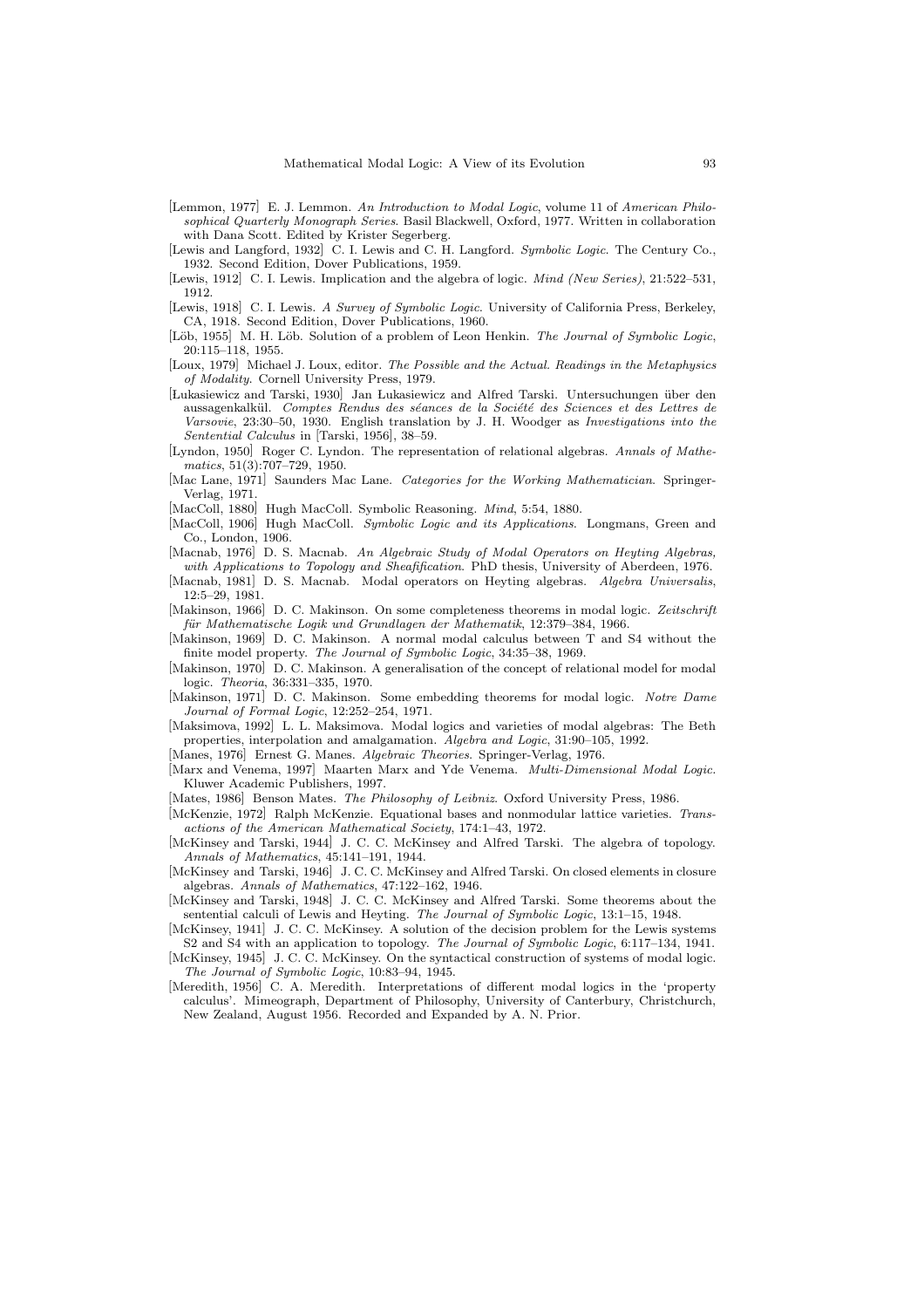- [Meyer, 1975] Albert R. Meyer. Weak monadic second order theory of successor is not elementary-recursive. In R. Parikh, editor, *Logic Colloquium. Symposium on Logic Held at Boston, 1972-73*, volume 453 of *Lecture Notes in Mathematics*, pages 132–154. Springer-Verlag, 1975.
- [Milner *et al.*, 1993] Robin Milner, Joachim Parrow, and David Walker. Modal logics for mobile processes. *Theoretical Computer Science*, 114:149–171, 1993.
- [Milner, 1971] Robin Milner. An algebraic notion of simulation between programs. In *Proceedings of the Second International Joint Conference on Artificial Intelligence*, pages 481–496, 1971.
- [Milner, 1980] Robin Milner. *A Calculus of Communicating Systems*, volume 92 of *Lecture Notes in Computer Science*. Springer-Verlag, 1980.
- [Milner, 1983] Robin Milner. Calculi for synchrony and asynchrony. *Theoretical Computer Science*, 25:267–310, 1983.
- [Milner, 1989] Robin Milner. *Communication and Concurrency*. Prentice-Hall, 1989.
- [Moggi, 1991] Eugenio Moggi. Notions of computation and monads. *Information and Computation*, 93:55–92, 1991.
- [Montague, 1960] Richard Montague. Logical necessity, physical necessity, ethics, and quantifiers. *Inquiry*, 3:259–269, 1960. Reprinted in [Montague, 1974].
- [Montague, 1968] Richard Montague. Pragmatics. In R. Klibansky, editor, *Contemporary Philosophy: A Survey*, pages 102–122. La Nuova Italia Editrice, 1968. Reprinted in [Montague, 1974].
- [Montague, 1970] Richard Montague. Pragmatics and intensional logic. *Synthèse*, 22:68-94, 1970. Reprinted in [Montague, 1974].
- [Montague, 1974] Richard Montague. *Formal Philosophy (Selected Papers)*. Yale University Press, 1974. Edited by Richmond Thomason.
- [Moss, 1999] Lawrence S. Moss. Coalgebraic logic. *Annals of Pure and Applied Logic*, 96:277– 317, 1999.
- [Nishimura, 1980] Hirokazu Nishimura. Descriptively complete process logic. *Acta Informatica*, 14:359–369, 1980.
- [Ono, 1973] Hiroakira Ono. Incompleteness of semantics for intermediate predicate logics i. Kripke's semantics. *Proceedings of the Japan Academy*, 49(9):711–713, 1973.
- [Parikh, 1978a] Rohit Parikh. The completeness of propositional dynamic logic. In *Mathematical Foundations of Computer Science 1978*, volume 64 of *Lecture Notes in Computer Science*, pages 403–415. Springer Verlag, 1978.
- [Parikh, 1978b] Rohit Parikh. A decidability result for second order process logic. In *Proceedings of the 19th Annual IEEE Symposium on Foundations of Computer Science*, pages 177–183, 1978.
- [Park, 1969] David Park. Fixpoint induction and proofs of program properties. In Bernard Meltzer and Donald Michie, editors, *Machine Intelligence 5*, pages 59–78. Edinburgh University Press, 1969.
- [Park, 1981] David Park. Concurrency and automata on infinite sequences. In P. Deussen, editor, *Theoretical Computer Science*, volume 104 of *Lecture Notes in Computer Science*, pages 167–183. Springer-Verlag, 1981.
- [Pnueli, 1977] Amir Pnueli. The temporal logic of programs. In *Proceedings of the 18th Annual IEEE Symposium on Foundations of Computer Science*, pages 46–57, 1977.
- [Pnueli, 1981] Amir Pnueli. The temporal semantics of concurrent programs. *Theoretical Computer Science*, 13:45–60, 1981.
- [Ponse *et al.*, 1995] Alban Ponse, Maarten de Rijke, and Yde Venema, editors. *Modal Logic and Process Algebra: a Bisimulation Perspective*. CSLI Lecture Notes No. 53. CSLI Publications, Stanford, CA, 1995.
- [Pratt, 1976] Vaughan R. Pratt. Semantical considerations on Floyd-Hoare logic. In *Proceedings of the 17th Annual IEEE Symposium on Foundations of Computer Science*, pages 109–121, 1976.
- [Pratt, 1979] Vaughan R. Pratt. Process logic: Preliminary report. In *Proceedings of the 6th Annual ACM Symposium on Principles of Programming Languages*, pages 93–100, 1979.
- [Pratt, 1980a] Vaughan R. Pratt. Application of modal logic to programming. *Studia Logica*, 39:257–274, 1980.
- [Pratt, 1980b] Vaughan R. Pratt. A near-optimal method for reasoning about action. *Journal of Computer and System Sciences*, 20:231–254, 1980.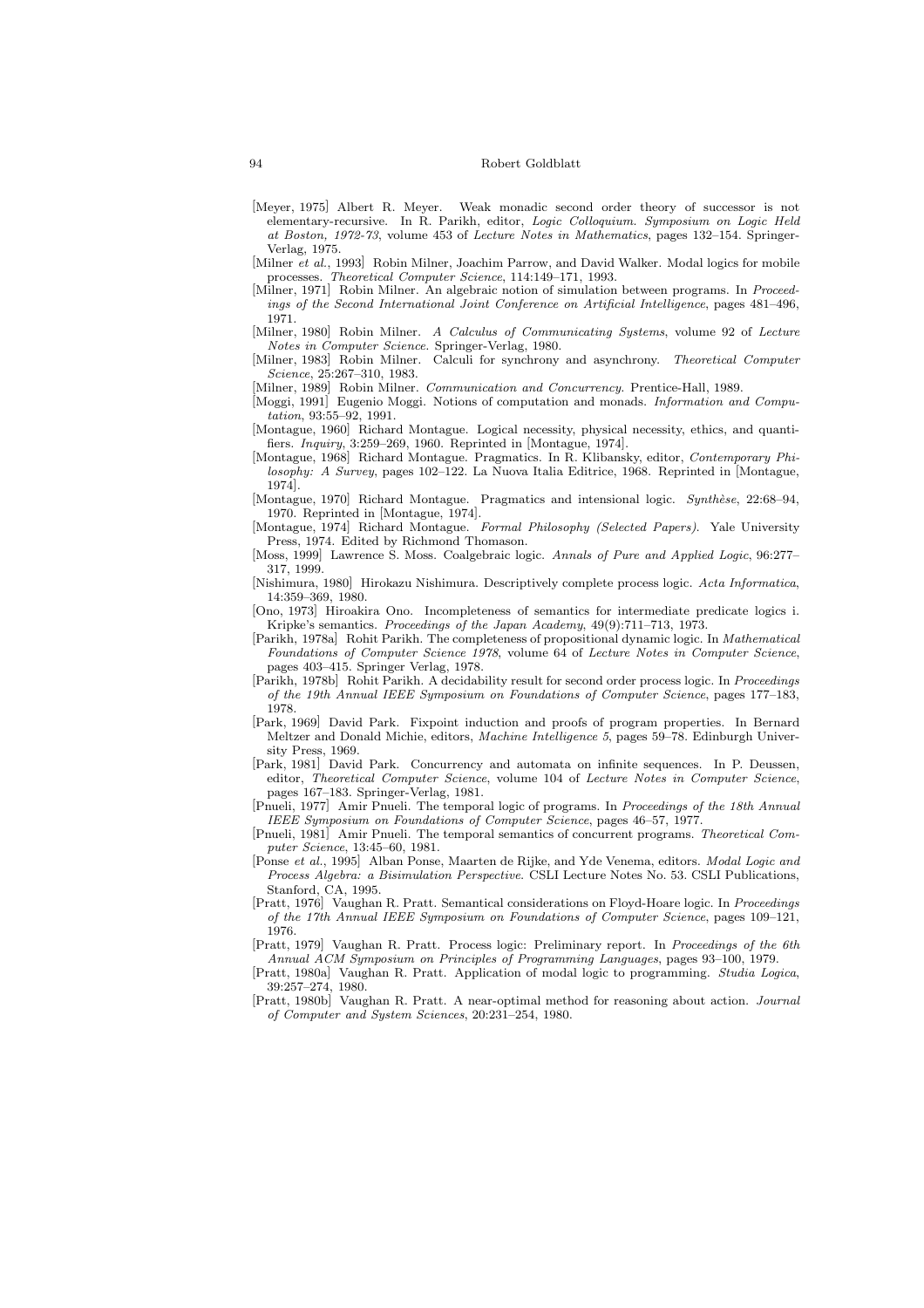[Pratt, 1981] Vaughan R. Pratt. A decidable mu-calculus: Preliminary report. In *Proceedings of the 22nd Annual IEEE Symposium on Foundations of Computer Science*, pages 421–427, 1981.

[Prior and Fine, 1977] Arthur N. Prior and Kit Fine. *Worlds, Times and Selves*. Duckworth, 1977.

[Prior, 1956] Arthur N. Prior. Modality and quantification in S5. *The Journal of Symbolic Logic*, 21(1):60–62, 1956.

[Prior, 1957] Arthur N. Prior. *Time and Modality*. Clarendon Press, Oxford, 1957.

[Prior, 1958] Arthur N. Prior. The syntax of time-distinctions. *Franciscan Studies*, 18:105–120, 1958.

[Prior, 1962a] Arthur N. Prior. Possible worlds. *Philosophical Quarterly*, 12:36–43, 1962.

[Prior, 1962b] Arthur N. Prior. Tense-logic and the continuity of time. *Studia Logica*, 13:133– 148, 1962.

[Prior, 1967] Arthur N. Prior. *Past, Present and Future*. Oxford University Press, 1967.

[Quine, 1947] W. V. Quine. The problem of interpreting modal logic. *The Journal of Symbolic Logic*, 12:43–48, 1947.

[Rabin, 1969] Michael O. Rabin. Decidability of second-order theories and automata on infinite trees. *Transactions of the American Mathematical Society*, 141:1–35, 1969.

[Read, 1998] Stephen Read. Hugh MacColl and the algebra of strict implication. *Nordic Journal of Philosophical Logic*, 3(1):59–83, 1998. Electronically available at: www.hf.uio.no/ filosofi/njpl/vol3no1/index.html.

[Reichel, 1995] Horst Reichel. An approach to object semantics based on terminal co-algebras. *Mathematical Structures in Computer Science*, 5:129–152, 1995.

[Rescher and Urquhart, 1971] N. Rescher and A. Urquhart. *Temporal Logic*. Springer-Verlag, 1971.

[Reynolds, 2001] M. Reynolds. An axiomatization of full computation tree logic. *The Journal of Symbolic Logic*, 66(3):1011–1057, 2001.

[R¨oßiger, 1998] Martin R¨oßiger. From modal logic to terminal coalgebras. Technical Report MATH-AL-3-1998, Technische Universität Dresden, 1998.

[R¨oßiger, 2000] Martin R¨oßiger. Coalgebras and modal logic. *Electronic Notes in Theoretical Computer Science*, 33, 2000.

- [R¨oßiger, 2001] Martin R¨oßiger. From modal logic to terminal coalgebras. *Theoretical Computer Science*, 260:209–228, 2001.
- [Russell, 1905] Bertrand Russell. Necessity and possibility, 1905. Paper read to the Oxford Philosophical Society on 22 October 1905. Published in *The Collected Papers of Bertrand Russell, Volume 4*, pages 507–520, Routledge, 1994.
- [Rutten and Turi, 1993] Jan J.M.M. Rutten and Daniele Turi. On the foundations of final semantics: Non-standard sets, metric spaces, partial orders. In J. W. de Bakker, W.-P. de Roever, and G. Rozenberg, editors, *Semantics: Foundations and Applications. REX Workshop*, volume 666 of *Lecture Notes in Computer Science*, pages 477–530. Springer Verlag, 1993.

[Rutten, 1995] J.J.M.M. Rutten. A calculus of transition systems (towards universal coalgebra). In Alban Ponse, Maarten de Rijke, and Yde Venema, editors, *Modal Logic and Process Algebra*, CSLI Lecture Notes No. 53, pages 231–256. CSLI Publications, Stanford, CA, 1995.

[Rutten, 1996] J.J.M.M. Rutten. Universal coalgebra: a theory of systems. Technical Report CS-R9652, Centrum voor Wiskunde en Informatica (CWI), Amsterdam, 1996.

- [Rutten, 2000] J.J.M.M. Rutten. Universal coalgebra: a theory of systems. *Theoretical Computer Science*, 249(1):3–80, 2000.
- [Sahlqvist, 1975] Henrik Sahlqvist. Completeness and correspondence in the first and second order semantics for modal logic. In S. Kanger, editor, *Proceedings of the Third Scandinavian Logic Symposium*, pages 110–143. North-Holland, Amsterdam, 1975.
- [Sambin and Vaccaro, 1989] G. Sambin and V. Vaccaro. A new proof of Sahlqvist's theorem on modal definability and completeness. *The Journal of Symbolic Logic*, 54:992–999, 1989.

[Savitch, 1970] W. J. Savitch. Relationships between nondeterministic and deterministic tape complexities. *Journal of Computer and Systems Sciences*, 4:177–192, 1970.

[Scott, 1970] Dana Scott. Advice on modal logic. In K. Lambert, editor, *Philosophical Problems in Logic*, pages 143–173. Reidel, 1970.

[Scroggs, 1951] Schiller Joe Scroggs. Extensions of the Lewis system S5. *The Journal of Symbolic Logic*, 16:112–120, 1951.

[Segerberg, 1968a] Krister Segerberg. Decidability of S4.1. *Theoria*, 34:7–20, 1968.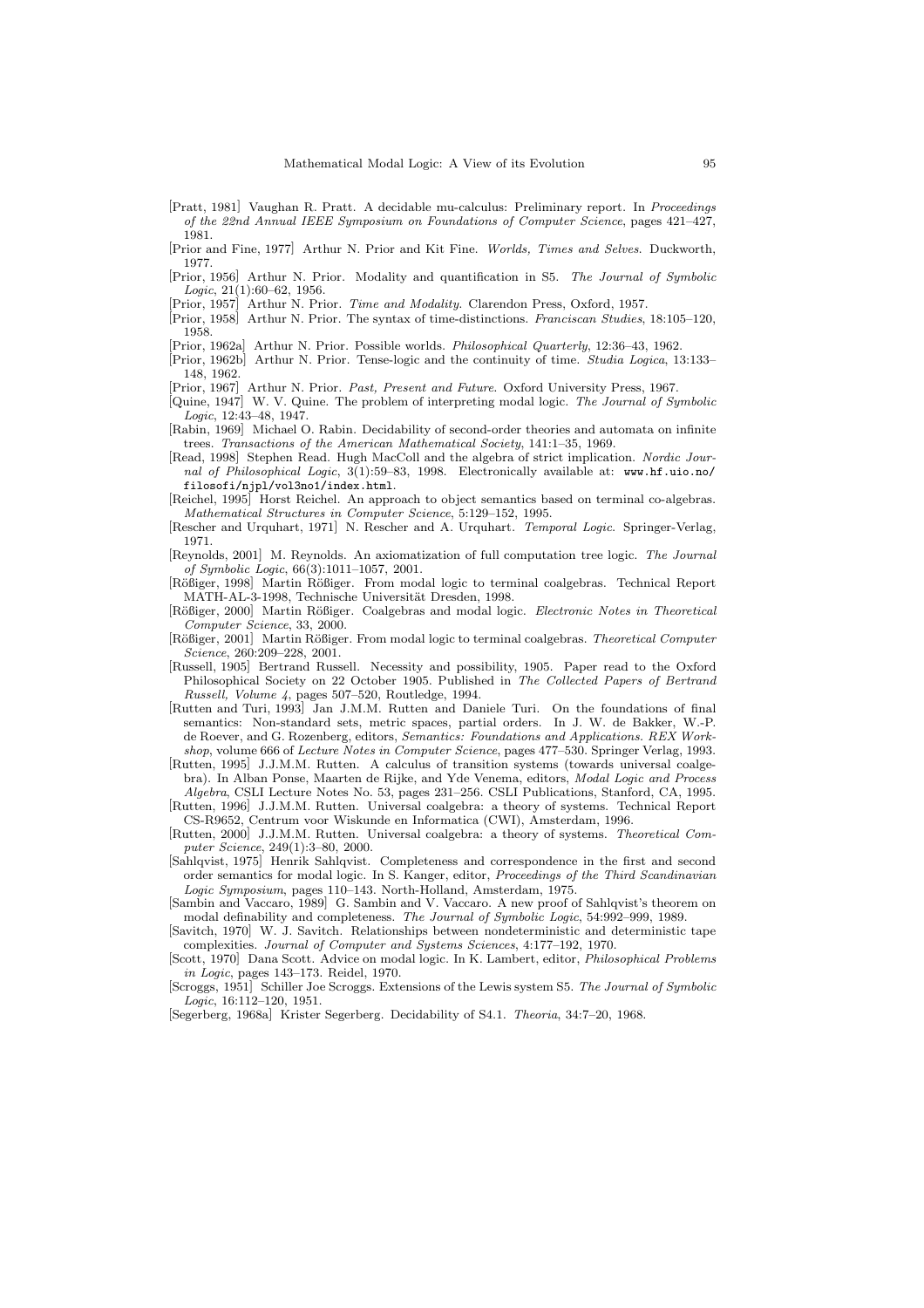- [Segerberg, 1968b] Krister Segerberg. Propositional logics related to Heyting's and Johansson's. *Theoria*, 34:26–61, 1968.
- [Segerberg, 1970] Krister Segerberg. Modal logics with linear alternative relations. *Theoria*, 36:301–322, 1970.
- [Segerberg, 1971] Krister Segerberg. *An Essay in Classical Modal Logic*, volume 13 of *Filosofiska Studier*. Uppsala Universitet, 1971.
- [Segerberg, 1973] Krister Segerberg. Franz´en's proof of Bull's theorem. *Ajatus*, 35:216–221, 1973.
- [Segerberg, 1975] Krister Segerberg. That every extension of S4.3 is normal. In Stig Kanger, editor, *Proceedings of the Third Scandinavian Logic Symposium*, pages 194–196. North-Holland, Amsterdam, 1975.
- [Segerberg, 1977] Krister Segerberg. A completeness theorem in the modal logic of programs. *Notices of the American Mathematical Society*, 24:A–552, 1977.
- [Segerberg, 1982] Krister Segerberg. A completeness theorem in the modal logic of programs. In T. Traczyck, editor, *Universal Algebra and Applications. Papers presented at the seminar held at the Stefan Banach International Mathematical Center, 1978*, pages 31–46. PWN–Polish Scientific Publishers, Warsaw, 1982. Banach Center Publications, vol. 9.
- [Šehtman, 1977] V. B. Šehtman. On incomplete propositional logics. Soviet Mathematics Dok*lady*, 18:985–989, 1977.
- [Shehtman, 1983] V. B. Shehtman. Modal logics of domains on the real plane. *Studia Logica*, 42:63–80, 1983.
- [Shoenfield, 1967] Joseph R. Shoenfield. *Mathematical Logic*. Addison-Wesley, 1967.
- [Simpson, 1994] Alex K. Simpson. *The Proof Theory and Semantics of Intuitionistic Modal Logics*. PhD thesis, University of Edinburgh, 1994. Available at www.dcs.ed.ac.uk/home/ als/Research/.
- [Smorvński, 1985] C. Smoryński. *Self-Reference and Modal Logic*. Springer-Verlag, 1985.
- [Smoryński, 1991] C. Smoryński. The development of self-reference: Löb's theorem. In Thomas Drucker, editor, *Perspectives on the History of Mathematical Logic*, pages 110–133. Birkhäuser, 1991.
- [Sobocinski, 1964] Boleslaw Sobocinski. Remarks about axiomatizations of certain modal systems. *Notre Dame Journal of Formal Logic*, 5:71–80, 1964.
- [Solovay, 1976] R. Solovay. Provability interpretations of modal logic. *Israel Journal of Mathematics*, 25:287–304, 1976.
- [Spaan, 1993] Edith Spaan. *Complexity of Modal Logics*. PhD thesis, University of Amsterdam, 1993.
- [Stirling, 1987] Colin Stirling. Modal logics for communicating systems. *Theoretical Computer Science*, 49:311–347, 1987.
- [Stirling, 1992] Colin Stirling. Modal and temporal logics. In S. Abramsky, Dov M. Gabbay, and T. S. E. Maibaum, editors, *Handbook of Logic in Computer Science, Volume 2*, pages 477–563. Oxford University Press, 1992.
- [Stone, 1936] M. H. Stone. The theory of representations for Boolean algebras. *Transactions of the American Mathematical Society*, 40:37–111, 1936.
- [Stone, 1937–1938] M. H. Stone. Topological representations of distributive lattices and Brouwerian logics. *Casopis pro Pestovani Matematiky a Fysiky*, 67:1–25, 1937–1938.
- [Streett and Emerson, 1984] Robert S. Streett and E. Allen Emerson. The propositional mucalculus is elementary. In J. Paradaens, editor, *Automata, Languages and Programming. Proceedings 1984*, volume 172 of *Lecture Notes in Computer Science*, pages 465–472. Springer-Verlag, 1984.
- [Streett and Emerson, 1989] Robert S. Streett and E. Allen Emerson. An automata theoretic decision procedure for the propositional mu-calculus. *Information and Computation*, 81:249– 264, 1989.
- [Streett, 1982] Robert S. Streett. Propositional dynamic logic of looping and converse is elementarily decidable. *Information and Control*, 54:121–141, 1982.
- [Tang, 1938] Tsao-Chen Tang. Algebraic postulates and a geometric interpretation for the Lewis calculus of strict implication. *Bulletin of the American Mathematical Society*, 44:737–744, 1938.
- [Tarski, 1938] Alfred Tarski. Der aussagenkalk¨ul und die topologie. *Fundamenta Mathematicae*, 31:103–134, 1938. English translation by J. H. Woodger as *Sentential Calculus and Topology* in *Tarski 1956*, 421–454.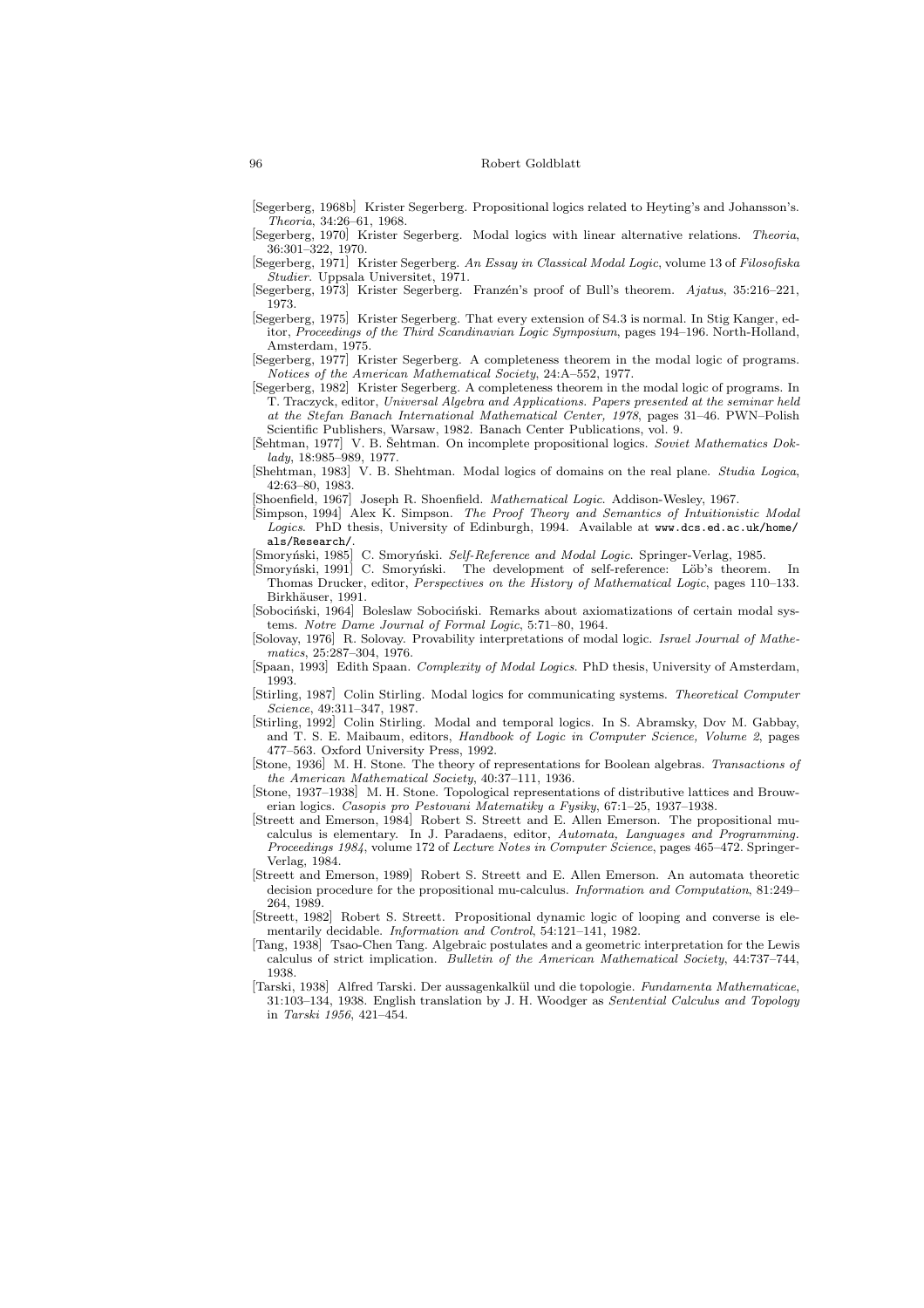- [Tarski, 1941] Alfred Tarski. On the calculus of relations. *Journal of Symbolic Logic*, 6:73–89, 1941.
- [Tarski, 1946] Alfred Tarski. A remark on functionally free algebras. *Annals of Mathematics*, 47:163–165, 1946.
- [Tarski, 1955a] Alfred Tarski. Contributions to the theory of models III. *Koninklijkle Nederlandse Akademie van Wetenschappen, Proceedings, Series A*, 58:56–64, 1955. Indagationes Mathematicae, vol. 17.
- [Tarski, 1955b] Alfred Tarski. A lattice-theoretical fixpoint theorem and its applications. *Pacific Journal of Mathematics*, 5:285–309, 1955.
- [Tarski, 1956] Alfred Tarski. *Logic, Semantics, Metamathematics: Papers from 1923 to 1938*. Oxford University Press, 1956. Translated into English and edited by J. H. Woodger.
- [Thomas, 1989] Wolfgang Thomas. Computation tree logic and regular ω-languages. In W. P. de Roever J. W. de Bakker and G. Rozenberg, editors, *Linear Time, Branching Time, and Partial Order in Logics and Models for Concurrency*, volume 354 of *Lecture Notes in Computer Science*, pages 690–713. Springer-Verlag, 1989.
- [Thomason, 1972a] S. K. Thomason. Noncompactness in propositional modal logic. *The Journal of Symbolic Logic*, 37:716–720, 1972.
- [Thomason, 1972b] S. K. Thomason. Semantic analysis of tense logic. *The Journal of Symbolic Logic*, 37:150–158, 1972.
- [Thomason, 1974a] S. K. Thomason. An incompleteness theorem in modal logic. *Theoria*, 40:30–34, 1974.
- [Thomason, 1974b] S. K. Thomason. Reduction of tense logic to modal logic, I. *The Journal of Symbolic Logic*, 39:549–551, 1974.
- [Thomason, 1975a] S. K. Thomason. Categories of frames for modal logic. *The Journal of Symbolic Logic*, 40:439–442, 1975.
- [Thomason, 1975b] S. K. Thomason. The logical consequence relation of propositional tense logic. *Zeitschrift für Mathematische Logik und Grundlagen der Mathematik*, 21:29–40, 1975.
- [Thomason, 1975c] S. K. Thomason. Reduction of second-order logic to modal logic. *Zeitschrift f¨ur Mathematische Logik und Grundlagen der Mathematik*, 21:107–114, 1975.
- [Thomason, 1975d] S. K. Thomason. Reduction of tense logic to modal logic II. *Theoria*, 41:154–169, 1975.
- [Tierney, 1972] Myles Tierney. Sheaf theory and the continuum hypothesis. In F. W. Lawvere, editor, *Toposes, Algebraic Geometry and Logic*, volume 274 of *Lecture Notes in Mathematics*, pages 13–42. Springer-Verlag, 1972.
- [Urquhart, 1981] Alasdair Urquhart. Decidability and the finite model property. *Journal of Philosophical Logic*, 10:367–370, 1981.
- [van Benthem, 1975] J. F. A. K. van Benthem. A note on modal formulas and relational properties. *Journal of Symbolic Logic*, 40(1):55–58, 1975.
- [van Benthem, 1976a] J. F. A. K. van Benthem. *Modal Correspondence Theory*. PhD thesis, University of Amsterdam, 1976.
- [van Benthem, 1976b] J. F. A. K. van Benthem. Modal formulas are either elementary or not Σ∆-elementary. *The Journal of Symbolic Logic*, 41:436–438, 1976.
- [van Benthem, 1978] J. F. A. K. van Benthem. Two simple incomplete modal logics. *Theoria*, 44:25–37, 1978.
- [van Benthem, 1979] J. F. A. K. van Benthem. Syntactic aspects of modal incompleteness theorems. *Theoria*, 45:67–81, 1979.
- [van Benthem, 1980] J. F. A. K. van Benthem. Some kinds of modal completeness. *Studia Logica*, 39:125–141, 1980.
- [van Benthem, 1983] J. F. A. K. van Benthem. *Modal Logic and Classical Logic*. Bibliopolis, Naples, 1983.
- [van Benthem, 1984] J. F. A. K. van Benthem. Correspondence theory. In D. Gabbay and F. Guenthner, editors, *Handbook of Philosophical Logic, Volume II: Extensions of Classical Logic*, pages 167–247. D. Reidel, 1984.
- [Vardi and Stockmeyer, 1985] Moshe Y. Vardi and Larry Stockmeyer. Improved upper and lower bounds for modal logics of programs. In *Proceedings of the 17th Annual ACM Symposium on the Theory of Computing*, pages 240–251. ACM, 1985.
- [von Wright, 1951] G. H. von Wright. *An Essay in Modal Logic*. North-Holland, Amsterdam, 1951.